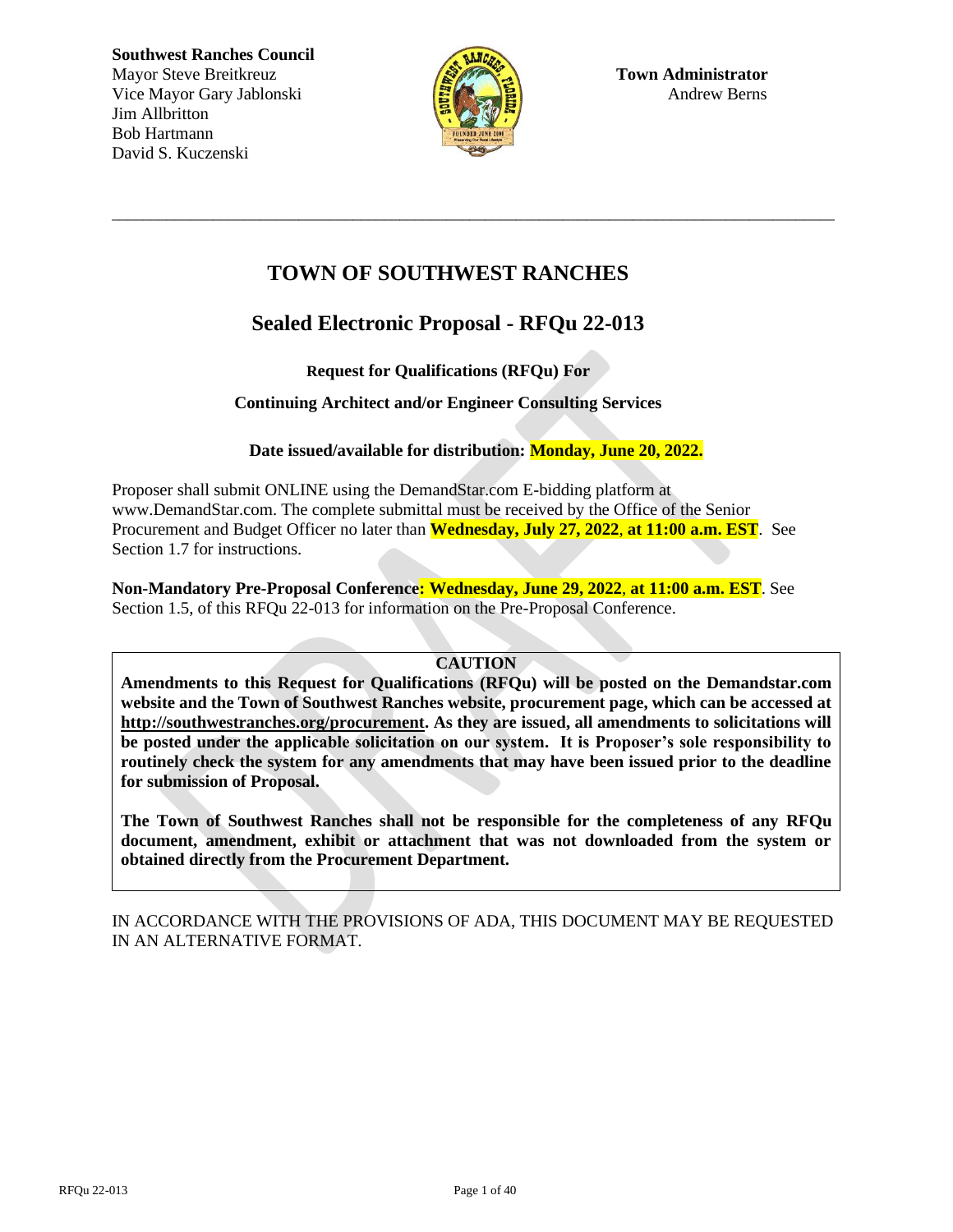**Southwest Ranches Council** Mayor Steve Breitkreuz **Town Administrator** Town Administrator Vice Mayor Gary Jablonski (Andrew Berns) and Andrew Berns Jim Allbritton Bob Hartmann David S. Kuczenski



# **NOTICE TO ALL INTERESTED PARTIES:**

**To ensure fair consideration is given for all Proposers, it must be clearly understood that upon release of the proposal and during the proposal process, firms and their employees of related companies as well as paid or unpaid personnel acting on their behalf shall not contact or participate in any type of contact with Town employees, department heads or elected officials, up to and including the Mayor and Town** Council. The "cone of silence" is in effect for this solicitation from the date the RFQu is advertised on **DemandStar.com, until the time an award decision has been approved by Town Council and fully executed by all parties. Such contact may result in the vendor being disqualified. All contact must be coordinated through Venessa Redman, for the procurement of these services.**

All questions regarding this RFQu or Solicitation are to be submitted in writing to Venessa Redman, Sr. Procurement and/or Budget Officer via e-mail vredman@southwestranches.org, or by phone 954-343-7467. All questions, comments and requests for clarification must reference the RFQu/ Solicitation number on all correspondence to the Town. Any oral communications shall be considered unofficial and non-binding.

Only written responses to written communication shall be considered official and binding upon the Town. The Town reserves the right, at its sole discretion, to determine appropriate and adequate responses to the written comments, questions, and requests for clarification.

To better manage document disbursement for the bid process, the Town will make proposal documents available on the Southwest Ranches website which can be accessed at:

http://southwestranches.org/procurement

To review the proposal documents for this project, go to the above URL and click on the project hyperlink. The documents for this project are also available on DemandStar.com. Proposers may download and print the proposal documents or contact Venessa Redman at (954) 343-7467 or via e mail at [vredman@southwestranches.org.](mailto:vredman@southwestranches.org) Proposers are solely responsible for frequently checking this website for updates to this RFQu.

The Town reserves the right to reject any or all proposals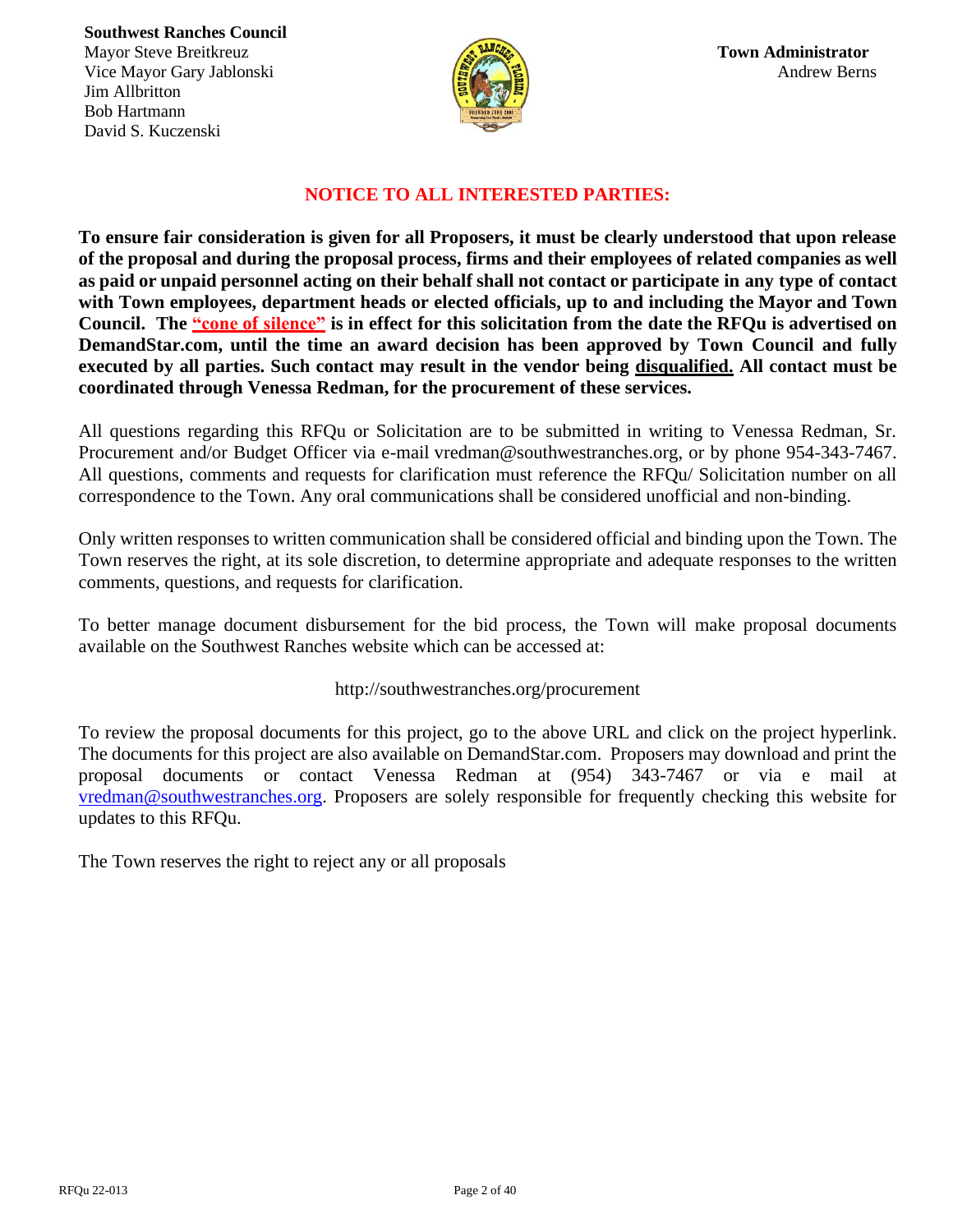# **Southwest Ranches Council** Mayor Steve Breitkreuz Vice Mayor Gary Jablonski Jim Allbritton **Bob Hartmann**



# David S. Kuczenski **Table of Contents**

| 1.1.  |                                                                             |  |
|-------|-----------------------------------------------------------------------------|--|
| 1.2.  |                                                                             |  |
| 1.3.  |                                                                             |  |
| 1.4.  |                                                                             |  |
| 1.5.  |                                                                             |  |
| 1.6.  |                                                                             |  |
| 1.7.  |                                                                             |  |
| 1.8.  |                                                                             |  |
| 1.9.  |                                                                             |  |
| 1.10. |                                                                             |  |
| 1.11. |                                                                             |  |
| 1.12. |                                                                             |  |
| 1.13. |                                                                             |  |
| 1.14. |                                                                             |  |
|       |                                                                             |  |
|       |                                                                             |  |
| 2.1   |                                                                             |  |
| 2.2   |                                                                             |  |
| 2.3   |                                                                             |  |
| 2.4   |                                                                             |  |
| 2.5   |                                                                             |  |
| 2.6   |                                                                             |  |
| 2.7   |                                                                             |  |
| 2.8   |                                                                             |  |
| 2.9   |                                                                             |  |
| 2.10  |                                                                             |  |
| 2.11  | SYSTEM FOR AWARD MANAGEMENT (SAM) REQUIREMENT 12                            |  |
| 2.12  |                                                                             |  |
| 2.13  |                                                                             |  |
| 2.14  |                                                                             |  |
| 2.15  |                                                                             |  |
| 2.16  |                                                                             |  |
| 2.17  |                                                                             |  |
| 2.18  |                                                                             |  |
| 2.19  |                                                                             |  |
| 2.20  |                                                                             |  |
| 2.21  | NON-DISCRIMINATION & EQUAL EMPLOYMENT OPPORTUNITY  16                       |  |
| 2.22  |                                                                             |  |
| 2.23  |                                                                             |  |
| 2.24  | PUBLIC ENTITY CRIMES/DENIAL OR REVOCATION OF THE RIGHT TO TRANSACT BUSINESS |  |
|       |                                                                             |  |
|       |                                                                             |  |
| 3.1   |                                                                             |  |
| 3.2   |                                                                             |  |
| 3.3   |                                                                             |  |
| 3.4   |                                                                             |  |
| 3.5   |                                                                             |  |
|       |                                                                             |  |
|       |                                                                             |  |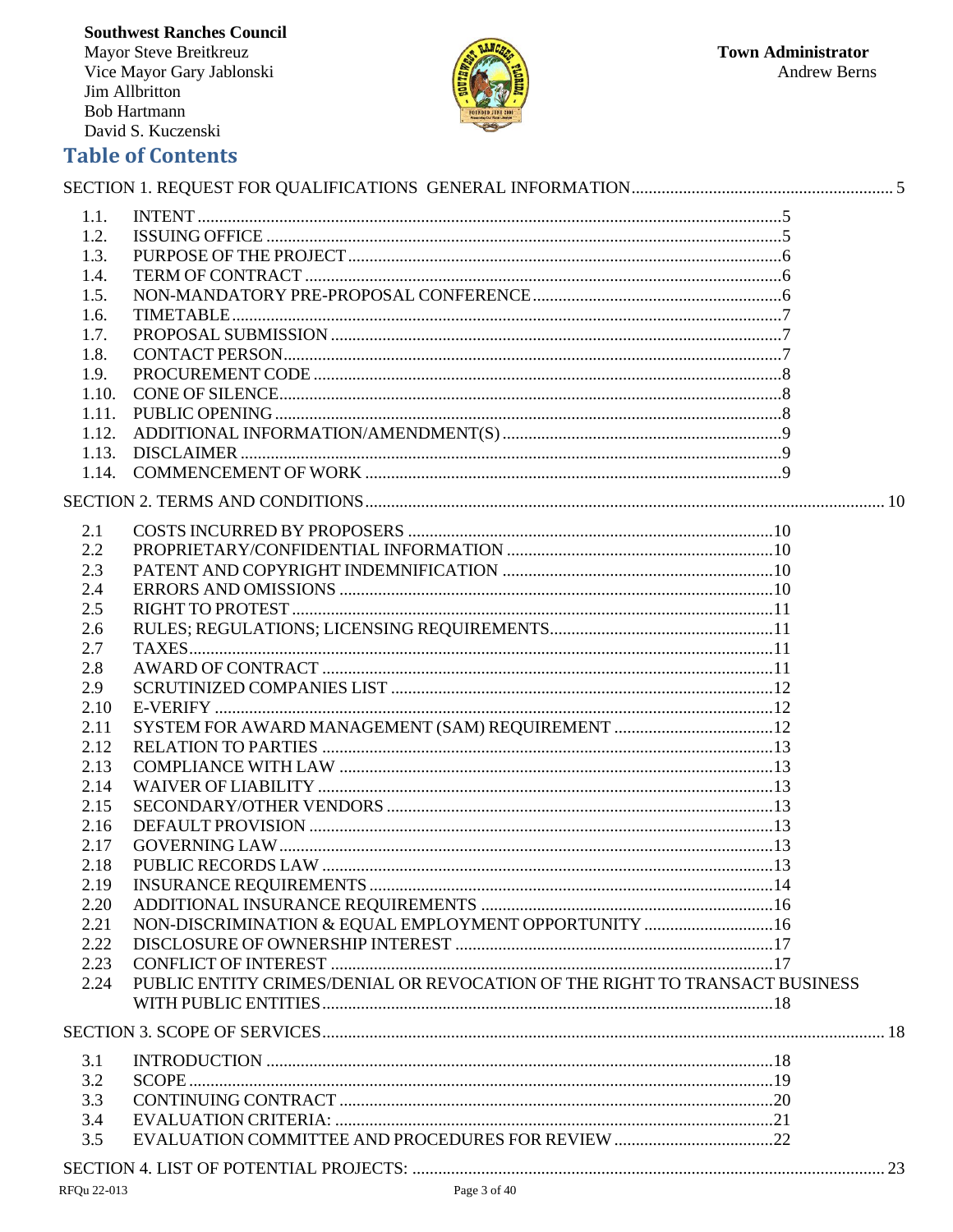Mayor Steve Breitkreuz **Town Administrator** Town Administrator Vice Mayor Gary Jablonski  $\left(\frac{1}{2}\right)$ Jim Allbritton Bob Hartmann David S. Kuczenski



| APPENDIX E SWORN STATEMENT PURSUANT TO SECTION 287.133(3) (a) FLORIDA STATUTES ON    |  |
|--------------------------------------------------------------------------------------|--|
|                                                                                      |  |
|                                                                                      |  |
|                                                                                      |  |
|                                                                                      |  |
| *APPENDIX I CERTIFICATE OF AUTHORITY (If Individual / Sole Proprietor) 39            |  |
|                                                                                      |  |
| *APPENDIX K CERTIFICATE OF AUTHORITY (If Corporation or Limited Liability Company)41 |  |
|                                                                                      |  |
|                                                                                      |  |
|                                                                                      |  |
| APPENDIX O ACKNOWLEDGMENT OF CONFORMANCE WITH O.S.H.A. STANDARDS46                   |  |
|                                                                                      |  |
|                                                                                      |  |
|                                                                                      |  |
|                                                                                      |  |
|                                                                                      |  |
| APPENDIX U                                                                           |  |
|                                                                                      |  |
|                                                                                      |  |
| APPENDIX X 44 C.F.R. PART 18 - CERTIFICATION REGARDING LOBBYING 56                   |  |
| APPENDIX Y OTHER FEDERAL, STATE AND LOCAL REQUIREMENTS (2 CFR 200 APPENDIX ii        |  |
|                                                                                      |  |
|                                                                                      |  |
|                                                                                      |  |
|                                                                                      |  |
|                                                                                      |  |
| APPENDIX AD CERTIFICATION REGARDING DEBARMENT, SUSPENSION, INELIGIBILITY AND         |  |
|                                                                                      |  |
| EXHIBIT A                                                                            |  |
|                                                                                      |  |
|                                                                                      |  |
|                                                                                      |  |
|                                                                                      |  |
| EXHIBIT B WATER TREATMNT & WELL FIELD ENGINEERING SVCS TO BE CONSIDERED90            |  |
| EXHIBIT B GENERAL ENVIRONMENTAL ENGINEERING SERVICES TO BE CONSIDERED.91             |  |
|                                                                                      |  |
|                                                                                      |  |
|                                                                                      |  |
|                                                                                      |  |
| EXHIBIT B MECHANICAL ENGINEERING SERVICES TO BE CONSIDERED  96                       |  |
|                                                                                      |  |
|                                                                                      |  |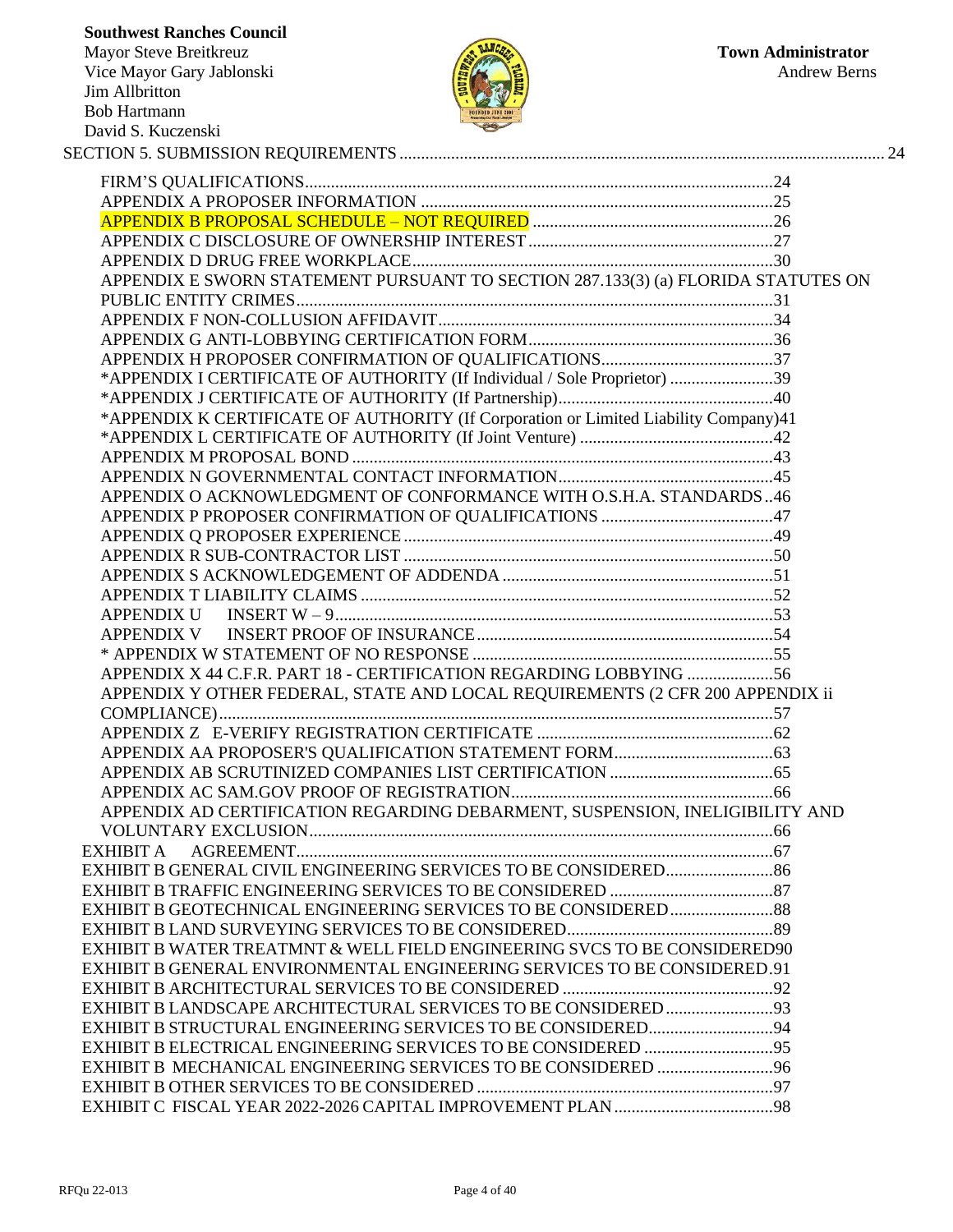# **INSTRUCTIONS AND TERMS**

# **SECTION 1. REQUEST FOR QUALIFICATIONS GENERAL INFORMATION**

# <span id="page-4-1"></span><span id="page-4-0"></span>**1.1. INTENT**

Pursuant to the Request for Qualifications (RFQu), the TOWN is soliciting interested Architectural and/or Engineering firms and entities to submit qualification statements, performance data and other information relative to the professional services described herein ("project"), and in accordance with the Consultant's Competitive Negotiation Act (C.C.N.A. - Florida Statute 287.055) and the Town's Procurement Code. Responses to this RFQu will be evaluated by a Selection/Negotiation Committee appointed by the Town Administrator. Firms and entities, which do not provide the information requested or which fail to meet the minimum qualification criteria shall be disqualified from further consideration.

Accompanying and part of this Request for Qualifications (RFQu) is a sample contract (Exhibit A) which includes details related to the terms and conditions of doing business with the Town. The proposed contract would be completed with data provided in a successful response to this RFQu.

The issuance of this RFQu and receipt of proposals does not commit the Town to award approval of an offer to provide services. The Town reserves the right to postpone the proposal due date and time, accept or reject any or all proposals received in response to this RFQu, waive any informality or defect in any proposal, or to cancel all or part of this RFQu if it is in the best interests of the Town. All proposals, plans and other documents submitted shall become the property of the Town and are considered public information subject to review under Florida's public records law.

On March 11, 2021, the American Rescue Plan Act ("ARPA") was signed into law and established the Coronavirus State Fiscal Recovery Fund and Coronavirus Local Fiscal Recovery Funds, which together make up the Coronavirus State and Local Fiscal Recovery Funds ("SLFRF") program. This program is intended to provide support to State, territorial, local, and Tribal governments in responding to the economic and public health impacts of COVID-19 and in their efforts to contain impacts on their communities, residents, and businesses.

Some projects may be supported, in whole or in part, by U.S. Department of the Treasury Coronavirus State and Local Fiscal Recovery Funds ("SLFRF").

NOTE: The Town may not accept proposals from firms, that have had adversarial relationships with the Town or firms that have represented entities that have had adversarial relationships with the Town. This includes the firm, employees and financial or legal interests.

## <span id="page-4-2"></span>**1.2. ISSUING OFFICE**

This Request for Qualifications ("RFQu") is issued by the Town of Southwest Ranches, a political subdivision of the State of Florida ("Town"), by and through its Senior Procurement and Budget Officer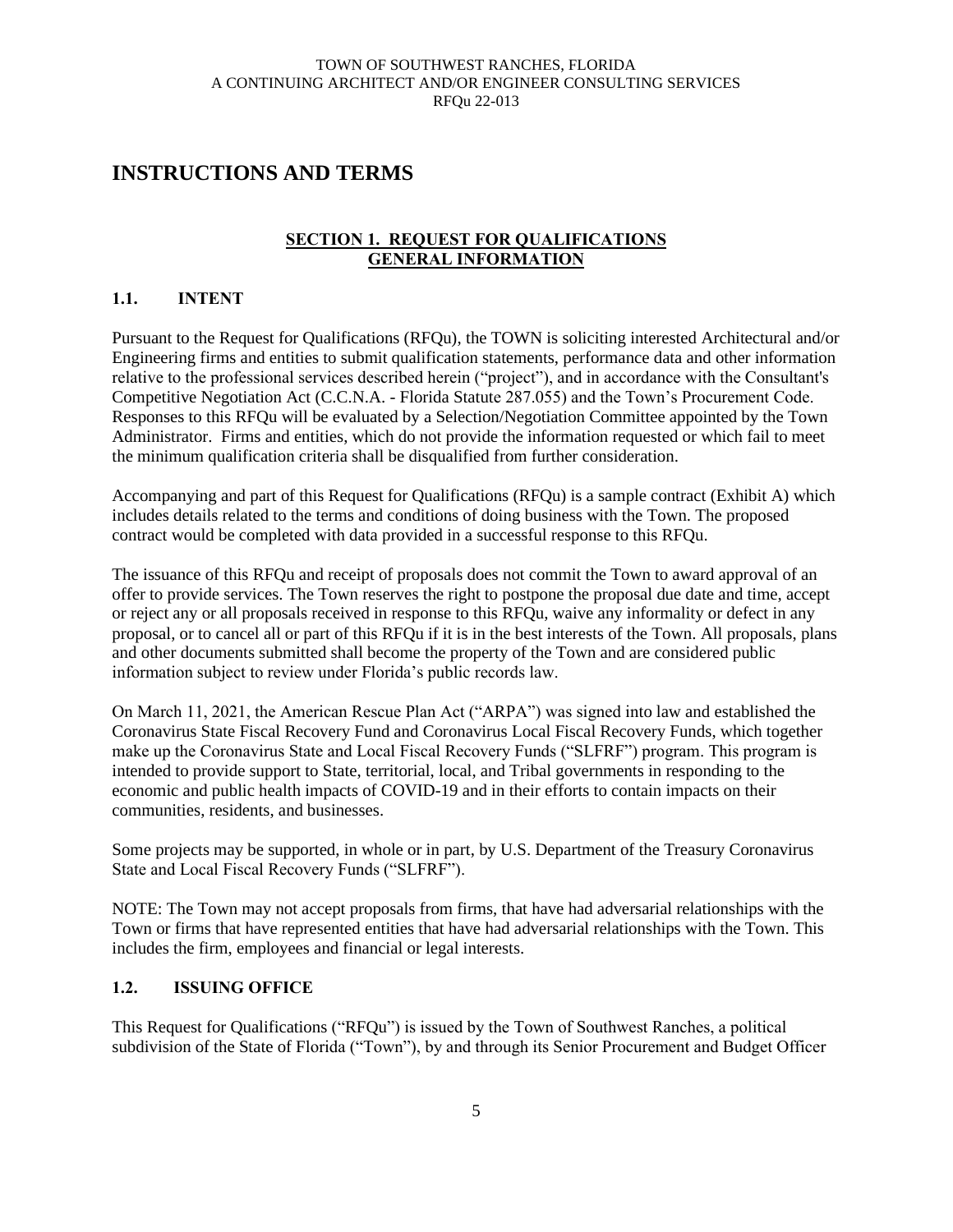("Officer"). The Officer is the SOLE point of contact concerning this RFQu. All communications regarding this RFQu must be done through the Officer (See Section 1.8).

# <span id="page-5-0"></span>**1.3. PURPOSE OF THE PROJECT**

The TOWN is soliciting interested firms and entities to submit qualification statements, performance data and other information relative to the professional Continuing Architect and/or Engineer Consulting Services described herein, and in accordance with the Consultants' Competitive Negotiation Act (C.C.N.A.) - Florida Statute 287.055, and the Town's Procurement Code. Responses to this RFQu will be evaluated by a Selection/Negotiation Committee appointed by the Town Administrator. Firms and entities, which do not provide the information requested or which fail to meet the minimum qualification criteria shall be disqualified from further consideration. This RFQu is divided into six (6) sections:

- **1.** Instructions and Terms
- **2.** Scope and Evaluation Criteria
- **3.** Potential Projects
- **4.** Submission requirements
- **5.** Appendices A-Z, AA, AB, AC
- **6.** Agreement & Exhibits

# <span id="page-5-1"></span>**1.4. TERM OF CONTRACT**

The continuing contract for professional Architect and/or Engineer Consulting Services shall have an initial three (3) years term with three (3) two (2) year extensions. An extension shall be by mutual agreement by both parties. Contract extensions may be approved by the Town Administrator.

# <span id="page-5-2"></span>**1.5. NON-MANDATORY PRE-PROPOSAL CONFERENCE**

The Non-Mandatory Pre-Proposal Conference will be via Microsoft Teams Meeting, on **Wednesday, June 29, 2022**, **at 11:00 a.m. EST**, the link is accessible on the Town website calendar and the DemandStar.com E-Bidding Platform.

There will be a Town representative available to answer questions relative to this RFQu; however, proposers should not rely on any oral representations, statements or explanations other than those made by this RFQu or a formal Amendment to the RFQu. Any questions or comments arising subsequent to the Pre-Proposal Conference must be presented, in writing, to the Contact Person (Section 1.8) prior to the date and time stated in the Timetable (See Section 1.6).

# **In accordance with the provisions of ADA, auxiliary aids or services will be provided upon request with at least five (5) days' notice.**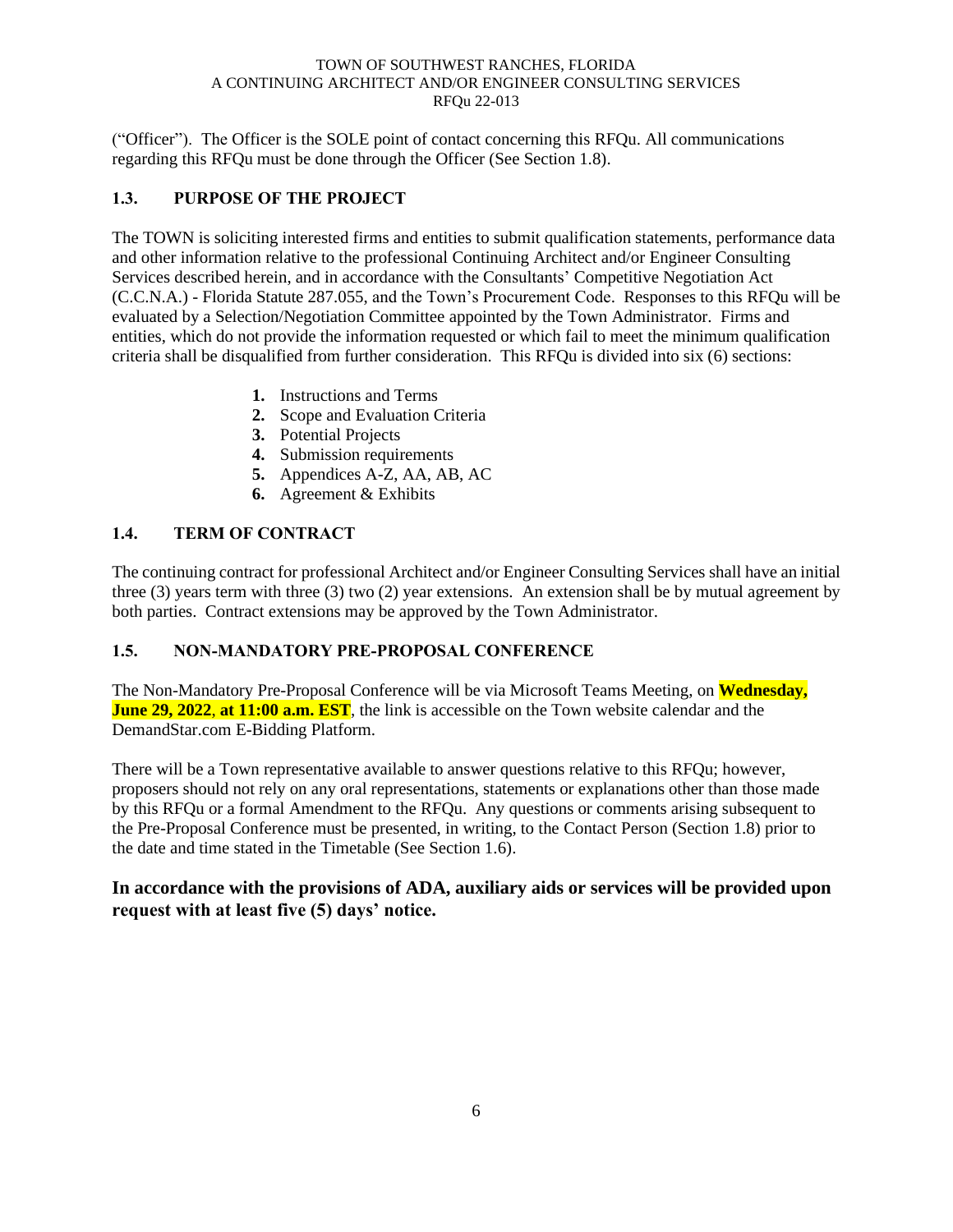# <span id="page-6-0"></span>**1.6. TIMETABLE**

| <b>Activity</b>                          | Date, Time and Location                              |
|------------------------------------------|------------------------------------------------------|
| RFQu available for download on website   | On or about: Monday, June 20, 2022, at:              |
|                                          | http://southwestranches.org/procurement or           |
|                                          | Demandstar.com                                       |
| Non-Mandatory Pre-Proposal Conference    | 11:00 a.m. EST on Wednesday, June 29, 2022, via      |
|                                          | Microsoft Teams Meeting, which is accessible on the  |
|                                          | Town Procurement website.                            |
| Deadline for Submission of Written       | 11: 00 a.m. EST Monday, July 11, 2022, the Office    |
| Comments/Questions                       | of the Senior Budget and Procurement Officer, via e- |
|                                          | mail to vredman@southwestranches.org                 |
| Response to Written Comments/Questions   | 11:00 a.m. EST Friday, July 15, 2022                 |
| Deadline for Submission of Proposals     | 11:00 a.m. EST on Wednesday, July 27,2022, via       |
|                                          | DemandStar E-bidding only.                           |
| <b>Public Opening</b>                    | 11:00 a.m. EST on Wednesday, July 27,2022, via       |
|                                          | Microsoft Teams Meeting, the link is accessible on   |
|                                          | the Town website calendar.                           |
| <b>Selection Committee Presentations</b> | To be Determined                                     |
| Contract Award                           | To be Determined                                     |

The anticipated schedule and deadline for this RFQu is as follows:

# <span id="page-6-1"></span>**1.7. PROPOSAL SUBMISSION**

It is anticipated that proposals will be opened on **Wednesday, July 27, 2022, at 11:00 a.m. EST via Microsoft Teams Meeting**, the link is accessible on the Town Website Calendar.

All proposals must be submitted electronically via DemandStar.com E-bidding platform no later than **Wednesday, July 27, 2022, at 11:00 a.m. EST.**

The Proposal Appendices must be signed by an officer of the proposing entity or other authorized person.

No proposals will be accepted after the deadline for submission of proposals or at any location other than via the online DemandStar.com E-bidding platform. Facsimile or email submittals will not be accepted. Proposals received after **11:00 a.m. EST** on the above referenced date will not be accepted under any circumstances. Any uncertainty regarding the time a Proposal is delivered or received will be resolved against the Proposer.

# <span id="page-6-2"></span>**1.8. CONTACT PERSON**

The individual designated as the "Contract Person" for the RFQu is: Venessa Redman, Senior Procurement and Budget Officer 13400 Griffin Road Southwest Ranches, FL 33330 Phone: 954-434-7467 Email: [vredman@southwestranches.org](mailto:vredman@southwestranches.org)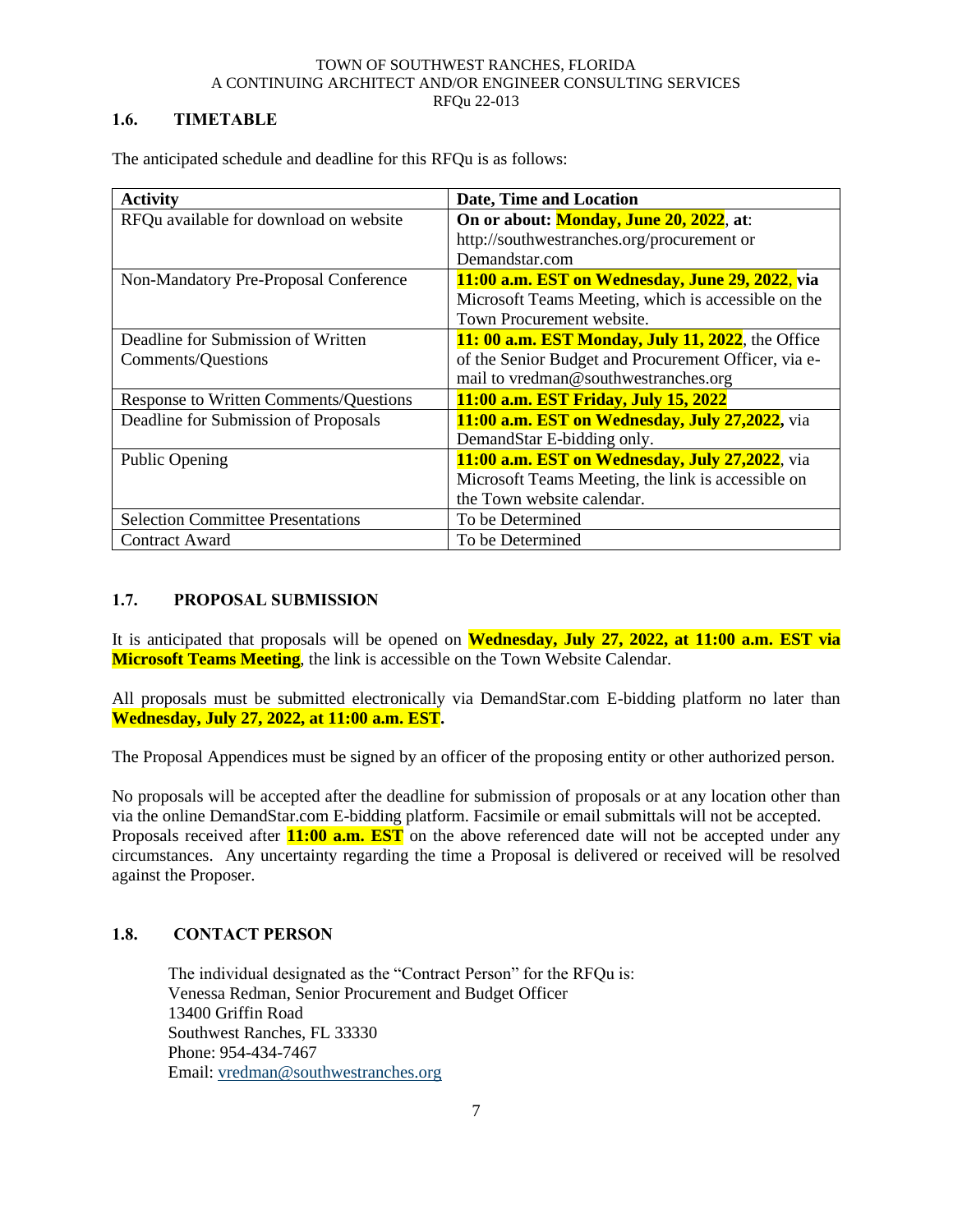# <span id="page-7-0"></span>**1.9. PROCUREMENT CODE**

Article IX of the Town's Code of Ordinances ORD 22-005 establishes specific directions and guidelines for employees and agents of the Town to use in purchasing commodities and services. All requests for commodities and/or services, and all purchases shall be for a public purpose and in accordance with this code. This code provides the policies and procedures that frame the purchasing of contractual services and commodities starting with defining the procurement and proceeding through award of the contract or purchase order. The Town is committed to a system that provides quality, integrity and competition in a professional manner. Generally, purchasing procedures provide a mechanism to allow commodities and services to be purchased at the lowest possible cost, and consistent with the quality needed to meet the requirements of the Town.

In addition to the procedures set forth in this code, the Town shall also adhere to the requirements of Florida Statutes, to the extent applicable to the Town.

# <span id="page-7-1"></span>**1.10. CONE OF SILENCE**

The Cone of Silence means a prohibition on any communication regarding this RFQu between a potential vendor, service provider, proposer, bidder, lobbyist, or consultant and the Town Council members, Town's professional staff including, but not limited to, the Town Administrator and his or her staff, or any member of the Town's selection or evaluation committee. See Ordinance 22-005 for additional information including permitted exceptions to the Cone of Silence.

The Cone of Silence shall be imposed at the time of the advertisement of this RFQu and shall terminate at the beginning of the Town Council meeting at which the Town Administrator makes his or her written recommendation to the Town Council. However, if the Town Council refers the solicitation back to the administrator, staff or committee for further review, the Cone of Silence shall be re-imposed until such time as the administrator makes a subsequent written recommendation and commencement of the Council meeting. The Cone of Silence shall also terminate in the event that the Town Administrator cancels the solicitation.

Prior to an award, violation of this the Cone of Silence shall result in the disqualification of the proposer from further consideration. Discovery of a violation after an award by a particular proposer shall render any RFQu award to said proposer voidable by the Town, and in the Town's sole discretion.

# <span id="page-7-2"></span>**1.11. PUBLIC OPENING**

A public opening, of Proposals, will take place on **Wednesday, July 27, at 11:00 a.m. EST** via a Microsoft Teams Meeting. The link is accessible on the Town website calendar and Demandstar.com.

The identity of the Proposers shall be read aloud. However, no additional information set forth in the Proposal shall be made public until the time of a notice of an "Intended award" or 30 days from the Bid Opening, whichever is earlier, and in accordance with Florida Statutes, Chapter 119.

The Town anticipates entering into a contract with the proposer(s) who submits the proposal judged by the Town to be most advantageous.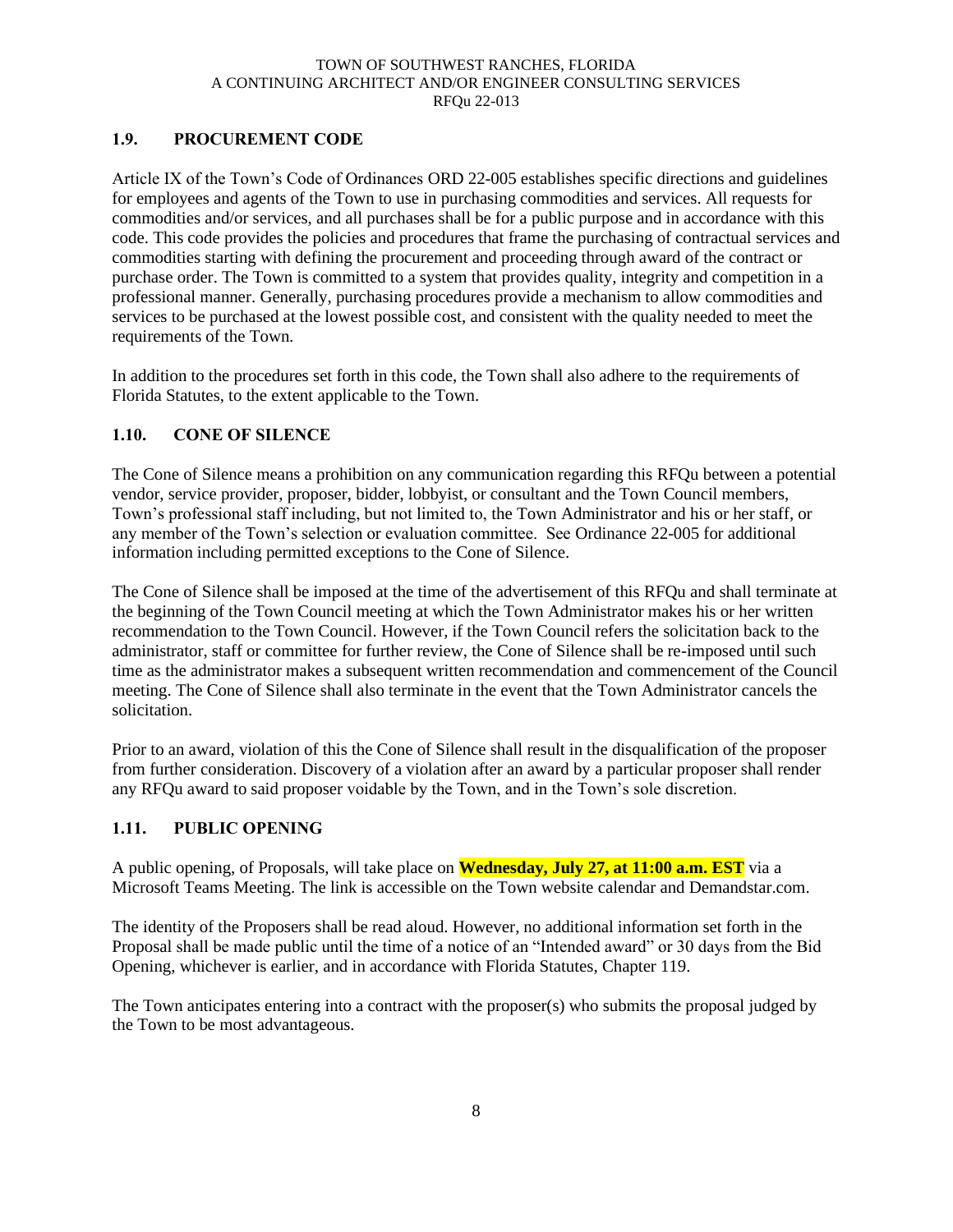In the award of a Contract pursuant to this RFQu, the services shall be provided on a "non-exclusive" basis, and the Town may utilize the services of other vendors as may be deemed necessary at the Town's discretion.

## <span id="page-8-0"></span>**1.12. ADDITIONAL INFORMATION/AMENDMENT(S)**

Any questions, comments (i.e., additional information or clarifications) must be made, in writing via e-mail, or U.S. Mail no later than **Monday July 11, 2022**, **at 11:00 a. EST**, to the address or e-mail address listed for the Contact Person (See Section 1.8). The request must contain the Proposal number RFQu 22-013, description, proposer's name, address, phone number, and e-mail address.

Changes to this RFQu, when deemed necessary by the Town, will be completed only by written Amendment(s) issued prior to the deadline for submission of proposals. Proposers should not rely on any representations, statements, or explanation other than those made by this RFQu or in any Amendment to this RFQu. Where there appears to be a conflict between this RFQu and any Amendment issued, the last Amendment issued shall prevail.

Amendments to this RFQu will be posted on Town of Southwest Ranches website which can be accessed at<http://southwestranches.org/procurement/> and Demandstar.com.

It is the sole responsibility of proposers to routinely check for any Amendments that may have been issued prior to the deadline for submission of proposals. Town shall not be responsible for the completeness of any RFQu package not downloaded from this website or purchased directly from the Department. A proposer may verify with the designated Contact Person (See Section 1.8) that proposer has received all Amendments to this RFQu prior to the submission of its proposal.

#### <span id="page-8-1"></span>**1.13. DISCLAIMER**

All documents and information, whether written, oral or otherwise, provided by the Town relating to this RFQu are being provided solely as an accommodation and for informational purposes only, and the Town is not making any representations or warranties of any kind as to the truth, accuracy, or completeness of such documents or information, or as to the sources thereof. The Town shall have no liability whatsoever relating to such documents and information and all parties receiving the same shall not be entitled to rely on such documents and information but shall have a duty to independently verify the accuracy of the information contained therein. Failure on the part of any Proposer to examine, inspect and be completely knowledgeable of the terms and conditions of the RFQu, or any other relevant documents or matters, shall not relieve the selected proposer from fully complying with this RFQu.

The Town reserves the right to reject all or any portions of any Proposal, to reject all Proposals, to waive any informality, non-material irregularity or technicality in any Proposal, to re-advertise for Proposals, or take any other such actions that may be deemed to be in the best interest of the Town.

No guarantee or warranty is given or implied by the Town regarding the minimum or total amount of services that may be purchased from the contract or award. The Town reserves the right to increase or decrease service quantities and frequencies, as deemed necessary to serve the best interests of the Town.

#### <span id="page-8-2"></span>**1.14. COMMENCEMENT OF WORK**

The Town shall have no obligations whatsoever to any proposer by virtue of this RFQu or any negotiations conducted hereunder. The Town's obligations shall not commence until an Agreement is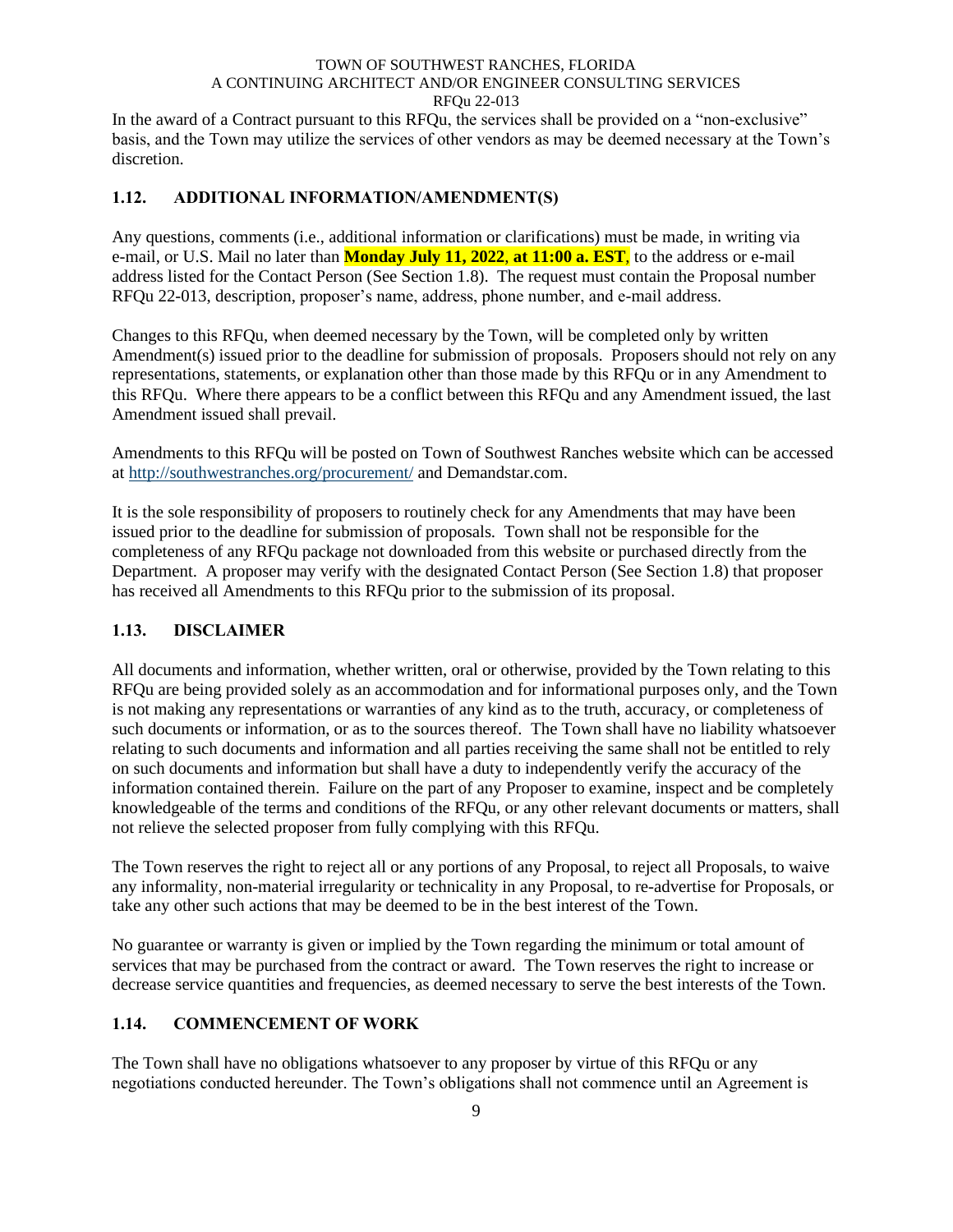approved and executed by the Council. The Town will not be responsible for any work conducted by a proposer, even if performed in good faith, if such work occurs prior to the approval and execution of the Agreement by the Town Council.

#### <span id="page-9-0"></span>**SECTION 2. TERMS AND CONDITIONS**

#### <span id="page-9-1"></span>**2.1 COSTS INCURRED BY PROPOSERS**

All expenses incurred with the preparation and submission of Proposals to the Town, or any work performed in connection therewith, shall be borne by the proposer.

#### <span id="page-9-2"></span>**2.2 PROPRIETARY/CONFIDENTIAL INFORMATION**

Proposers are hereby notified that all information submitted as part of, or in support of, proposals will be available for public inspection after the opening of proposals, in compliance with Chapters 119 and 286, Florida Statutes, popularly known as the "Public Records Law" and the "Government in the Sunshine Law" respectively.

### <span id="page-9-3"></span>**2.3 PATENT AND COPYRIGHT INDEMNIFICATION**

Successful Proposer agrees to indemnify, defend, save and hold harmless the TOWN, its officers, agents and employees, from all claims, damages, losses, liabilities and expenses arising out of any alleged infringement of copyrights, patent rights and/or the unauthorized or unlicensed use of any material, property or other work in connection with the performance of the Contract.

#### <span id="page-9-4"></span>**2.4 ERRORS AND OMISSIONS**

The Consultant to the extent of its failure to perform in accordance with the standard of care set forth in this Agreement, is responsible for the professional quality, technical accuracy, completeness, performance and coordination of all Work required under this Agreement (including the Work performed by subconsultants and Sub-contractors), within the specified time and specified cost. The Consultant shall perform the Work utilizing the skill, knowledge and judgment ordinarily possessed and used by a proficient Consultant with respect to the disciplines required for the performance of the Work in the State of Florida. The Consultant is responsible for and represents that the Work conforms to TOWN 'S requirements as set forth in this Agreement. The Consultant shall be and remain liable to the TOWN for all damages to the TOWN caused by the Consultant's negligent acts, recklessness, intentionally wrongful conduct or errors or omissions in the performance of the Work. In addition to all other rights and remedies, which the TOWN may have, the Consultant shall, at its expense, re-perform the services to correct any deficiencies, which result from the Consultant's failure to perform in accordance with the above standards. The TOWN shall notify the Consultant in writing of any deficiencies and shall approve the method and timing of the corrections. Neither the TOWN'S inspection, review, approval or acceptance of, nor payment for, any of the Work required under this Agreement shall be construed to relieve the Consultant or any sub-consultant or subcontractor of its obligations and responsibilities under this Agreement, nor constitute a waiver of any of the TOWN 'S rights under this Agreement or of any cause of action arising out of the performance of this Agreement. The Consultant and its sub-consultants and Subcontractors shall be and remain liable to the TOWN in accordance with applicable law for all damages to TOWN caused by any failure of the Consultant or its sub-consultants and Subcontractors to comply with the terms and conditions of this Agreement or by the Consultant's or Sub-consultants' or Subcontractors' misconduct, recklessness, unlawful acts, negligent acts, errors or omissions in the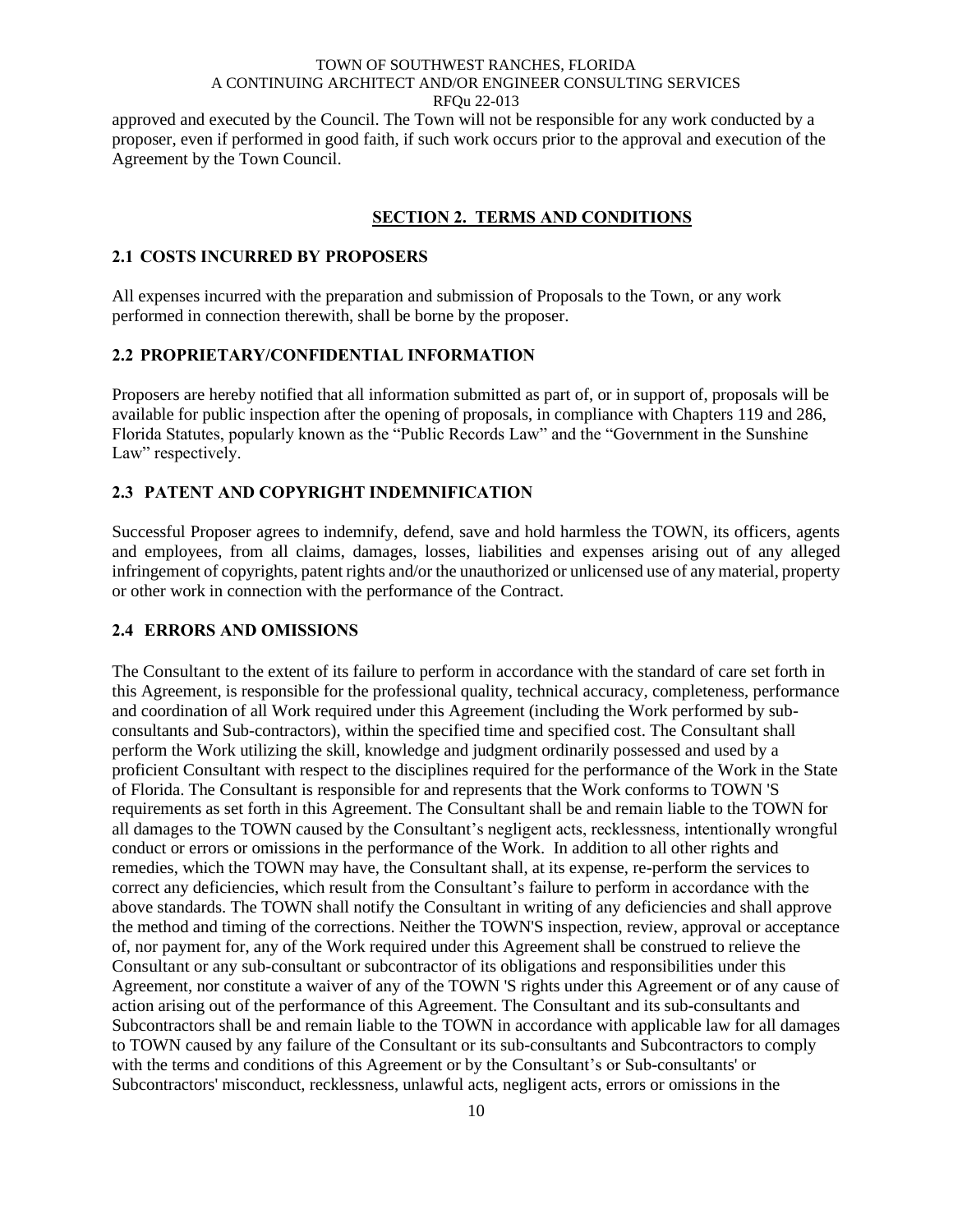performance of this Agreement. With respect to the performance of Work by sub-consultants and Subcontractors, the Consultant shall, in approving and accepting such Work, ensure the professional quality, completeness, and coordination of sub-consultant's and subcontractor's Work.

# <span id="page-10-0"></span>**2.5 RIGHT TO PROTEST**

For purposes of this RFQu, the term "Purchasing Code" shall mean Chapter 2, Article IX, of the Town of Southwest Ranches Code. Ordinance 2022-005 is hereby incorporated into this RFQu by reference ("Bid Protest"). By responding to this RFQu, all proposers agree that the Bid Protest procedures set forth in the Code are applicable to this RFQu and shall comply with said procedures.

Protests shall be in accordance with the procedure outlined in the Town of Southwest Ranches Ordinance 2022-005 Purchasing Manual located:

<https://www.southwestranches.org/departments/town-clerk/ordinances/>

# <span id="page-10-1"></span>**2.6 RULES; REGULATIONS; LICENSING REQUIREMENTS**

The proposer shall comply with all laws, ordinances and regulations applicable to the services contemplated herein, including, but not limited to, those applicable to conflict of interest and collusion. Proposers are presumed to be familiar with all federal, state and local laws, ordinances, codes and regulations that may in any way affect the services offered, including, but not limited to, Executive Order No. 11246 entitled "Equal Employment Opportunity" as amended by Executive Order No. 11375, and as supplemented by the Department of Labor Regulations (41 CFR, Part 60).

The Town, at its discretion, reserves the right to inspect any/all Proposer's facilities to determine their capability of meeting the requirements for this RFQu and the Contract to be awarded. Also, responsibility, and responsiveness of the Proposer, including the financial position, experience, staffing, equipment, materials, references of Contractor, and past history of service by Consultant to the Town and/or with other units of State, and/or Local governments in Florida, or comparable private entities, may be taken into consideration in the award of a Contract. If the project involves services or costs based upon a unit price or ongoing services, the Town reserves the right to reduce the level of service within its sole discretion.

# <span id="page-10-2"></span>**2.7 TAXES**

The Proposer will pay all applicable sales, consumer use and other similar taxes required by law. The Proposer is responsible for reviewing the pertinent State statutes involving the sales tax and complying with all requirements.

#### <span id="page-10-3"></span>**2.8 AWARD OF CONTRACT**

The contract shall be awarded to the most qualified Proposer (s) who agrees to provide the requisite professional services at compensation which the TOWN determines is fair, reasonable and competitive. The final contract shall be substantially in the form of the Agreement (Exhibit A) attached hereto and shall include all terms and conditions which may be required by the Town's Procurement Code, and acceptable to the Town Council or granting agency. The award of contract shall require the approval of the Town Council.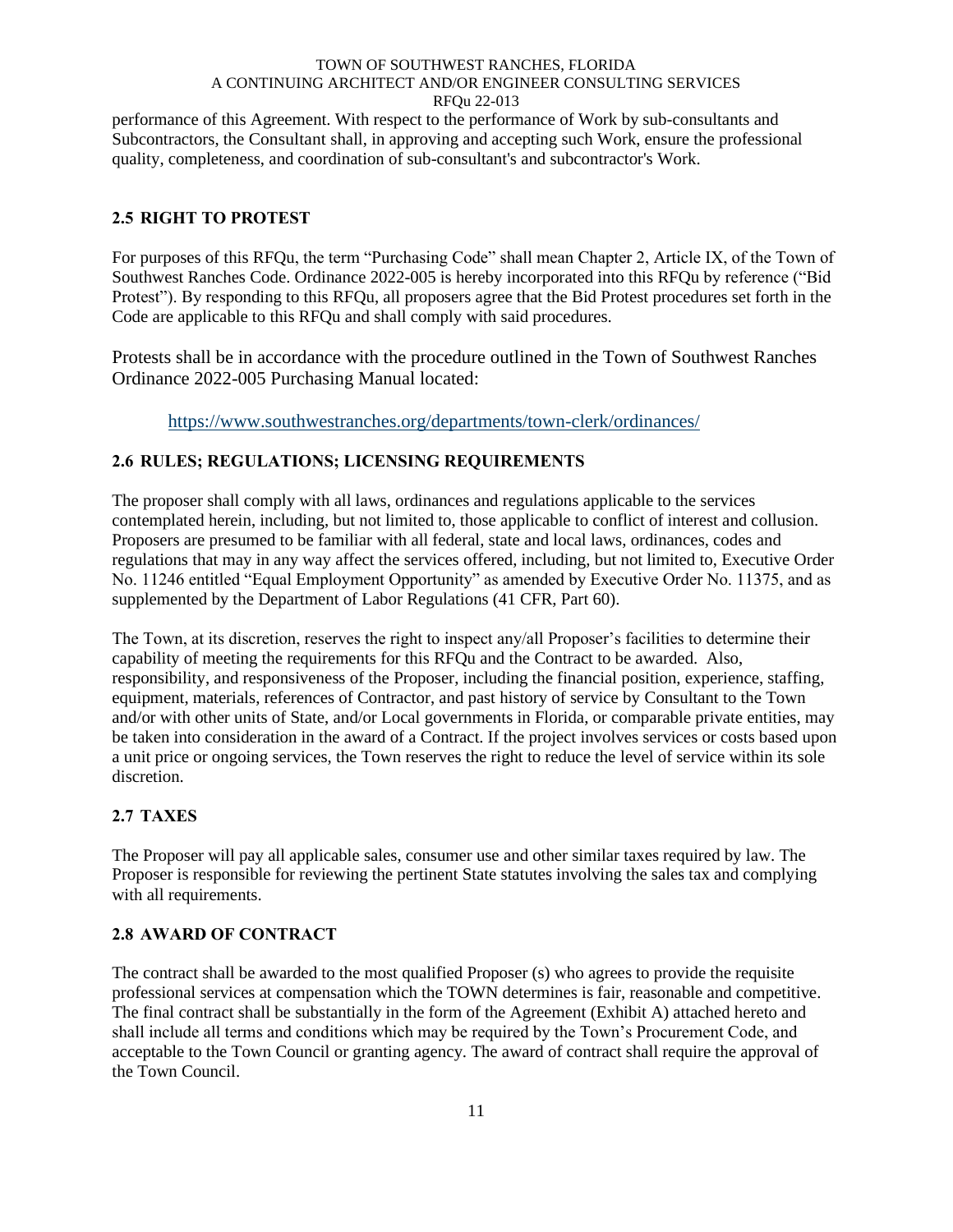The Town reserves the right to award the Contract to one or more firms.

No representation or guarantee is made by the Town as to the minimum or maximum dollar value, volume of work, or type of work that any firm will receive during the term of the agreement.

The successful firm(s) shall be required to submit a schedule of fully burdened labor rates and will be required to certify that the rates offered to the Town are the same or lower than the rates offered to other clients in the State of Florida.

After contract award to the selected firm(s), the Town shall issue a request for proposal per CCNA guidelines. Proposals shall, at a minimum, include labor classifications, hours and pre-approved rates. Reimbursable expenses for unforeseen items and quantities shall be based upon prior approval of the project manager for actual and reasonable costs subsequently supported by invoices. Mark-up shall not exceed 10% for subcontractors/ subconsultants and 5% for all other costs.

Projects may be funded by the American Rescue Plan Act of 2021, State and Local Fiscal Recovery Funds ("SLFRF"), therefore, the successful Proposer shall comply with all applicable local, state, and federal procurement laws and regulations including the SLFRF statute, SLFRF Award Terms and Conditions, Treasury's Interim Final Rule, and reporting requirements, as applicable.

# <span id="page-11-0"></span>**2.9 SCRUTINIZED COMPANIES LIST**

In accordance with Florida Statue 287.135, as amended, principals or owners listed on the Scrutinized Companies that boycott Israel List, Scrutinized Companies with activities in Sudan List, Scrutinized Companies with Activities in the Iran Petroleum Energy Sector List or is engaged in business operations in Syria or Cuba are prohibited from submitting a bid, proposal or response to a solicitation for goods or services in an amount equal to or greater than \$1 million.

By submitting a bid, proposal or response, the company, principals, or owners certify that they are not listed on the Scrutinized Companies that boycott Israel List, Scrutinized. Companies with activities in Sudan List, Scrutinized Companies with Activities in the Iran Petroleum Energy Sector List or is engaged in business operations in Syria or Cuba.

#### <span id="page-11-1"></span>**2.10 E-VERIFY**

In compliance with Section 448.095, Florida Statue., Proposer and its subcontractors/subconsultants shall register with and use the E-Verify system to verify work authorization status of all employees hired after January 1, 2021.

#### <span id="page-11-2"></span>**2.11 SYSTEM FOR AWARD MANAGEMENT (SAM) REQUIREMENT**

Alongside a signed copy of this Agreement, Grantee will provide the Town of Southwest Ranches with a SAM.gov proof of registration and Commercial and Government Entity (CAGE) number. Grantee will continue to maintain an active SAM registration with current information at all times it has an active award under this Agreement.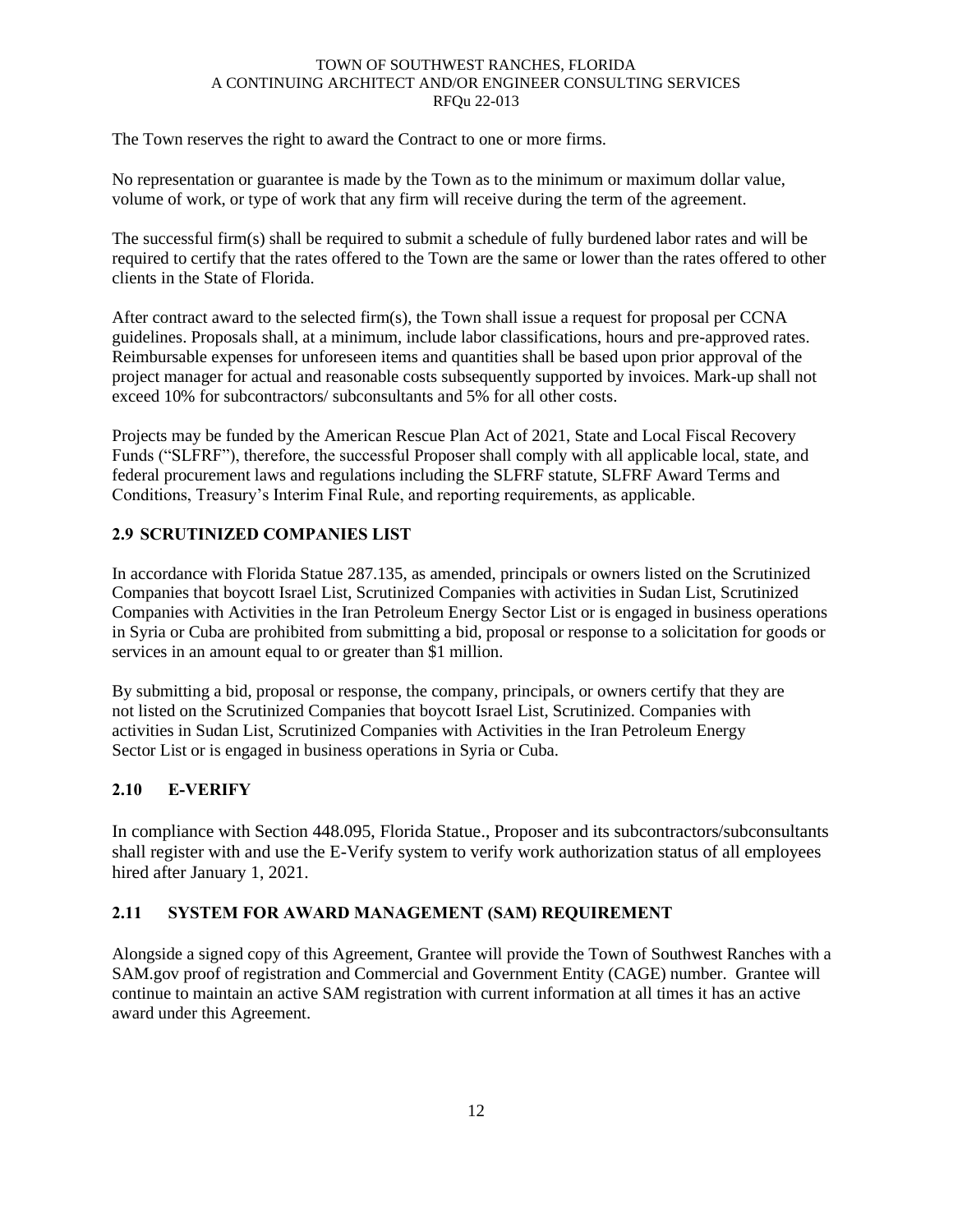RFQu 22-013

# <span id="page-12-0"></span>**2.12 RELATION TO PARTIES**

It is understood and agreed that nothing contained in this RFQu, or the Contract shall be deemed to create a partnership or joint venture with the Town. Proposer shall be in the relation of an independent contractor and is to have entire charge, control and supervision of the Work to be performed hereunder.

### <span id="page-12-1"></span>**2.13 COMPLIANCE WITH LAW**

Consultant shall comply with all applicable laws, regulations and ordinances of any Federal, State, or Local Governmental authority having jurisdiction with respect to this RFQu, and any Contract awarded and shall obtain and maintain any and all material permits, licenses, approvals and consents necessary for the lawful conduct of the activities contemplated hereunder.

#### <span id="page-12-2"></span>**2.14 WAIVER OF LIABILITY**

The Town shall not in any way be answerable or accountable for any violations of applicable laws or for any injury, loss or damage arising from the negligence, acts or omissions of consultant or any one of its employees, subcontractors or agents, or anyone else for whose actions Consultant may be responsible.

# <span id="page-12-3"></span>**2.15 SECONDARY/OTHER VENDORS**

The Town reserves the right in the event the primary vendor cannot provide an item(s) or service(s) in a timely manner as requested, to seek other sources without violating the intent of this RFQu or any Contract awarded.

### <span id="page-12-4"></span>**2.16 DEFAULT PROVISION**

In case of default by the Proposer, the Town may procure the articles or services from other sources and hold the Proposer or Consultant responsible for any excess costs occasioned or incurred thereby.

# <span id="page-12-5"></span>**2.17 GOVERNING LAW**

The validity of this RFQu and any Contract awarded and the interpretation and performance of all their respective terms shall be construed and enforced in accordance with the laws of the State of Florida, without regard to principles of conflict of laws thereof. The location of any action or proceeding commenced under, pursuant, or relating to this RFQu or the Contract shall be in the State Courts of Florida located in Broward County, Florida.

#### <span id="page-12-6"></span>**2.18 PUBLIC RECORDS LAW**

The Town is subject to Chapter 119, Florida Statutes, "Public Records Law." No claim of confidentiality or proprietary information in all or any portion of a Proposal will be honored unless a specific exemption from the Public Law exists and is cited in the response. An incorrectly claimed exemption does not disqualify the firm, only the exemption claimed. Consultant acknowledges the public shall have access at all reasonable times, to all documents and information pertaining to Town's contracts, subject to the provisions of Chapter 119, Florida Statutes, and agrees to allow access by the Town and the public to all documents subject to disclosures under applicable law.

In accordance with Florida Statutes, 119.071(1)(b)(2) Sealed Proposals, proposals, or replies received by an agency pursuant to a competitive solicitation are exempt from public disclosure until such time as the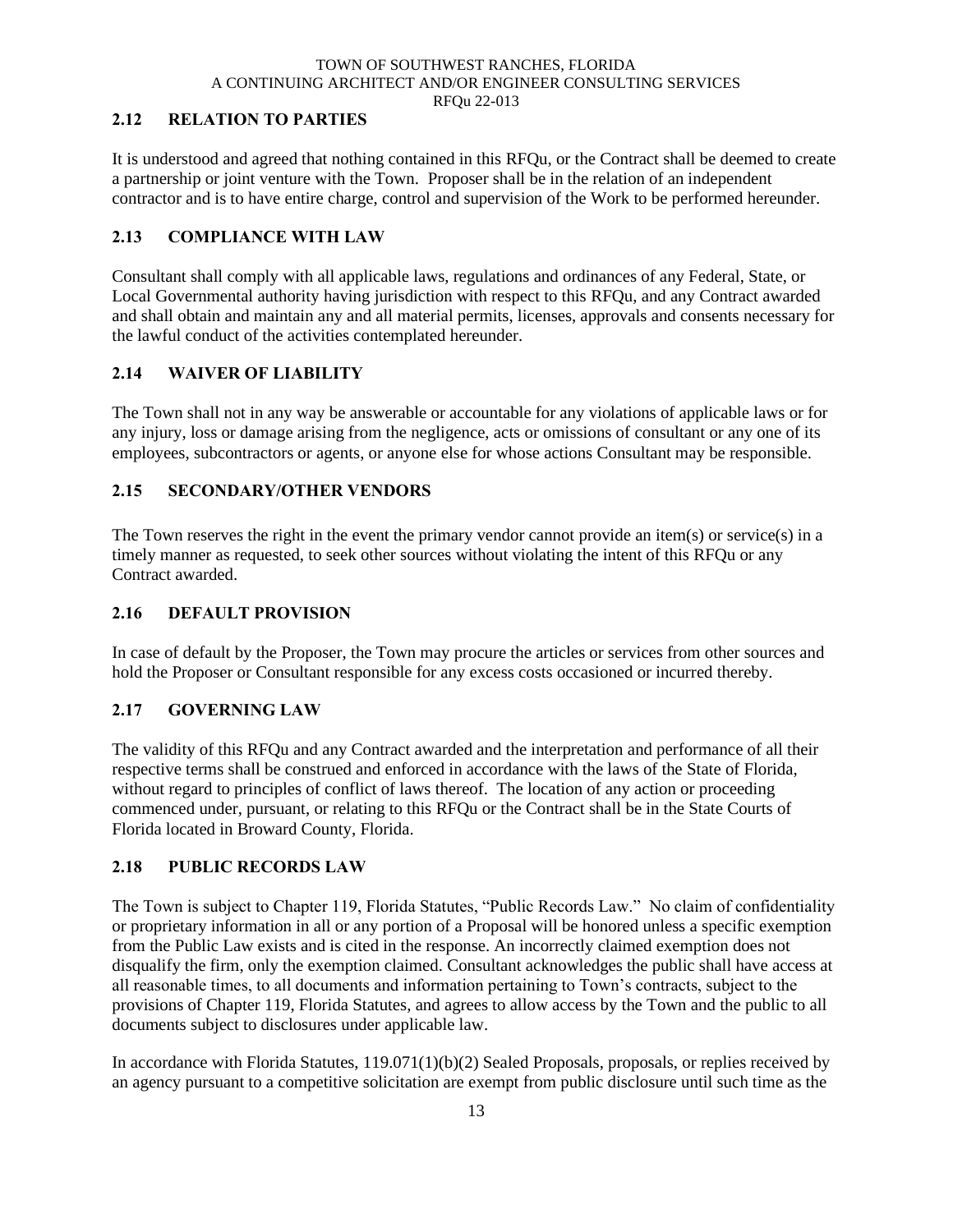agency provides notice of an intended decision or until 30 days after opening the bids, proposals, or final replies, whichever is earlier.

To the extent that Consultant has been provided access to or has received security sensitive information, as defined by Florida Statutes, Section 119.071 and/or has executed a Confidential Information Acknowledgement and Agreement as part of the RFQu process, Consultant shall keep and maintain the security sensitive information as confidential and exempt from public disclosures as required by Florida Statutes.

Consultant agrees to keep and maintain public records required by the Town to perform the service in Contractor's possession or control in connection with Contractor's performance under this RFQu and any Contract awarded, and upon the request from the Town's custodian of public records, to provide the Town with a copy of the requested records or allow the records to be inspected or copied within a reasonable amount of time at a cost that does not exceed the cost provided in Chapter 119 or as otherwise provided by law. Consultant shall ensure that public records that are exempt or confidential and exempt from public records disclosure requirements are not disclosed except as authorized by law for the duration of the contract term and following completion of the Contract if the Consultant does not transfer the records to the Town.

Upon completion of the Contract, Consultant agrees, at no cost to Town, to transfer to the Town all public records in the Contractor's possession or keep and maintain public records required by the Town to perform the service. If the Consultant transfers all public records to the Town upon completion of the Contract, the Consultant shall destroy any duplicate public records that are exempt or confidential and exempt from public records disclosure requirements. If the Consultant keeps and maintains public records upon completion of the Contract, the Consultant shall meet all applicable requirements for retaining public records. All records stored electronically must be provided to the Town, upon request from the Town's custodian of public records, in a format that is compatible with the information technology system of the Town.

Contractor's failure or refusal to comply with the provisions of this section shall result in the immediate termination for cause of the Contract by Town.

IF THE CONSULTANT HAS QUESTIONS REGARDING THE APPLICATION OF CHAPTER 119, FLORIDA STATUTES, TO THE CONTRACTOR'S DUTY TO PROVIDE PUBLIC RECORDS RELATING TO THIS CONTRACT, CONTACT THE CUSTODIAN OF PUBLIC RECORDS AT PHONE: (954) 434-0008; EMAIL: RMUNIZ@SOUTHWESTRANCHES.ORG; RUSSELL MUNIZ, ASSISTANT TOWN ADMINISTRATOR/TOWN CLERK, TOWN OF SOUTHWEST RANCHES, 13400 GRIFFIN ROAD, SOUTHWEST RANCHES, FLORIDA, 33330.

Consultant shall comply with the requirements of 2 CFR §200.321 as applicable to this RFQu. Contractor's failure or refusal to comply with the provisions of this section shall result in the immediate termination for cause of the Contract by Town.

### <span id="page-13-0"></span>**2.19 INSURANCE REQUIREMENTS**

It shall be the responsibility of the selected proposer to provide certified copies of all insurance policies specified in the Agreement (Exhibit "A"). The selected proposer shall, on a primary basis and at its sole expense, maintain in full force and effect, at all times during the term of the Agreement, insurance coverages and limits, including endorsements, as described in the Agreement (See Exhibit "A"). Failure to maintain the required insurance shall be considered a material default of the Agreement. The requirements contained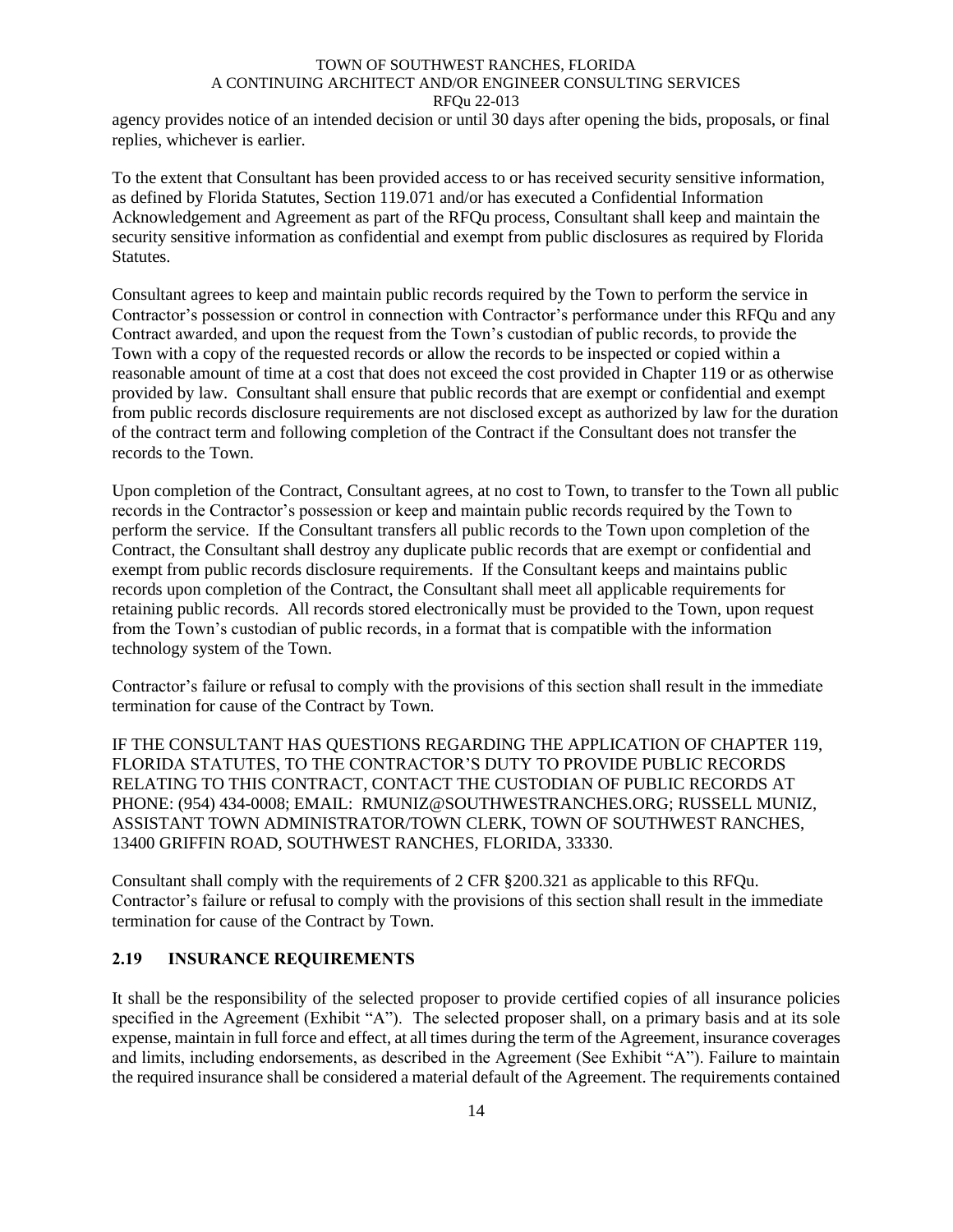therein, as well as the Town's review or acceptance of insurance maintained by the selected proposer, are not intended to and shall not in any manner limit or qualify the liabilities and obligations assumed by the selected proposer under the Agreement.

The proposer shall provide as part of the RFQu a certification that the Consultant has the ability to provide and meet the insurance requirements.

- 1. Prior to Award and in any event prior to commencing work, the Successful Proposer shall provide TOWN with certified copies of all insurance policies providing coverage as required.
- 2. The Successful Proposer shall secure and maintain, at its own expense, and keep in effect during the full period of the contract and at least one (1) year beyond a project completion, a policy or policies of insurance, which must include the following coverages and minimum limits of liability:
	- (a) Professional Liability Insurance If the Bidder is to provide professional services under this agreement, the Bidder must provide the Town with evidence of Professional Liability insurance including Errors and Omissions with at a minimum of \$1,000,000.00 per occurrence and in the aggregate. "Claims-Made" forms are acceptable for Professional Liability insurance. Coverage shall include all claims arising out of the Consultant's operations or premises, any person directly or indirectly employed by the Consultant, and the Consultant's obligations under indemnification under this contract.
	- (b) Worker's Compensation and Employer's Liability Insurance for all employees of the Successful Proposer engaged in work under the Contract in accordance with the laws of the State of Florida. The Successful Proposer shall agree to be responsible for the employment, control and conduct of its employees and for any injury sustained by such employees in the course of their employment.
	- (c) Comprehensive General Liability Insurance with the following minimum limits of liability:

|                | \$1,000,000.00 Combined Single Limit, Bodily |
|----------------|----------------------------------------------|
|                | Injury and Property Damage                   |
|                | Liability per occurrence                     |
| \$2,000,000.00 | Annual Aggregate                             |

Coverage shall specifically include the following minimum limits not less than those required for Bodily Injury Liability and Property Damage:

| \$1,000,000.00 | Combined Single Limit, Bodily |
|----------------|-------------------------------|
|                | Injury and Property Damage    |
|                | Liability per occurrence      |

- (1) Premises and Operations;
- (2) Independent Contractors;
- (3) Products and Completed Operations;
- (4) Broad Form Property Damage;
- (5) Broad Form Contractual Coverage applicable to the Contract and specifically confirming the indemnification and hold harmless agreement in the Contract;
- (6) Personal Injury Coverage with employment and contractual exclusions removed and deleted; and
- (7) Explosion, collapse, underground coverage (X-C-U).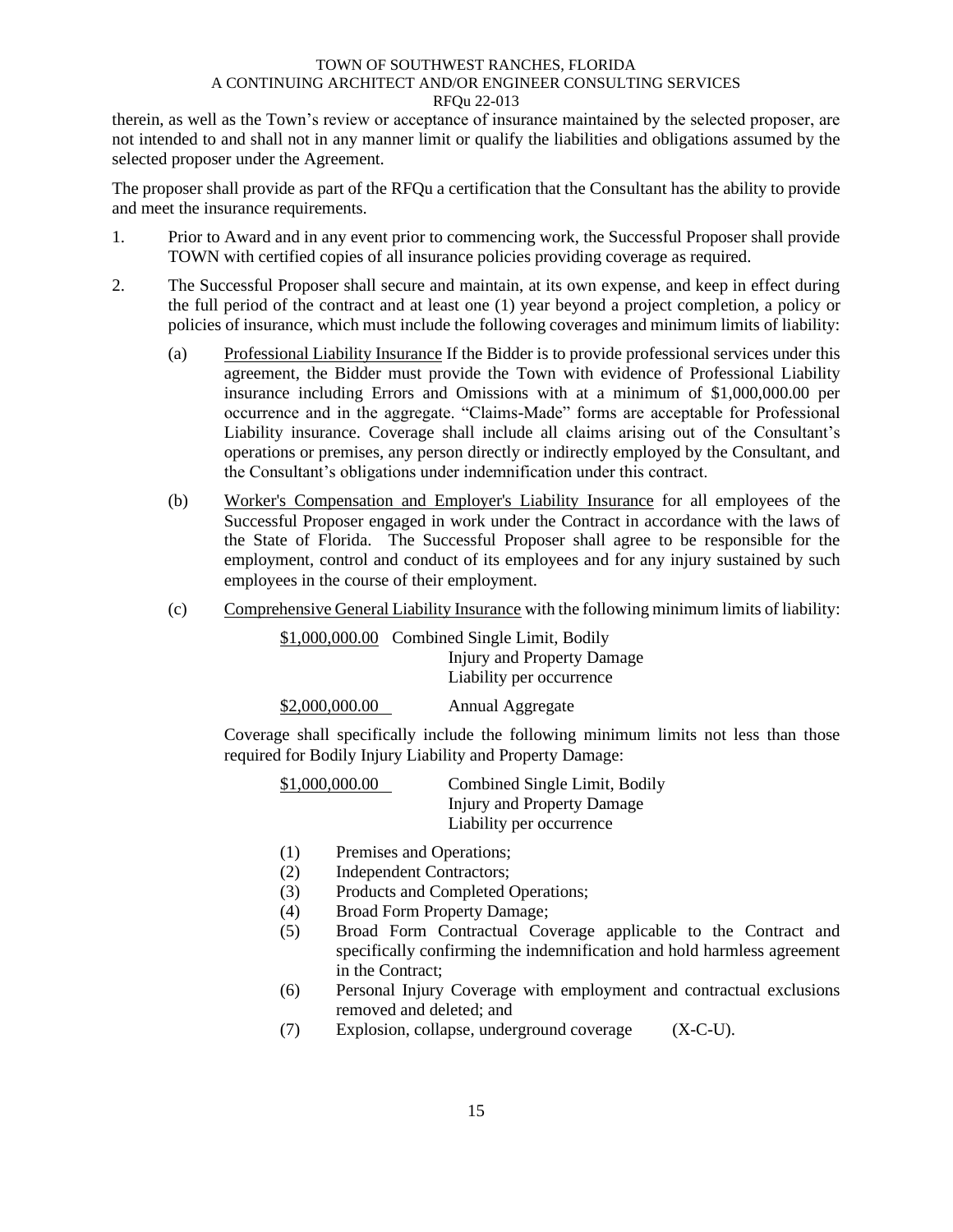(d) Comprehensive Automobile Liability Insurance for all owned, non-owned and hired automobiles and other vehicles used by Successful Proposer in the performance of the work with the following minimum limits of liability:

\$1,000,000.00 Combined Single Limit, Bodily Injury and Property Damage Liability per occurrence

# <span id="page-15-0"></span>**2.20 ADDITIONAL INSURANCE REQUIREMENTS**

All insurance policies shall name and endorse the following as additional named insureds:

TOWN OF SOUTHWEST RANCHES Attn: Andrew D. Berns, Town Administrator 13400 Griffin Road. Southwest Ranches, FL 33330

The additional named insured endorsement shall be reflected on the Certificate of Insurance.

All insurance shall be issued by companies rated "A-" or better per A.M. Best's Key Rating Guide, latest edition and authorized to issue insurance in the State of Florida. It shall be the responsibility of the proposer and insurer to notify the Town Administrator of cancellation, lapse, or material modification of any insurance policies insuring the vendor, which relate to the activities of such vendor and the Town.

Such notification shall be in writing and shall be submitted to the Town Administrator within thirty (30) days prior to cancellation of such policies. This requirement shall be reflected on the Certificate of Insurance.

Proposers are required to submit a list of claims presently outstanding and claims within the past ten (10) years against their liability coverage. This information must be listed on the form provided below and signed by the agent of the insurance carrier. If no outstanding claims exist, a statement of this fact must be signed by the agent of the insurance carrier.

Failure to fully and satisfactorily comply with the Town's insurance requirements set forth herein will authorize the Town Administrator to implement a rescission or cancellation of the Contract award within thirty (30) days of awarding. The proposer hereby holds the Town harmless and agrees to indemnify Town and covenants not to file a bid protest or sue the Town by virtue of such cancellation or rescission.

# <span id="page-15-1"></span>**2.21 NON-DISCRIMINATION & EQUAL EMPLOYMENT OPPORTUNITY**

Consultant shall not discriminate against any employee or applicant for employment because of race, religion, age, color, sex or national origin, or physical or mental handicap, or marital status. Consultant shall take affirmative action to ensure that applicants are employed, and that employees are treated during their employment without regard to their race, religion, age, color, sex or national origin, or physical or mental handicap, or marital status. Such actions shall include, but not be limited to the following: employment, upgrading, demotion, or transfer, recruitment or recruitment advertising, layoff or termination, rates of pay or other forms of compensation; and selection for training, including apprenticeship.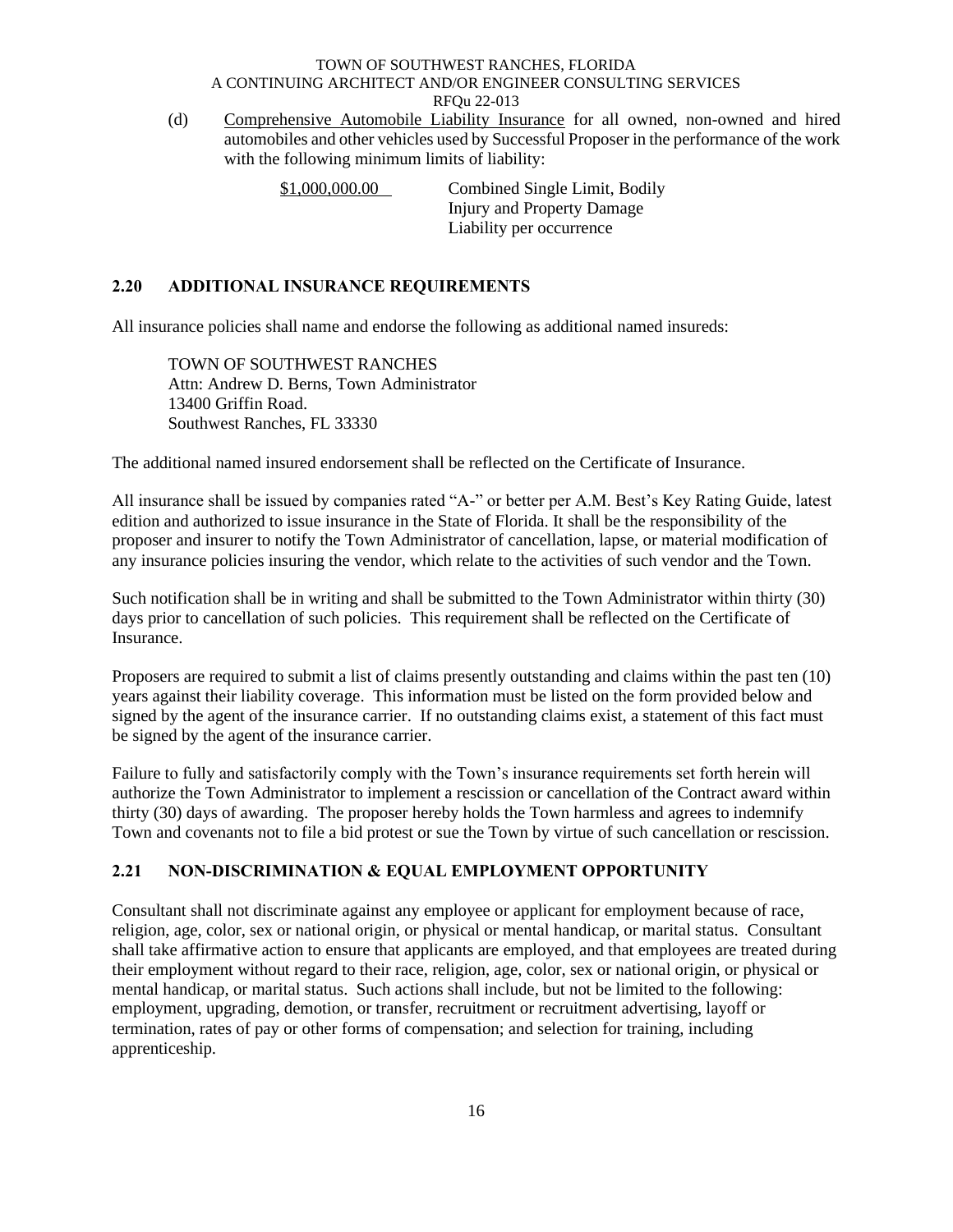Consultant agrees to post in conspicuous places available to employees and applicants for employment, notices setting forth the provisions of this nondiscrimination clause. Consultant further agrees that he/she will ensure that subcontractors, if any, will be made aware of and will comply with this nondiscrimination clause.

Consultant understands and agrees that a material violation of this clause shall be considered a material breach of any resulting contract and may result in termination of the Agreement, disqualification or debarment of consultant from participating in Town contracts, or other sanctions. This clause is not enforceable by or for the benefit of, and creates no obligation to, any third party. All agreements for design and construction services entered into for the construction of the Improvements shall include a commercial non-discrimination clause.

Consultant will take affirmative action to ensure that employees are treated equally during employment, without regard to their race, religion, gender, color or national origin. Such action must include, but not be limited to the following: employment upgrading; demotion or transfer; recruitment or recruitment advertising, layoff or termination; rates of pay or other forms of compensation; and selection for training, including apprenticeship. Consultant shall agree to post in conspicuous places, available to employees and applicants for employment, notices setting forth the provisions of the nondiscrimination clause included in section 8.18 of this Continuing Contract.

Consultant shall comply with Executive Order 11246 of September 24, 1965, entitled "Equal Employment Opportunity", as amended by Executive Order 11375 of October 13, 1967, and as supplemented in Department of Labor Regulations (41 CFR Part 60).

Consultant shall comply with Copeland Anti-Kickback Act (18 USC 874), as supplemented in Department of Labor Regulations (29 CFR Part 3).

Consultant shall comply with the Contract Work Hours and Safety Standards Act (40 US 327-330), as supplemented by Department of Labor Regulations (29 CFR Part 5).

# <span id="page-16-0"></span>**2.22 DISCLOSURE OF OWNERSHIP INTEREST**

The Disclosure of Ownership Interest Affidavit ("DOIA") must be completed on behalf of any individual or business entity that seeks to do business with the Town when applicable. Disclosure does not apply to nonprofit corporations, government agencies, or to an individual's or entity's interest in any entity registered with the Federal Securities Exchange Commission or registered pursuant to Chapter 517, Florida Statutes, whose interest is for sale to the general public.

Upon request from the Department, the selected proposer shall submit a completed DOIA within a reasonable time, as requested. If the selected proposer fails to submit a completed DOIA in a timely manner, the Town, at its sole discretion, may elect to cancel the recommended award.

# <span id="page-16-1"></span>**2.23 CONFLICT OF INTEREST**

The award of any Contract hereunder is subject to the provisions of Chapter 112, Florida Statutes. Proposers must disclose with their Proposals, the name of any officer, director, partner, associate, agent, advisory board member or client/customer who is also an officer, former officer, or employee of the Town of Southwest Ranches or its agencies.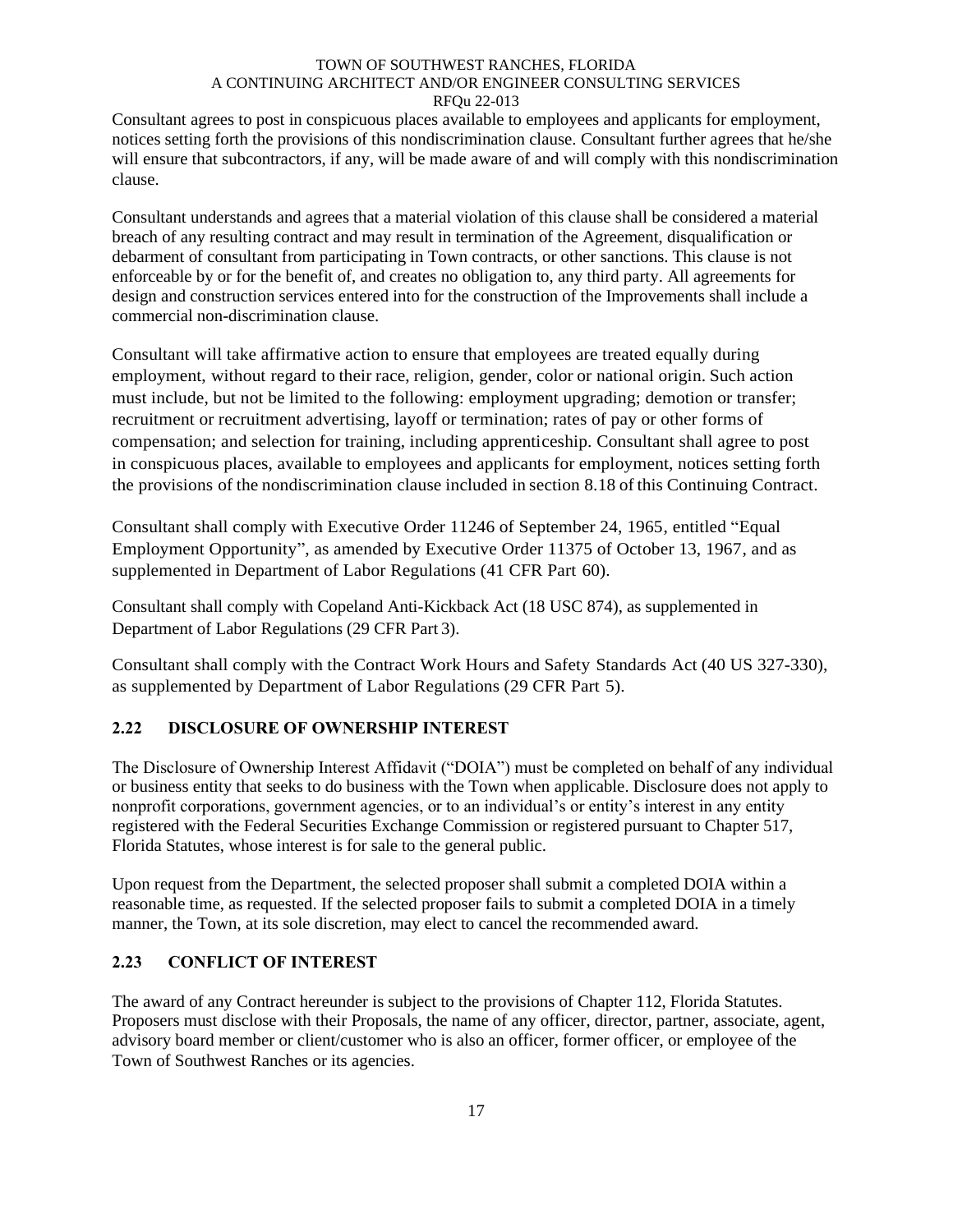#### <span id="page-17-0"></span>TOWN OF SOUTHWEST RANCHES, FLORIDA A CONTINUING ARCHITECT AND/OR ENGINEER CONSULTING SERVICES RFQu 22-013 **2.24 PUBLIC ENTITY CRIMES/DENIAL OR REVOCATION OF THE RIGHT TO TRANSACT BUSINESS WITH PUBLIC ENTITIES**

Pursuant to the provisions of 287.133(2)(a), Florida Statutes:

A person or affiliate who has been placed on the convicted vendor list following a conviction for a public entity crime may not submit a bid, proposal, or reply on a contract to provide any goods or services to a public entity; may not submit a bid, proposal, or reply on a contract with a public entity for the construction or repair of a public building or public work; may not submit bids, proposals, or replies on leases of real property to a public entity; may not be awarded or perform work as a contractor, supplier, subcontractor, or consultant under a contract with any public entity; and may not transact business with any public entity in excess of the threshold amount provided in s. 287.017 for Category Two for a period of 36 months following the date of being placed on the convicted vendor list.

Proposer shall complete the attached Sworn Statement on Public entity Crimes and submit it with its proposal.

**In accordance with the C.C.N.A. requirements, respondents shall not submit pricing proposals with their responses. The respondent is responsible for all costs associated with the preparation of the RFQu response.**

### **SECTION 3. SCOPE OF SERVICES**

#### <span id="page-17-2"></span><span id="page-17-1"></span>**3.1 INTRODUCTION**

Pursuant to Section 287.055, Florida Statutes, the Town of Southwest Ranches (the " Town ") invites qualified architectural and engineering firms to submit Statements of Qualifications to provide architectural and/or engineering services to the Town in response to this Request for Qualifications (the "RFQu").

Services are to be provided on various projects and assignments on an as needed basis. These services include, but are not limited to those listed in Exhibit "B." The Town intends to retain more than one firm, pursuant to continuing contracts, to be available to perform services which may include Architectural, General Civil Engineering, Traffic Engineering, Land Surveying, Water, Waste Water Treatment and Well Field Engineering, Geotechnical Engineering, Environmental Engineering, Landscape Architectural, Structural Engineering, Electrical Engineering, and Mechanical Engineering, for one or any of the projects listed in Exhibit "B." Services will be required for assignments and projects including the acquisition, improvement or operation of Town lands, buildings, facilities, and roads, and the administration of Town services.

The Town, on an as needed basis, will periodically issue specific projects and assignments to the retained Consultant(s). The selected firm(s) shall demonstrate specific experience and capabilities and must have personnel qualified through education and experience in the specified disciplines.

The qualifications and selection of consultants shall be in accordance with Florida Statutes Section 287.055.

Interested consulting firms or individuals must be qualified pursuant to Florida law. The selected consultants must be currently licensed to practice in the State of Florida, as required by law.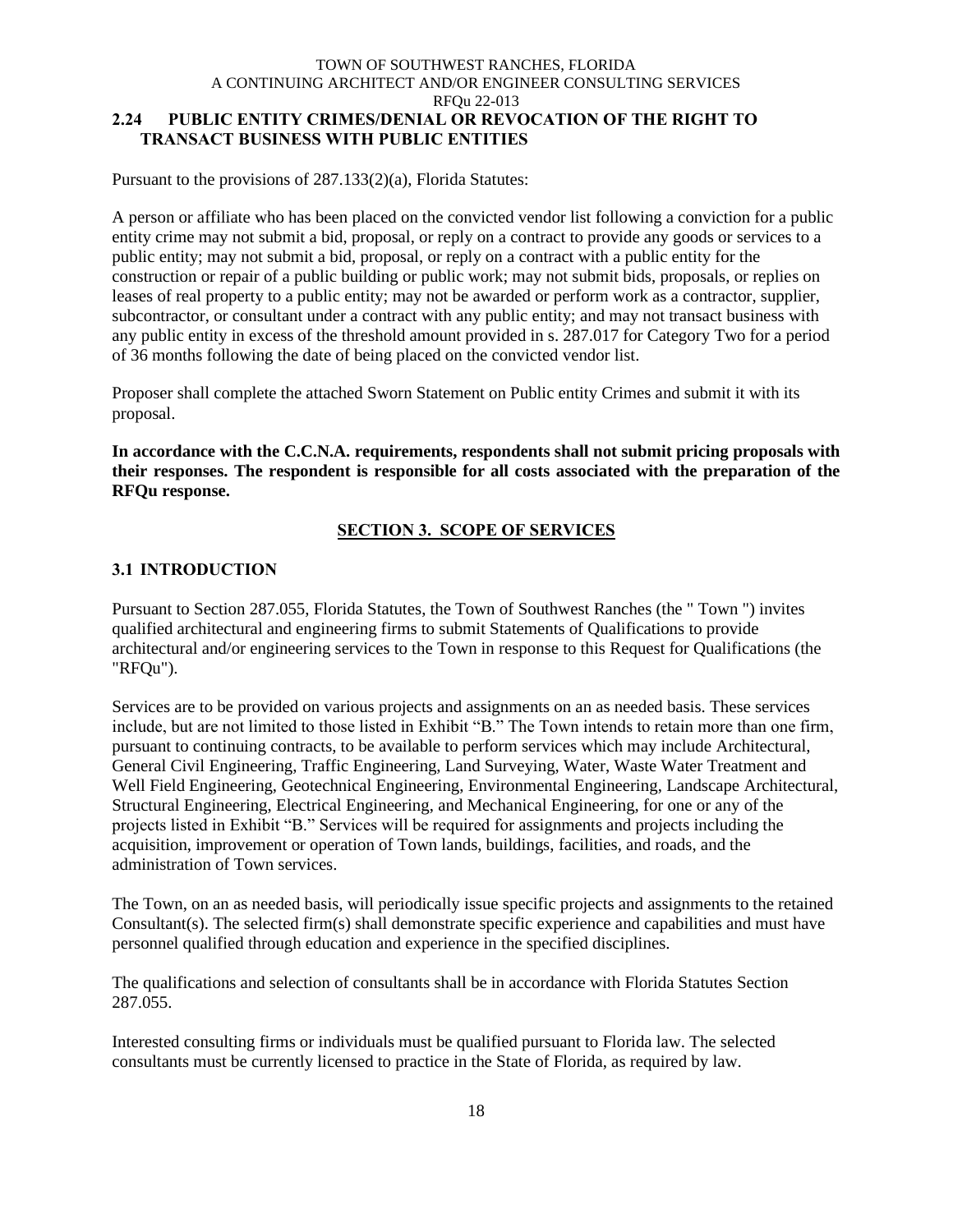The Town is not bound by a certain number of firms with which it may choose to contract. A firm may submit only as a prime.

# <span id="page-18-0"></span>**3.2 SCOPE**

The Town of Southwest Ranches is requesting Qualifications from qualified firms to provide professional Continuing Architectural and/or Engineering Consulting Services related to the planning, design, plans preparation, permitting, and project construction management of the Town's planned and potential projects as set forth in this RFQu. As part of the services to be provided, the successful firm will be expected to provide professional(s) with specific architectural and/or engineering skills and experience in various fields including landscape design, recreational facilities, and open space design, government buildings and facilities, and energy/efficient and sustainable structures, which shall only be performed upon the express written direction of the Town Administrator via an approved Purchase Order.

This RFQu is requesting any individual, company, or team, submit their qualifications for any or all disciplines listed in Exhibit "B". The Town will then review all submittals and contract with those individuals, companies, or teams, to be on a pre-qualified list which will in turn be made available to the various Town departments to choose from when a project is identified such as those listed in Section 4.

The Town may select multiple qualified persons or firms for each category of specialized services as described in Exhibit "B." Each selected person or firm shall enter into a continuing contract with the Town.

The Consultant shall perform, pursuant to RFQu 22-013 Continuing Architect and/or Engineer Consulting Services for the Town. The projects for this work will come from the current Five-Year Capital Improvement Program (CIP), and projects funded by the Coronavirus State and Local Fiscal Recovery Fund ("SLFRF") of the American Rescue Plan Act ("ARPA") of 2021. Separate purchase orders will be created for the projects requiring architectural or engineering services, as determined by the Town. Depending upon the individual project, compliance with various federal guidelines may be required. Services are to be provided on various projects and assignments on an as needed basis.

The first order of the qualifying firms will be determined by ranking. The Town will select up to three (3) consultants per discipline and use the most qualified Consultant for the project. The Public Works Department will establish a data base and monitor the rotation of the awards to the firms endeavoring to rotate and utilize all vendors fairly and in the best interests of the Town.

*EXCEPTIONS* to the rotation list:

- 1. The prime firm selected under the continuing contracts, may not function as a prime consultant for another discipline for the same project. If that situation arises, the next firm in the rotation will be utilized and that skipped firm will be first in line for the next project in the rotation.
- 2. The exception to #1 is that one firm is able to provide all disciplines (all-inclusive firm) as defined in the scope of work.
- 3. When the maximum dollar amount per contract period is met by a firm is a prime, that firm will not receive another award until all firms in the rotation have received equitable dollar amounts of awards.
- 4. If a firm indicates in writing that it is unable to meet the scope of work or schedule for the specific project.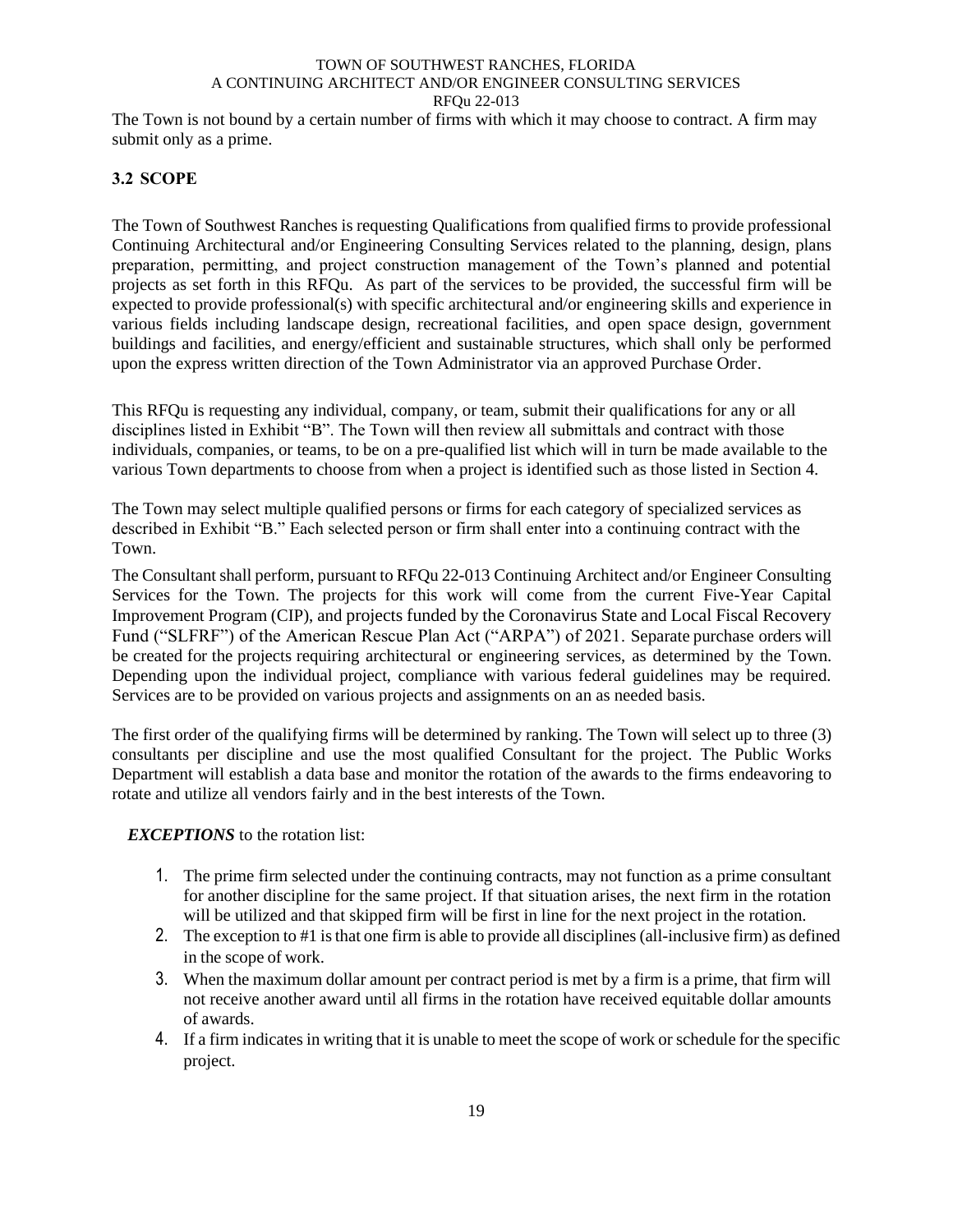The selected firms will be evaluated by the Town upon completion of a project or, at a minimum, annually to verify current qualifications, capacity and experience. The evaluations will be used as a measurement of the firms' performance and may be included in the review process for future solicitations for services by the Town. Any unsuitable evaluation may result in termination of the existing Continuing Services Contract.

## <span id="page-19-0"></span>**3.3 CONTINUING CONTRACT**

After selection of Consultant(s) by the Town, an Agreement will incorporate the major terms and conditions for Consultant's performance. The Agreement shall be in the form of a continuing contract, as approved by the Town Attorney for legal form and sufficiency, and shall include, but not be limited to, the following matters:

- 1. The services to be provided by the Consultant pursuant to the Agreement shall be nonexclusive and nothing therein shall preclude the Town from engaging other firms to perform the same or similar services for the benefit of the Town within the Town's sole and absolute discretion.
- 2. The Consultant shall warrant that it has not employed or retained any company or person, other than a bona fide employee working solely for the Consultant, to solicit or secure a contract pursuant to this Invitation to Submit Qualifications. Also, that it has not paid or agreed to pay any person(s), company, corporation, individual, or firm, other than a bona fide employee working solely for the Consultant any fee, commission, percentage, gift, or any other consideration, contingent upon or resulting from the award of a contract pursuant to this RFQu.
- 3. The Agreement will include provisions for termination for cause by either party and for the convenience of the Town.
- 4. The Consultant shall be required to warrant and represent that at all times during the term of the Agreement it shall maintain in good standing all required licenses, certifications and permits required under federal, state and local laws necessary to perform the services.
- 5. It is anticipated that the Agreement shall be a continuing contract. All work of a specified nature to be performed by Consultant shall be outlined in the Agreement.
- 6. The Agreement will provide for the fees for services, which Consultant shall charge the Town.
- 7. Consultant shall invoice the Town for each project or assignment, as negotiated. Each invoice shall identify the project or assignment, detail the contract price, payments made to date, percentage of Invoices shall itemize hours, hourly wage, or other unit agreed upon as measurement of payment during negotiations, if requested. If hourly, invoices shall identify the name and title of personnel who performed the work
- 8. An understanding and agreement, by and between the Consultant and the Town, that the completion time will be as specified in approved work authorizations and that all work shall be prosecuted regularly, diligently, and uninterrupted at such rate of progress as will ensure full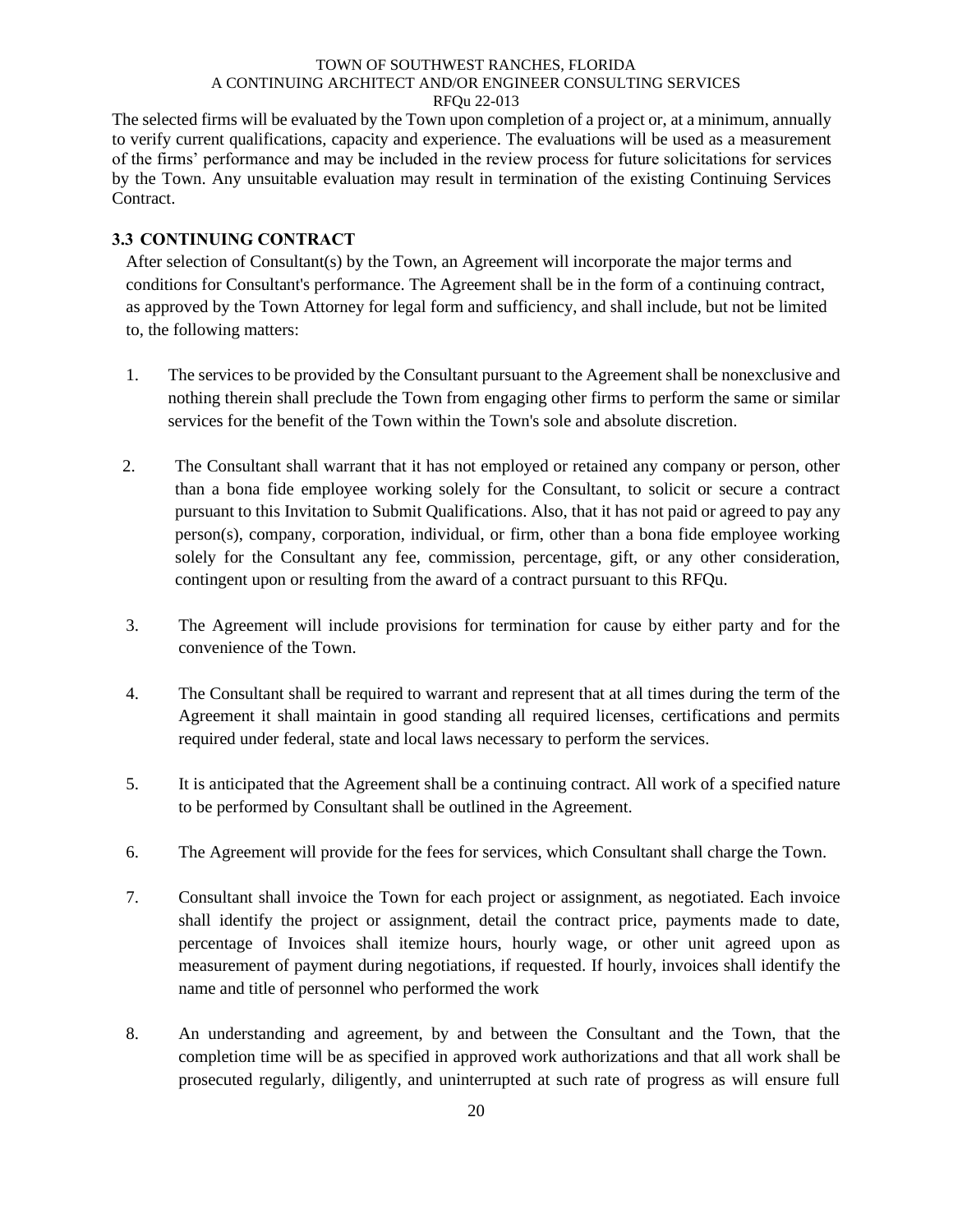completion thereof as specified in the Scope of Services.

9. The Agreement will provide for the Town to designate a Project Manager for each project or assignment, who shall be responsible for the project or assignment. The Project Manager may prepare a scope of services for each new assignment, upon which the selected firms in that category may be required to submit a statement of qualifications for performance of the work of a specified nature which has been outline in the continuing contract.

# <span id="page-20-0"></span>**3.4 EVALUATION CRITERIA:**

After review of all submissions, the Selection/Negotiation Committee will review all submitted qualifications under each of disciplines identified in Exhibit "B".

Firms selected will negotiate a contract for continuing services for the disciplines selected.

Award shall be made to the responsible Proposer(s) whose Statement of Qualifications is determined to be the most advantageous to the Town, taking into consideration the evaluation factors set forth below:

|           | <b>Evaluation Criteria</b>                            | Points Range |
|-----------|-------------------------------------------------------|--------------|
| А.        | Qualifications                                        | 35           |
| <b>B.</b> | Experience                                            | 25           |
| C.        | Grant Compliance - 2CFR - Part 200 Guidelines,        | 10           |
|           | Certified Payrolls (Davis-Bacon), etc.                |              |
| D.        | Location of office (Broward County = $10$ ,           | 10           |
|           | Adjacent county=7, In Florida=4, Outside Florida=0)   |              |
| Е.        | Recent, current & projected workloads                 | 15           |
| F.        | Volume of work previously awarded by Town for similar | 5            |
|           | projects in the past 3 years                          |              |
|           | <b>Total Possible Points</b>                          | 100          |

**NOTE:** Proposals should be prepared to clearly address the Evaluation Criteria as well as any and all other information required by this RFQu.

# **Chapter 1: Qualifications, Experience**

- 1. Professional qualifications of firm (2-page limit).
- 2. Professional qualifications of specific individualsthat may be assigned to projects(1 page per person).
- 3. Licenses/Certifications
- 4. Description of experience in the related fields (2-page limit).
- 5. List and description of relevant projects performed in the last three (3) years including consultant fee, construction cost and project owner contact information (including email address) (5-page limit).
- 6. Please describe how your approach to projects provides a safe, high quality, cost effective finished product within an efficient schedule. (3-page limit).
- 7. The process in which quality control and quality assurance is performed within the design process, how errors and omissions are mitigated, and what measures are taken to ensure a quality design submittal to the Town (2-page limit).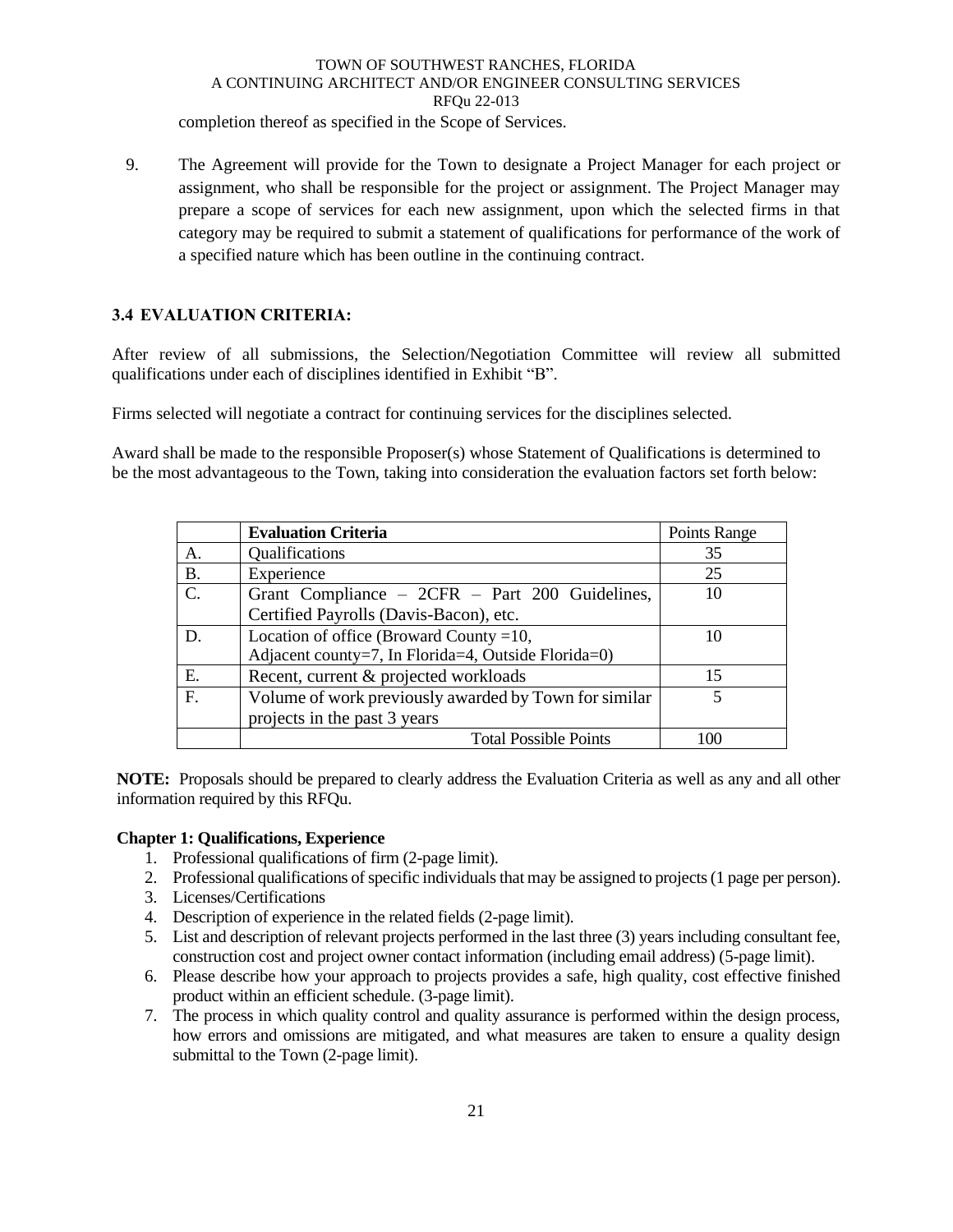# **Chapter 2: Grant Compliance – 2CFR – Part 200 Guidelines, Certified Payrolls (Davis-Bacon), etc.**

1. Description of familiarity with federal grant compliance provisions (2CFR – Part 200 Guidelines, Davis-Bacon, Buy America, etc.), how your firm manages grant projects and administers grant compliance (2-page limit).

### **Chapter 3: Recent, current and projected workload**

- 1. Statement of recent, current and projected workload relative to firm's ability to complete tasks in a timely manner (1 page limit).
- 2. Statement of firm's willingness to meet the time and budget requirements of tasks (1 page limit).
- 3. Disclosure of any potential conflict of interest due to any other clients, contracts or property interests in the Town. Include a notarized statement certifying that no member of your firm ownership, management or staff has a vested interest in any aspect of or Town of Southwest Ranches (1 page limit).

# **Chapter 4. Other forms:**

- 1. All Appendices A-Z
- 2. Qualification Statement Appendix AA
- 3. Scrutinized Companies Appendix AB
- 4. System for Award Management (SAM) results. Appendix AC Proposer must include verification that the firm as well as the firm's principal is not debarred through the System for Award Management (www.SAM.gov). Proposer must enclose a printout of the search results that includes the record date for themselves as well as any subcontractors/subconsultants listed
- 5. Certification Regarding Debarment, Suspension, Ineligibility and Voluntary Exclusion Appendix AD
- 6. Standard Form(s) 330.

# <span id="page-21-0"></span>**3.5 EVALUATION COMMITTEE AND PROCEDURES FOR REVIEW**

- **1.** An Evaluation Committee (the "Committee") shall be established by the Town to review and evaluate all Statements of Qualifications in response to this RFQu. The Committee shall conduct a preliminary evaluation of all qualifications on the basis of the information provided and other evaluation criteria as set forth in this RFQu or as reasonably determined by the Committee.
- **2.** The Committee will first review each Statement of Qualifications for compliance with the minimum qualifications and mandatory requirements of the RFQu. Failure to comply with any mandatory requirements may disqualify a Proposer.
- **3.** The Town shall conduct discussions with and may require public presentations by, no fewer than three firms regarding their qualifications, approach to projects and ability to furnish the required services. Proposers shall be accorded fair and equal treatment with respect to any opportunity for discussion and revision of proposals and such revisions may be permitted after submission of proposals and prior to award of a contract. In conducting discussions, there shall be no disclosure of any information derived from Statements of Qualifications by competing Proposers except as may be required by the Florida Public Records Law, Chapter 119, Florida Statutes.
- **4.** The Town reserves the right to reject any and all Statements of Qualifications, to waive minor irregularities in the Statement of Qualifications and to make awards in the best interest of the Town.
- **5.** Any award made shall be subject to execution of a continuing contract in a form and substance which is approved by the Town Attorney.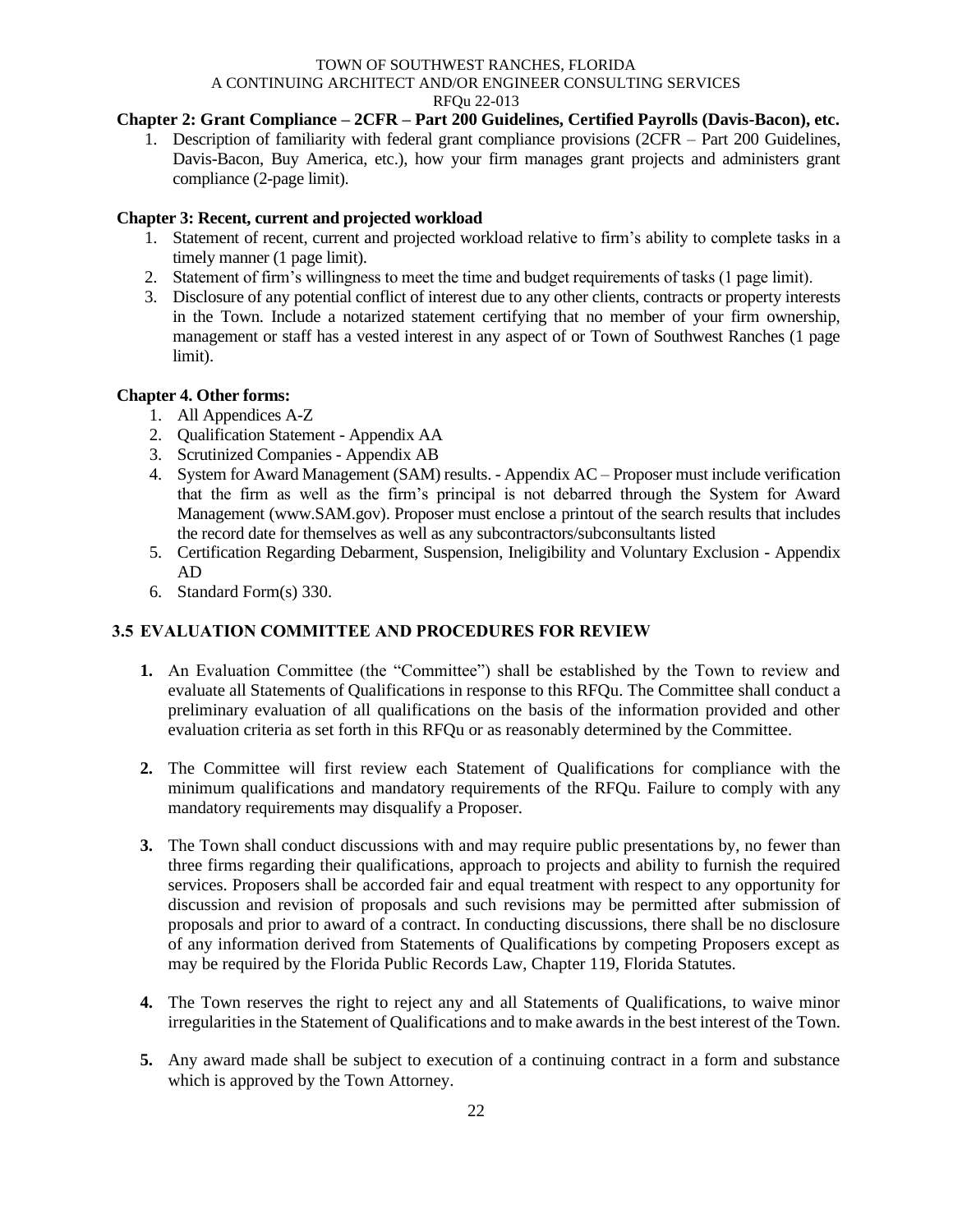# **Applicants that do not comply with all the above instructions or do not include all the requested data may not be considered.**

Notification of shortlist shall be within 72 hours of a selection committee meeting via e-mail to all firms. Firms that do not provide an e-mail address as requested above shall not be notified. Final selection of #1 ranked firm(s) shall be posted on the online bidding site and Town website.

# **SECTION 4. LIST OF POTENTIAL PROJECTS:**

<span id="page-22-0"></span>Attached to this RFQu as Exhibit "C" is the Town's five-year capital improvement plan for fiscal year 2022-2026 which outlines various projects contingent upon funding. The Town does not guarantee a minimum number of projects or amount of work.

List of Potential Projects:

- New Fire Station with emergency operations meeting room.
- Various drainage and wetland improvement projects.
- The Rolling Oaks Barn Community Facility: Renovation of an existing building to meet current building codes; including electric service, potable water service and well, septic treatment system, roof and drainage improvements, as needed.
- Fishing Hole Park: Construction of entrance signage, passive ballfields, and drainage improvements, as needed.
- Equestrian Park: Retrofit of existing rest room building, judges' stand, and picnic shelter to incorporate renewable energy/PV/solar power.
- Southwest Meadows Sanctuary: Construction of new park facilities including historical museum/classroom, wetlands, fishing pier, picnic facilities, playground, restrooms, trailhead, roadway access/parking, entrance signage, electric service, potable water service or well, sewer or septic treatment system, and accessibility features.
- Calusa Corners: Construction of new park facilities including environmental classroom, picnic facilities, playground, a fishing dock, restrooms, trailhead, roadway access/parking, entrance signage, electric service, potable water service and well, and accessibility features.
- Frontier Trails: Construction of new park facilities including archaeological education/picnic pavilion, fishing dock, electric service, roadway access/parking, entrance signage, restrooms, potable water service and well, septic treatment system, and accessibility features.
- Town Hall: Improvements to the facilities and grounds such as interior remodeling, small garage facility for storage, parking, electric and low voltage service, signage, septic treatment system, generator and accessibility features.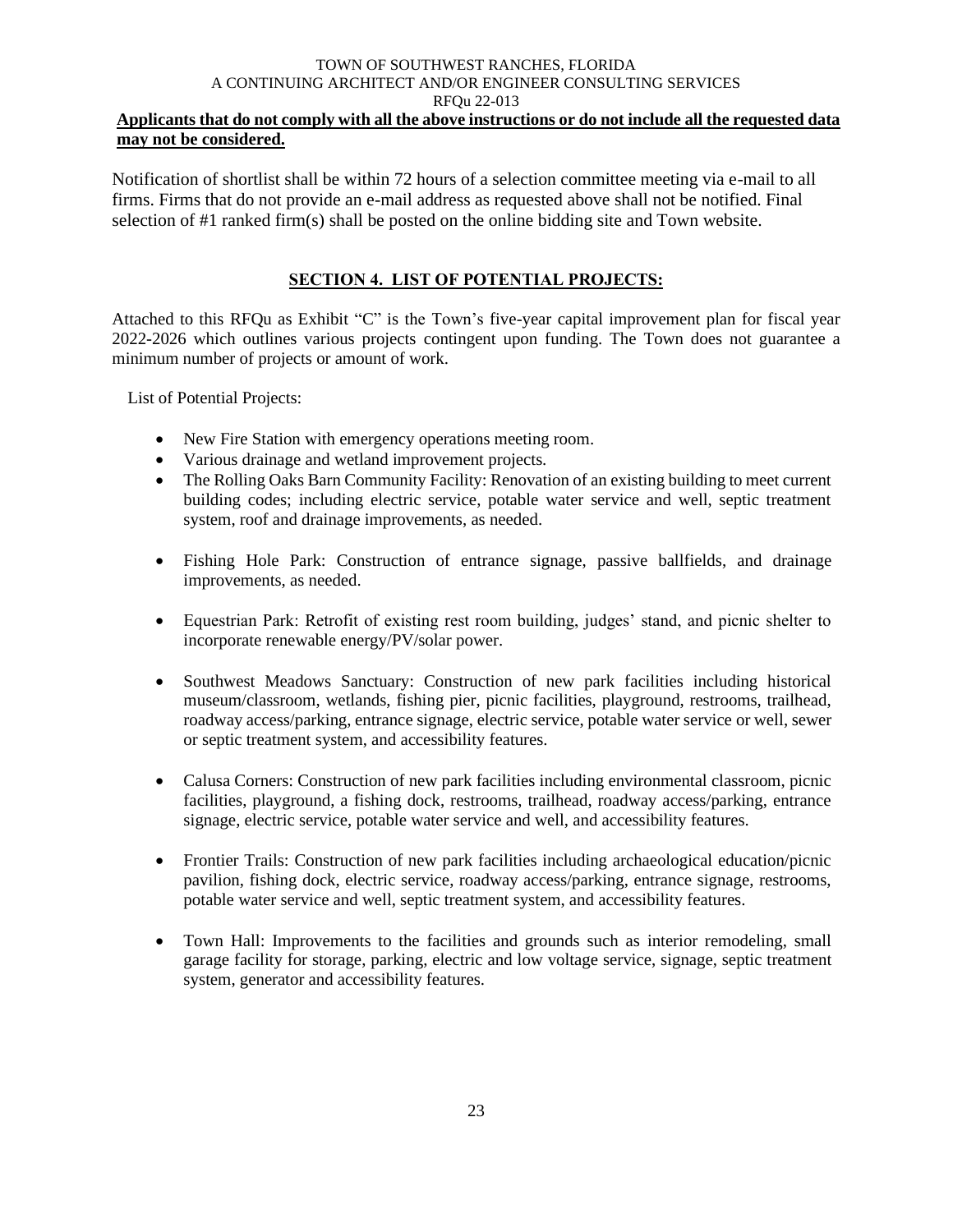#### **SECTION 5. SUBMISSION REQUIREMENTS**

### **FIRM'S QUALIFICATIONS**

<span id="page-23-1"></span><span id="page-23-0"></span>Attached to this RFQu is Proposers Confirmation of Qualifications, which all responding firms must complete in full. Failure to complete this form shall constitute grounds for disqualification of the responding firm from further consideration regarding this project.

GSA Standard Form 330 must be completed (An electronic form is available at the following website: <http://gsa.gov/portal/forms/type/TOP>) and submitted with the proposal in addition to all Appendices.

Submissions should be submitted in the following order:

- **1.** Provide a Table of Contents (with reference to the points included in each chapter).
- **2.** Chapter 1: List of criteria points for Qualifications & Experience including a statement detailing the Respondent's in-house expertise for other disciplines
- **3.** Chapter 2: Grant Compliance 2CFR 200.
- **4.** Chapter 3: Recent, Current and Projected Workload.
- **5.** Chapter 4: Other forms including Standard Form(s) 330.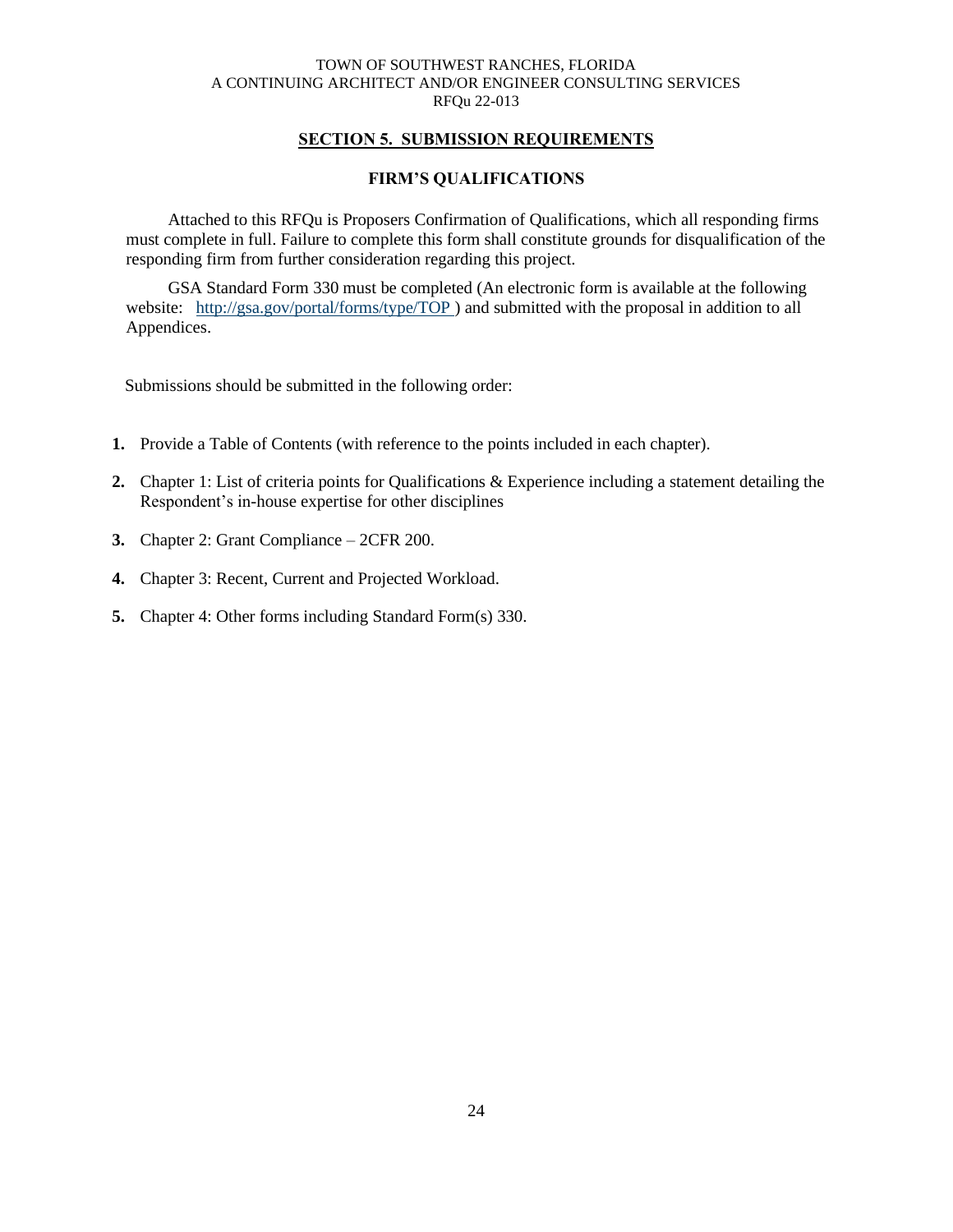#### TOWN OF SOUTHWEST RANCHES, FLORIDA A CONTINUING ARCHITECT AND/OR ENGINEER CONSULTING SERVICES RFQu 22-013 **APPENDIX A PROPOSER INFORMATION**

<span id="page-24-0"></span>

|     | LICENSE NUMBER: STATE OR COUNTY:                                                                                      |                                      |
|-----|-----------------------------------------------------------------------------------------------------------------------|--------------------------------------|
|     | (Attach copy of license)                                                                                              |                                      |
|     | (Attach a separate sheet, if necessary)                                                                               |                                      |
|     |                                                                                                                       |                                      |
|     |                                                                                                                       |                                      |
|     |                                                                                                                       |                                      |
|     |                                                                                                                       |                                      |
|     |                                                                                                                       |                                      |
|     |                                                                                                                       |                                      |
|     |                                                                                                                       |                                      |
| By: | <u> 1980 - Johann John Stone, meil er fan de ferske fan de ferske fan de ferske fan de ferske fan de ferske fan d</u> |                                      |
|     | Name of Corporation/Entity                                                                                            | <b>Address of Corporation/Entity</b> |
|     | Signature of President or Authorized Principal                                                                        |                                      |
|     |                                                                                                                       |                                      |
|     |                                                                                                                       |                                      |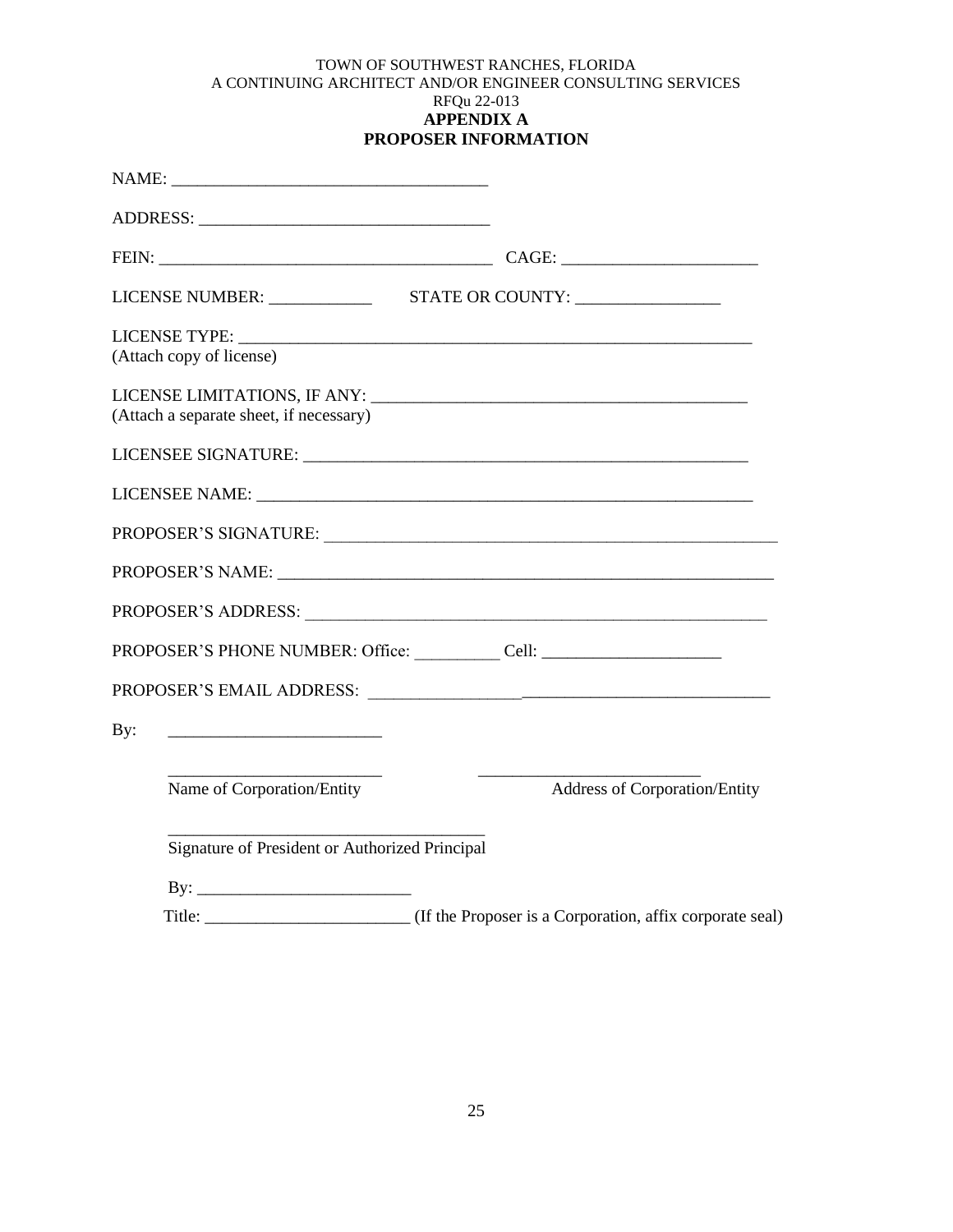**APPENDIX B**

# **PROPOSAL SCHEDULE – NOT REQUIRED**

<span id="page-25-0"></span>The undersigned hereby proposes to furnish all labor, equipment and materials necessary to complete the work in strict accordance with the Contract Documents, schedules and plans, and all addenda, if issued, for the lump sum price shown below.

**PROPOSAL PRICE PROPOSAL \$\_\_\_\_\_\_\_\_\_\_\_\_\_\_\_\_\_\_**

Proposer\_\_\_\_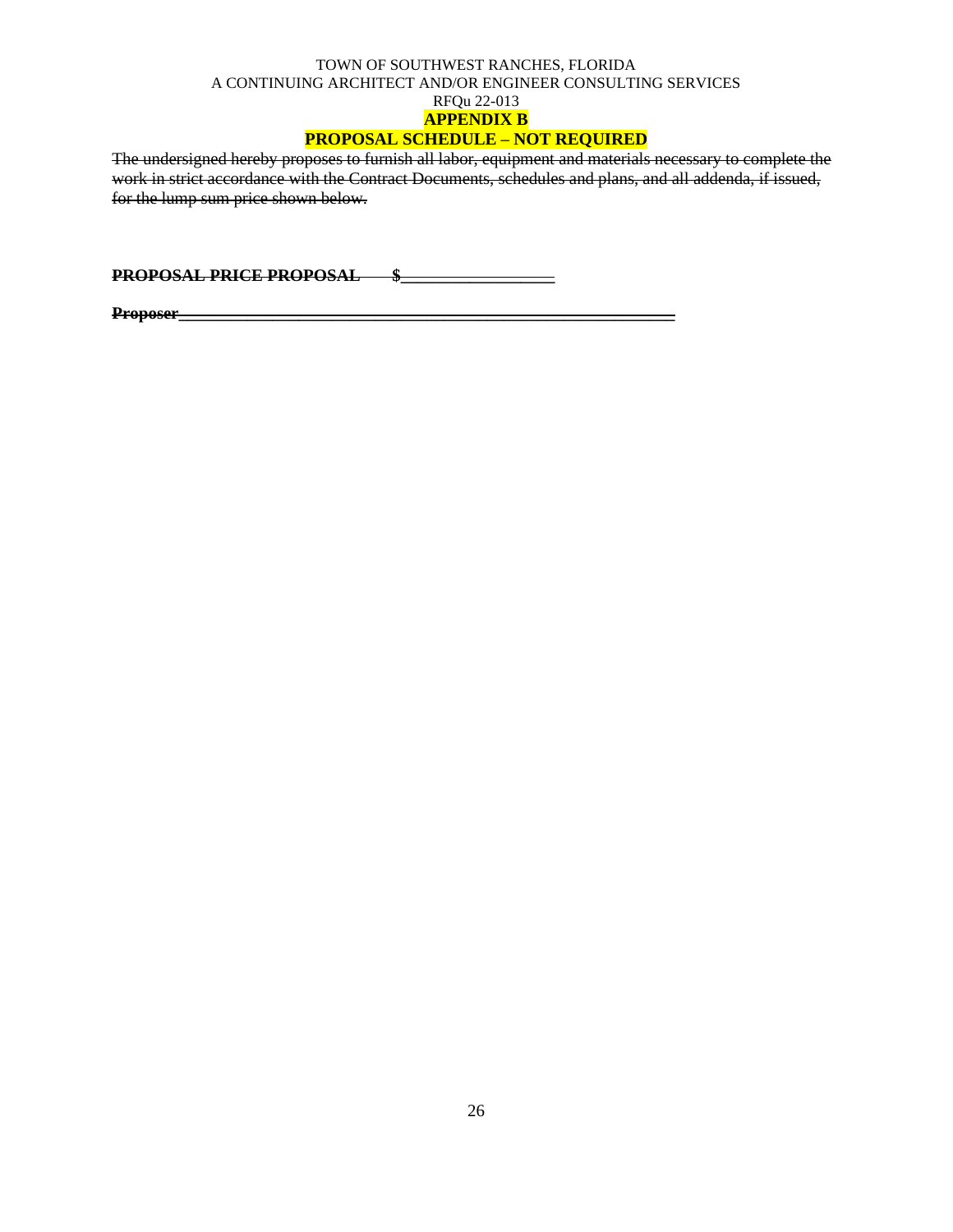# **APPENDIX C DISCLOSURE OF OWNERSHIP INTEREST**

# <span id="page-26-0"></span>**TO: TOWN OF SOUTHWEST RANCHES OFFICIALLY DESIGNATED REPRESENTATIVE**

## **STATE OF FLORIDA COUNTY OF \_\_\_\_\_\_\_\_\_**

BEFORE ME, the undersigned authority, this day personally appeared

\_\_\_\_\_\_\_\_\_\_\_\_\_\_\_\_\_\_\_\_\_\_\_\_\_\_\_\_\_\_\_, hereinafter referred to as "Affiant," who being by me first duly sworn, under oath, deposes and states as follows:

1. Affiant appears herein as:

[ ] an individual **or**

 $\lceil \cdot \rceil$  the of

[position—e.g., sole proprietor, president, partner, etc.] [name & type of entity—e.g., ABC Corp., XYZ Ltd. Partnership, etc.]. The Affiant or the entity the Affiant represents herein seeks to do business with the Town of Southwest Ranches through its Town Council.

2. Affiant's address is:  $\blacksquare$ 

3. Attached hereto as Exhibit "A" is a complete listing of the names and addresses of every person or entity having a five percent (5%) or greater interest in the Affiant's corporation, partnership, or other principal. Disclosure does not apply to nonprofit corporations, government agencies, or to an individual's or entity's interest in any entity registered with the Federal Securities Exchange Commission or registered pursuant to Chapter 517, Florida Statutes, whose interest is for sale to the general public.

4. Affiant acknowledges that this Affidavit is given to comply with the Town of Southwest Ranches policy and will be relied upon by the Town of Southwest Ranches. Affiant further acknowledges that he or she is authorized to execute this document on behalf of the entity identified in paragraph one, if any.

5. Affiant further states that Affiant is familiar with the nature of an oath and with the penalties provided by the laws of the State of Florida for falsely swearing to statements under oath.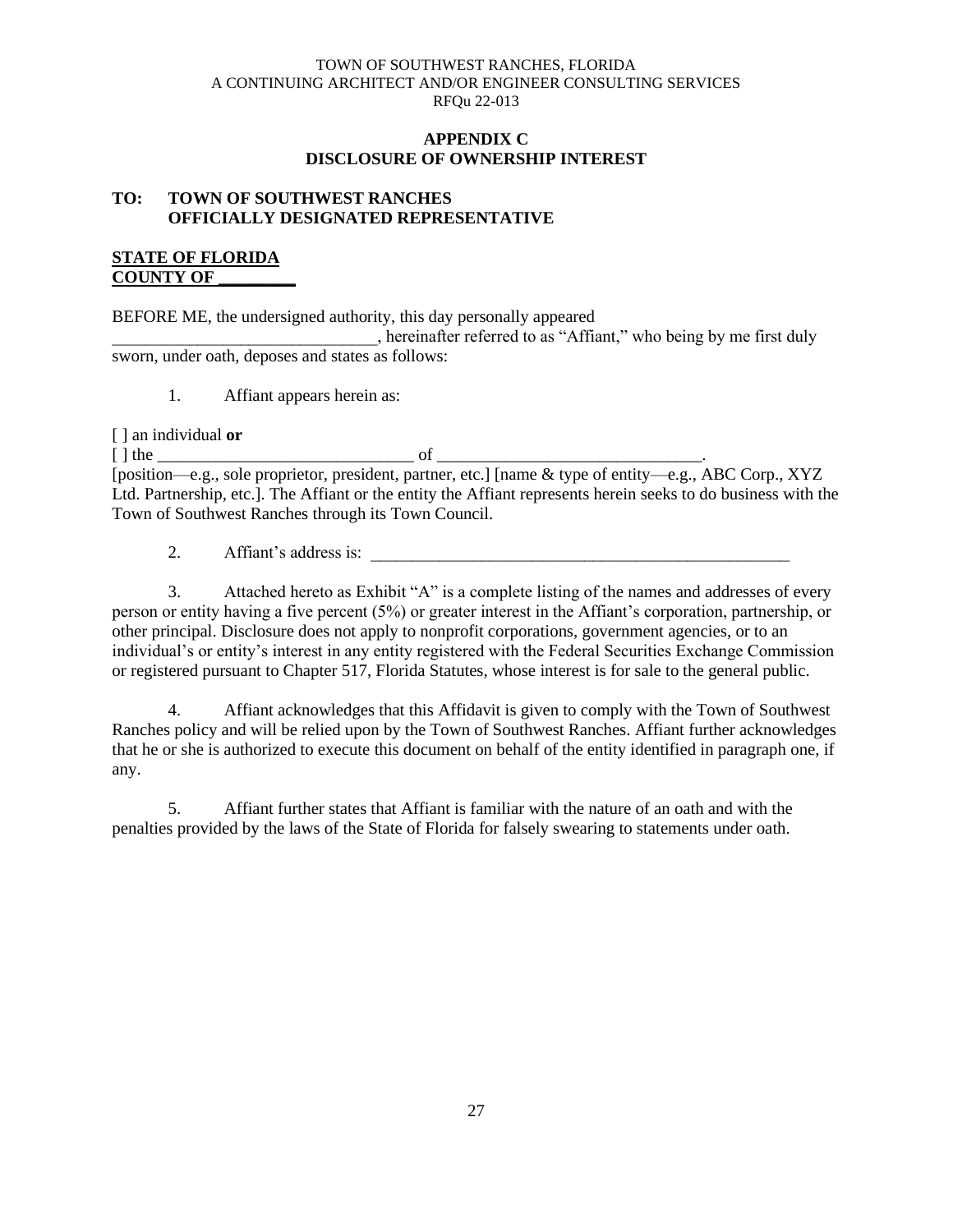6. Under penalty of perjury, Affiant declares that Affiant has examined this Affidavit and to the best of Affiant's knowledge and belief it is true, correct and complete.

*FURTHER AFFIANT SAYETH NAUGHT.*

Affiant

 $\overline{\phantom{a}}$  , and the contract of the contract of the contract of the contract of the contract of the contract of the contract of the contract of the contract of the contract of the contract of the contract of the contrac (Print Affiant Name)

\_\_\_\_\_\_\_\_\_\_\_\_\_\_\_\_\_\_\_\_\_\_\_\_\_\_\_\_\_\_\_\_\_\_\_\_

The foregoing instrument was acknowledged before me by means of

 $\Box$  physical presence or  $\Box$  online notarization,

this  $\_\_$  day of  $\_\_$ , 2022,

by \_\_\_\_\_\_\_\_\_\_\_\_\_\_\_\_\_\_\_\_\_\_\_\_\_\_\_\_\_\_\_\_\_\_\_\_\_\_\_\_\_\_\_\_\_\_\_\_\_ (name of person acknowledging) who is

personally known to me or who has produced \_\_\_\_\_\_\_\_\_\_\_\_\_\_\_\_\_\_\_\_\_\_\_\_\_\_\_as identification and who

 $\Box$  did  $\Box$  did not take an oath.

Notary Public

\_\_\_\_\_\_\_\_\_\_\_\_\_\_\_\_\_\_\_\_\_\_\_\_\_\_\_\_\_\_\_\_\_\_ (Print Notary Name) State of \_\_\_\_\_\_\_\_\_\_\_\_\_\_ at Large  $My$  Commission Expires:  $\frac{c}{2}$ 

\_\_\_\_\_\_\_\_\_\_\_\_\_\_\_\_\_\_\_\_\_\_\_\_\_\_\_\_\_\_\_\_\_

(Printed, typed, or stamped commissioned name of notary public)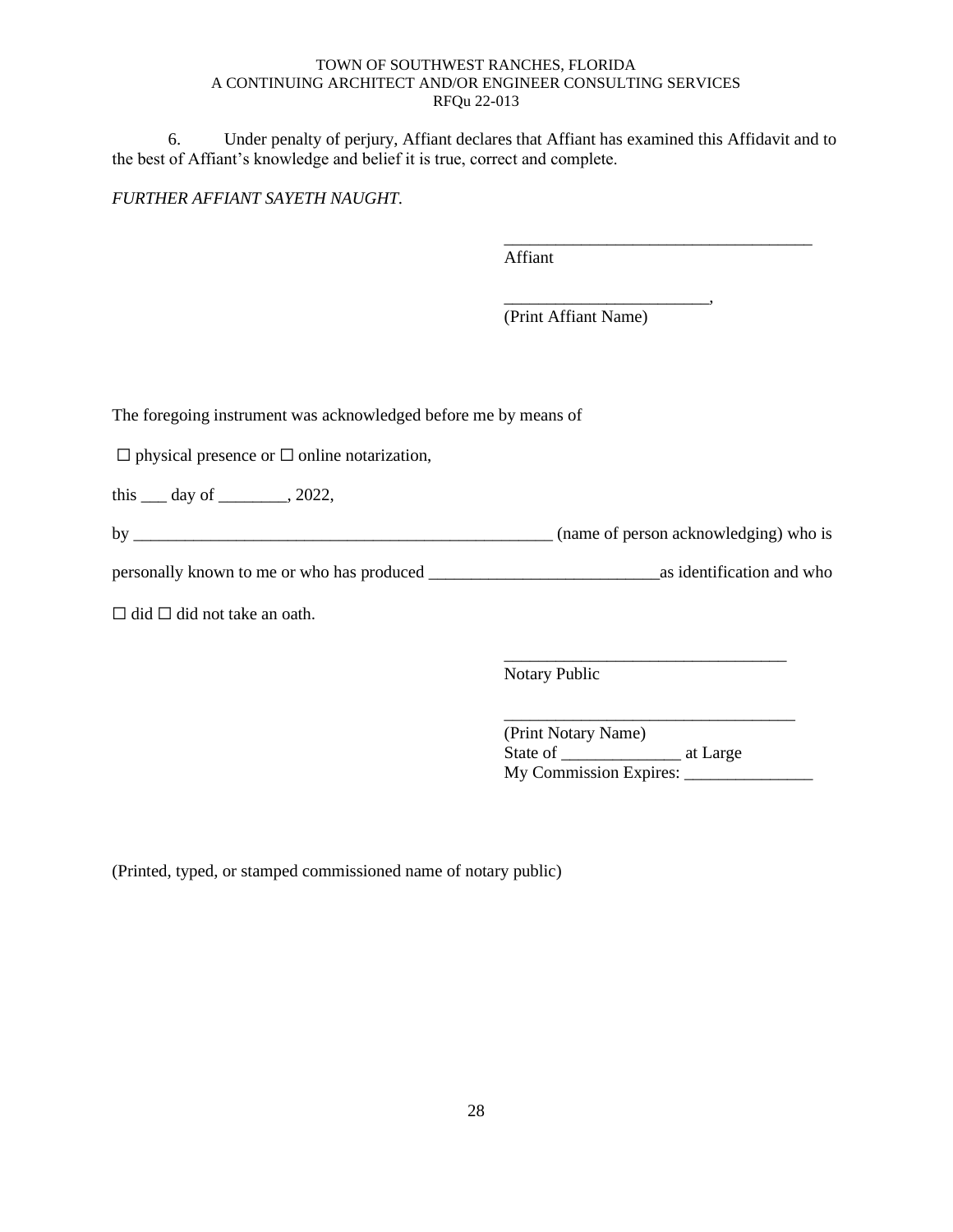#### TOWN OF SOUTHWEST RANCHES, FLORIDA A CONTINUING ARCHITECT AND/OR ENGINEER CONSULTING SERVICES RFQu 22-013 **Disclosure of Ownership Interests**

Affiant must identify all entities and individuals owning five percent (5%) or more ownership interest in Affiant's corporation, partnership or other principal, if any. Affiant must identify individual owners. For example, if Affiant's principal is wholly or partially owned by another entity, such as a corporation, Affiant must identify the other entity, its address, and the individual owners of the other entity. Disclosure does not apply to any nonprofit corporation, government agency, or to an individual's or entity's interest in any entity registered with the Federal Securities Exchange Commission or registered pursuant to Chapter 517, Florida Statutes, whose interest is for sale to the general public.

| <b>Name</b> | <b>Address</b> |
|-------------|----------------|
|             |                |
|             |                |
|             |                |
|             |                |
|             |                |
|             |                |
|             |                |
|             |                |
|             |                |
|             |                |
|             |                |
|             |                |
|             |                |
|             |                |
|             |                |
|             |                |
|             |                |
|             |                |
|             |                |
|             |                |
|             |                |
|             |                |
|             |                |
|             |                |
|             |                |
|             |                |
|             |                |
|             |                |
|             |                |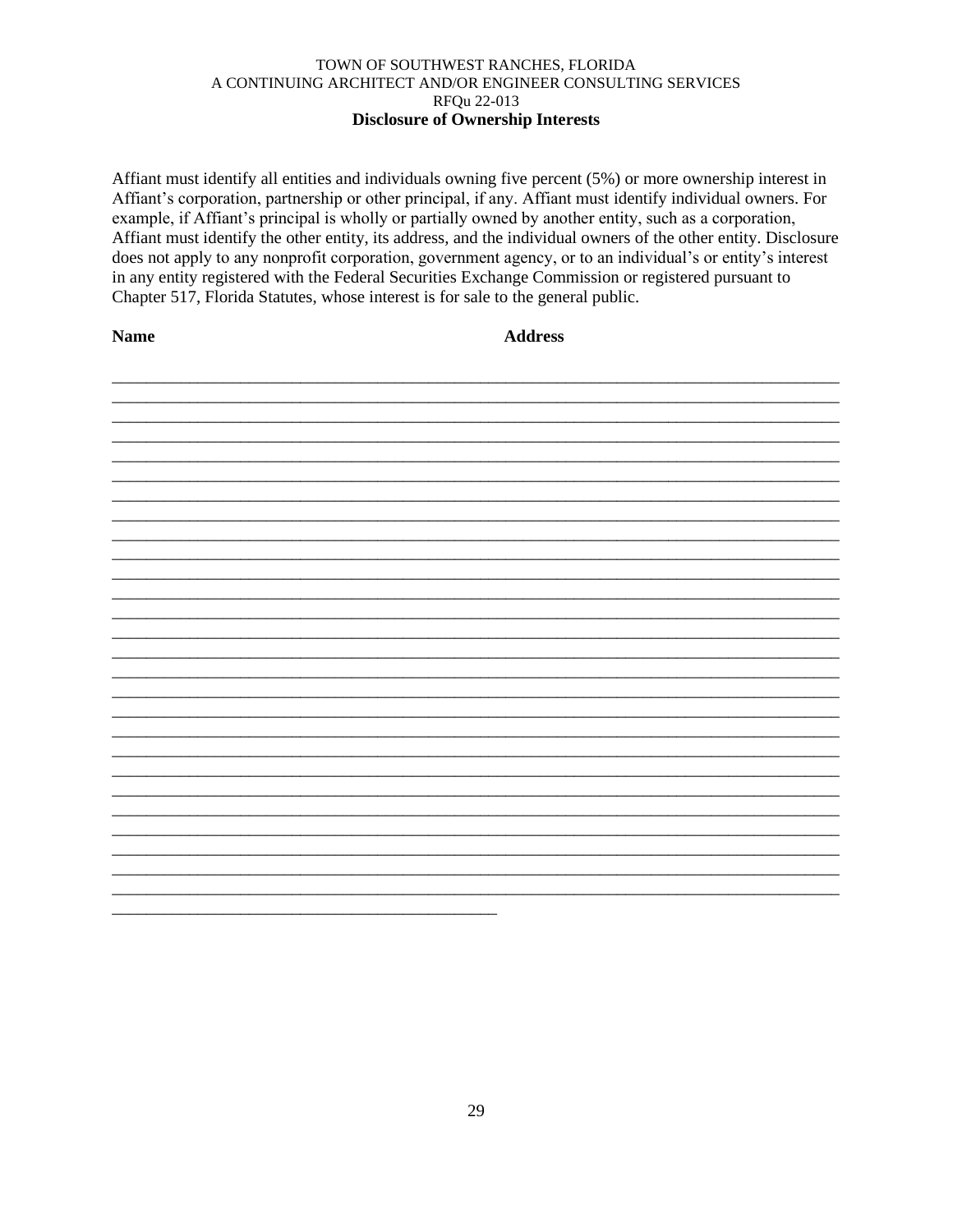# **DRUG FREE WORKPLACE**

<span id="page-29-0"></span>Proposers must certify that they will provide a drug-free workplace. In order to have a drug-free workplace program, a business shall:

- 1) Publish a statement notifying employees that the unlawful manufacture, distribution, dispensing, possession, or use of a controlled substance is prohibited in the workplace and specifying the actions that will be taken against employees for violations of such prohibition.
- 2) Inform employees about the dangers of drug abuse in the workplace, the business's policy of maintaining a drug-free workplace, any available drug counseling, rehabilitation, and employee assistance programs, and the penalties that may be imposed upon employees for drug abuse violations.
- 3) Give each employee engaged in providing the commodities or contractual services that are under bid a copy of the statement specified in subsection (1).
- 4) In the statement specified in subsection (1), notify the employees that, as a condition of working on the commodities or contractual services that are under bid, the employee will abide by the terms of the statement and will notify the employer of any conviction of, or plea of guilty or nolo contendere to, any violation of chapter 893 or of any controlled substance law of the United States or any state, for a violation occurring in the workplace no later than five (5) days after such conviction or plea.
- 5) Impose a sanction on (or require the satisfactory participation in a drug abuse assistance or rehabilitation program, if such is available in the employee's community), any employee who is so convicted or takes a plea.
- 6) Make a good faith effort to continue to maintain a drug-free workplace through implementation of this section.

As the person authorized to sign the statement, I certify that this firm complies fully with the above requirements.

**PROPOSER'S SIGNATURE**: \_\_\_\_\_\_\_\_\_\_\_\_\_\_\_\_\_\_\_\_\_\_\_\_\_\_\_\_\_\_\_\_\_\_\_\_\_\_\_\_\_\_

PROPOSER: \_\_\_\_\_\_\_\_\_\_\_\_\_\_\_\_\_\_\_\_\_\_\_\_\_\_\_\_\_\_\_\_\_\_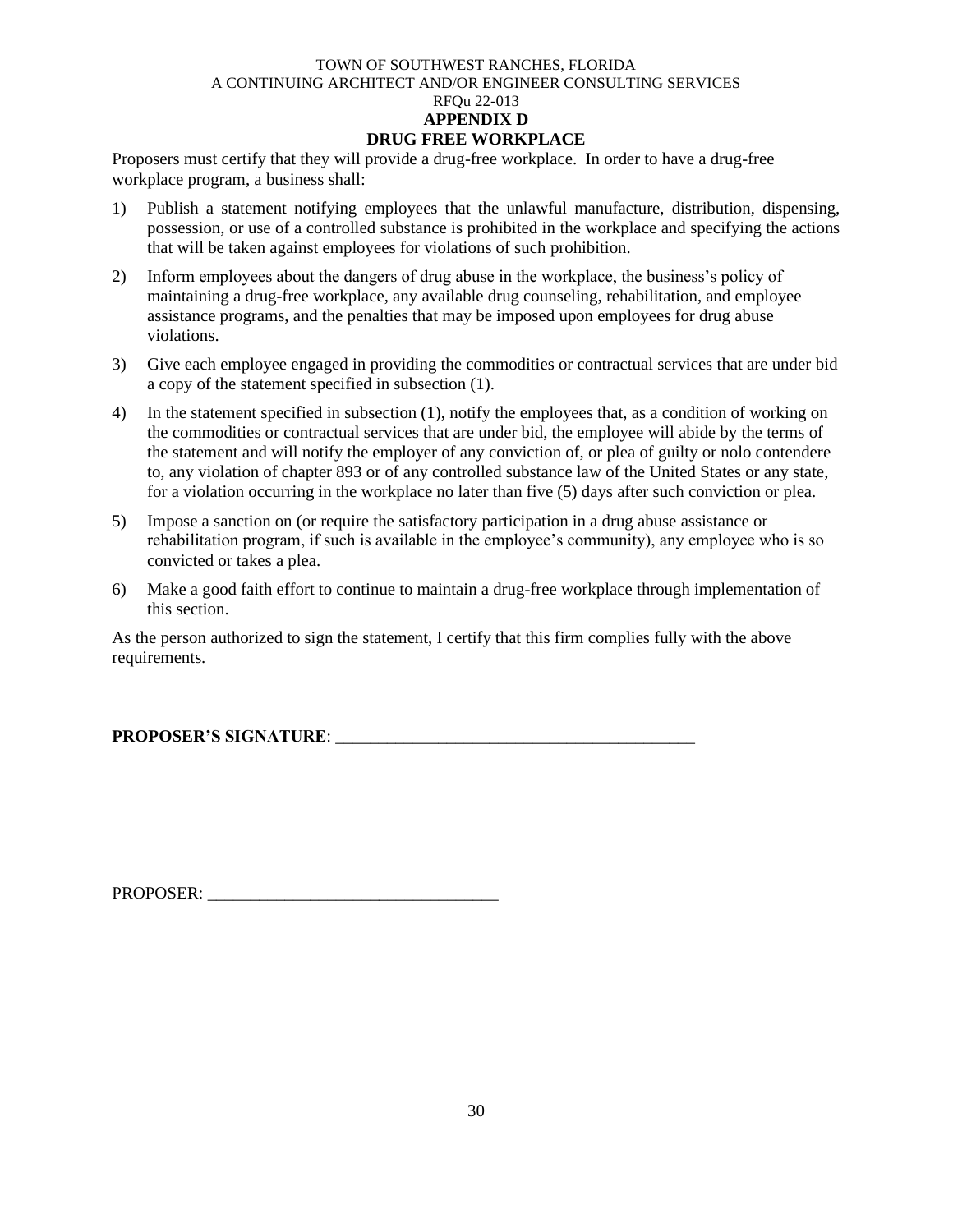#### <span id="page-30-0"></span>TOWN OF SOUTHWEST RANCHES, FLORIDA A CONTINUING ARCHITECT AND/OR ENGINEER CONSULTING SERVICES RFQu 22-013 **APPENDIX E SWORN STATEMENT PURSUANT TO SECTION 287.133(3) (a) FLORIDA STATUTES ON PUBLIC ENTITY CRIMES** THIS FORM MUST BE SIGNED AND SWORN TO IN THE PRESENCE OF A NOTARY PUBLIC

OR OTHER OFFICIAL AUTHORIZED TO ADMINISTER OATHS.

1. This sworn statement is submitted to

by the contract of the contract of the contract of the contract of the contract of the contract of the contract of the contract of the contract of the contract of the contract of the contract of the contract of the contrac

 $f$  or  $\frac{1}{2}$  and  $\frac{1}{2}$  and  $\frac{1}{2}$  and  $\frac{1}{2}$  and  $\frac{1}{2}$  and  $\frac{1}{2}$  and  $\frac{1}{2}$  and  $\frac{1}{2}$  and  $\frac{1}{2}$  and  $\frac{1}{2}$  and  $\frac{1}{2}$  and  $\frac{1}{2}$  and  $\frac{1}{2}$  and  $\frac{1}{2}$  and  $\frac{1}{2}$  and  $\frac{$ 

whose business address is whose business address is

and (if applicable) its Federal Employer Identification Number (FEIN) is

- **2**. I understand that a "public entity crime" as defined in Paragraph 287.133(1)(g), Florida Statutes, means a violation of any state or federal law by a person with respect to and directly related to the transaction of business with any public entity or with an agency or political subdivision of any other state or with the United States, including, but not limited to, any bid, proposal, reply or contract for goods or services, any lease for real property, or any contract for the construction or repair of a public building or public work, involving antitrust, fraud, theft, bribery, collusion, racketeering, conspiracy, or material misrepresentation.
- 3. I understand that "convicted" or "conviction" as defined in Para. 287.133(1) (b), Florida Statutes, means a finding of guilt or a conviction of a public entity crime, with or without an adjudication of guilt, in any federal or state trail court of record relating to charges brought by indictment or information after July 1, 1989, as a result of a jury verdict, non-jury trial, or entry of a plea of guilty or nolo contendere.
- 4. I understand that an "affiliate" as defined in Para. 287.133(1) (a), Florida Statutes, means:

(i). A predecessor or successor of a person convicted of a public entity crime; or

(ii). An entity under the control of any natural person who is active in the management of the entity and who has been convicted of a public entity crime. The term "affiliate" includes those officers, directors, executives, partners, shareholders, employees, members, and agents who are active in the management of an affiliate. The ownership by one person of shares constituting a controlling interest in another person, or a pooling of equipment or income among persons when not for fair market value under an arm's length agreement, shall be a prima facie case that one person controls another person. A person who knowingly enters into a joint venture with person who has been convicted of a public entity crime in Florida during the preceding 36 months shall be considered an affiliate.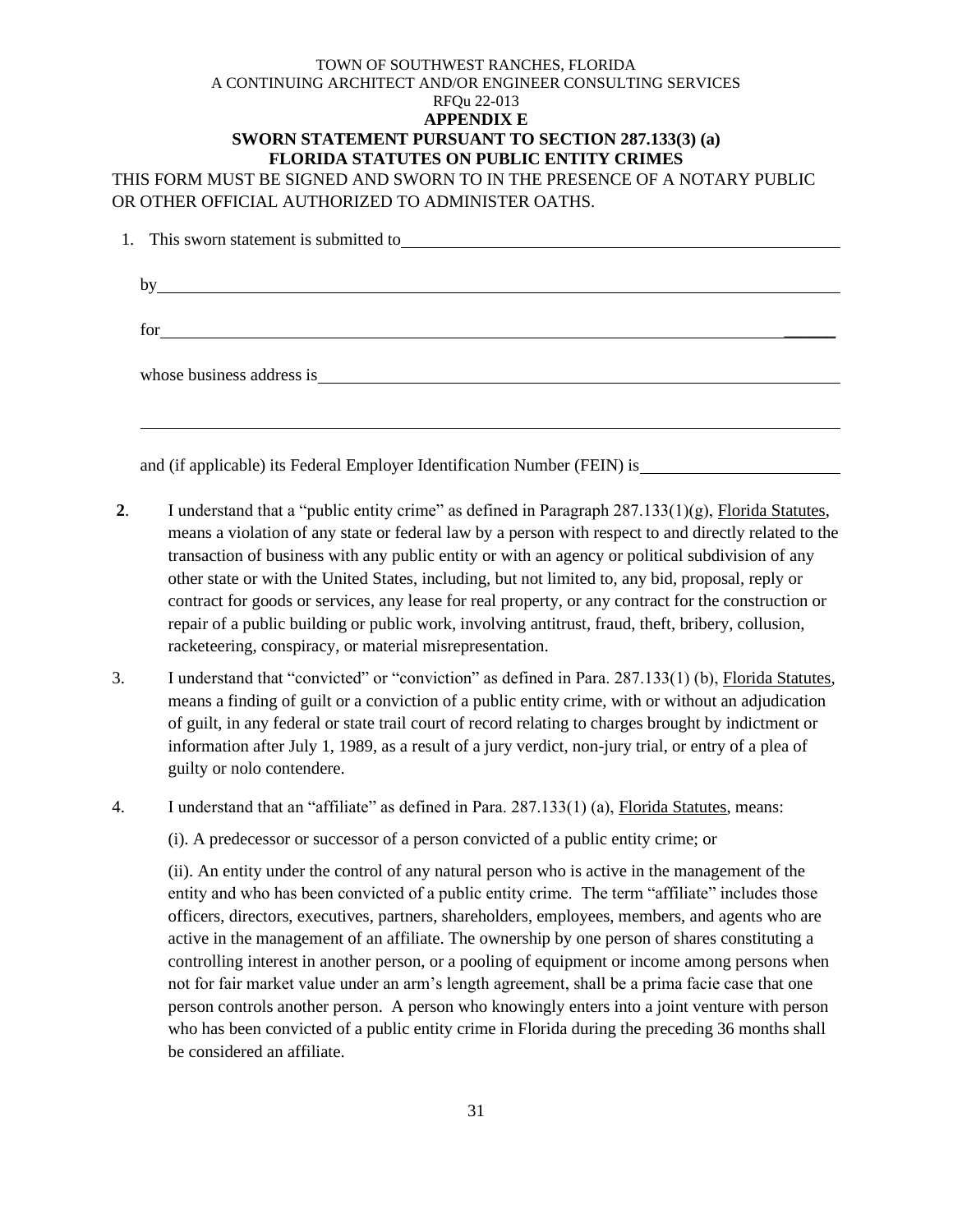- **5**. I understand that a "person" as defined in Para. 287.133(1) (e), Florida Statutes, means any natural person or entity organized under the laws of any state or of the United States with the legal power to enter into a binding contract and which bids or applies to bid on contracts for the provision of goods or services let by a public entity, or which otherwise transacts or applies to transact business with a public entity. The term "person" includes those officers, directors, executives, partners, shareholders, employees, members, and agents who are active in management of an entity.
- **6**. The statement which I have marked below is true in relation to the entity submitting this sworn statement. (Indicate which statement applies.)

\_\_\_\_\_\_\_ Neither the entity submitting this sworn statement, nor any of its officers, directors, executives, partners, shareholders, employees, members, or agents who are active in the management of the entity, nor any affiliate of the entity has been charged with and convicted of a public entity crime subsequent to July 1, 1989.

The entity submitting this sworn statement, or one or more of its officers, directors, executives, partners, shareholders, employees, members, or agents who are active in the management of the entity, or an affiliate of the entity has been charged with and convicted of a public entity crime subsequent to July 1, 1989.

However, there has been a subsequent proceeding before a Hearing Officer of the State of Florida, Division of Administrative Hearings and the Final Order entered by the Hearing Officer of the State of Florida, Division of Administrative Hearings and the Final Order entered by the Hearing Officer determined that it was not in the public interest to place the entity submitting this sworn statement on the convicted vendor list. (Attach a copy of the final order)

I UNDERSTAND THAT THE SUBMISSION OF THIS FORM TO THE CONTRACTING OFFICER FOR THE PUBLIC ENTITY IDENTIFIED IN PARAGRAPH 1 (ONE) ABOVE IS FOR THAT PUBLIC ENTITY ONLY AND, THAT THIS FORM IS VALID THROUGH DECEMBER 31 OF THE CALENDAR YEAR IN WHICH IT IS FILED. I ALSO UNDERSTAND THAT I AM REQUIRED TO INFORM THE PUBLIC ENTITY PRIOR TO ENTERING INTO A CONTRACT IN EXCESS OF THE THRESHOLD AMOUNT PROVIDED IN SECTION 287.017, FLORIDA STATUTES, FOR CATEGORY TWO, OF ANY CHANGE IN THE INFORMATION CONTAINED IN THIS FORM.

**[Signatures on next page]**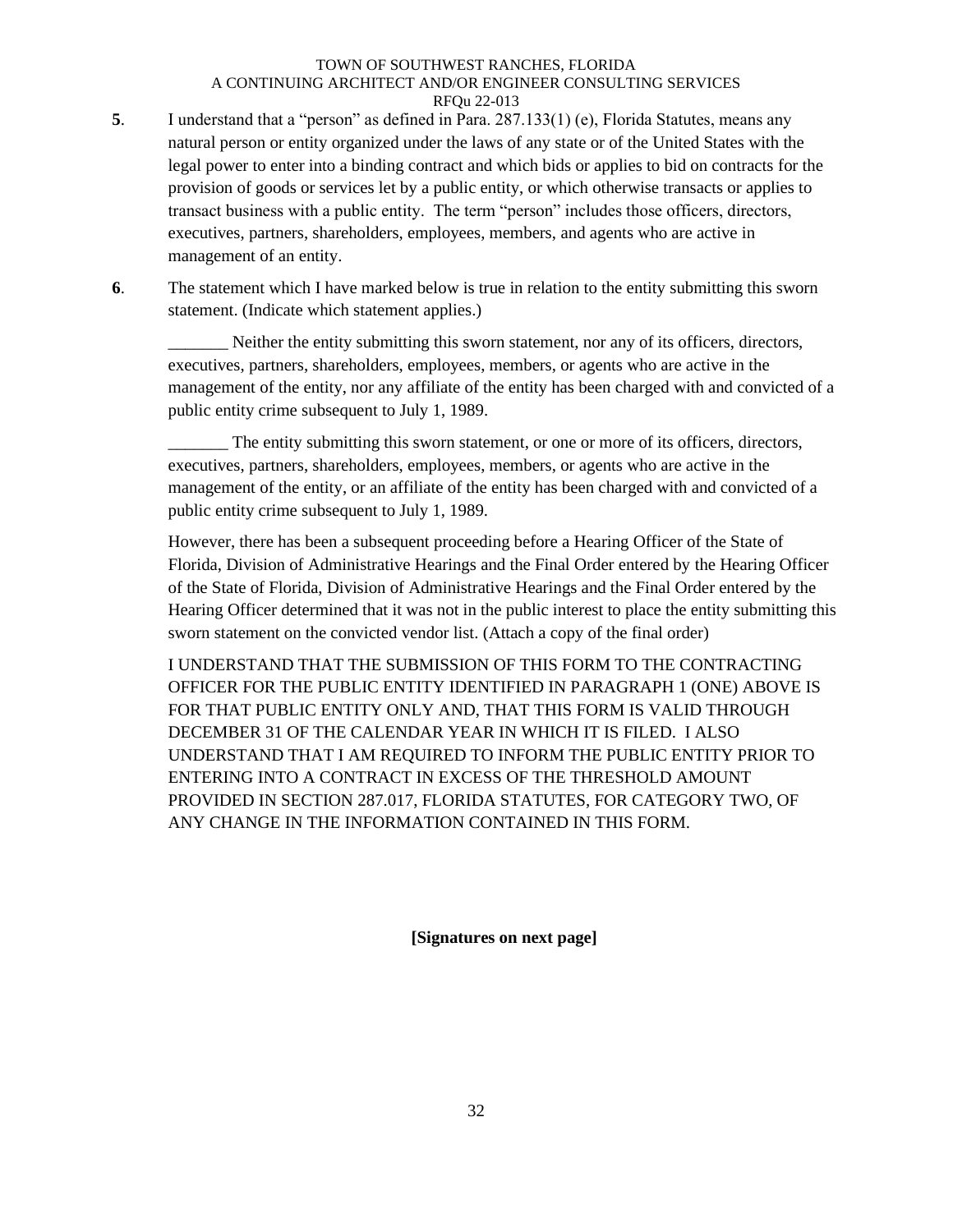By:

(Printed Name)

(Title)

The foregoing instrument was acknowledged before me by means of

 $\Box$  physical presence or  $\Box$  online notarization,

this \_\_\_ day of \_\_\_\_\_\_\_\_, 2022,

by \_\_\_\_\_\_\_\_\_\_\_\_\_\_\_\_\_\_\_\_\_\_\_\_\_\_\_\_\_\_\_\_\_\_\_\_\_\_\_\_\_\_\_\_\_\_\_\_\_ (name of person acknowledging) who is

personally known to me or who has produced \_\_\_\_\_\_\_\_\_\_\_\_\_\_\_\_\_\_\_\_\_\_\_\_\_\_\_as identification and who

 $\Box$  did  $\Box$  did not take an oath.

Notary Public

\_\_\_\_\_\_\_\_\_\_\_\_\_\_\_\_\_\_\_\_\_\_\_\_\_\_\_\_\_\_\_\_\_\_ (Print Notary Name) State of \_\_\_\_\_\_\_\_\_\_\_\_\_\_ at Large My Commission Expires: \_\_\_\_\_\_\_\_\_\_\_\_\_\_\_

\_\_\_\_\_\_\_\_\_\_\_\_\_\_\_\_\_\_\_\_\_\_\_\_\_\_\_\_\_\_\_\_\_

(Printed, typed, or stamped commissioned name of notary public)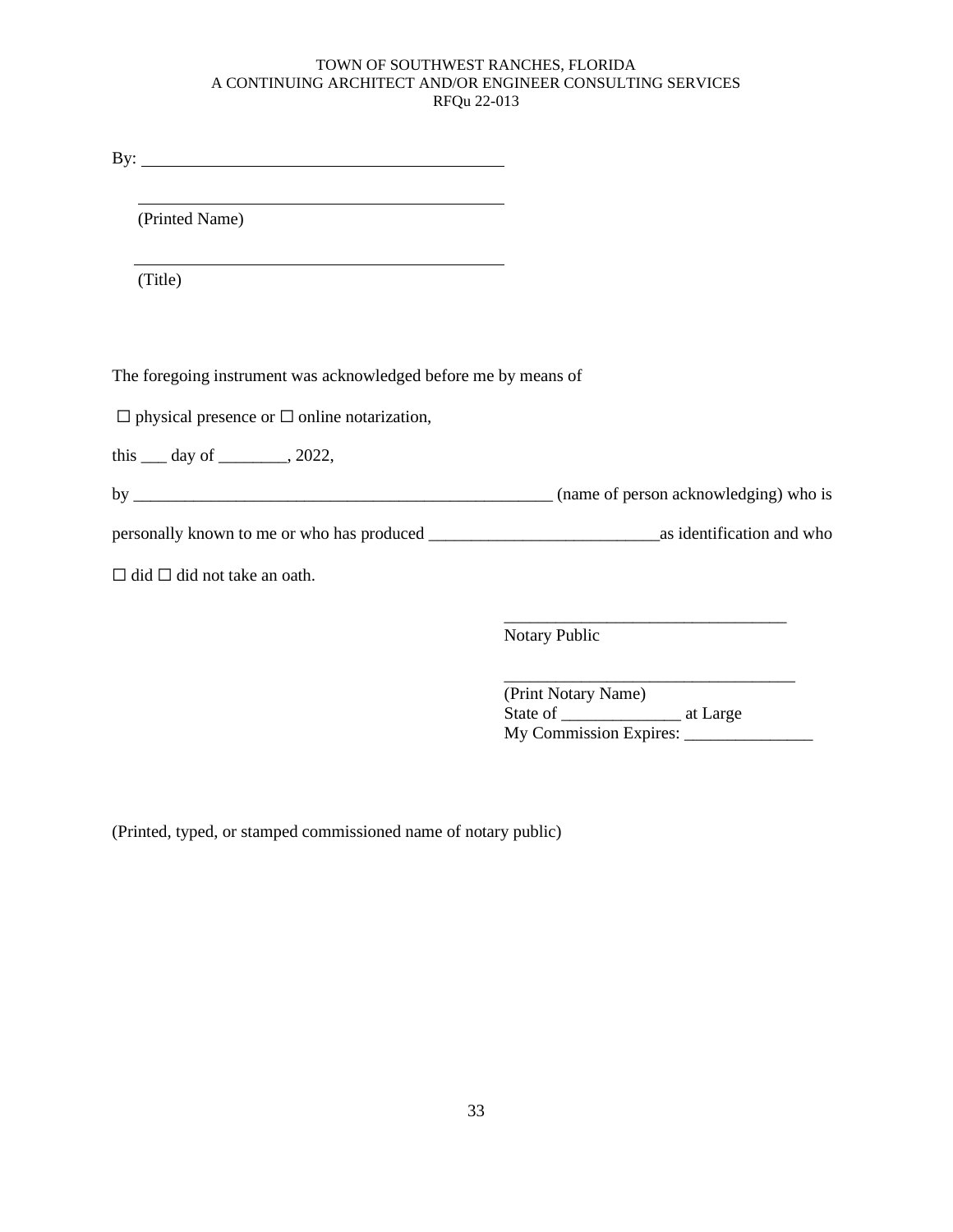<span id="page-33-0"></span>

|     |                                                          |         | TOWN OF SOUTHWEST RANCHES, FLORIDA                                                                 |
|-----|----------------------------------------------------------|---------|----------------------------------------------------------------------------------------------------|
|     |                                                          |         | A CONTINUING ARCHITECT AND/OR ENGINEER CONSULTING SERVICES                                         |
|     |                                                          |         | RFQu 22-013                                                                                        |
|     |                                                          |         | <b>APPENDIX F</b>                                                                                  |
|     |                                                          |         | <b>NON-COLLUSION AFFIDAVIT</b>                                                                     |
|     |                                                          |         |                                                                                                    |
|     |                                                          | $)$ ss: |                                                                                                    |
|     | County of                                                |         |                                                                                                    |
|     |                                                          |         |                                                                                                    |
|     |                                                          |         | being first duly sworn deposes and says that:                                                      |
| (1) |                                                          |         | (Owner, Partner, Officer, Representative or                                                        |
|     | Agent) of                                                |         |                                                                                                    |
|     |                                                          |         | the Proposer that has submitted the attached                                                       |
|     | Proposal;                                                |         |                                                                                                    |
|     |                                                          |         |                                                                                                    |
| (2) | of all pertinent circumstances respecting such Proposal; |         | He/She is fully informed with respect to the preparation and contents of the attached Proposal and |

- **(3)** Such Proposal is genuine and is not a collusive or sham Proposal;
- **(4)** Neither the said Proposer nor any of its officers, partners, owners, agents, representatives, employees or parties in interest, including this affiant, have in any way colluded, conspired, connived or agreed, directly or indirectly, with any other Proposer, firm, or person to submit a collusive or sham Proposal in connection with the Work for which the attached Proposal has been submitted; or to refrain from bidding in connection with such Work; or have in any manner, directly or indirectly, sought by agreement or collusion, or communication, or conference with any Proposer, firm, or person to fix any overhead, profit, or cost elements of the Proposal or of any other Proposer, or to fix any overhead, profit, or cost elements of the Proposal price or the Proposal price of any other Proposer, or to secure through any collusion, conspiracy, connivance, or unlawful agreement any advantage against (Recipient), or any person interested in the proposed Work;
- **(5)** The price or prices quoted in the attached Proposal are fair and proper and are not tainted by any collusion, conspiracy, connivance, or unlawful agreement on the part of the Proposer or any other of its agents, representatives, owners, employees or parties in interest, including this affiant.

**[Signatures on next page]**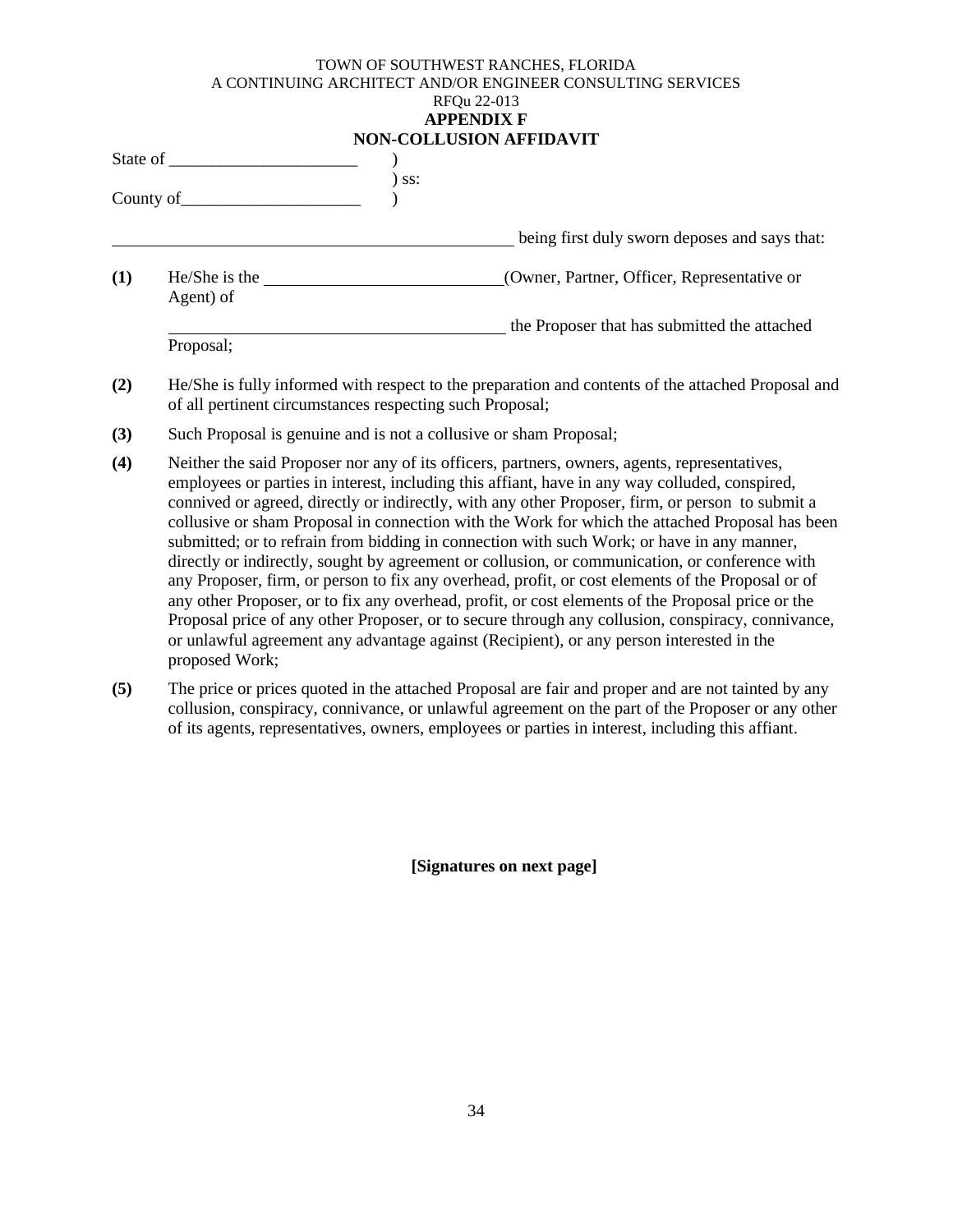By:

(Printed Name)

(Title)

The foregoing instrument was acknowledged before me by means of

 $\Box$  physical presence or  $\Box$  online notarization,

this  $\_\_$  day of  $\_\_$ , 2022,

by \_\_\_\_\_\_\_\_\_\_\_\_\_\_\_\_\_\_\_\_\_\_\_\_\_\_\_\_\_\_\_\_\_\_\_\_\_\_\_\_\_\_\_\_\_\_\_\_\_ (name of person acknowledging) who is

personally known to me or who has produced as identification and who as identification and who

☐ did ☐ did not take an oath.

Notary Public

\_\_\_\_\_\_\_\_\_\_\_\_\_\_\_\_\_\_\_\_\_\_\_\_\_\_\_\_\_\_\_\_\_\_ (Print Notary Name) State of \_\_\_\_\_\_\_\_\_\_\_\_\_\_ at Large My Commission Expires:

\_\_\_\_\_\_\_\_\_\_\_\_\_\_\_\_\_\_\_\_\_\_\_\_\_\_\_\_\_\_\_\_\_

(Printed, typed, or stamped commissioned name of notary public)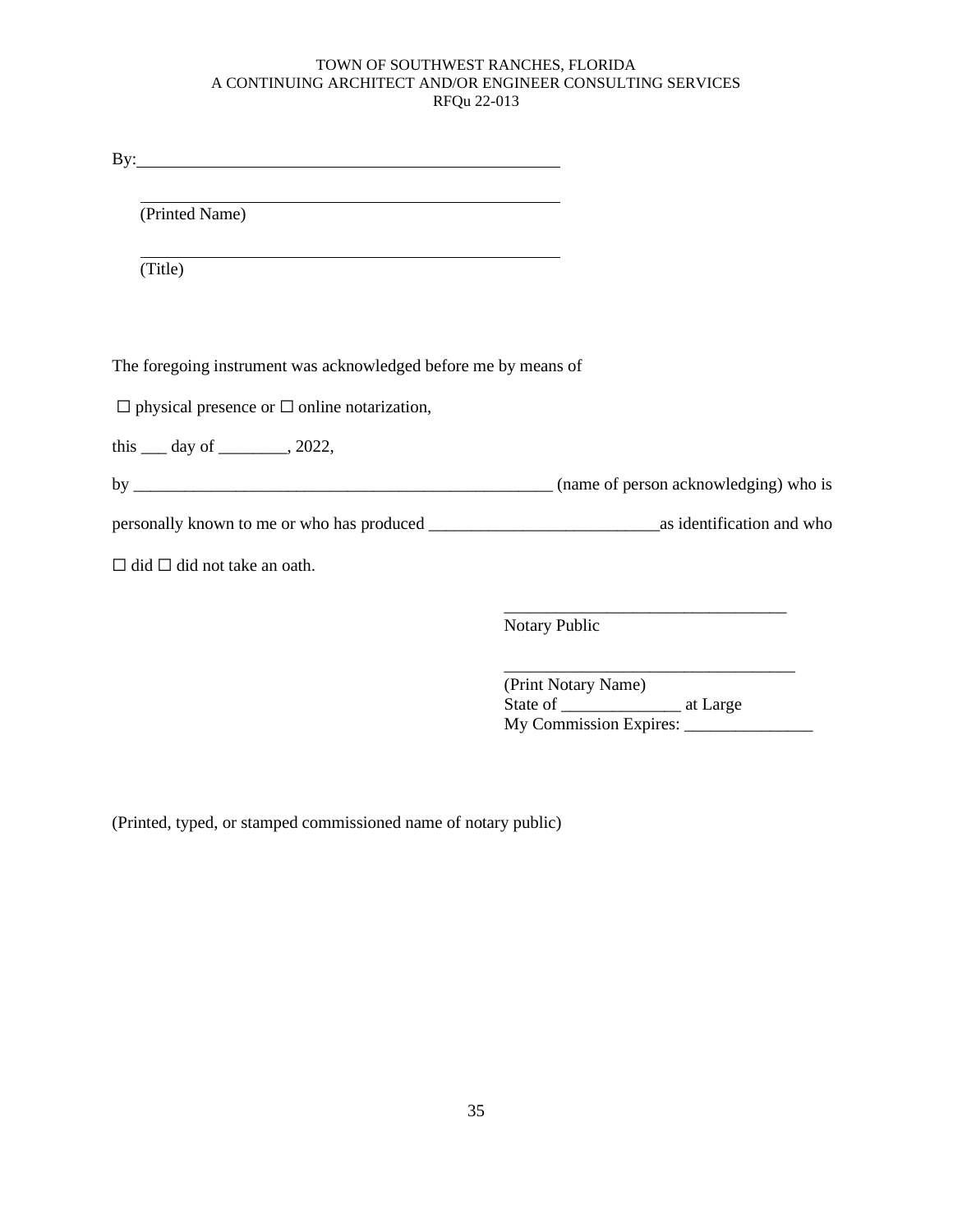# TOWN OF SOUTHWEST RANCHES, FLORIDA A CONTINUING ARCHITECT AND/OR ENGINEER CONSULTING SERVICES RFQu 22-013 **APPENDIX G ANTI-LOBBYING CERTIFICATION FORM**

<span id="page-35-0"></span>1. The prospective participant certifies to the best of his or her knowledge and belief, that:

a. No Federal appropriated funds have been paid or will be paid, by or on behalf of the undersigned, to any person for influencing or attempting to influence an officer or employee of any Federal agency, a Member of Congress, an officer or employee of Congress, or an employee of a Member of Congress in connection with the awarding of any Federal contract, the making of any Federal grant, the making of any Federal loan, the entering into of any cooperative agreement, and the extension, continuation, renewal, amendment, or modification of any Federal contract, grant, loan, or cooperative agreement.

b. If any funds other than Federal appropriated funds have been paid or will be paid to any person for influencing or attempting to influence an officer or employee of any Federal agency, a Member of Congress, an officer or employee of Congress, or an employee of a Member of Congress in connection with this Federal contract, grant, loan, or cooperative agreement, the undersigned shall complete and submit Standard Form-LLL, "Disclosure Form to Report Lobbying," in accordance with its instructions.

2. This certification is a material representation of fact upon which reliance was placed when this transaction was made or entered into. Submission of this certification is a prerequisite for making or entering into this transaction imposed by 31 U.S.C. 1352. Any person who fails to file the required certification shall be subject to a civil penalty of not less than \$10,000 and not more than \$100,000 for each such failure.

3. The prospective participant also agrees by submitting its bid or proposal that the participant shall require that the language of this certification be included in all lower tier subcontracts, which exceed \$100,000 and that all such recipients shall certify and disclose accordingly.

| (Type or print) |  |
|-----------------|--|
|                 |  |
|                 |  |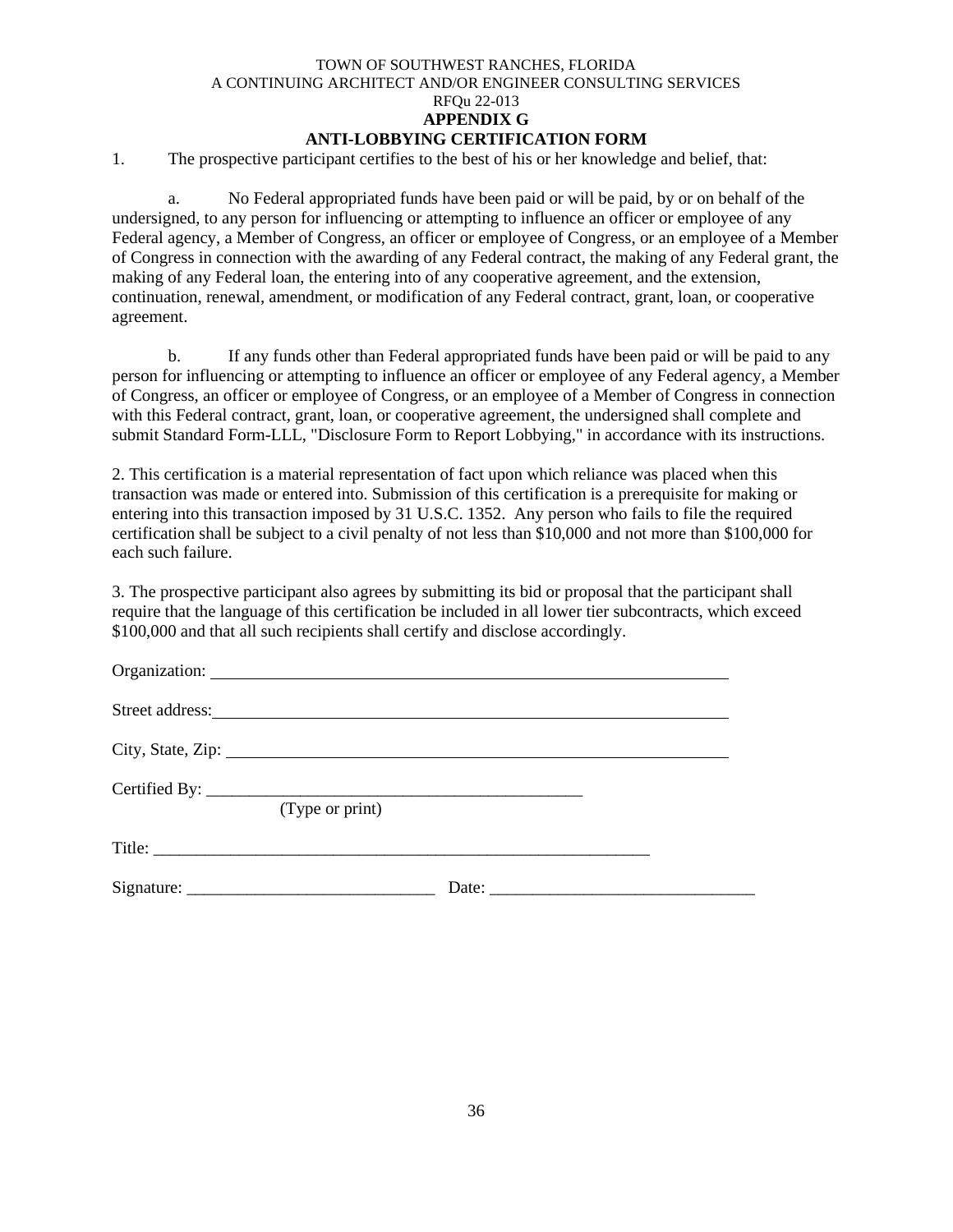# **PROPOSER CONFIRMATION OF QUALIFICATIONS**

The Contract will be awarded only to a responsible and eligible Proposer, qualified by experience and capable of providing required insurance, and bonds and in a financial position to do the Work specified within the Invitation for Proposals, and which can complete the Work within the time schedule specified.

At the time of the Proposal, the Proposer shall hold all Contractor and other qualification certificates and licenses required to be held by the Contractor by Florida Statutes or ordinances of the Town of Southwest Ranches and Broward County in order to perform the Work which is the subject of this Request for Qualifications.

1. All license, certificate and experience requirements must be met by the Proposer (as opposed to the Subcontractor) at the time of Proposal submission. Proposals submitted by Proposer who do not directly hold required licenses and certificates or who rely on a Subcontractor to meet the license, certificate or experience criteria will be rejected. By executing this Form and submitting its Proposal, Proposer represents that it meets the requirements set forth above, and as set forth in the Proposal Documents, and acknowledges and understands that such representation is material, and that the Town shall be relying on this representation with respect to a Contract award.

| Proposer: |  |  |  |
|-----------|--|--|--|
|-----------|--|--|--|

Proposer's Name: \_\_\_\_\_\_\_\_\_\_\_\_\_\_\_\_\_\_\_\_\_\_\_\_\_\_

Proposer's Address:

Proposer's Phone Number:

Proposer's Email:

Contractor's License and License number(s) (attach copies of license(s) required for the work described in this IFB):

PROPOSER:

\_\_\_\_\_\_\_\_\_\_\_\_\_\_\_\_\_\_\_\_\_\_\_\_

\_\_\_\_\_\_\_\_\_\_\_\_\_\_\_\_\_\_\_\_\_\_\_\_

\_\_\_\_\_\_\_\_\_\_\_\_\_\_\_\_\_\_\_\_\_\_\_\_

**[Signatures on next page]**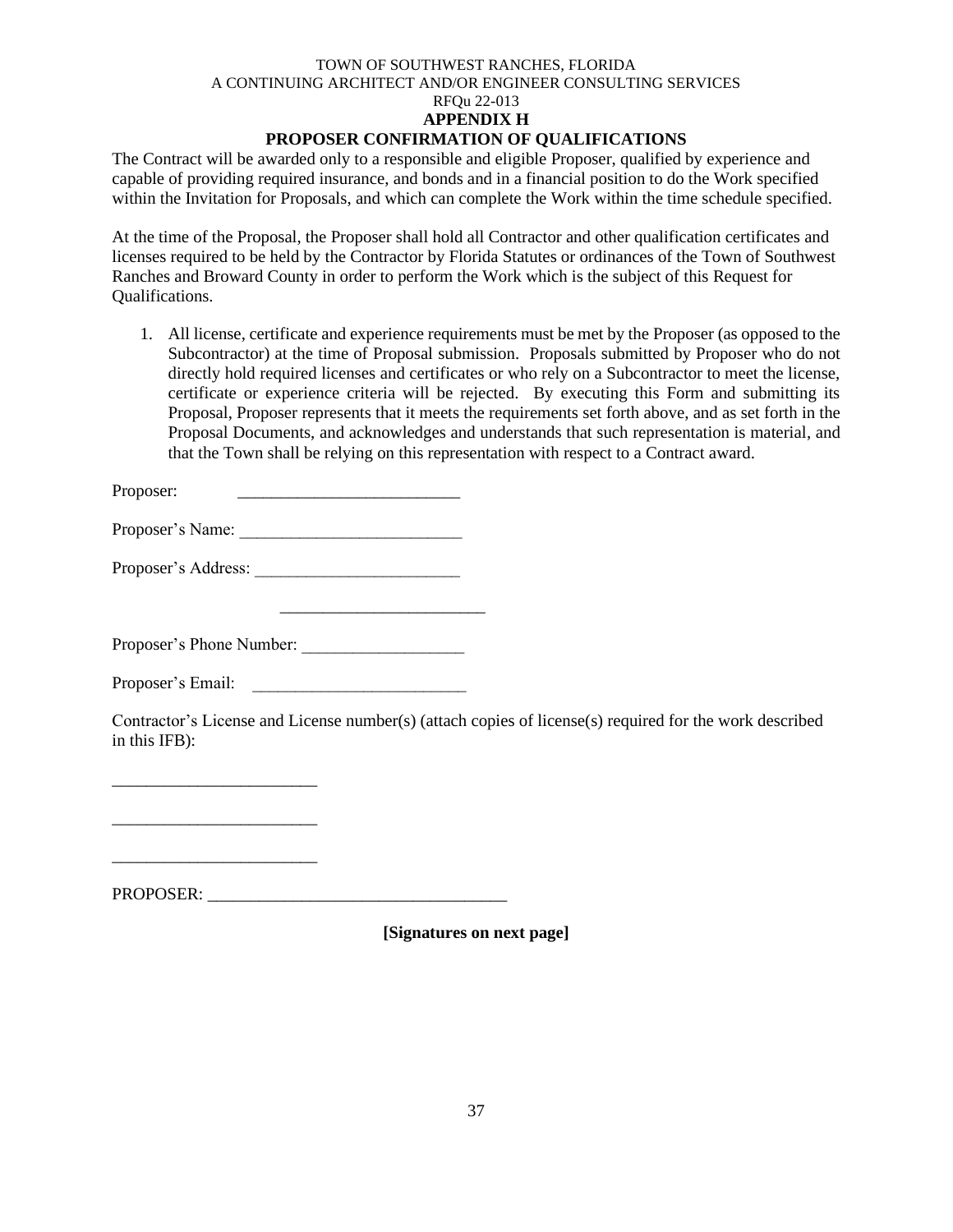State of Florida

County of \_\_\_\_\_\_\_\_\_\_\_

The foregoing instrument was acknowledged before me by means of

 $\Box$  physical presence or  $\Box$  online notarization,

this \_\_\_ day of \_\_\_\_\_\_\_\_, 2022,

| bv |  | (name of person acknowledging) who is |  |
|----|--|---------------------------------------|--|
|    |  |                                       |  |

personally known to me or who has produced \_\_\_\_\_\_\_\_\_\_\_\_\_\_\_\_\_\_\_\_\_\_\_\_\_\_\_as identification and who

□ did □ did not take an oath.

Notary Public

\_\_\_\_\_\_\_\_\_\_\_\_\_\_\_\_\_\_\_\_\_\_\_\_\_\_\_\_\_\_\_\_\_\_ (Print Notary Name) State of \_\_\_\_\_\_\_\_\_\_\_\_\_\_ at Large My Commission Expires: \_\_\_\_\_\_\_\_\_\_\_\_\_\_\_

\_\_\_\_\_\_\_\_\_\_\_\_\_\_\_\_\_\_\_\_\_\_\_\_\_\_\_\_\_\_\_\_\_

(Printed, typed, or stamped commissioned name of notary public)

PROPOSER: \_\_\_\_\_\_\_\_\_\_\_\_\_\_\_\_\_\_\_\_\_\_\_\_\_\_\_\_\_\_\_\_\_\_\_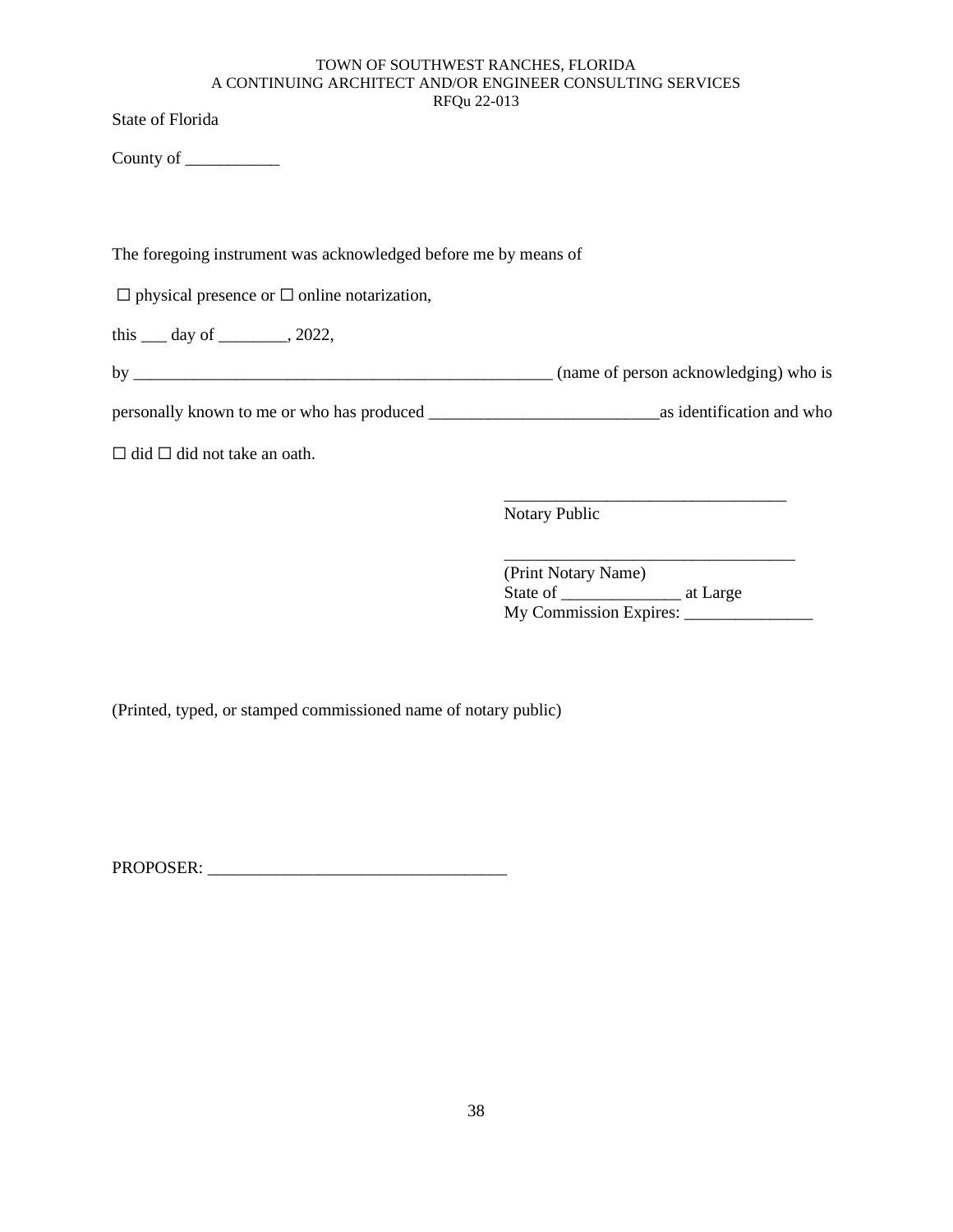# TOWN OF SOUTHWEST RANCHES, FLORIDA A CONTINUING ARCHITECT AND/OR ENGINEER CONSULTING SERVICES RFQu 22-013 **\*APPENDIX I CERTIFICATE OF AUTHORITY (If Individual / Sole Proprietor)**

| 20_, to the Town of Southwest Ranches and his execution thereof, attested by the undersigned, shall be |                |  |
|--------------------------------------------------------------------------------------------------------|----------------|--|
|                                                                                                        | (Company Name) |  |
|                                                                                                        |                |  |
| IN WITNESS WHEREOF, I have hereunto set my hand this day of 3.20                                       |                |  |

Secretary:

(SEAL)

PROPOSER: We have a series of the series of the series of the series of the series of the series of the series of the series of the series of the series of the series of the series of the series of the series of the series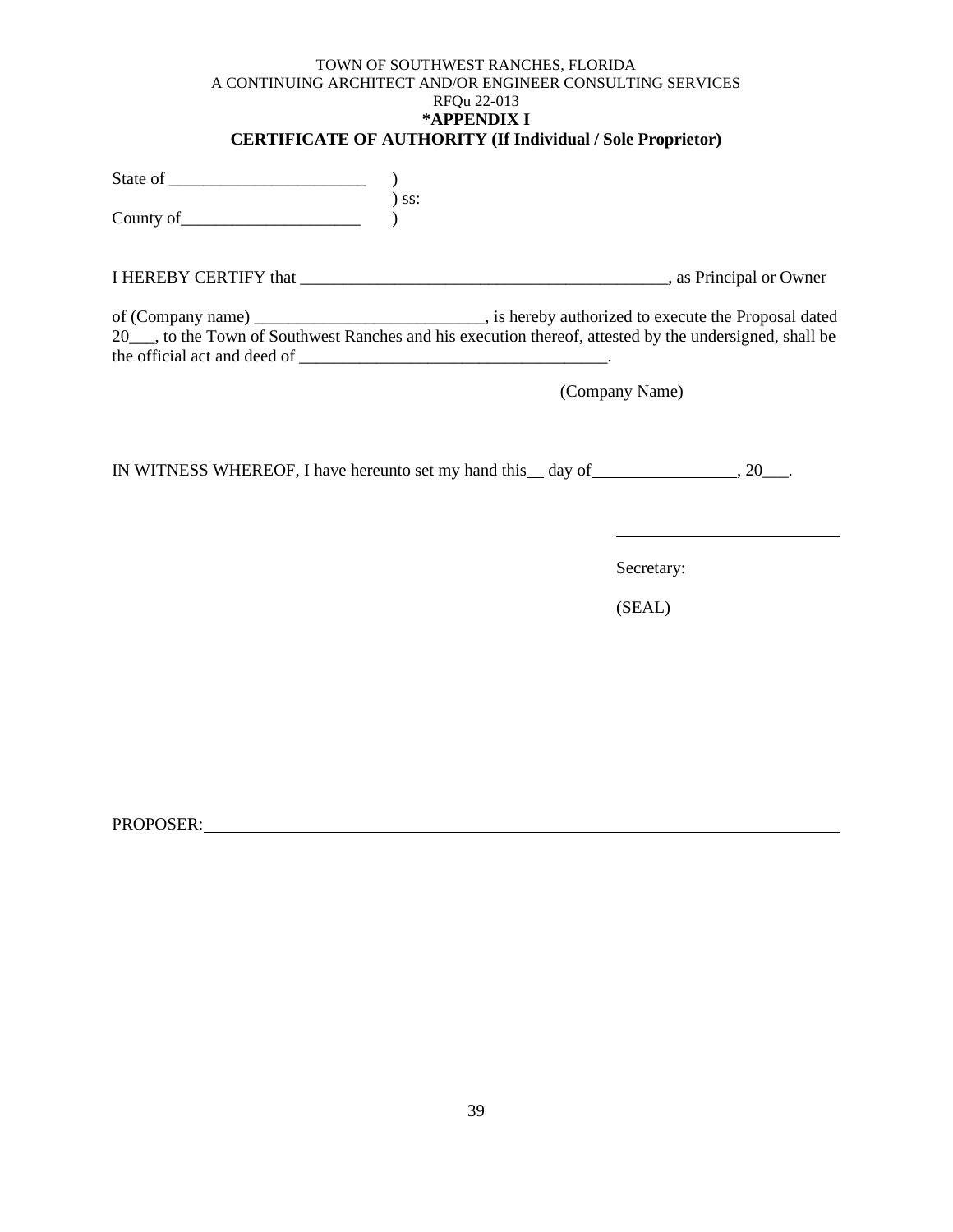### TOWN OF SOUTHWEST RANCHES, FLORIDA A CONTINUING ARCHITECT AND/OR ENGINEER CONSULTING SERVICES RFQu 22-013 **\*APPENDIX J CERTIFICATE OF AUTHORITY (If Partnership)**

| State of  |       |
|-----------|-------|
|           | ) ss: |
| County of |       |

I HEREBY CERTIFY that a meeting of the Partners of the

A partnership existing under the laws of the State of  $\_\_\_\_\_\_\_\_\_\_\_\_\_\_\_$ , held on  $\_\_\_\_\_\_\_\_\_\_\_$ , the following resolution was duly passed and adopted:

| "RESOLVED, that,                                                                                      | as       |
|-------------------------------------------------------------------------------------------------------|----------|
| of the Partnership, be and is hereby authorized to execute the Proposal dated,                        | $, 20$ , |
| to the Town of Southwest Ranches and this partnership and that his execution thereof, attested by the |          |
| shall be the official act and deed of this Partnership."                                              |          |

I further certify that said resolution is now in full force and effect.

IN WITNESS WHEREOF, I have hereunto set my hand this \_\_, day of \_\_\_\_\_\_\_\_\_\_\_\_, 20\_\_\_.

Secretary:

 $\overline{\phantom{a}}$ 

(SEAL)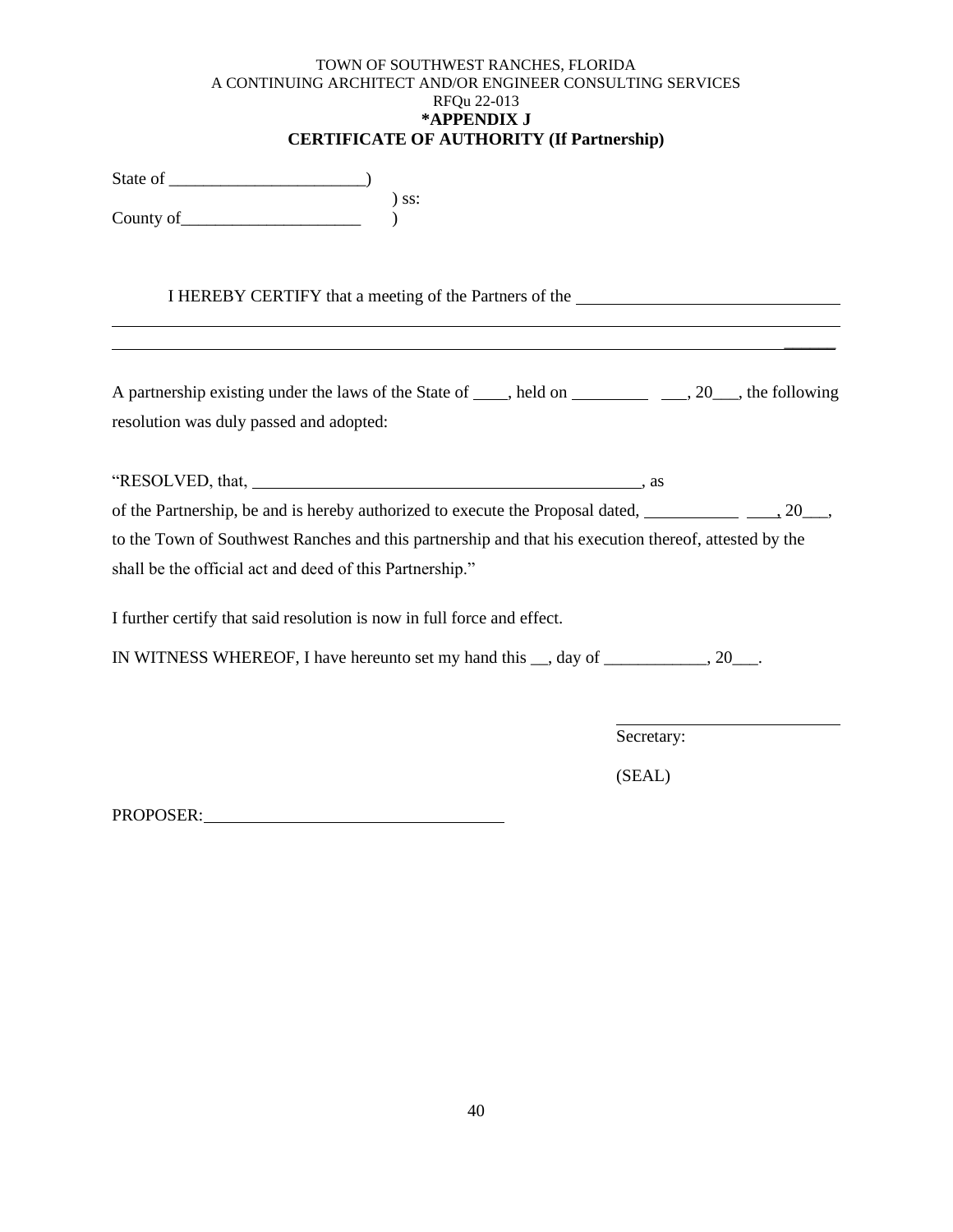### TOWN OF SOUTHWEST RANCHES, FLORIDA A CONTINUING ARCHITECT AND/OR ENGINEER CONSULTING SERVICES RFQu 22-013 **\*APPENDIX K CERTIFICATE OF AUTHORITY (If Corporation or Limited Liability Company)**

State of  $\qquad \qquad$  ) ) ss: County of  $\qquad \qquad$ 

I HEREBY CERTIFY that a meeting of the Board of Directors of a corporation or authorized representatives of a Limited Liability Company existing under the laws of the State of

 $\frac{1}{\sqrt{2}}$ , held on  $\frac{1}{\sqrt{2}}$ , 20, the following resolution was duly passed and adopted:

"RESOLVED, that  $\blacksquare$ , as President of the Corporation or authorized representative of a Limited Liability Company, be and is hereby authorized to execute the Proposal dated, <u>\_\_\_\_\_\_\_\_\_\_</u> \_\_\_, 20\_\_\_, to the Town of Southwest Ranches and this Corporation or Limited Liability Company and his execution thereof, attested by the Secretary of the Corporation or Limited Liability Company, and with the Corporate Seal affixed, shall be the official act and deed of this Corporation or Limited Liability Company."

I further certify that said resolution is now in full force and effect.

IN WITNESS WHEREOF, I have hereunto set my hand and affixed the official seal of the Corporation or

Limited Liability Company this  $\qquad \qquad$  day of  $\qquad \qquad$ , 20\_\_\_.

Secretary:

(SEAL)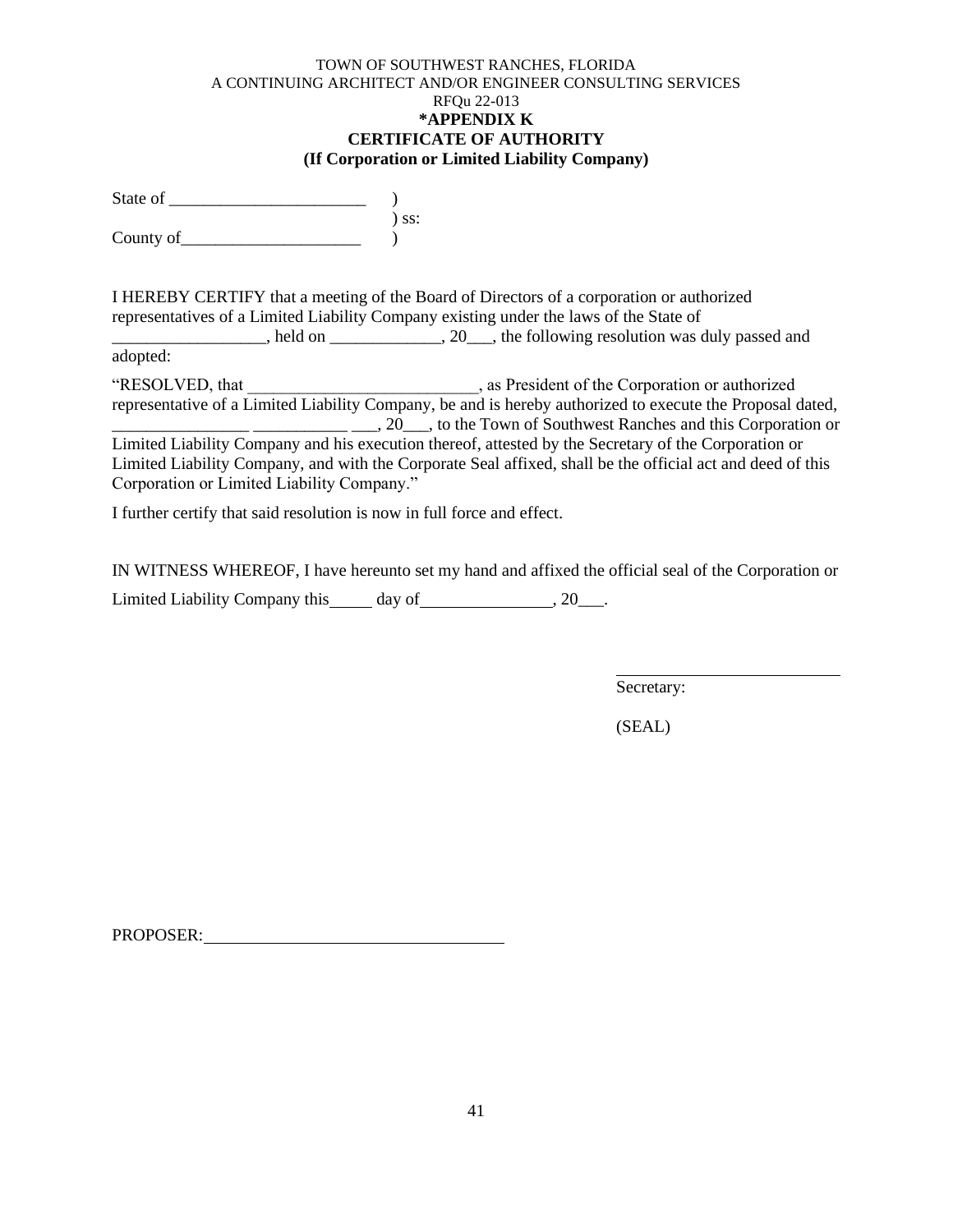### TOWN OF SOUTHWEST RANCHES, FLORIDA A CONTINUING ARCHITECT AND/OR ENGINEER CONSULTING SERVICES RFQu 22-013 **\*APPENDIX L CERTIFICATE OF AUTHORITY (If Joint Venture)**

|                                                                         | I HEREBY CERTIFY that a meeting of the Principals of the _______________________                                                                                                                                                    |
|-------------------------------------------------------------------------|-------------------------------------------------------------------------------------------------------------------------------------------------------------------------------------------------------------------------------------|
|                                                                         |                                                                                                                                                                                                                                     |
|                                                                         | A corporation existing under the laws of the State of <u>held</u> on held on held on held on held on held on held on held on held on held on held on held on held on held on held on held on held on held on held on held on held o |
| following resolution was duly passed and adopted:                       |                                                                                                                                                                                                                                     |
|                                                                         |                                                                                                                                                                                                                                     |
|                                                                         |                                                                                                                                                                                                                                     |
|                                                                         | of the Joint Venture be and is hereby authorized to                                                                                                                                                                                 |
|                                                                         |                                                                                                                                                                                                                                     |
| deed of this Joint Venture."                                            |                                                                                                                                                                                                                                     |
|                                                                         |                                                                                                                                                                                                                                     |
| I further certify that said resolution is now in full force and effect. |                                                                                                                                                                                                                                     |
|                                                                         | IN WITNESS WHEREOF, I have here unto set my hand this $\_\_\_\_\_$ , 20 $\_\_\_\_$ .                                                                                                                                                |
|                                                                         |                                                                                                                                                                                                                                     |

Secretary:

(SEAL)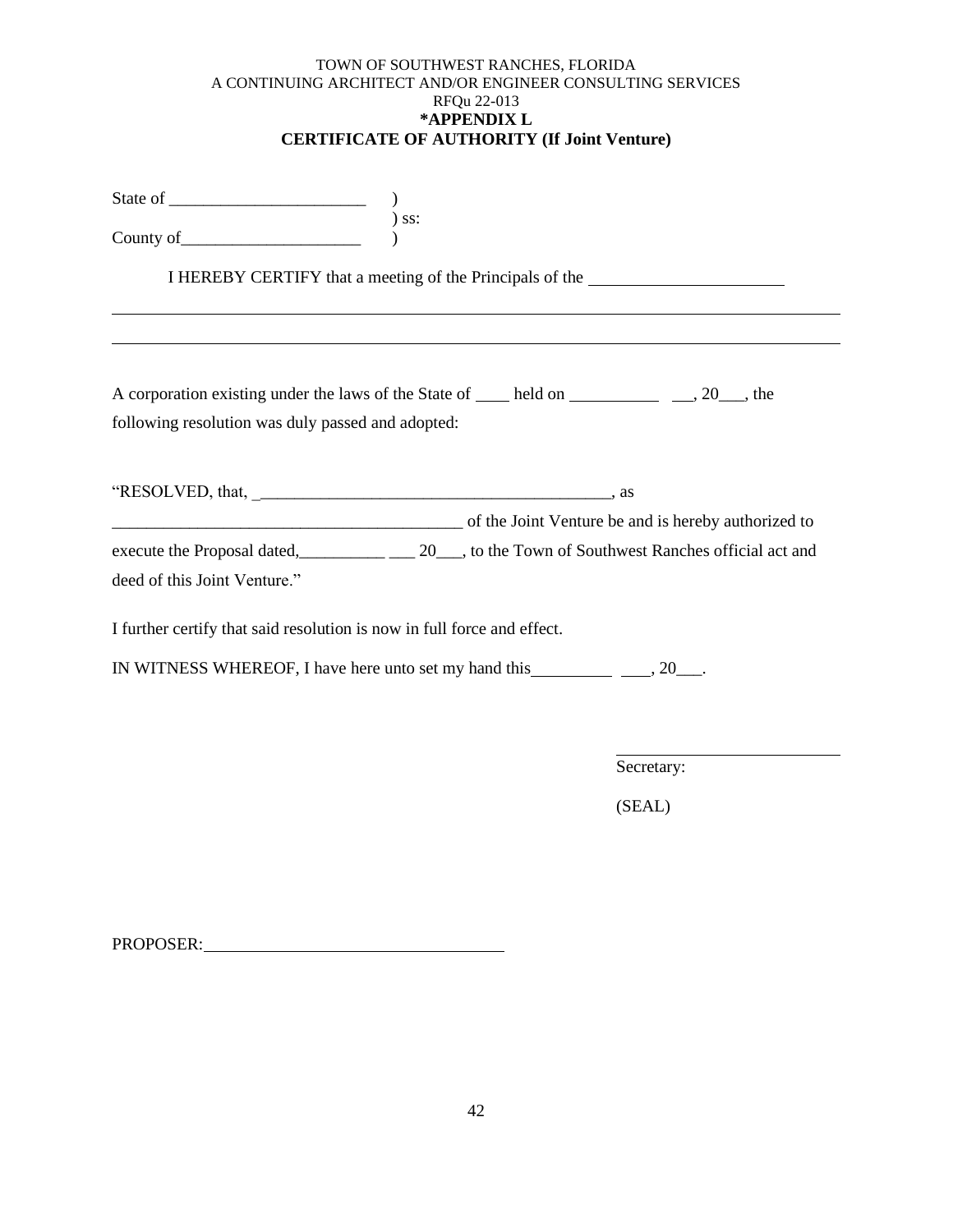# TOWN OF SOUTHWEST RANCHES, FLORIDA A CONTINUING ARCHITECT AND/OR ENGINEER CONSULTING SERVICES RFQu 22-013 **APPENDIX M PROPOSAL BOND**

| <b>Bond No. _______________________</b>                         |                                                                                                         |
|-----------------------------------------------------------------|---------------------------------------------------------------------------------------------------------|
| <b>PROPOSAL BOND</b>                                            |                                                                                                         |
|                                                                 |                                                                                                         |
|                                                                 |                                                                                                         |
|                                                                 |                                                                                                         |
|                                                                 |                                                                                                         |
|                                                                 |                                                                                                         |
|                                                                 | as Surety, are held and firmly bound unto the Town of                                                   |
|                                                                 | Southwest Ranches, a municipal corporation of the State of Florida, in the penal sum of                 |
|                                                                 |                                                                                                         |
| and successors jointly and severally, firmly by these presents. | payment of which sum well and truly to be made, we bind ourselves, our heirs, executors, administrators |
|                                                                 | THE CONDITION OF THIS OBLIGATION IS SUCH that whereas the Principal has submitted the                   |

"RFQu 22-013 - A CONTINUING ARCHITECT AND/OR ENGINEER CONSULTING SERVICES"

# NOW, THEREFORE,

- (a) If said Proposal shall be rejected, or in the alternate
- (b) If said Proposal shall be accepted and the Principal shall properly execute and deliver to said Town the appropriate Contract Documents, including any required insurance and bonds, and shall in all respects fulfill all terms and conditions attributable to the acceptance of said Proposal, then this obligation shall be void; otherwise, it shall remain in force and effect, it being expressly understood and agreed that the liability of the Surety for any and all claims hereunder shall in no event exceed the amount of this obligation as herein stated.

IN WITNESS WHEREOF, the above bonded parties have executed this instrument under their several seals this day of , 20, the name and the corporate seal of each corporate party being hereto affixed and these presents being duly signed by its undersigned representative.

**[Signatures on next page]**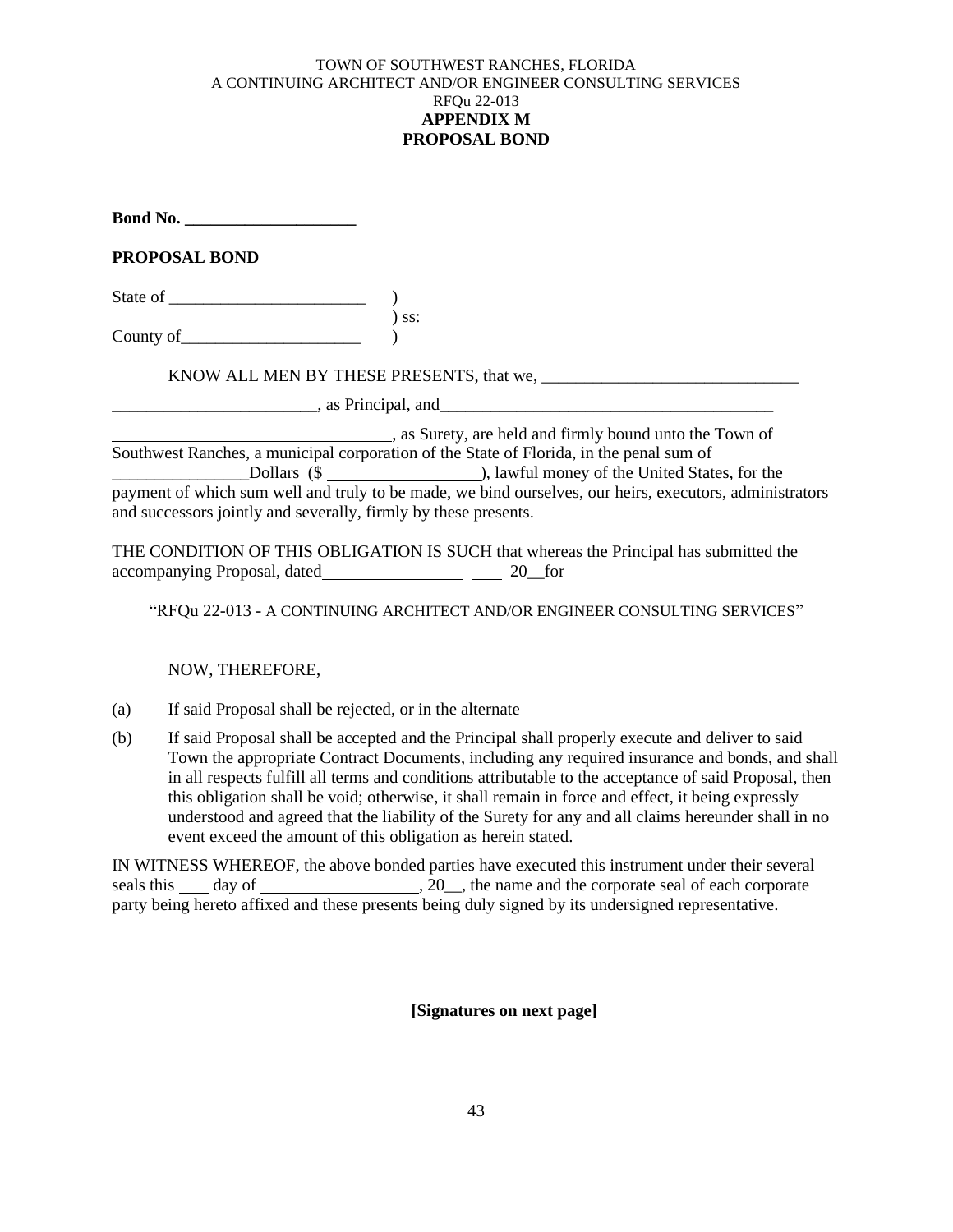| PROPOSER:                                                                                           |                                                                                                       |
|-----------------------------------------------------------------------------------------------------|-------------------------------------------------------------------------------------------------------|
| By: $\qquad \qquad$                                                                                 |                                                                                                       |
|                                                                                                     |                                                                                                       |
| IN PRESENCE OF: (Individual or Partnership Principal)                                               |                                                                                                       |
| (SEAL)                                                                                              |                                                                                                       |
|                                                                                                     | (Business Address)                                                                                    |
|                                                                                                     | (City/State/Zip)                                                                                      |
|                                                                                                     | (Business Phone)                                                                                      |
| SURETY:                                                                                             |                                                                                                       |
| By:                                                                                                 |                                                                                                       |
| (SEAL)                                                                                              | (Business Address)                                                                                    |
|                                                                                                     |                                                                                                       |
|                                                                                                     | (City/State/Zip)                                                                                      |
|                                                                                                     | (Business Phone)                                                                                      |
| <b>IMPORTANT</b><br>570 as amended) and be authorized to transact business in the State of Florida. | Surety companies executing bonds must appear on the Treasury Department's most current list (circular |

Countersigned by Florida Agent: \_\_\_\_\_\_\_\_\_\_\_\_\_\_\_\_\_\_\_\_\_\_\_\_\_\_\_\_\_\_\_

Name: \_\_\_\_\_\_\_\_\_\_\_\_\_\_\_\_\_\_\_\_\_\_\_\_\_\_

Date: \_\_\_\_\_\_\_\_\_\_\_\_\_\_\_\_\_\_\_\_\_\_\_\_\_\_\_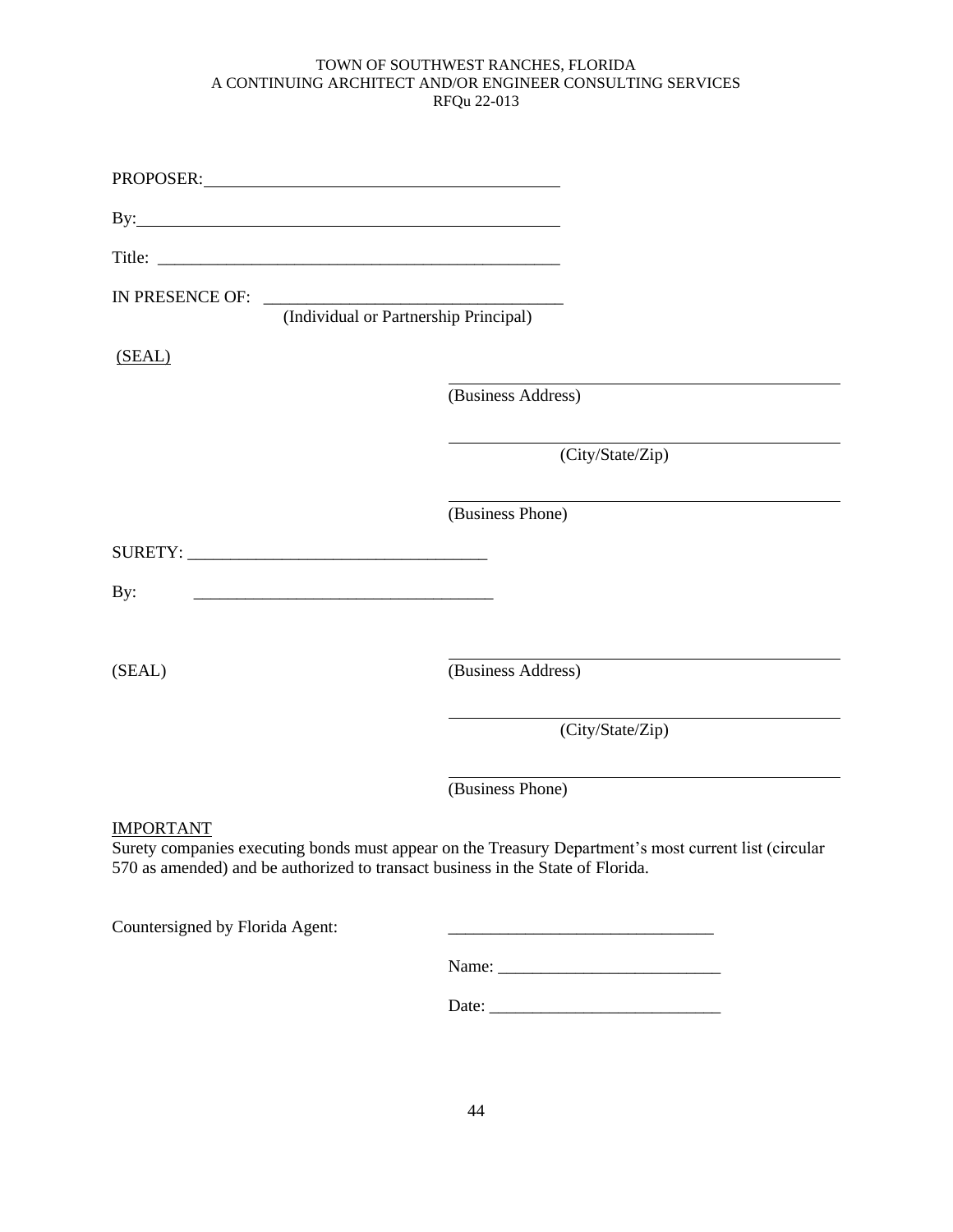### TOWN OF SOUTHWEST RANCHES, FLORIDA A CONTINUING ARCHITECT AND/OR ENGINEER CONSULTING SERVICES RFQu 22-013 **APPENDIX N GOVERNMENTAL CONTACT INFORMATION**

# Please list **NAME OF AGENCY, ADDRESS, PHONE NUMBER, CONTACT PERSON and**

**EMAIL** of any other Governmental Agencies or Quasi-governmental agencies for which you have conducted business on similar project within the past five years.

| NAME OF AGENCY | <b>ADDRESS</b> | <b>PHONE</b><br><b>NUMBER</b> | <b>CONTACT PERSON &amp;</b><br><b>EMAIL</b> |
|----------------|----------------|-------------------------------|---------------------------------------------|
|                |                |                               |                                             |
|                |                |                               |                                             |
|                |                |                               |                                             |
|                |                |                               |                                             |
|                |                |                               |                                             |
|                |                |                               |                                             |
|                |                |                               |                                             |
|                |                |                               |                                             |
|                |                |                               |                                             |
|                |                |                               |                                             |
|                |                |                               |                                             |
|                |                |                               |                                             |
|                |                |                               |                                             |
|                |                |                               |                                             |
|                |                |                               |                                             |

PROPOSER: \_\_\_\_\_\_\_\_\_\_\_\_\_\_\_\_\_\_\_\_\_\_\_\_\_\_\_\_\_\_\_\_\_\_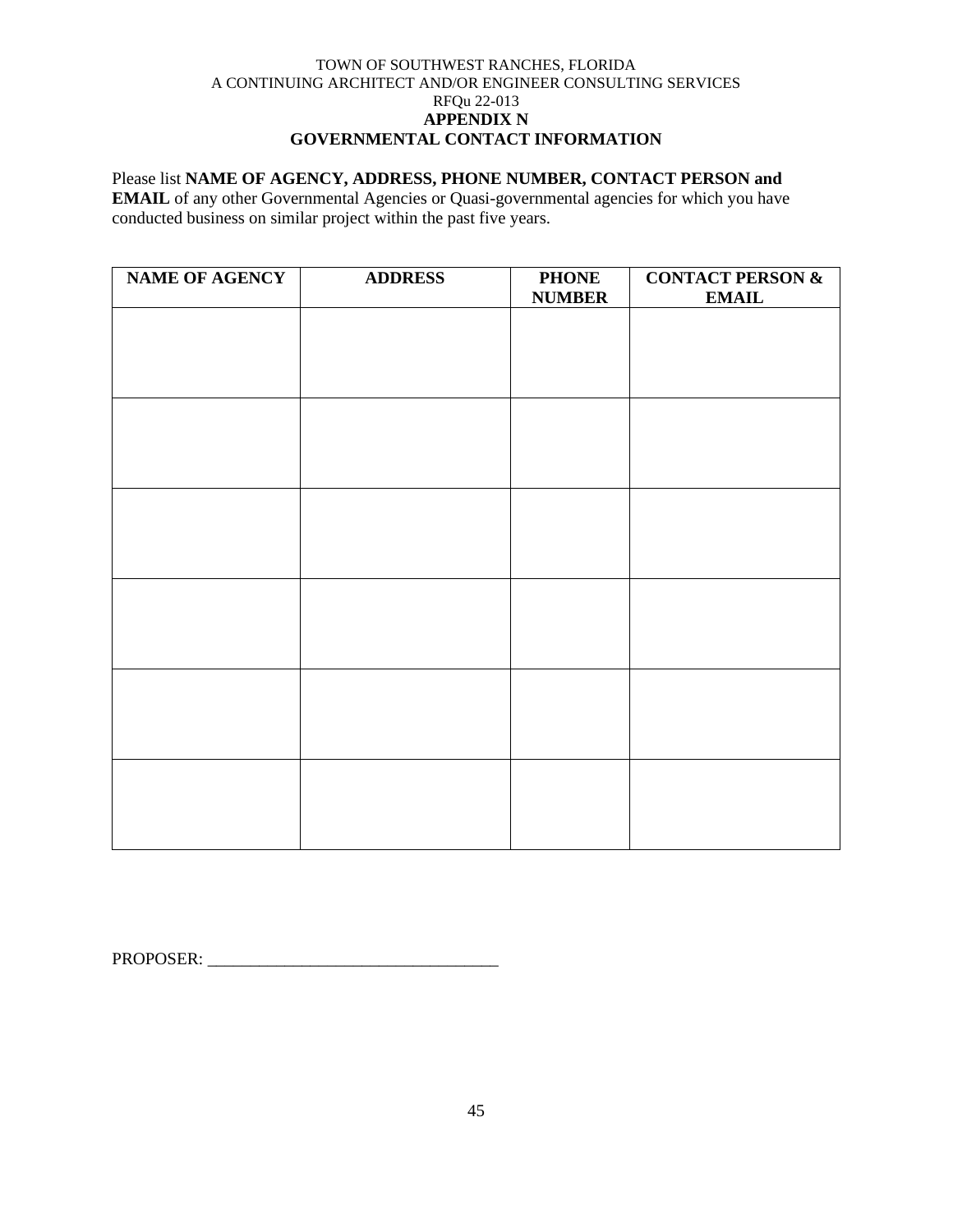### TOWN OF SOUTHWEST RANCHES, FLORIDA A CONTINUING ARCHITECT AND/OR ENGINEER CONSULTING SERVICES RFQu 22-013 **APPENDIX O ACKNOWLEDGMENT OF CONFORMANCE WITH O.S.H.A. STANDARDS**

#### TO THE TOWN OF SOUTHWEST RANCHES:

\_\_\_\_\_\_\_\_\_\_\_\_\_\_\_\_, hereby acknowledges and agrees that as Contractor for the Town of Southwest Ranches within the limits of the Town of Southwest Ranches, Florida, we have the sole responsibility for compliance with all requirements of the Federal Occupational Safety and Health regulations, and agree to indemnify and hold harmless the Town of Southwest Ranches, including its Council Members, officers and employees, from and against any and all legal liability or loss the Town may incur due to \_\_\_\_\_\_\_\_\_\_\_\_\_\_\_\_'s failure to comply with such regulations.

\_\_\_\_\_\_\_\_\_\_\_\_\_\_\_\_\_\_\_\_\_\_\_\_\_\_\_\_\_ \_\_\_\_\_\_\_\_\_\_\_\_\_\_\_\_\_\_\_\_\_\_\_\_\_\_\_\_\_\_\_\_\_

ATTEST CONTRACTOR

BY: \_\_\_\_\_\_\_\_\_\_\_\_\_\_\_\_\_\_\_\_\_\_\_\_\_\_\_\_\_

\_\_\_\_\_\_\_\_\_\_\_\_\_\_\_\_\_\_\_\_\_\_\_\_\_\_\_\_\_\_\_\_\_

Print Name

Date: \_\_\_\_\_\_\_\_\_\_\_\_\_\_\_\_\_\_\_\_\_\_\_\_\_\_\_\_\_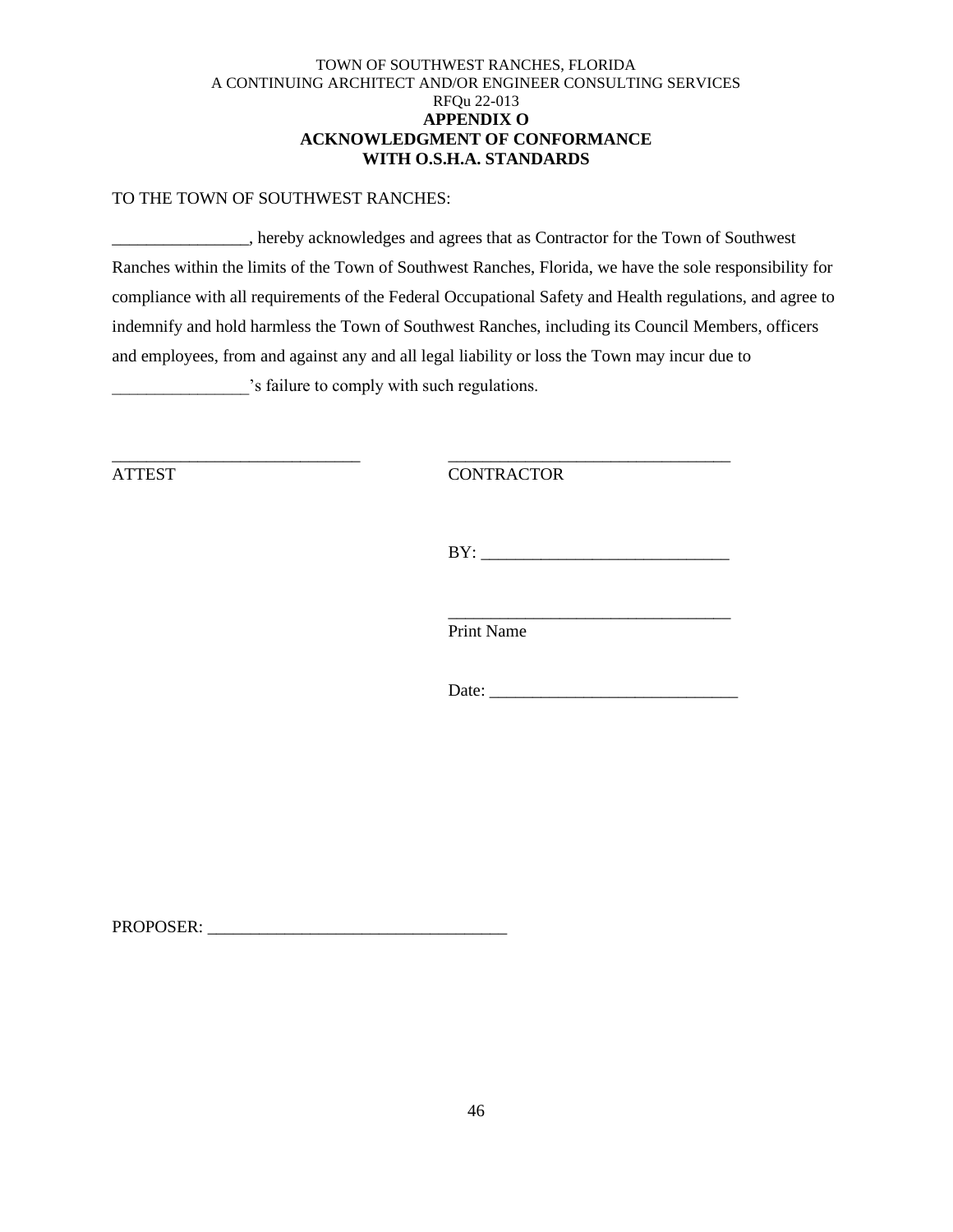# **PROPOSER CONFIRMATION OF QUALIFICATIONS**

The Contract will be awarded only to a responsible and eligible Proposer, qualified by experience and capable of providing required insurance, and bonds and in a financial position to do the Work specified within the Request for Qualifications, and which can complete the Work within the time schedule specified.

At the time of the Proposal, the Proposer shall hold all Contractor and other qualification certificates and licenses required to be held by the Contractor by Florida Statutes or ordinances of the Town of Southwest Ranches and Broward County in order to perform the Work which is the subject of this Request for Qualifications.

All license, certificate and experience requirements must be met by the Proposer (as opposed to the Subcontractor) at the time of Proposal submission. Proposals submitted by Proposers who do not directly hold required licenses and certificates or who rely on a Subcontractor to meet the license, certificate or experience criteria will be rejected. By executing this Form and submitting its Proposal, Proposer represents that it meets the requirements set forth above, and as set forth in the Proposal Documents, and acknowledges and understands that such representation is material, and that the Town shall be relying on this representation with respect to a Contract award.

Proposer:

Proposer's Name:

Proposer's Address: \_\_\_\_\_\_\_\_\_\_\_\_\_\_\_\_\_\_\_\_\_\_\_\_

Proposer's Phone Number: \_\_\_\_\_\_\_\_\_\_\_\_\_\_\_\_\_\_\_

\_\_\_\_\_\_\_\_\_\_\_\_\_\_\_\_\_\_\_\_\_\_\_\_

Proposer's Email:

\_\_\_\_\_\_\_\_\_\_\_\_\_\_\_\_\_\_\_\_\_\_\_\_

\_\_\_\_\_\_\_\_\_\_\_\_\_\_\_\_\_\_\_\_\_\_\_\_

\_\_\_\_\_\_\_\_\_\_\_\_\_\_\_\_\_\_\_\_\_\_\_\_

Contractor's License and License number(s) (attach copies of license(s) required for the work described in this IFB):

**[Signatures on next page]**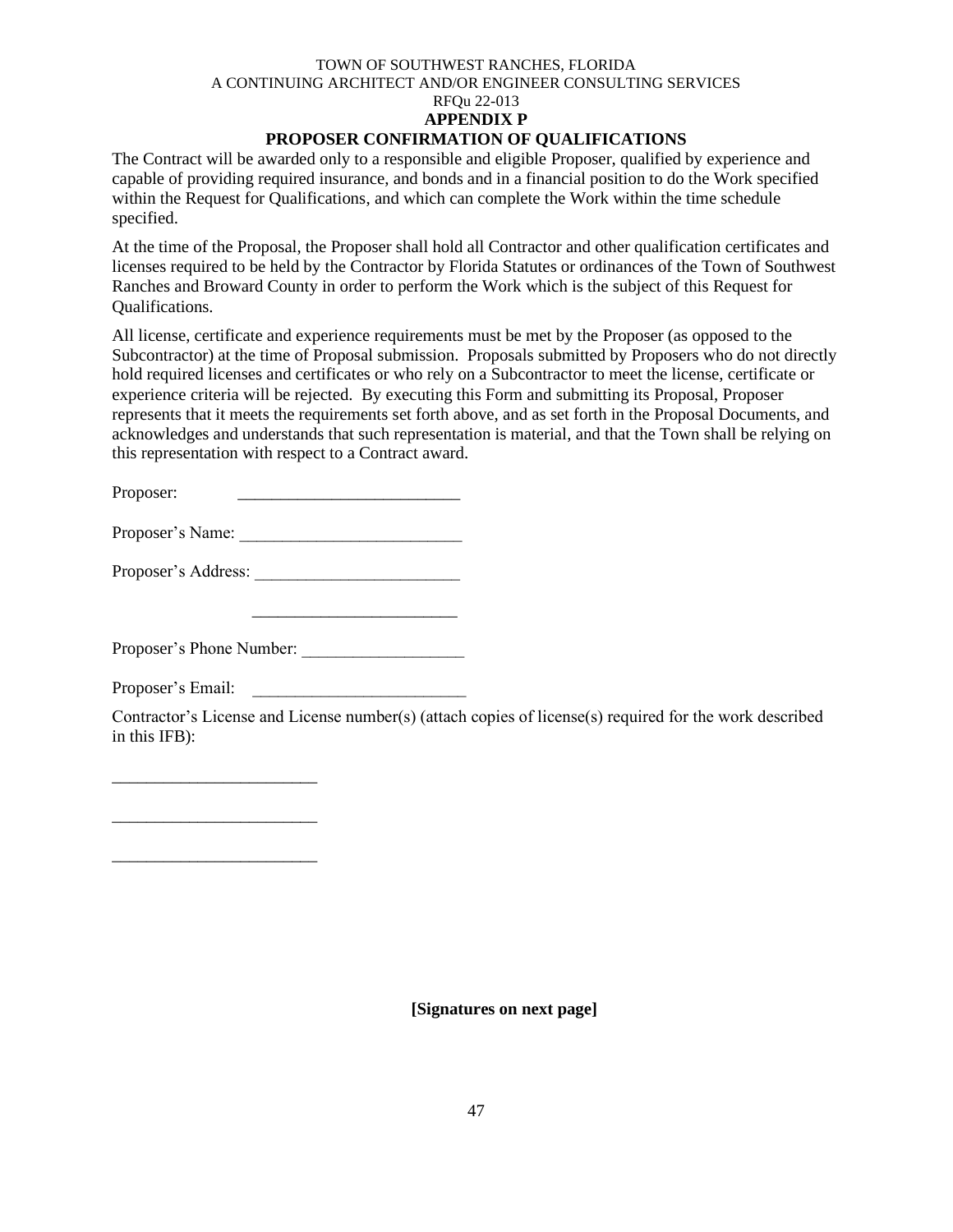State of Florida

County of \_\_\_\_\_\_\_\_\_\_\_

The foregoing instrument was acknowledged before me by means of

 $\Box$  physical presence or  $\Box$  online notarization,

this  $\rule{1em}{0.15mm}$  day of  $\rule{1em}{0.15mm}$ , 2022,

| bv |  | (name of person acknowledging) who is |  |  |  |  |  |
|----|--|---------------------------------------|--|--|--|--|--|
|----|--|---------------------------------------|--|--|--|--|--|

personally known to me or who has produced \_\_\_\_\_\_\_\_\_\_\_\_\_\_\_\_\_\_\_\_\_\_\_\_\_\_\_as identification and who

 $\Box$  did  $\Box$  did not take an oath.

Notary Public

\_\_\_\_\_\_\_\_\_\_\_\_\_\_\_\_\_\_\_\_\_\_\_\_\_\_\_\_\_\_\_\_\_\_ (Print Notary Name) State of \_\_\_\_\_\_\_\_\_\_\_\_\_\_ at Large My Commission Expires: \_\_\_\_\_\_\_\_\_\_\_\_\_\_\_

\_\_\_\_\_\_\_\_\_\_\_\_\_\_\_\_\_\_\_\_\_\_\_\_\_\_\_\_\_\_\_\_\_

(Printed, typed, or stamped commissioned name of notary public)

PROPOSER: \_\_\_\_\_\_\_\_\_\_\_\_\_\_\_\_\_\_\_\_\_\_\_\_\_\_\_\_\_\_\_\_\_\_\_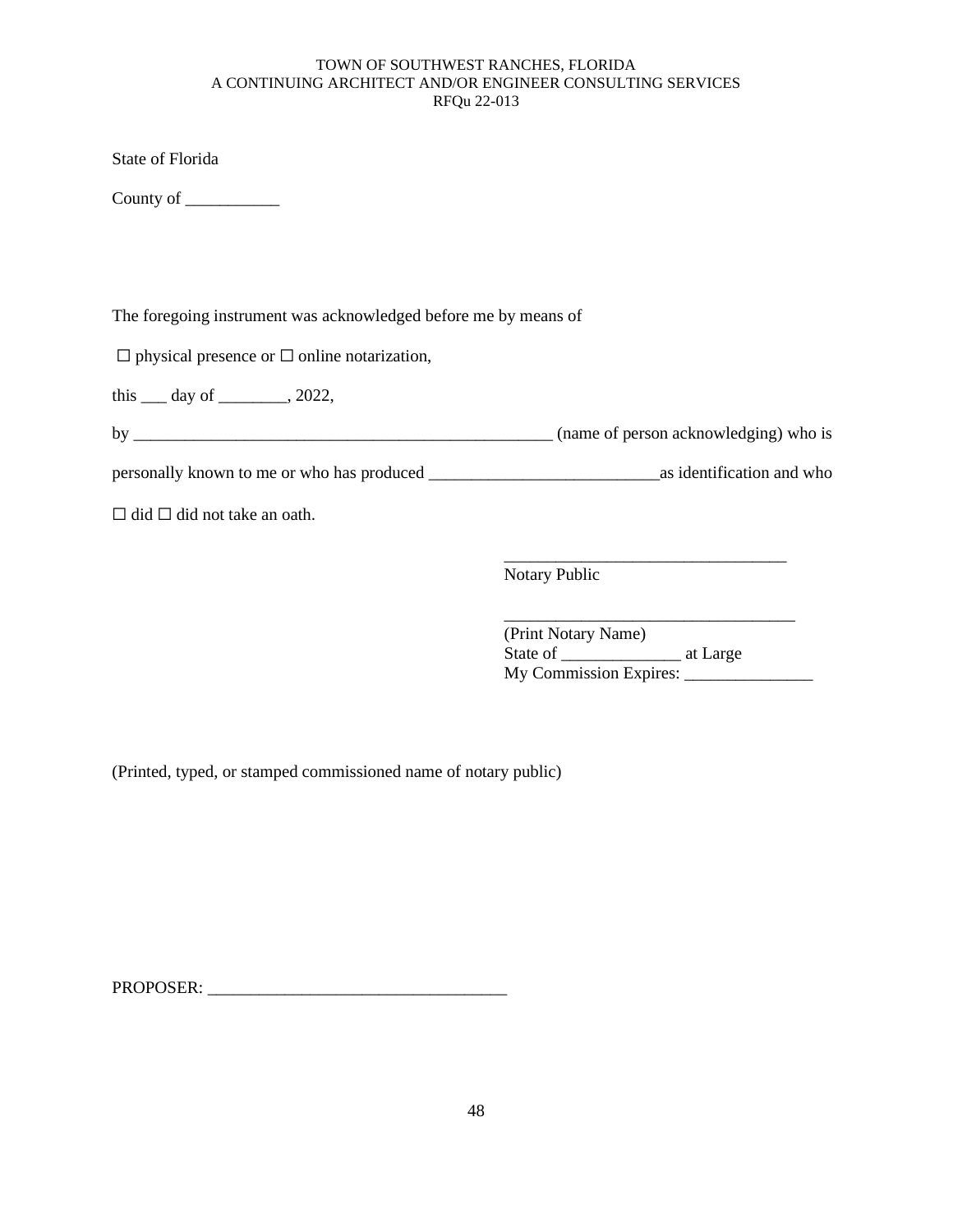# **PROPOSER EXPERIENCE**

The Proposer's response to this questionnaire may be utilized as part of the Town's Evaluation and selection. Proposers must have current licensure applicable to this type of work and must have experience on comparable work.

Provide 3(three) public improvement project with client reference letters or use Reference Check Form below for each professional service type you selected:

Proposer/Respondent: \_\_\_\_\_\_\_\_\_\_\_\_\_\_\_\_\_\_\_\_\_\_\_\_\_\_\_\_\_\_\_\_\_\_\_\_\_\_\_\_\_\_\_\_\_\_\_\_\_\_\_\_\_ Reference Contact: Reference Agency: \_\_\_\_\_\_\_\_\_\_\_\_\_\_\_\_\_\_\_\_\_\_\_\_\_\_\_\_\_\_\_\_\_\_\_\_\_\_\_\_\_\_\_\_\_\_\_\_\_\_\_\_\_\_\_\_ Reference Email: \_\_\_\_\_\_\_\_\_\_\_\_\_\_\_\_\_\_\_\_\_\_\_\_\_\_\_\_\_\_\_\_\_\_\_\_\_\_\_\_\_\_\_\_\_\_\_\_\_\_\_\_\_\_\_\_\_

Telephone:

Describe the scope of work of the contract awarded by your firm/entity to this Consultant. What type of services were performed?

\_\_\_\_\_\_\_\_\_\_\_\_\_\_\_\_\_\_\_\_\_\_\_\_\_\_\_\_\_\_\_\_\_\_\_\_\_\_\_\_\_\_\_\_\_\_\_\_\_\_\_\_\_\_\_\_\_\_\_\_\_\_\_\_\_\_\_\_\_\_\_\_\_\_\_\_\_\_\_\_\_\_\_

\_\_\_\_\_\_\_\_\_\_\_\_\_\_\_\_\_\_\_\_\_\_\_\_\_\_\_\_\_\_\_\_\_\_\_\_\_\_\_\_\_\_\_\_\_\_\_\_\_\_\_\_\_\_\_\_\_\_\_\_\_\_\_\_\_\_\_\_\_\_\_\_\_\_\_\_\_\_\_\_\_\_\_

\_\_\_\_\_\_\_\_\_\_\_\_\_\_\_\_\_\_\_\_\_\_\_\_\_\_\_\_\_\_\_\_\_\_\_\_\_\_\_\_\_\_\_\_\_\_\_\_\_\_\_\_\_\_\_\_\_\_\_\_\_\_\_\_\_\_\_\_\_\_\_\_\_\_\_\_\_\_\_\_\_\_\_

Was the project completed on time and within the specified guidelines?

What problems were encountered (claims)?

How would you rate the contractor on a scale of low (1) to high (10) for the following?

|           | Professionalism _______ Qualifications______                                                                                           | Budget Control |
|-----------|----------------------------------------------------------------------------------------------------------------------------------------|----------------|
|           |                                                                                                                                        |                |
| Comments: | Would you contract with this Consultant again? Yes $\begin{bmatrix} 1 \\ 0 \end{bmatrix}$ Maybe $\begin{bmatrix} 1 \\ 0 \end{bmatrix}$ |                |
|           |                                                                                                                                        |                |

Thank you.

**Note: Proposer shall submit all completed references with their RFQu packet by the submittal deadline.**

\_\_\_\_\_\_\_\_\_\_\_\_\_\_\_\_\_\_\_\_\_\_\_\_\_\_\_\_\_\_\_\_\_\_\_\_\_\_\_\_\_\_\_\_\_\_\_\_\_\_\_\_\_\_\_\_\_\_\_\_\_\_\_\_\_\_\_\_\_\_\_\_\_\_\_\_\_\_\_\_\_\_\_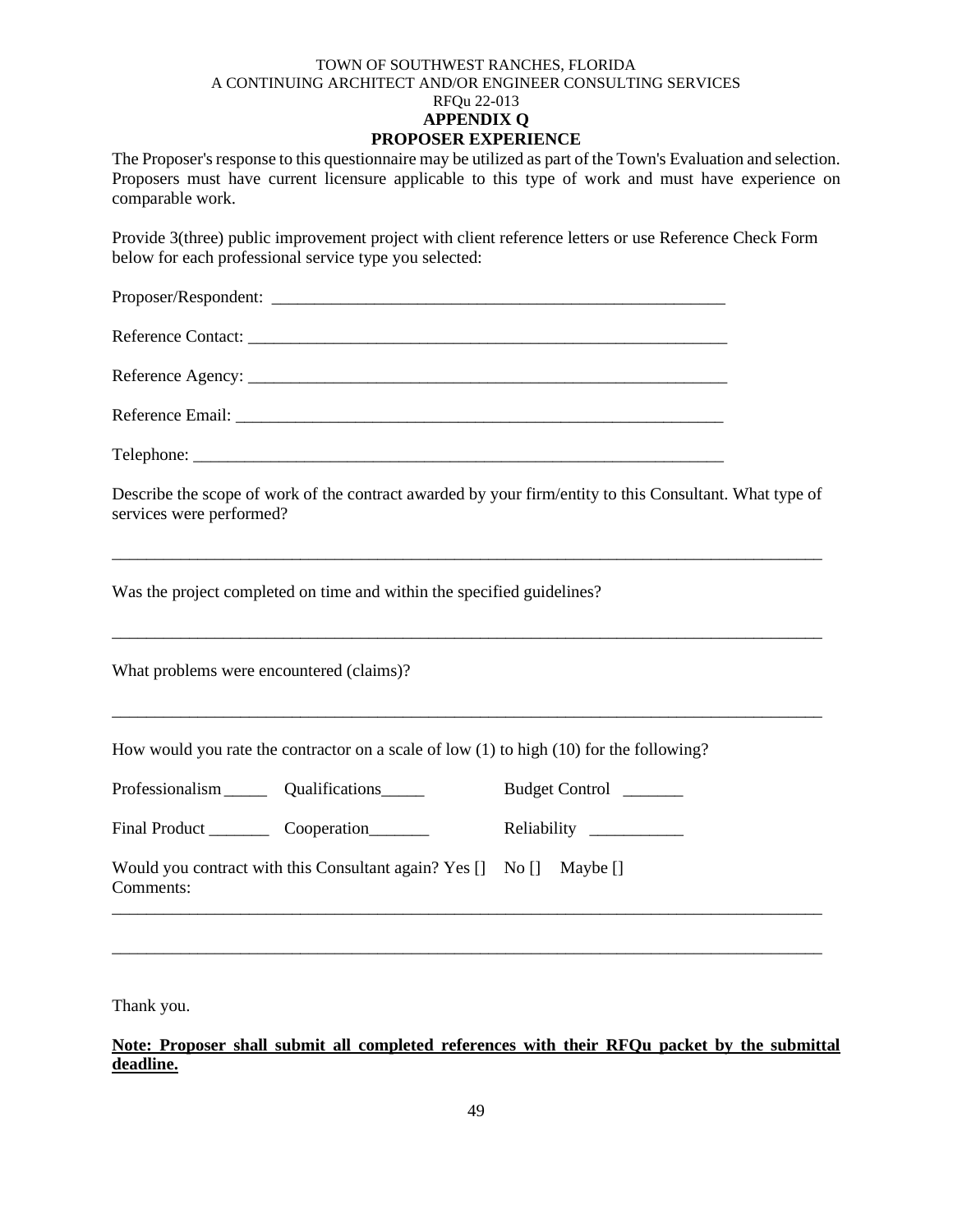# **SUB-CONTRACTOR LIST**

In the form below, the Proposer shall list all Subcontractors to be used on this project if the Proposer is awarded the Contract for this project. This list shall not be amended without the prior written consent of Town.

| <b>CLASSIFICATION OF</b><br>WORK | <b>NAME</b> | <b>ADDRESS</b> |
|----------------------------------|-------------|----------------|
|                                  |             |                |
|                                  |             |                |
|                                  |             |                |
|                                  |             |                |
|                                  |             |                |
|                                  |             |                |
|                                  |             |                |
|                                  |             |                |
|                                  |             |                |
|                                  |             |                |
|                                  |             |                |

PROPOSER: \_\_\_\_\_\_\_\_\_\_\_\_\_\_\_\_\_\_\_\_\_\_\_\_\_\_\_\_\_\_\_\_\_\_\_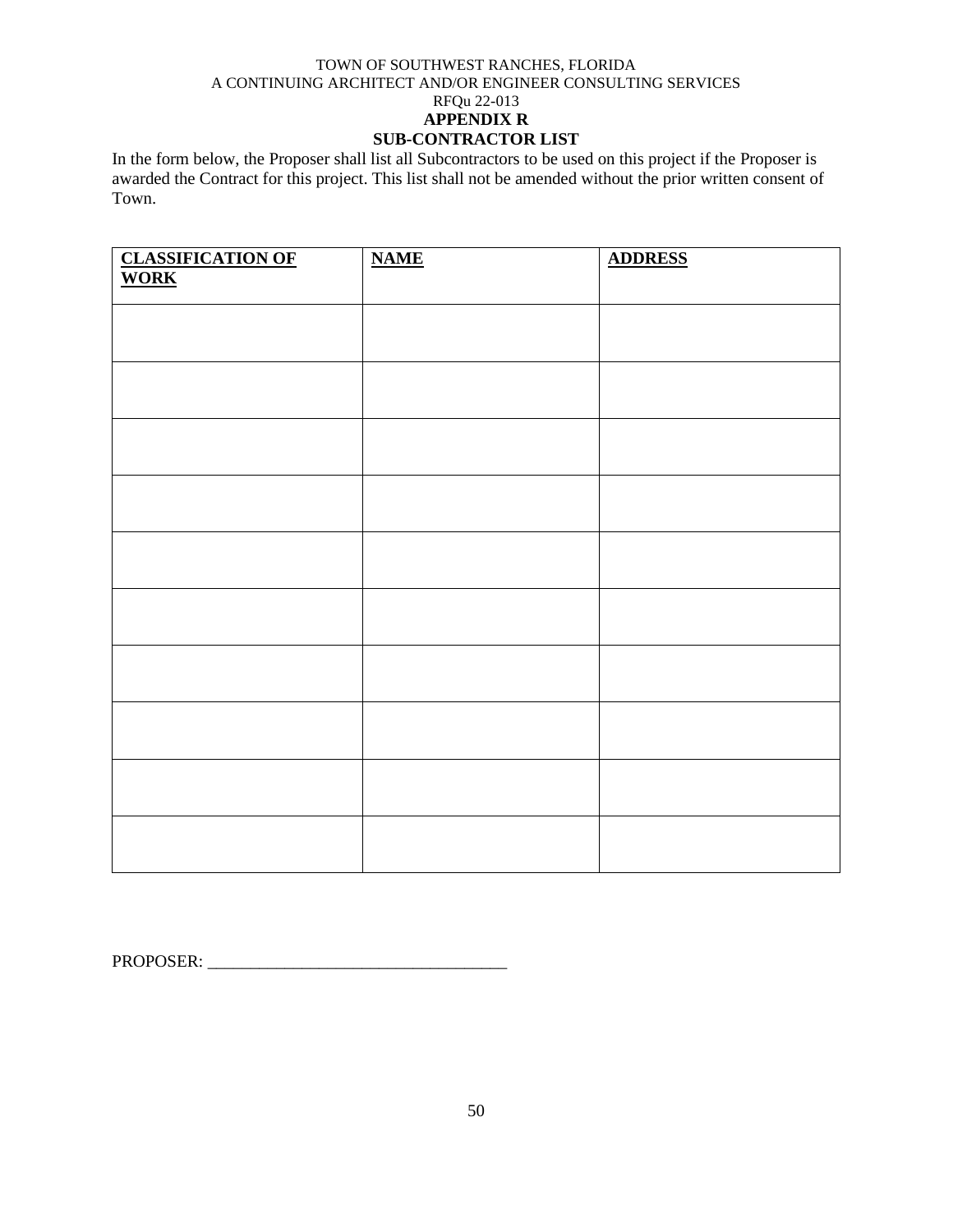# **APPENDIX S**

# **ACKNOWLEDGEMENT OF ADDENDA**

Proposer acknowledges receipt of all addenda by initialing below for each addendum received.

Addendum No. 1 \_\_\_\_\_\_\_\_\_\_\_\_\_\_\_\_\_\_\_\_

Addendum No. 2 \_\_\_\_\_\_\_\_\_\_\_\_\_\_\_\_\_\_\_\_

Addendum No. 3\_\_\_\_\_\_\_\_\_\_\_\_\_\_\_\_\_\_\_\_

Addendum No. 4\_\_\_\_\_\_\_\_\_\_\_\_\_\_\_\_\_\_\_\_

PROPOSER: \_\_\_\_\_\_\_\_\_\_\_\_\_\_\_\_\_\_\_\_\_\_\_\_\_\_\_\_\_\_\_\_\_\_\_

**[Remainder of page intentionally left blank]**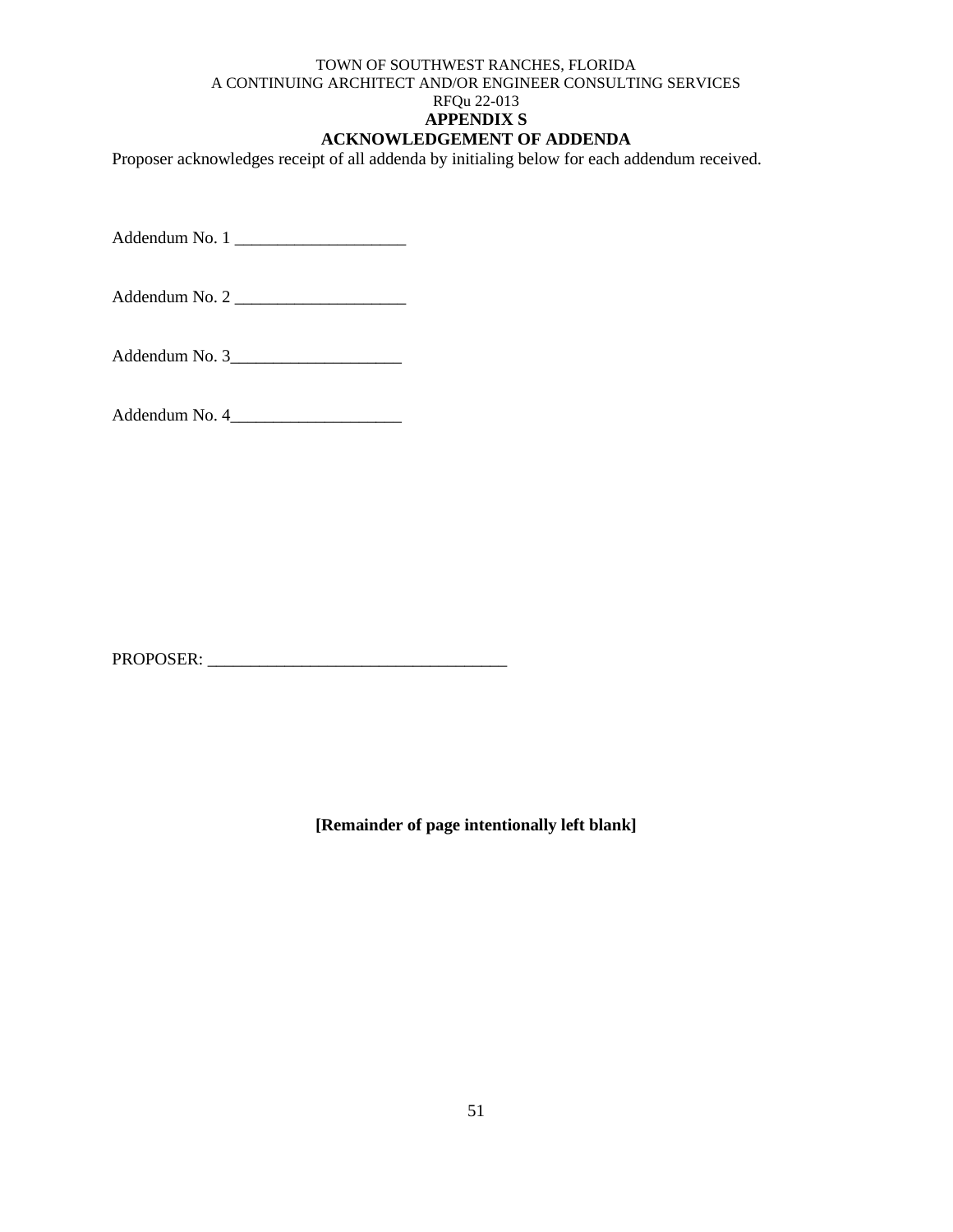### TOWN OF SOUTHWEST RANCHES, FLORIDA A CONTINUING ARCHITECT AND/OR ENGINEER CONSULTING SERVICES RFQu 22-013 **APPENDIX T LIABILITY CLAIMS**

Please list the following information for **all** Liability Claims for the past ten (10) years:

| $1_{-}$ | Name and Location of project:                                                                                                                                                                                                        |
|---------|--------------------------------------------------------------------------------------------------------------------------------------------------------------------------------------------------------------------------------------|
|         |                                                                                                                                                                                                                                      |
|         |                                                                                                                                                                                                                                      |
| 2.      | Contact information for Project Owner:                                                                                                                                                                                               |
|         |                                                                                                                                                                                                                                      |
|         | b. Address: <u>Contract and Secretary and Secretary and Secretary and Secretary and Secretary and Secretary and Secretary and Secretary and Secretary and Secretary and Secretary and Secretary and Secretary and Secretary and </u> |
|         | c. Phone:                                                                                                                                                                                                                            |
|         |                                                                                                                                                                                                                                      |
| 3.      | Nature of Claim:                                                                                                                                                                                                                     |
|         |                                                                                                                                                                                                                                      |
| 4.      | ,我们也不会有什么。""我们的人,我们也不会有什么?""我们的人,我们也不会有什么?""我们的人,我们也不会有什么?""我们的人,我们也不会有什么?""我们的人                                                                                                                                                     |
| 5.      | Resolution Date of Claim and how resolved:<br><u>Letting</u> and the set of Claim and how resolved:<br>Letting and the set of Claim and how resolved:                                                                                |
|         |                                                                                                                                                                                                                                      |
|         |                                                                                                                                                                                                                                      |
| 6.      | If applicable:                                                                                                                                                                                                                       |
|         | Court Case Number: 1988 Court Case Number:<br>a.                                                                                                                                                                                     |
|         |                                                                                                                                                                                                                                      |
|         |                                                                                                                                                                                                                                      |
|         | c. State:                                                                                                                                                                                                                            |

PROPOSER: \_\_\_\_\_\_\_\_\_\_\_\_\_\_\_\_\_\_\_\_\_\_\_\_\_\_\_\_\_\_\_\_\_\_\_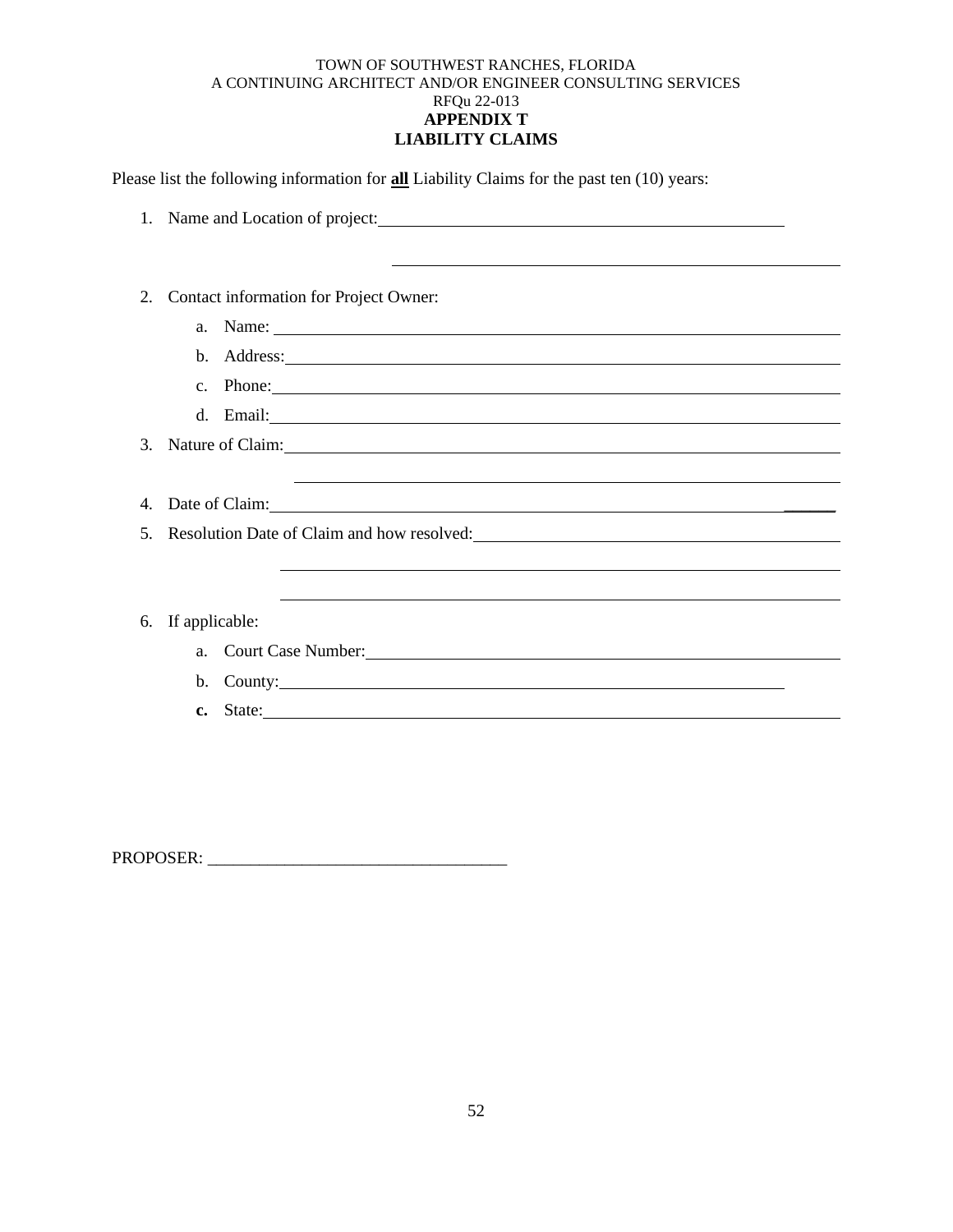**INSERT W – 9 Must be current (2018), signed, dated and legible W-9**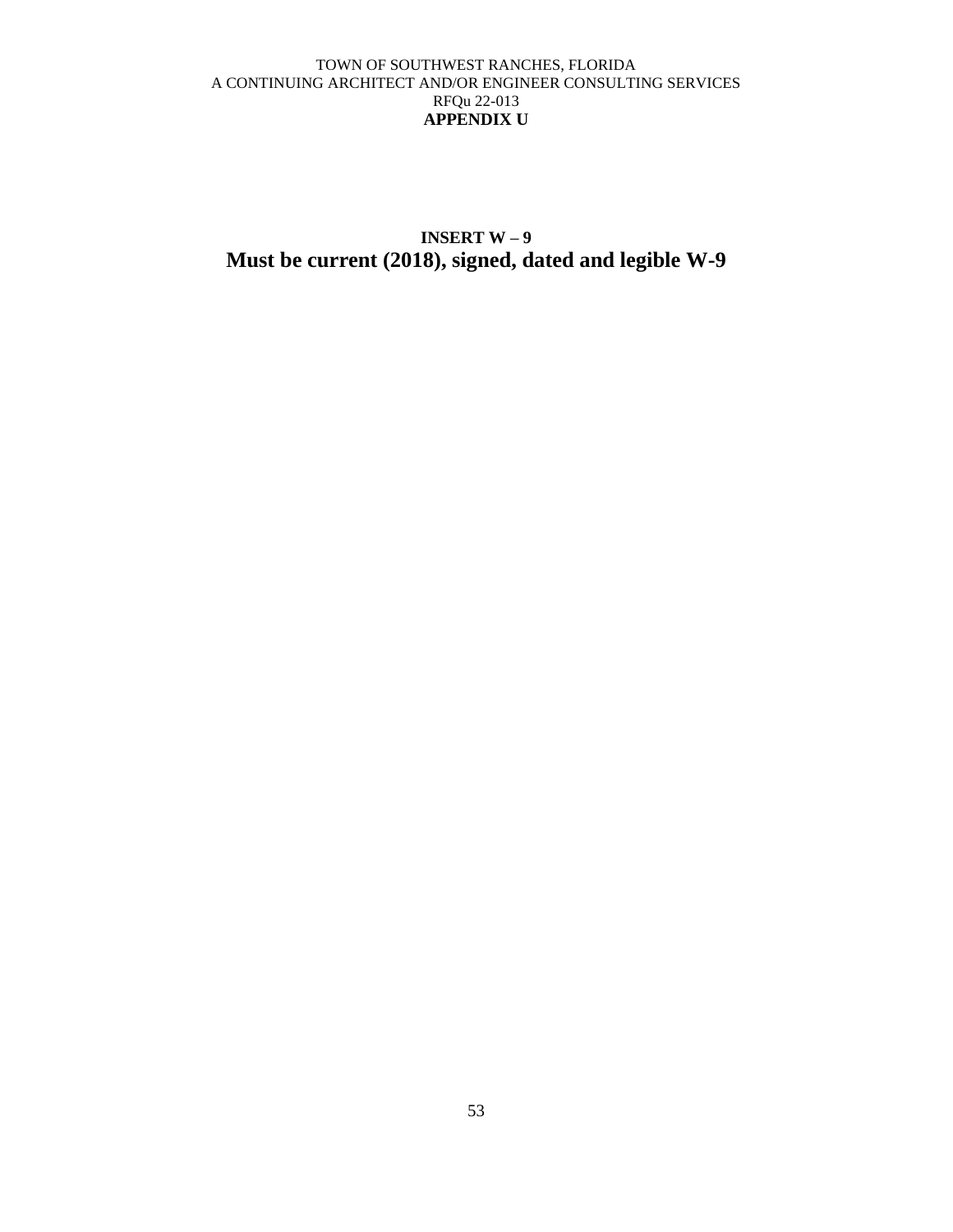# **INSERT PROOF OF INSURANCE**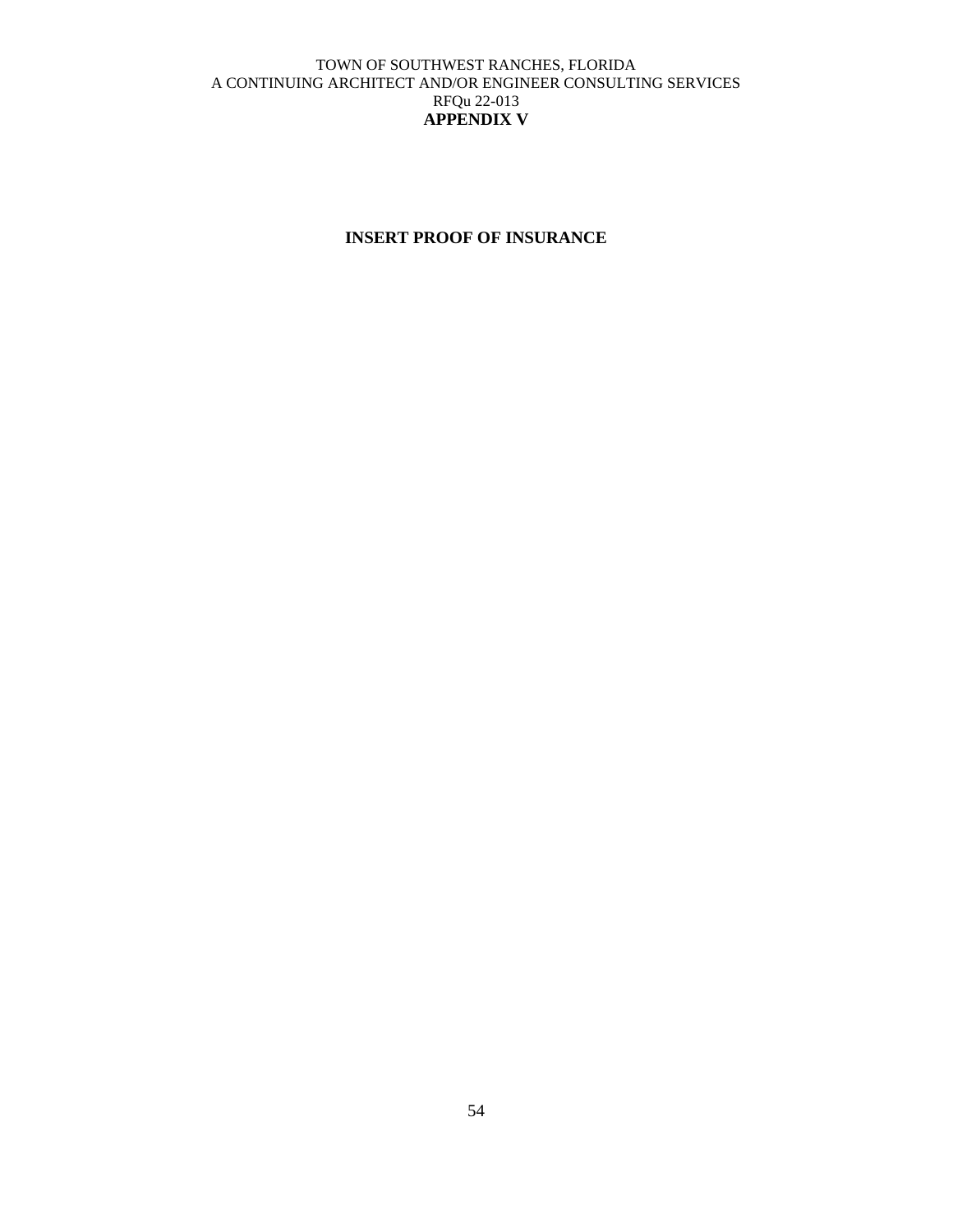# **STATEMENT OF NO RESPONSE**

Recipients of this solicitation may elect not to respond. The Town is interested in learning the reason(s) for non-response. If you elect **not** to respond with an offer to this solicitation, the Town requests that the reason(s) are indicated below, and this form is returned to:

Venessa Redman, Senior Procurement and Budget Officer Town of Southwest Ranches 13400 Griffin Road Southwest Ranches, FL 33330 or Email: vredman@southwestranches.org

### **REASONS**

- 1. Do not offer this product/service or equivalent.
- 2. \_\_\_\_\_\_ Schedule would not permit.
- 3. \_\_\_\_\_\_ Insufficient time to respond to solicitation.
- 4. Unable to meet specifications / scope of work.
- 5. \_\_\_\_\_\_ Specifications "too tight" (i.e. geared to specific brand or manufacturer).
- 6. \_\_\_\_\_\_ Specifications not clear.
- 7. \_\_\_\_\_\_ Unable to meet bond and / or insurance requirements.
- 8. \_\_\_\_\_\_ Solicitation addressed incorrectly, delayed in forwarding of mail.
- 9. \_\_\_\_\_\_ Other (Explanation provided below or by separate attachment).

Explanation: \_\_\_\_\_\_\_\_\_\_\_\_\_\_\_\_\_\_\_\_\_\_\_\_\_\_\_\_\_\_\_\_\_\_\_\_\_\_\_\_\_\_\_\_\_\_\_\_\_\_\_\_\_\_\_\_\_\_\_\_\_\_ \_\_\_\_\_\_\_\_\_\_\_\_\_\_\_\_\_\_\_\_\_\_\_\_\_\_\_\_\_\_\_\_\_\_\_\_\_\_\_\_\_\_\_\_\_\_\_\_\_\_\_\_\_\_\_\_\_\_\_\_\_\_\_\_\_\_\_\_\_\_\_\_\_

The Town may delete the names of those persons or businesses who fail to respond to three (3) solicitations, who fail to return this Statement, or as requested.

| Desire to receive future Town solicitations. Yes No |       |  |
|-----------------------------------------------------|-------|--|
|                                                     |       |  |
|                                                     |       |  |
|                                                     |       |  |
|                                                     |       |  |
|                                                     | DATE: |  |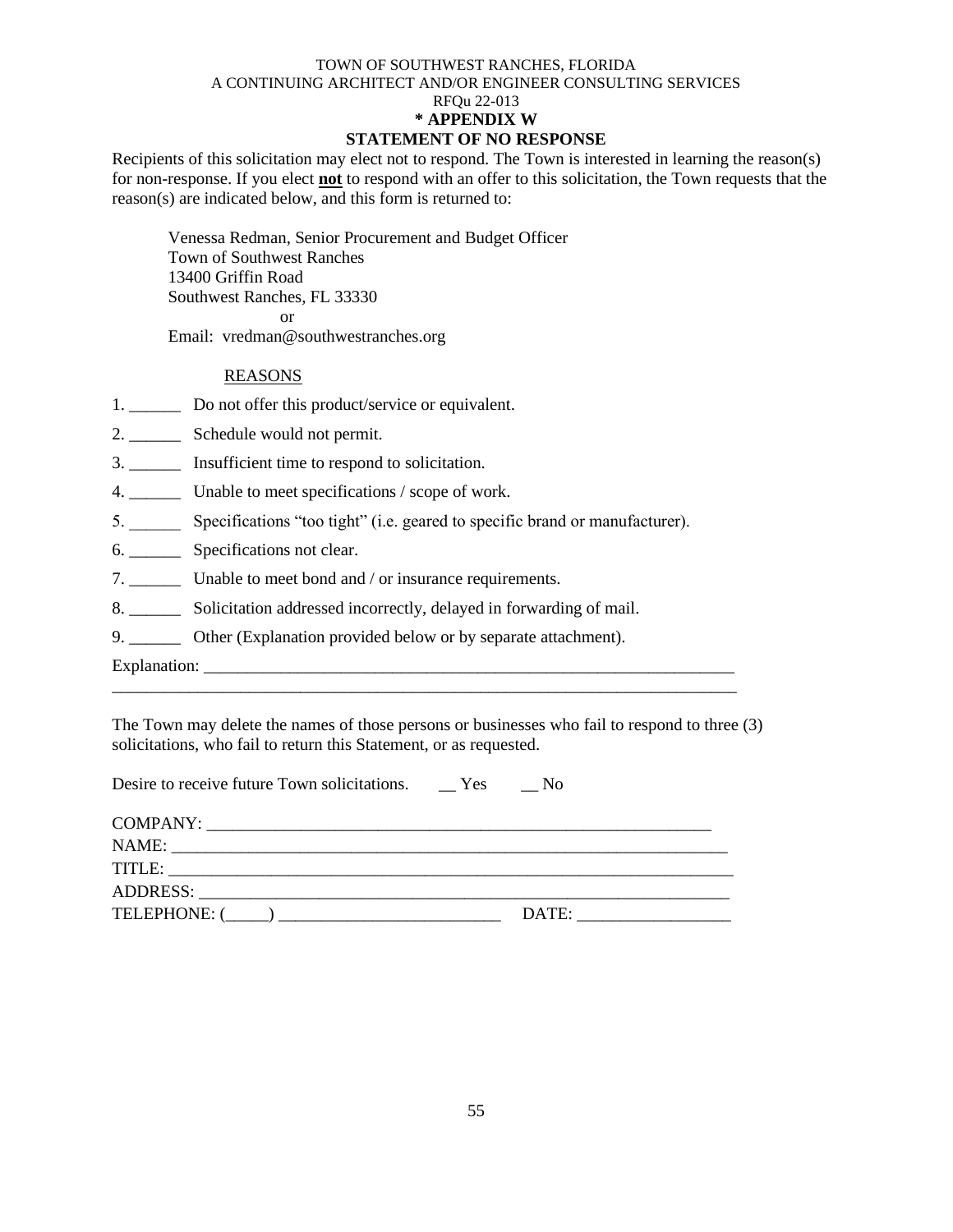### **APPENDIX X 44 C.F.R. PART 18 - CERTIFICATION REGARDING LOBBYING**

Certification for Contracts, Grants, Loans, and Cooperative Agreements

The undersigned certifies, to the best of his or her knowledge and belief, that:

1. No Federal appropriated funds have been paid or will be paid, by or on behalf of the undersigned, to any person for influencing or attempting to influence an officer or employee of an agency, a Member of Congress, an officer or employee of Congress, or an employee of a Member of Congress in connection with the awarding of any Federal contract, the making of any Federal grant, the making of any Federal loan, the entering into of any cooperative agreement, and the extension, continuation, renewal, amendment, or modification of any Federal contract, grant, loan, or cooperative agreement.

2. If any funds other than Federal appropriated funds have been paid or will be paid to any person for influencing or attempting to influence an officer or employee of any agency, a Member of Congress, an officer or employee of Congress, or an employee of a Member of Congress in connection with this Federal contract, grant, loan, or cooperative agreement, the undersigned shall complete and submit Standard Form-LLL, "Disclosure Form to Report Lobbying," in accordance with its instructions.

3. The undersigned shall require that the language of this certification be included in the award documents for all subawards at all tiers (including subcontracts, subgrants, and contracts under grants, loans, and cooperative agreements) and that all subrecipients shall certify and disclose accordingly.

This certification is a material representation of fact upon which reliance was placed when this transaction was made or entered into. Submission of this certification is a prerequisite for making or entering into this transaction imposed by section 1352, title 31, U.S. Code. Any person who fails to file the required certification shall be subject to a civil penalty of not less than \$10,000 and not more than \$100,000 for each such failure.

The Contractor, \_\_\_\_\_\_\_\_\_\_\_\_\_\_\_\_\_\_\_\_\_\_\_\_, certifies or affirms the truthfulness and Accuracy of each statement of its certification and disclosure, if any. In addition, the Contractor understands and agrees that the provisions of 31 U.S.C. Chap. 38, Administrative Remedies for False Claims and Statements, apply to this certification and disclosure, if any.

Signature of Contractor's Authorized Official

\_\_\_\_\_\_\_\_\_\_\_\_\_\_\_\_\_\_\_\_\_\_\_\_\_\_\_\_\_\_\_\_\_\_\_\_\_\_\_\_

\_\_\_\_\_\_\_\_\_\_\_\_\_\_\_\_\_\_\_\_\_\_\_\_\_\_\_\_\_\_\_\_\_\_\_\_\_\_\_\_\_ Name and Title of Contractor's Authorized Official

\_\_\_\_\_\_\_\_\_\_\_\_\_\_\_\_\_\_\_\_\_\_\_\_\_\_\_\_\_\_\_\_\_\_\_\_\_\_\_\_\_

Date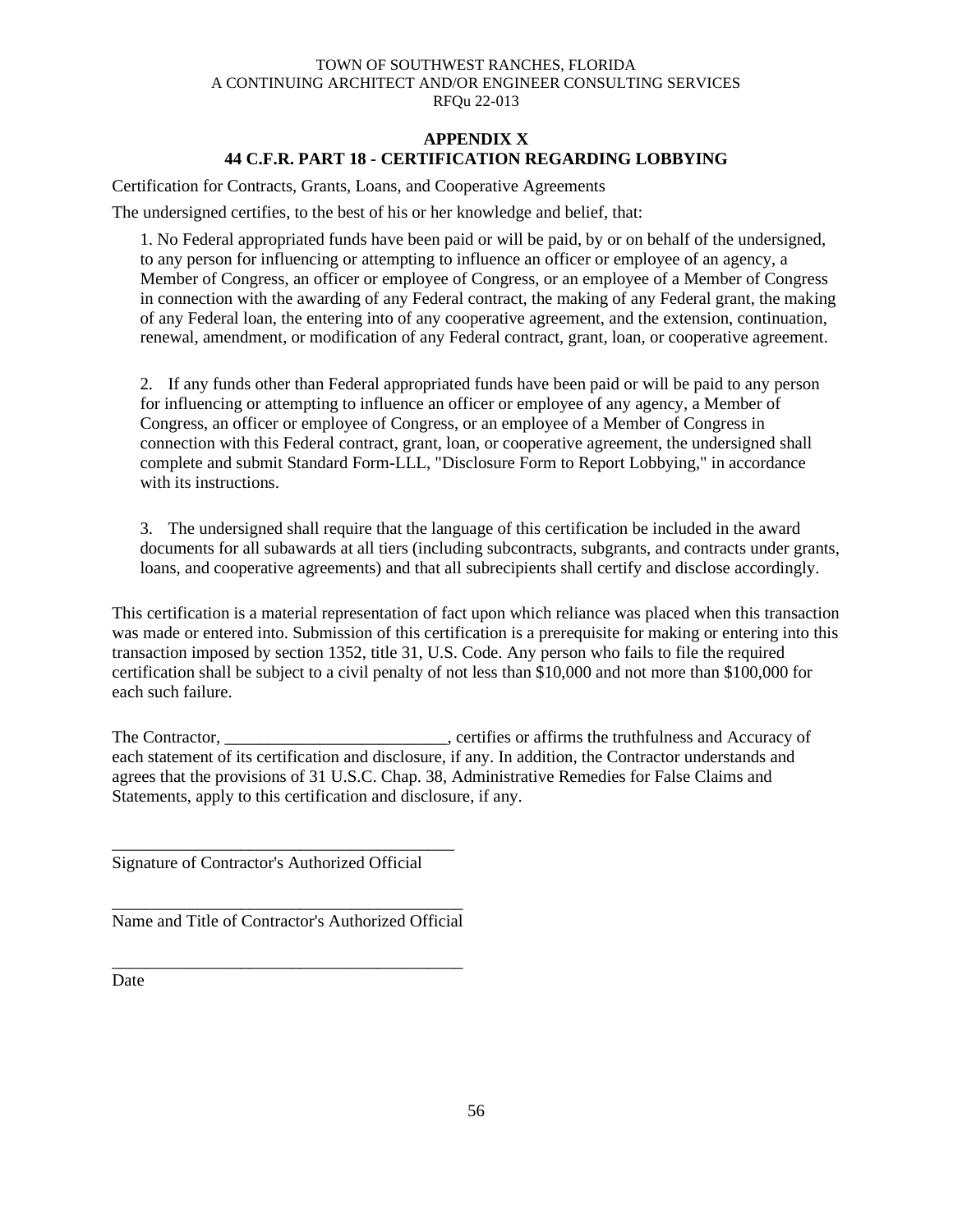### TOWN OF SOUTHWEST RANCHES, FLORIDA A CONTINUING ARCHITECT AND/OR ENGINEER CONSULTING SERVICES RFQu 22-013 **APPENDIX Y OTHER FEDERAL, STATE AND LOCAL REQUIREMENTS (2 CFR 200 APPENDIX ii COMPLIANCE)**

The Contractor must adhere to all requirements and regulations established by the Federal Emergency Management Agency (FEMA), the Federal Highway Administration (FHWA), Florida Department of Transportation (FDOT), Natural Resources Conservation Service (NRCS), U.S. Army Corps of Engineers (USACE) and any other governmental agency with jurisdiction over emergency/disaster response and recovery actions. Notwithstanding anything in this Agreement to the contrary, Contractor also agrees to comply, subject to applicable professional standards, with the provisions of any and all applicable Federal, State, County and Town orders, statutes, ordinances, rules and regulations which may pertain to the services required under the Agreement, including but not limited to:

# **A.** ACCESS BY THE GRANTEE, SUBGRANTEE, FEDERAL GRANTOR AGENCY AND COMPTROLLER GENERAL

The Contractor shall allow access by the grantee, sub grantee, Federal grantor agency and Comptroller General of the United States, or any of their duly authorized representatives to any books, documents, papers, and records of the Contractor which are directly pertinent to that specific contract for the purpose of making audit, examination, excerpts and transcriptions.

# **B.** EQUAL EMPLOYMENT OPPORTUNITY

The Contractor shall comply with Executive Order 11246 of September 24, 1965, entitled "Equal Employment Opportunity," as amended by Executive Order 11375 of October 13, 1967, and as supplemented in Department of Labor regulations (41 CFR Chapter 60). (All construction contracts awarded in excess of \$10,000 by grantees and their contractors or sub-grantees). Additionally, all contractors and subcontractors performing work in connection with this Agreement shall provide equal opportunity for employment because of race, religion, color, age, sex, national origin, sexual preference, disability or marital status. The aforesaid provision shall include, but not be limited to, the following: employment, upgrading, demotion or transfer, recruitment advertising; layoff or termination; rates of pay or other forms of compensation; and selection for training, including apprenticeship. The Contractor agrees to post in a conspicuous place available for employees and applicants for employment, such notices as may be required by the Dade County Fair Housing and Employment Commission, or other authority having jurisdiction over the Work setting forth the provisions of the nondiscrimination law.

# **C.** DAVIS-BACON ACT REQUIREMENTS

Contractors shall comply with the requirements of the Davis-Bacon Act, as amended (40 U.S.C. §3141- 3148), and as supplemented by Department of Labor regulations (29 CFR Part 5, "Labor Standards Provisions Applicable to Contracts Covering Federally Financed and Assisted Construction"), as applicable to this Agreement.

# **D.** CONTRACT WORK HOURS AND SAFETY STANDARDS

The Contractor shall comply with Sections 103 and 107 of the Contract Work Hours and Safety Standards Act (40 U.S.C. 3702-3704) as supplemented by Department of Labor regulations (29 CFR Part 5).

# **E.** FEDERAL CLEAN AIR AND WATER ACTS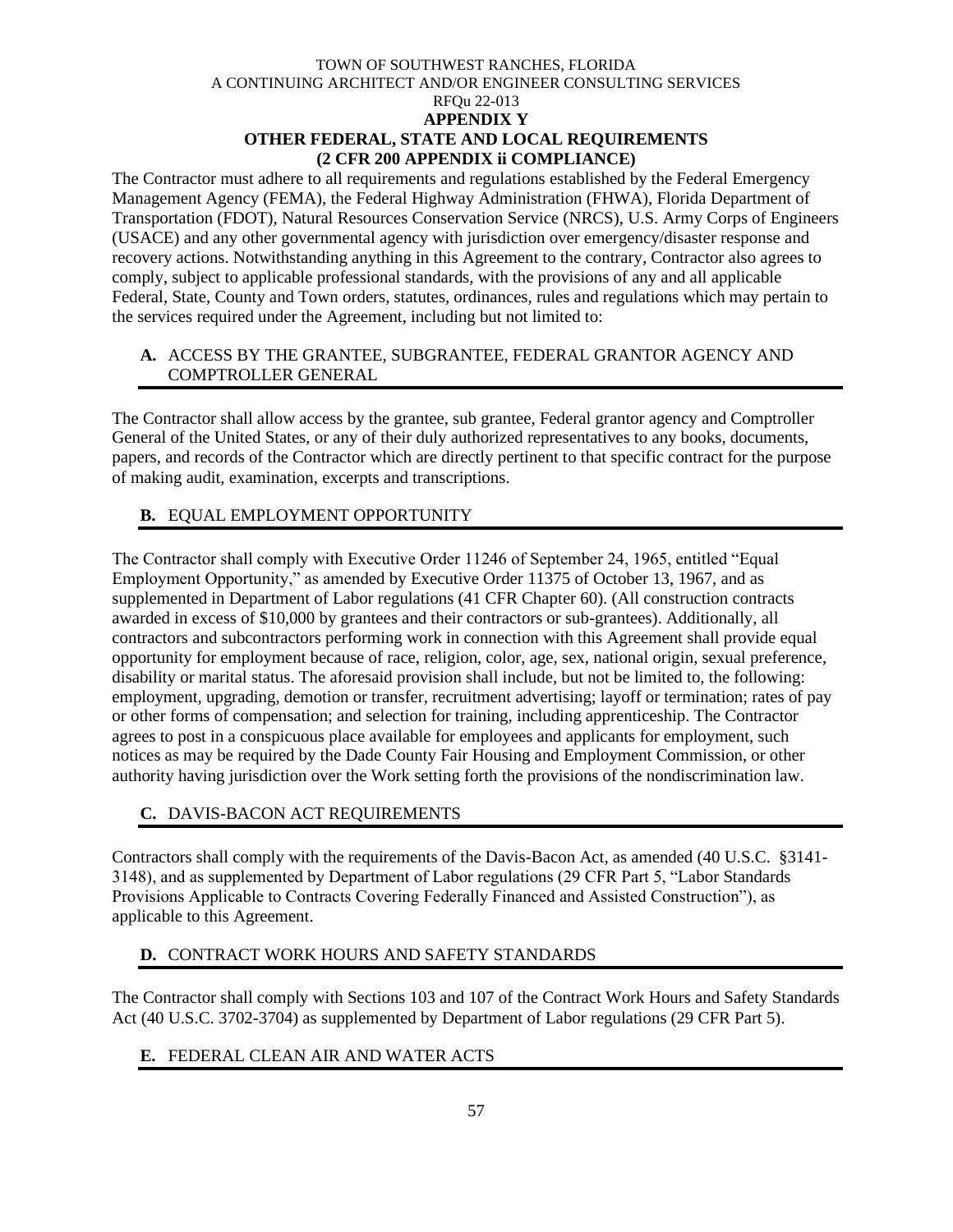Contractor agrees to comply with all applicable standards, orders or regulations issued pursuant to the Clean Air Act (42 U.S.C. 7401-7671q) and the Federal Water Pollution Control Act as amended (33 U.S.C. 1251-1387) and will report violations to FEMA and the Regional Office of the Environmental Protection Agency (EPA).

# **F.** SUSPENSION AND DEBARMENT

Non-federal entities are subject to the non-procurement debarment and suspension regulations implementing Executive Orders 12549 and 12689, 2 CFR part 180. These regulations restrict awards, sub-awards, and contracts with certain parties that are debarred, suspended, or otherwise excluded from or ineligible for participation in Federal assistance programs or activities.

# **G.** ANTI-LOBBYING

Byrd Anti-Lobbying Amendment, 31 U.S.C. § 1352 (as amended), Contractors who apply or bid for an award of \$100,000 or more shall file the required certification (see page 40). Each tier certifies to the tier above that it will not and has not used Federal appropriated funds to pay any person or organization for influencing or attempting to influence an officer or employee of any agency, a member of Congress, officer or employee of Congress, or an employee of a member of Congress in connection with obtaining any Federal contract, grant, or any other award covered by 31 U.S.C. § 1352. Each tier shall also disclose any lobbying with non-Federal funds that takes place in connection with obtaining any Federal award. Such disclosures are forwarded from tier-to-tier up to the recipient.

This provision is applicable to all Federal-aid contracts and to all related subcontracts which exceed \$100,000 (49 CFR 20).

# **H.** COMPLIANCE WITH THE COPELAND ANTI-KICKBACK ACT

(1) Contractor. The Contractor shall comply with 18 U.S.C. § 874, 40 U.S.C. § 3145, and the requirements of 29 C.F.R. pt. 3 as may be applicable, which are incorporated by reference into this contract.

(2) Subcontracts. The Contractor or subcontractor shall insert in any subcontracts the clause above and such other clauses as the FEMA may by appropriate instructions require, and also a clause requiring the subcontractors to include these clauses in any lower tier subcontracts. The prime contractor shall be responsible for the compliance by any subcontractor or lower tier subcontractor with all of these contract clauses.

(3) Breach. A breach of the contract clauses above may be grounds for termination of the contract, and for debarment as a contractor and subcontractor as provided in 29 C.F.R. § 5.12.

# **I.** BUY AMERICAN ACT

The Contractor shall comply with all applicable standards, orders, or requirements regarding the Buy American Act. (42 U.S.C 5206 - extended until 2023).

# **J.** NONDISCRIMINATION

During the performance of this Agreement, Contractor agrees to not discriminate against any employee or applicant for employment because of race, religion, color, sex, handicap, marital status, age or national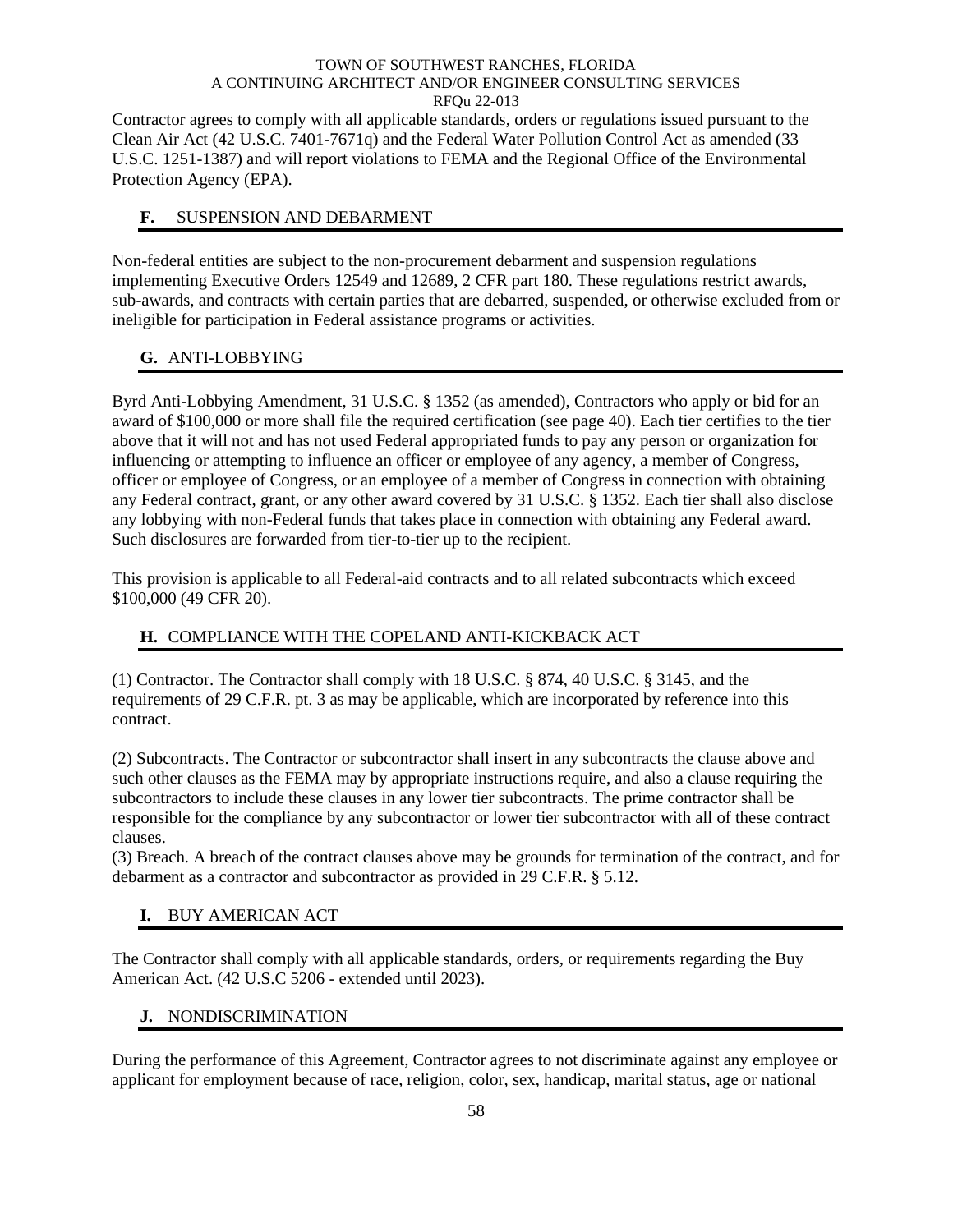origin, and will take affirmative action to ensure that they are afforded equal employment opportunities without discrimination. Such action shall be taken with reference to, but not be limited to, recruitment, employment, termination, rates of pay or other forms of compensation, and selection for training or retraining, including apprenticeship and on-the-job training. By entering into this Agreement with the Town, the Contractor attests that it is not in violation of the Americans with Disabilities Act of 1990 (and related Acts). If the Contractor or any owner, subsidiary or other firm affiliated with or related to the Contractor is found by the responsible enforcement agency or the Town to be in violation of the Act, such violation shall render this Agreement void. This Agreement shall be void if the Contractor submits a false affidavit or the Contractor violates the Act during the term of this Agreement, even if the Contractor was not in violation at the time it submitted its affidavit.

# **K.** OCCUPATIONAL SAFETY AND HEALTH ACT (OSHA)

The Contractor shall comply with OSHA as applicable to this Agreement.

# **L.** ENVIRONMENTAL PROTECTION AGENCY (EPA)

The Contractor shall comply with all laws, rules and regulations promulgated by, for, or related to the EPA as applicable to this Agreement.

# **M.** CONFLICTS OF INTEREST

The Contractor shall comply with "Conflicts of Interest" Section 1-19 of the Broward County Code, and Ordinance 2011-19.

# **N.** FLORIDA BUILDING CODE (FBC)

The Contractor shall comply with all applicable provisions of the Florida Building Code (FBC).

# **O.** VIOLATIONS OF LAW

Notwithstanding any other provision of the Agreement, Contractor shall not be required pursuant to the Agreement to take any action or abstain from taking any action if such action or abstention would, in the good faith determination of the Contractor, constitute a violation of any law or regulation to which Contractor is subject, including, but not limited to, laws and regulations requiring that Contractor conduct its operations in a safe and sound manner.

# **P.** E-VERIFICATION OF EMPLOYMENT STATUS

Any Contractor/Consultant assigned to perform responsibilities under its contract with a State agency are required to utilize the U.S. Department of Homeland Security's E-Verify system (per the State of Florida Executive Order Number 11-02 "Verification of Employment Status") to verify the employment eligibility of: (a) all persons employed during the contract term by the Contractor to perform employment duties within Florida; and (b) all persons (including subcontractors) assigned by the Contractor to perform work pursuant to the contract with the State agency. U.S. Department of Homeland Security's E-Verify System Affirmation Statement should be completed and submitted to Town for any individuals performing work for Contractor under the Agreement.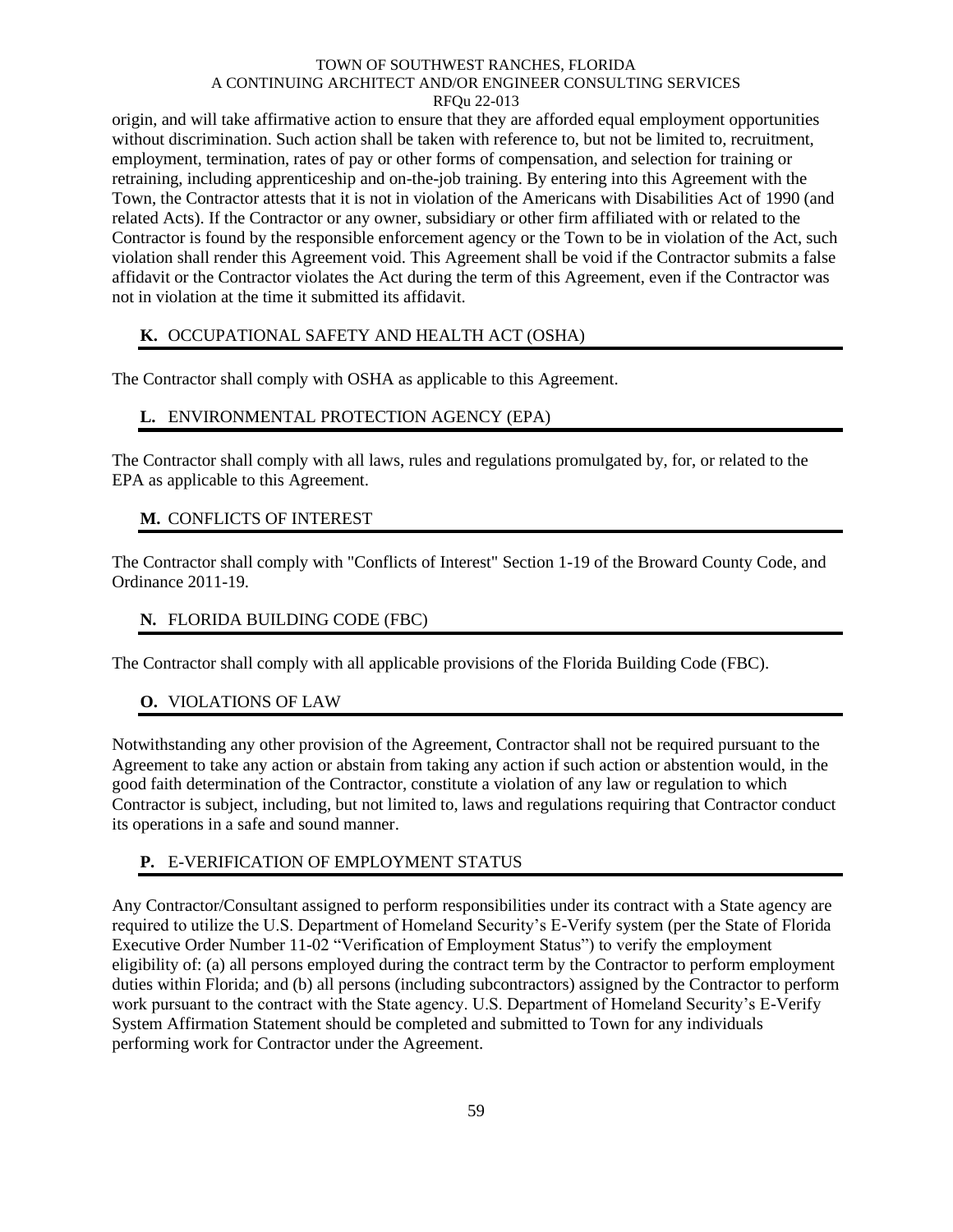### TOWN OF SOUTHWEST RANCHES, FLORIDA A CONTINUING ARCHITECT AND/OR ENGINEER CONSULTING SERVICES RFQu 22-013 **Q.** CONTRACTING WITH SMALL AND MINORITY BUSINESSES, WOMEN'S BUSINESS ENTERPRISES, AND LABOR SURPLUS AREA FIRMS

Contractors shall comply with the requirements of 2 CFR §200.321 as applicable to this Agreement. Contractor's failure or refusal to comply with the provisions of this section shall result in the immediate termination for cause by Town.

# **R.** PROCUREMENT OF RECOVERED MATERIALS

Contractors shall comply with the requirements of 2 CFR §200.321, as applicable to this Agreement.

### **S.** SYSTEM FOR AWARD MANAGEMENT (SAM) REQUIREMENT

Alongside a signed copy of this Agreement, Grantee will provide the Town of Southwest Ranches with a SAM.gov proof of registration and Commercial and Government Entity (CAGE) number. Grantee will continue to maintain an active SAM registration with current information at all times it has an active award under this Agreement.

### **T.** OTHER

Compliance with Applicable Law and Regulations. Recipient agrees to comply with the requirements of sections 602 and 603 of the Social Security Act (the "Act"), regulations adopted by Treasury pursuant to sections 602(f) and 603(f) of the Act, and guidance issued by Treasury regarding the foregoing. Recipient also agrees to comply with all other applicable federal statutes, regulations, and executive orders, and Recipient shall provide for such compliance by other parties in any agreements it enters into with other parties relating to this award.

Civil Rights Compliance. Recipients of Federal financial assistance from the Treasury are required to meet legal requirements relating to nondiscrimination and nondiscriminatory use of Federal funds. Page 9 of 31 RFQ2022-3362 APRA – Civil Engineering & Project Administration Services

These requirements include ensuring that entities receiving Federal financial assistance from the Treasury do not deny benefits or services, or otherwise discriminate on the basis of race, color, national origin (including limited English proficiency), disability, age, or sex (including sexual orientation and gender identity), in accordance with the following authorities: Title VI of the Civil Rights Act of 1964 (Title VI) Public Law 88-352, 42 U.S.C. 2000d-1 et seq., and the Department's implementing regulations, 31 CFR part 22; Section 504 of the Rehabilitation Act of 1973 (Section 504), Public Law 93-112, as amended by Public Law 93-516, 29 U.S.C. 794; Title IX of the Education Amendments of 1972 (Title IX), 20 U.S.C. 1681 et seq., and the Department's implementing regulations, 31 CFR part 28; Age Discrimination Act of 1975, Public Law 94-135, 42 U.S.C. 6101 et seq., and the Department implementing regulations at 31 CFR part 23.

The sub-grantee, contractor, subcontractor, successor, transferee, and assignee shall comply with Title VI of the Civil Rights Act of 1964, which prohibits recipients of federal financial assistance from excluding from a program or activity, denying benefits of, or otherwise discriminating against a person on the basis of race, color, or national origin (42 U.S.C. § 2000d et seq.), as implemented by the Department of the Treasury's Title VI regulations, 31 CFR Part 22, which are herein incorporated by reference and made a part of this contract (or agreement). Title VI also includes protection to persons with "Limited English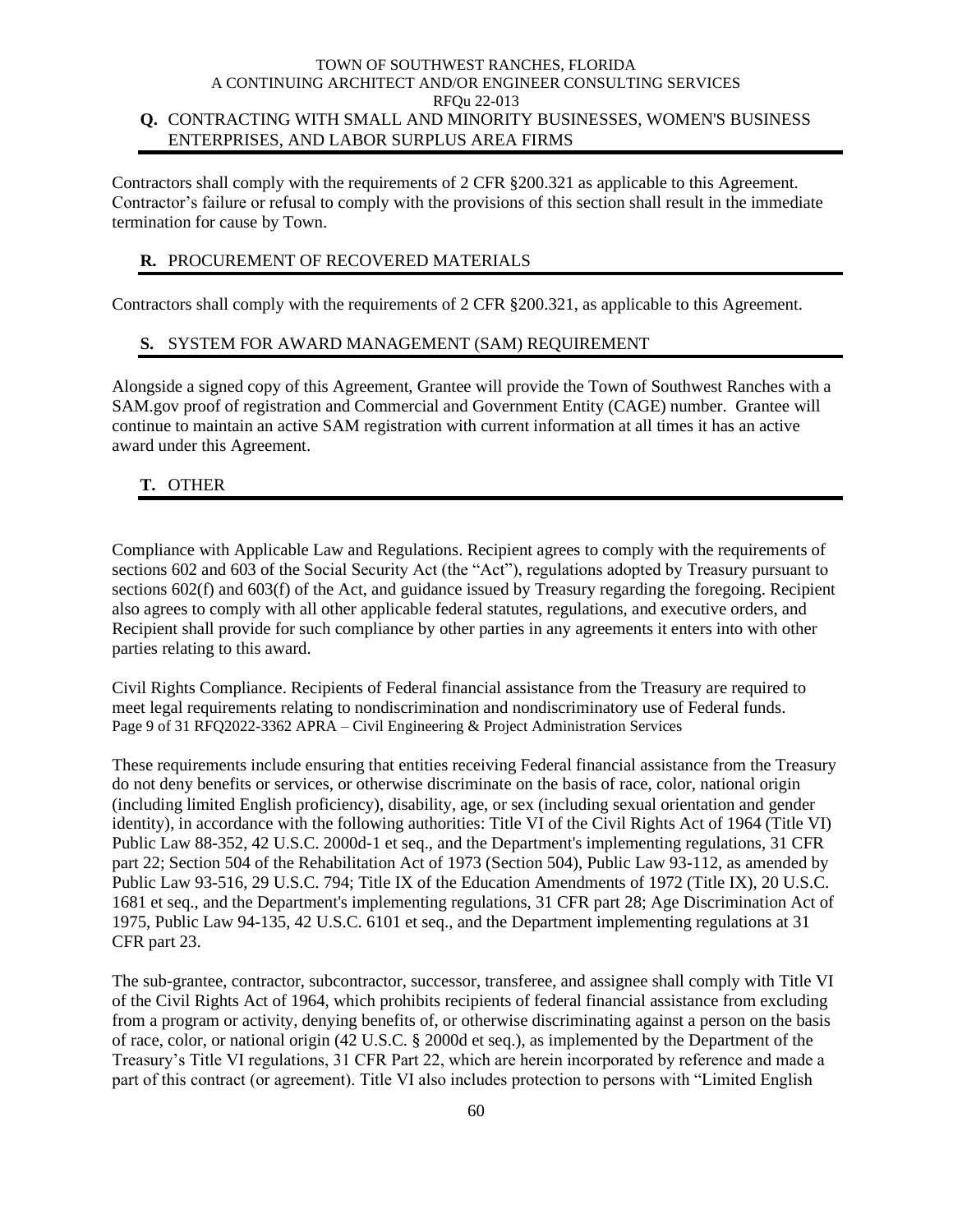Proficiency" in any program or activity receiving federal financial assistance, 42 U.S.C. § 2000d et seq., as implemented by the Department of the Treasury's Title VI regulations, 31 CFR Part 22, and herein incorporated by reference and made a part of this contract or agreement.

It is the policy of the United States, and the State of Florida, that small business concerns, veteran-owned small business concerns, service-disabled veteran-owned small business concerns, HUBZone small business concerns, small, disadvantaged business concerns, and women-owned small business concerns (hereinafter "small business concerns") shall have the maximum practicable opportunity to participate in performing contracts, including contracts and subcontracts. It is further the policy that its prime contractors establish procedures to ensure the timely payment of amounts due pursuant to the terms of their subcontracts with small business concerns. The Contractor hereby agrees to carry out this policy in the awarding of subcontracts to the fullest extent consistent with efficient contract performance. The Contractor further agrees to cooperate in any studies or surveys as may be conducted by the appropriate government agency as may be necessary to determine the extent of the Contractor's compliance with this clause.

The successful proposer(s) will be required to monitor the performance of his employees on a periodic basis while they are assigned to the Town. The successful proposer(s) is required to comply with the Immigration Reform Act of 1986 (IRCA) which requires all individuals hired after November 6, 1986, to provide employers with proof of citizenship or authorization to work in the United States.

Signature of Contractor's Authorized Official

\_\_\_\_\_\_\_\_\_\_\_\_\_\_\_\_\_\_\_\_\_\_\_\_\_\_\_\_\_\_\_\_\_\_\_\_\_ Name and Title of Contractor's Authorized Official

\_\_\_\_\_\_\_\_\_\_\_\_\_\_\_\_\_\_\_\_\_\_\_\_\_\_\_\_\_\_\_\_\_\_\_\_\_\_\_\_

\_\_\_\_\_\_\_\_\_\_\_\_\_\_\_\_\_\_\_\_\_\_\_\_\_\_\_\_\_\_\_\_\_\_\_\_\_\_\_\_\_ Date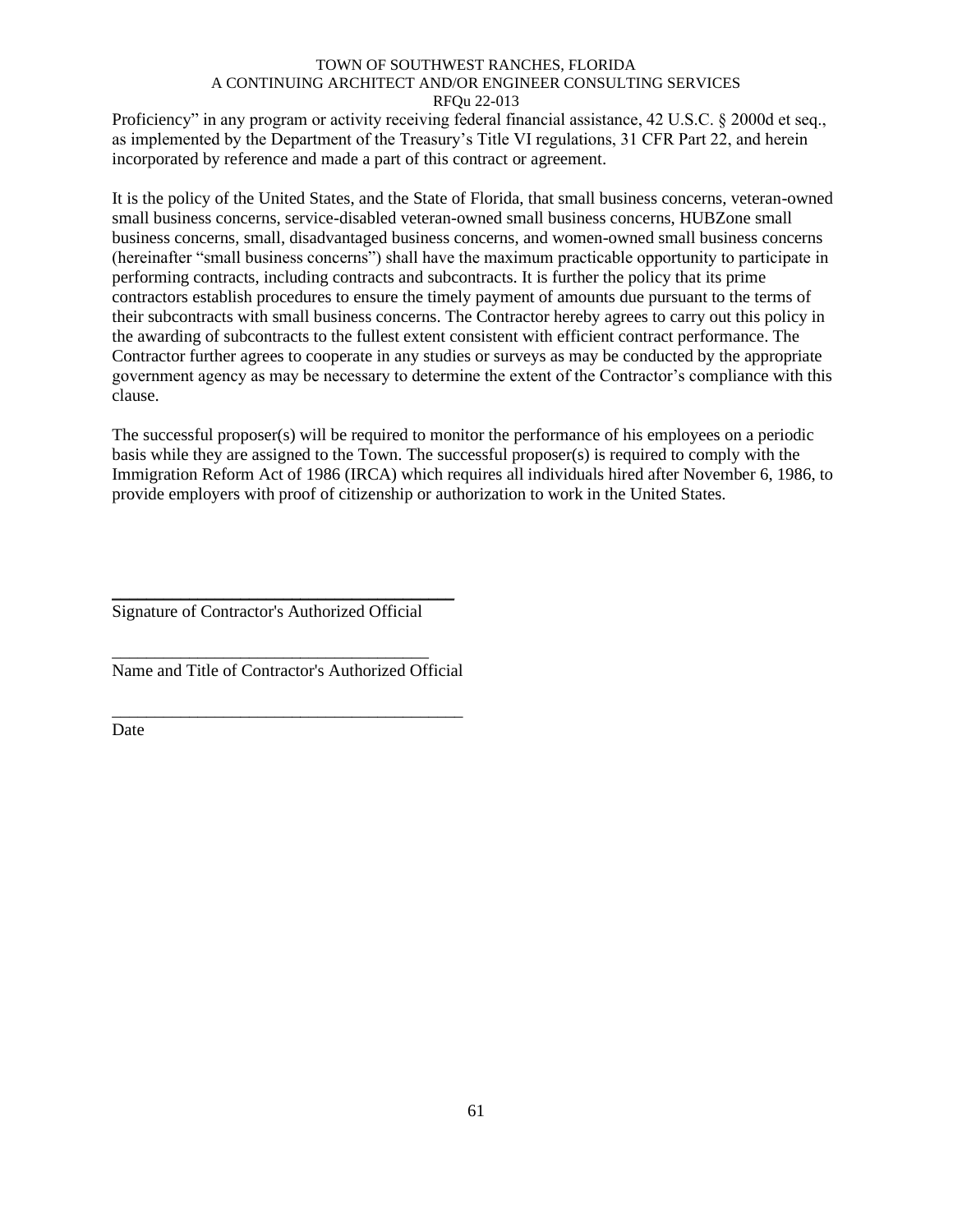# **E-VERIFY REGISTRATION CERTIFICATE**

### **PROVIDE PROOF OF E-VERIFY REGISTRATION**

- a) Page showing USCIS verified electronic approval.
- b) Page listing Company name & EIN number, matching W9 (Appendix U) submitted.

Visit [www.E-Verify.gov/Employer](http://www.e-verify.gov/Employer) to register, save registration as a PDF document and include memorandum of Understanding document in this proposal.

# **DO NOT INCLUDE MOU OF COMPANY DIFFERENT TO W9 SUBMITTED.**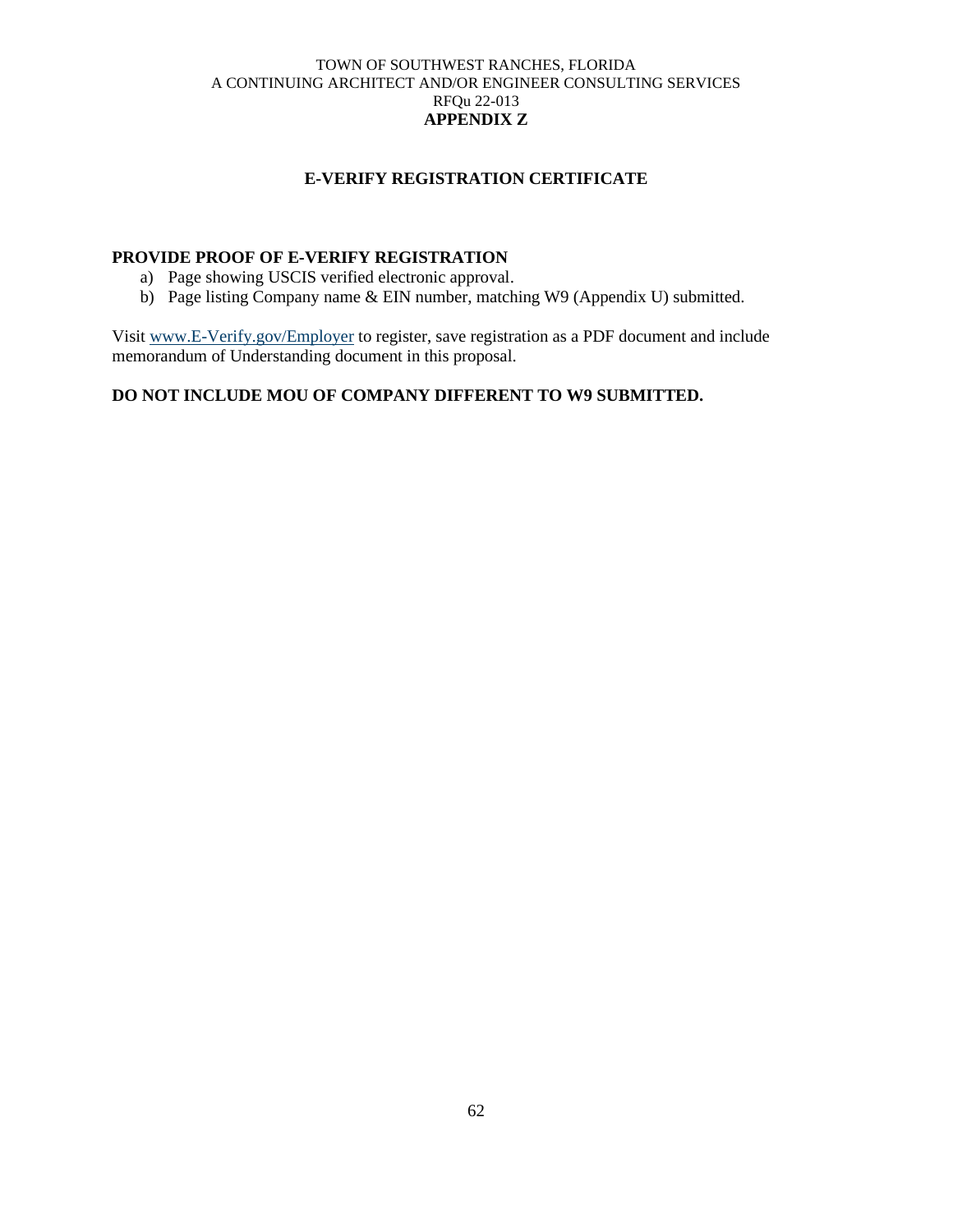### TOWN OF SOUTHWEST RANCHES, FLORIDA A CONTINUING ARCHITECT AND/OR ENGINEER CONSULTING SERVICES RFQu 22-013 **APPENDIX AA PROPOSER'S QUALIFICATION STATEMENT FORM**

The undersigned certifies under oath the truth and correctness of all statements and of all answers to questions made hereinafter:

**1.** State the true, exact, correct and complete name of the partnership, corporation, Limited Liability Company, joint venture, trade or fictitious name under which you do business and the address of the place of business.

\_\_\_\_\_\_\_\_\_\_\_\_\_\_\_\_\_\_\_\_\_\_\_\_\_\_\_\_\_\_\_\_\_\_\_\_\_\_\_\_\_\_\_\_\_\_\_\_\_\_\_\_\_\_\_\_\_\_\_\_\_\_\_\_\_\_\_\_\_\_\_\_

- **2.** The correct name of the Proposer is:
- **3.** Indicate registration, license numbers or certificate numbers for the businesses or professions which are the subject of this Proposal. Please attach certificate of competency and/or state registration.

\_\_\_\_\_\_\_\_\_\_\_\_\_\_\_\_\_\_\_\_\_\_\_\_\_\_\_\_\_\_\_\_\_\_\_\_\_\_\_\_\_\_\_\_\_\_\_\_\_\_\_\_\_\_\_\_\_\_\_\_\_\_\_\_\_\_\_\_\_\_\_\_

\_\_\_\_\_\_\_\_\_\_\_\_\_\_\_\_\_\_\_\_\_\_\_\_\_\_\_\_\_\_\_\_\_\_\_\_\_\_\_\_\_\_\_\_\_\_\_\_\_\_\_\_\_\_\_\_\_\_\_\_\_\_\_\_\_\_\_\_\_\_\_\_

**4.** Have you ever failed to complete any work awarded to you? If so, state when, where and why?

\_\_\_\_\_\_\_\_\_\_\_\_\_\_\_\_\_\_\_\_\_\_\_\_\_\_\_\_\_\_\_\_\_\_\_\_\_\_\_\_\_\_\_\_\_\_\_\_\_\_\_\_\_\_\_\_\_\_\_\_\_\_\_\_\_\_\_\_\_\_\_\_

**5.** State the names, telephone numbers and last known addresses of three (3) owners, individuals or representatives of owners with the most knowledge of work which you have performed or goods you have provided, and to which you refer (governmental entities are preferred as references).

| Name | Address | Telephone |
|------|---------|-----------|
|      |         |           |
|      |         |           |
|      |         |           |

**6.** List the pertinent experience of the key individuals of your organization (continue on insert sheet, if necessary).

\_\_\_\_\_\_\_\_\_\_\_\_\_\_\_\_\_\_\_\_\_\_\_\_\_\_\_\_\_\_\_\_\_\_\_\_\_\_\_\_\_\_\_\_\_\_\_\_\_\_\_\_\_\_\_\_\_\_\_\_\_\_\_\_\_\_\_\_\_\_\_\_

\_\_\_\_\_\_\_\_\_\_\_\_\_\_\_\_\_\_\_\_\_\_\_\_\_\_\_\_\_\_\_\_\_\_\_\_\_\_\_\_\_\_\_\_\_\_\_\_\_\_\_\_\_\_\_\_\_\_\_\_\_\_\_\_\_\_\_\_\_\_\_\_

**7.** State the name of the individual who will have personal supervision of the work:

**<sup>8.</sup>** Provide a list of all litigation, including arbitration proceedings, in which offeror was or is a party, plaintiff or defendant, within the last five years, including the style of the case, locale of the case, and whether the case is still pending.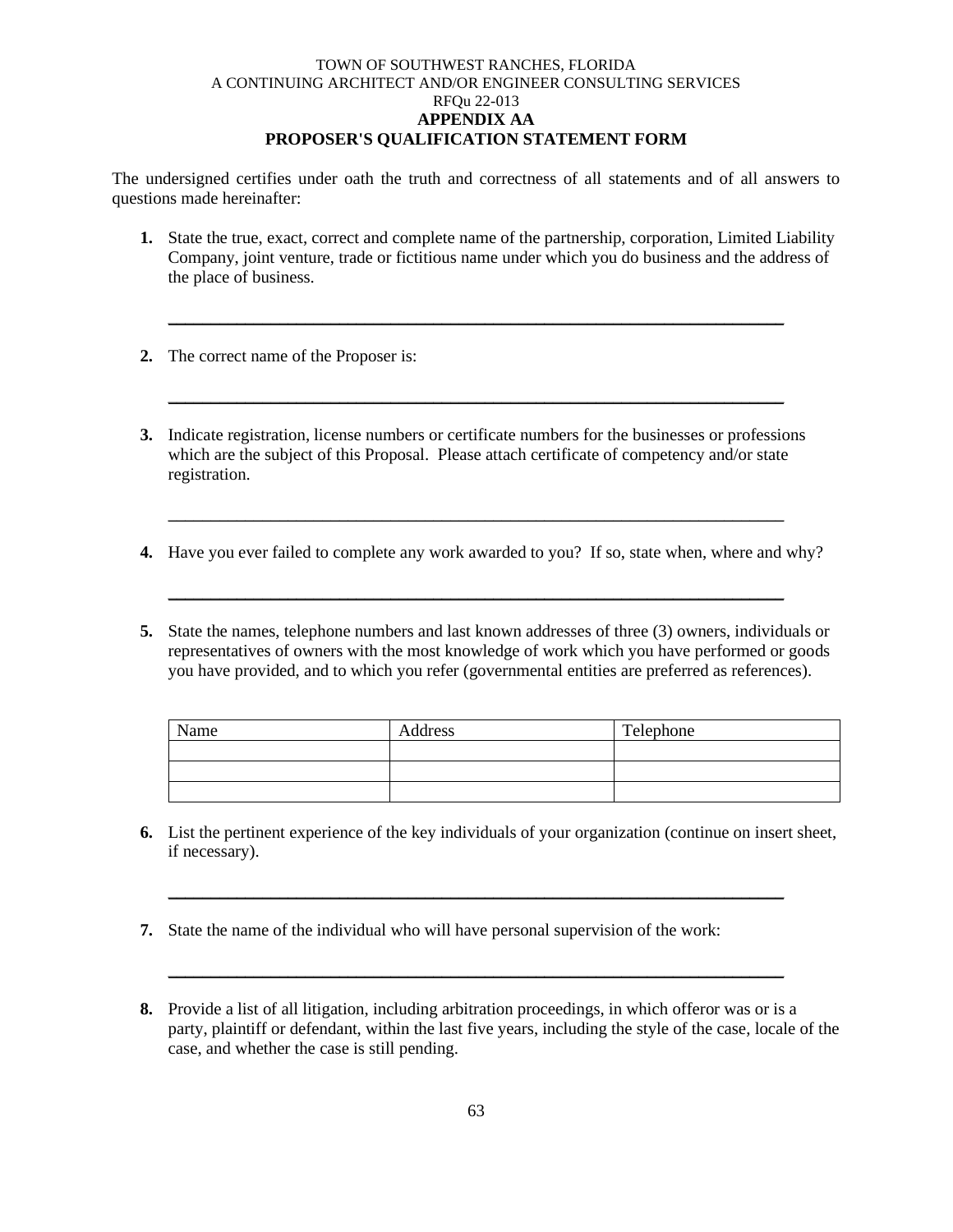THE PROPOSER ACKNOWLEDGES AND UNDERSTANDS THAT THE INFORMATION CONTAINED IN RESPONSE TO THIS QUALIFICATIONS STATEMENT SHALL BE RELIED UPON BY OWNER IN AWARDING THE CONTRACT AND SUCH INFORMATION IS WARRANTED BY PROPOSER TO BE TRUE. THE DISCOVERY OF ANY OMISSION OR MISSTATEMENT THAT MATERIALLY AFFECTS THE OFFEROR'S QUALIFICATIONS TO PERFORM UNDER THE CONTRACT SHALL CAUSE THE OWNER TO REJECT THE PROPOSAL, AND IF AFTER THE AWARD TO CANCEL AND TERMINATE THE AWARD AND/OR CONTRACT.

DULY AUTHORIZED TO EXECUTE ON BEHALF OF PROPOSER.

| Signature                                                       |  |
|-----------------------------------------------------------------|--|
|                                                                 |  |
| County of $\qquad \qquad$                                       |  |
| The foregoing instrument was acknowledged before me by means of |  |
| $\Box$ physical presence or $\Box$ online notarization,         |  |
| this $\_\_$ day of $\_\_$ , 2022,                               |  |
|                                                                 |  |
|                                                                 |  |
| $\Box$ did $\Box$ did not take an oath.                         |  |
|                                                                 |  |
|                                                                 |  |

\_\_\_\_\_\_\_\_\_\_\_\_\_\_\_\_\_\_\_\_\_\_\_\_\_\_\_\_\_\_

NOTARY PUBLIC

WITNESS my hand and official seal.

\_\_\_\_\_\_\_\_\_\_\_\_\_\_\_\_\_\_\_\_\_\_\_\_\_\_\_\_\_\_\_ (Name of Notary Public: Print, Stamp, or type as Commissioned)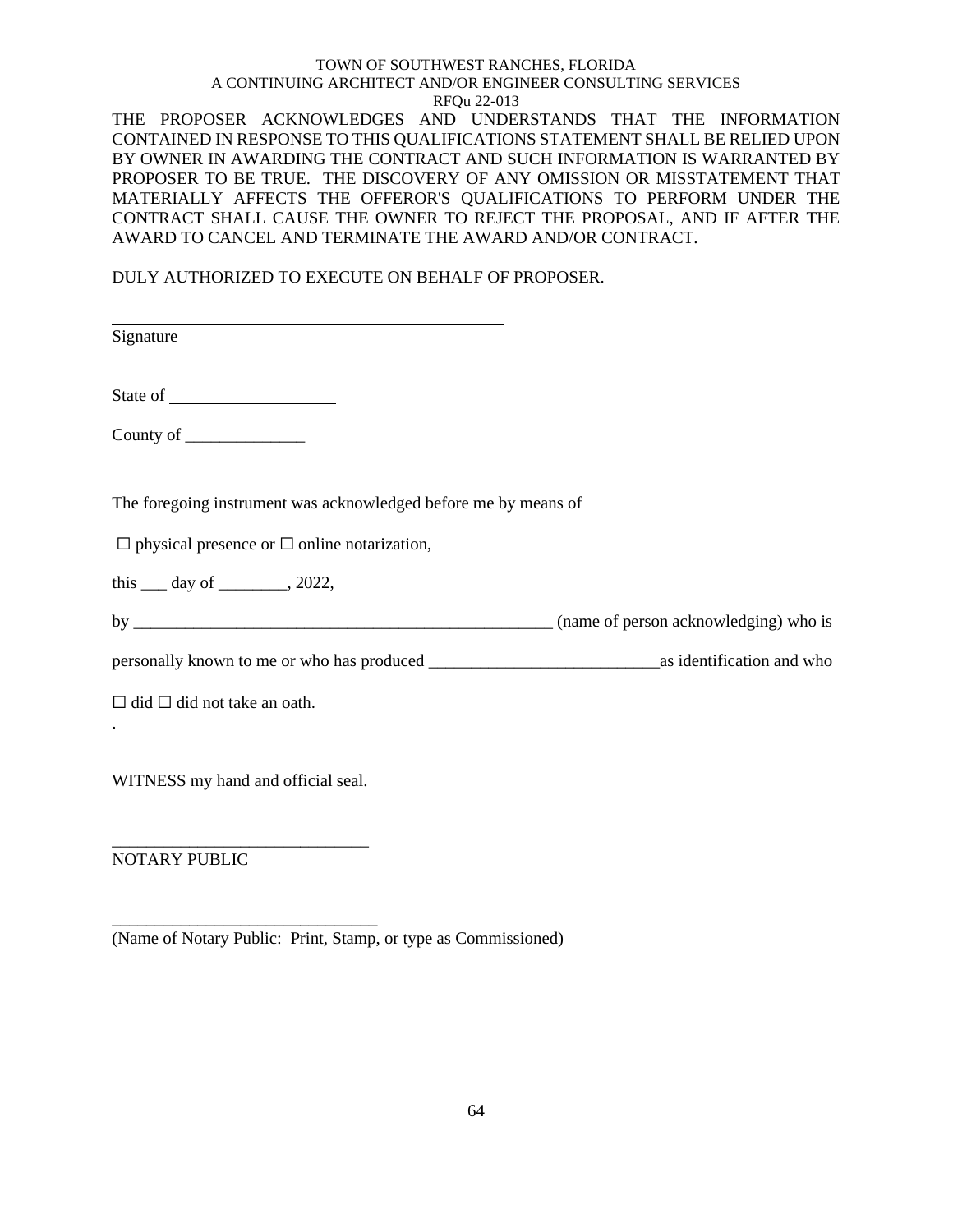**SCRUTINIZED COMPANIES LIST CERTIFICATION**

This certification form should be completed and submitted with your proposal but must be completed and submitted prior to award.

The vendor, by virtue of the signature below, certifies that:

a. The vendor, owners, or principals are aware of the requirements of Section 287.135, Florida Statutes, regarding companies on the Scrutinized Companies with Activities in Sudan List or on the Scrutinized Companies with Activities in the Iran Petroleum Energy Sector List; and

b. The vendor, owners, or principals, are eligible to participate in this solicitation and not listed on either the Scrutinized Companies with Activities in Sudan List or on the Scrutinized Companies with Activities in the Iran Petroleum Energy Sector List; and

c. If awarded the contract, the vendor, owners, or principals will immediately notify the Town in writing if any of its principals are placed on the Scrutinized Companies with Activities in Sudan List or on the Scrutinized Companies with Activities in the Iran Petroleum Energy Sector List.

(Authorized Signature)

(Print Name and Title)

(Name of Firm)

STATE OF\_\_\_\_\_\_\_\_\_\_\_\_\_\_\_\_) ) SS. COUNTY OF

\_\_\_\_\_\_\_\_\_\_\_\_\_\_\_\_\_\_\_\_\_\_\_\_\_\_\_\_\_

\_\_\_\_\_\_\_\_\_\_\_\_\_\_\_\_\_\_\_\_\_\_\_\_\_\_\_\_\_

\_\_\_\_\_\_\_\_\_\_\_\_\_\_\_\_\_\_\_\_\_\_\_\_\_\_\_\_\_

The foregoing instrument was acknowledged before me,

by means of  $\Box$  physical presence or  $\Box$  online notarization,

 $\frac{day \text{ of } \qquad}{\text{ if } \qquad}$ 

by \_\_\_\_\_\_\_\_\_\_\_\_\_\_\_\_\_\_\_\_\_\_\_\_\_\_\_ who is personally known to me or who has produced \_\_\_\_\_\_\_\_\_\_\_\_\_\_\_\_\_\_\_\_\_\_\_\_\_\_\_as identification and

who  $\Box$  did  $\Box$  did not take an oath.

\_\_\_\_\_\_\_\_\_\_\_\_\_\_\_\_\_\_\_\_\_\_\_\_\_\_\_\_\_

# NOTARY PUBLIC:

\_\_\_\_\_\_\_\_\_\_\_\_\_\_\_\_\_\_\_\_\_\_\_\_ SEAL

(Signature)

(Print Name) My commission expires: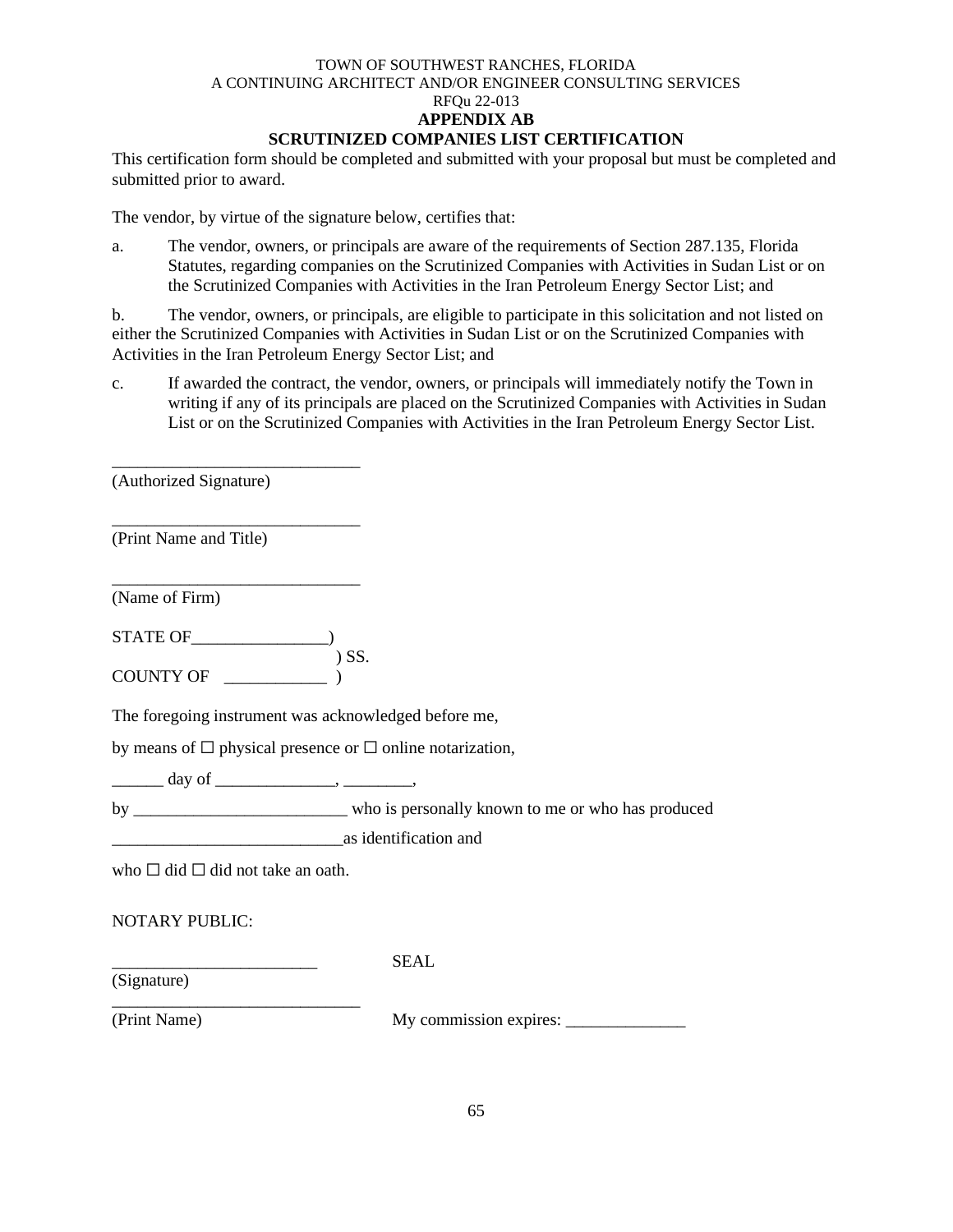# **APPENDIX AC SAM.GOV PROOF OF REGISTRATION**

Grantee will provide the Town of Southwest Ranches with a SAM.gov proof of registration and Commercial and Government Entity (CAGE) number. Grantee will continue to maintain an active SAM registration with current information at all times it has an active award under this Agreement.

# **INSERT PROOF OF REGISTRATION**

# **APPENDIX AD CERTIFICATION REGARDING DEBARMENT, SUSPENSION, INELIGIBILITY AND VOLUNTARY EXCLUSION**

# **INSERT PROOF**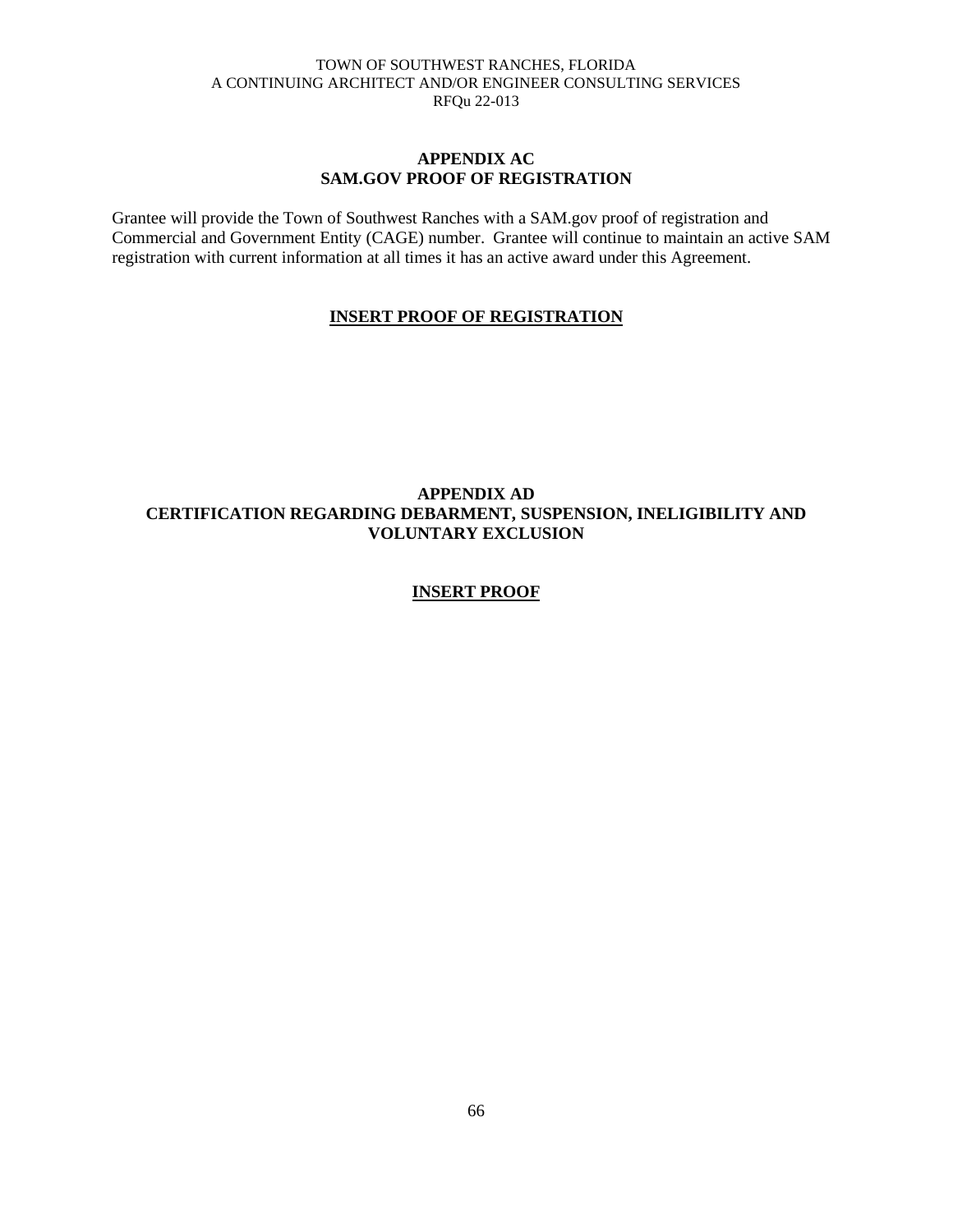

**EXHIBIT A** 

 **AGREEMENT**

# **BETWEEN THE**

# **TOWN OF SOUTHWEST RANCHES**

**AND**

**\_\_\_\_\_\_\_\_\_\_\_\_\_\_\_\_\_\_\_\_\_\_\_\_\_\_\_\_\_\_\_\_\_**

**FOR**

**A CONTINUING CONTRACT FOR PROFESSIONAL SERVICES**

**RFQu No. 22-013**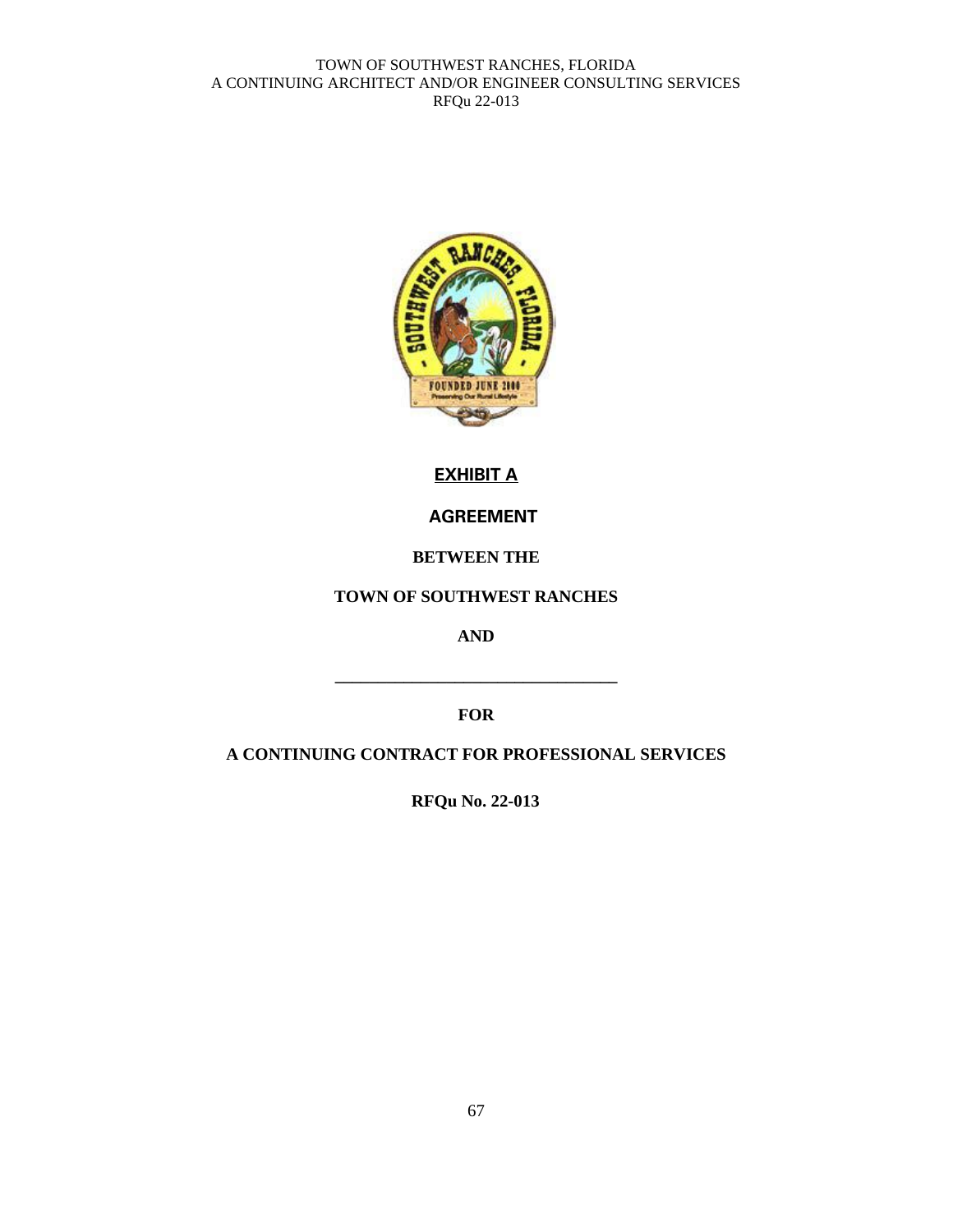#### **AGREEMENT FOR**

# **RFQu 22-013 CONTINUING CONTRACT FOR PROFESSIONAL \_\_\_\_\_\_\_\_\_\_\_\_\_\_\_\_\_\_\_\_\_\_\_\_\_ SERVICES**

This Continuing Contract for Professional **Example 2** Services ("CONTINUING CONTRACT") is made and entered into this \_\_\_\_\_ day of \_\_\_\_\_\_\_\_\_\_\_\_\_\_\_\_ 2022 by and between the Town of Southwest Ranches, Florida, hereinafter referred to as "TOWN", and \_\_\_\_\_\_\_\_\_\_\_\_\_\_\_\_\_\_\_\_\_\_\_\_\_\_\_\_\_\_ a Florida \_\_\_\_\_\_\_\_\_\_\_\_\_\_\_\_ licensed as an Authorized Professional \_\_\_\_\_\_\_\_\_\_\_\_\_\_\_\_\_ Company with the State of Florida under License \_\_\_\_\_\_\_\_\_\_\_\_\_\_, hereinafter referred to as "Consultant".

WHEREAS, the TOWN has provided notice of the desired professional services and pursuant to RFQu No. 22-013, and adhered to the selection process pursuant to and in accordance with the Consultants' Competitive Negotiation Act, Florida Statute, 287.055 and the TOWN's Procurement Code; and,

WHEREAS, the TOWN desires to engage the Consultant to perform certain professional services in accordance with this CONTINUING CONTRACT, as permitted by the Consultants' Competitive Negotiation Act; and,

WHEREAS, the Consultant desires to provide such professional services in accordance with this CONTINUING CONTRACT; and,

WHEREAS, the TOWN represents that it has the authority to engage the Consultant for the services set forth in RFQu 22-013, this CONTINUING CONTRACT, and as approved by the TOWN's Resolution No. \_\_\_\_\_\_\_\_\_\_\_\_\_\_.

NOW, THEREFORE, in consideration of the premises and the mutual benefits which will accrue to the parties hereto in carrying out the terms of this CONTINUING CONTRACT, it is mutually understood and agreed as follows:

The above Recitals are true and correct and are incorporated herein and made a part of this CONTINUING CONTRACT.

### **ARTICLE 1 - DESCRIPTION OF PROFESSIONAL SERVICES**

Standard of Care. All services rendered by Consultant and its consultants pursuant to this Continuing Contract will be performed in accordance with the standard of professional skill and care required for \_\_\_\_\_\_\_\_\_\_\_\_\_\_and other professionals retained to assist with, from commencement to finish of \_\_\_\_\_\_\_\_\_\_\_\_\_\_\_\_\_\_\_\_\_\_ services of the projects contemplated by this Continuing Contract; provided, however, that no work shall be performed unless and until a written work authorization is executed and the TOWN has issued a Notice to Proceed as to any of the projects. Consultant will perform all services consistent with the interests of the TOWN and in accordance with the requirements of the State of Florida. Consultant agrees to timely perform its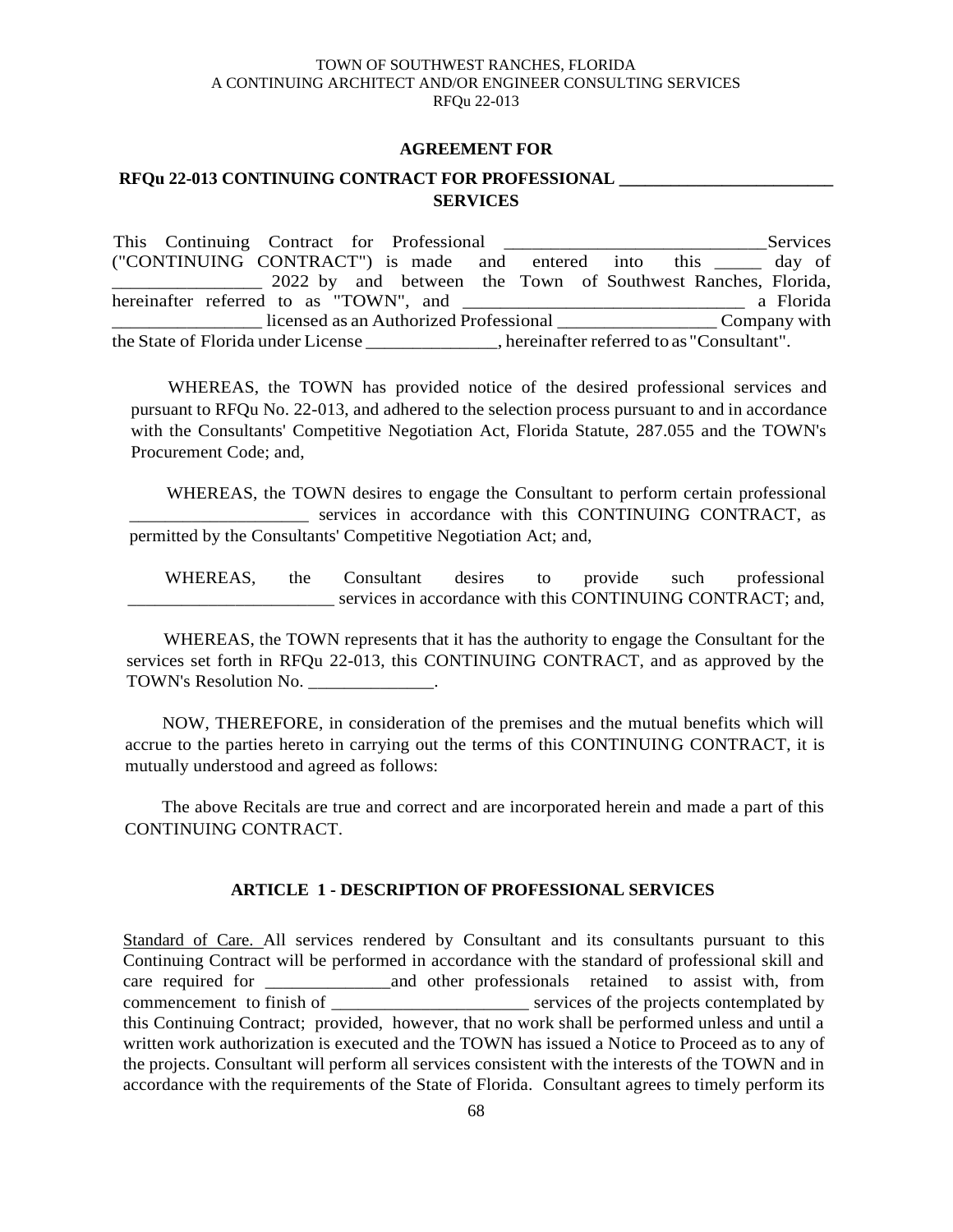services so as not to delay the projects under this CONTRACT, time being of the essence, and as set forth in the Notice to Proceed. The projects ("Project" or "Projects") which may be assigned to Consultant, and subject of a Notice to Proceed, are those listed in RFQu No. 19-004, which RFQu is incorporated herein by reference.

Points of Contact:

The TOWN's Designated Point of Contact (or "Representative") shall be: Rod Ley, Public Works Director Tel: 954-434-0008 **Email: rley@southwestranches.org**

The Consultant's Designated Point of Contact shall be:

| Attn:  |  |
|--------|--|
| Tel:   |  |
| Email: |  |

1.1.1 Licensing and Other Obligations. The Consultant will provide appropriate documentation to the TOWN to demonstrate that it and all its consultants are properly licensed to perform all services relative to this Continuing Contract.

1.1.1.1 A consultant is a person or entity who the Consultant has retained and who the Consultant will pay to perform any of the services described in this Continuing Contract. Reasonable funds for such payment have been included as part of Consultant's compensation under this Continuing Contract.

1.1.1.2 The Consultant shall be responsible to the TOWN for the acts and omissions of its employees, consultants, sub-consultants and their respective employees, or persons performing any of the services under this Continuing Contract.

1.1.1.3 The Consultant shall have the sole obligation and responsibility to select, control and supervise all its consultants. The Consultant may not contract with anyone with whom the TOWN has a reasonable objection. Contracts between the Consultant and the consultants shall require each consultant to be bound to the Consultant for all obligations and responsibilities which the Consultant, by this Continuing Contract assumes toward the TOWN. This provision also applies to substitute consultants hired during this Continuing Contract to replace existing consultants in accordance with this Continuing Contract. The Consultant shall retain responsibility for coordination of any consultants engaged by the Consultant to provide services under this Continuing Contract and will likewise coordinate its services with those consultants retained by the TOWN. The TOWN agrees that all communications of the TOWN with the Consultant's consultants will be made through the Consultant's Representative unless such consultants have also been retained by the TOWN.

1.1.1.4 The Consultant and its consultants will perform, without expense to the TOWN, such services as may be required to correct or remedy any negligent act, error or omission of the Consultant or its consultants.

1.1.1.5 The Consultant shall be responsible to the TOWN for the acts and omissions of its employees, consultants, sub-consultants and their respective employees or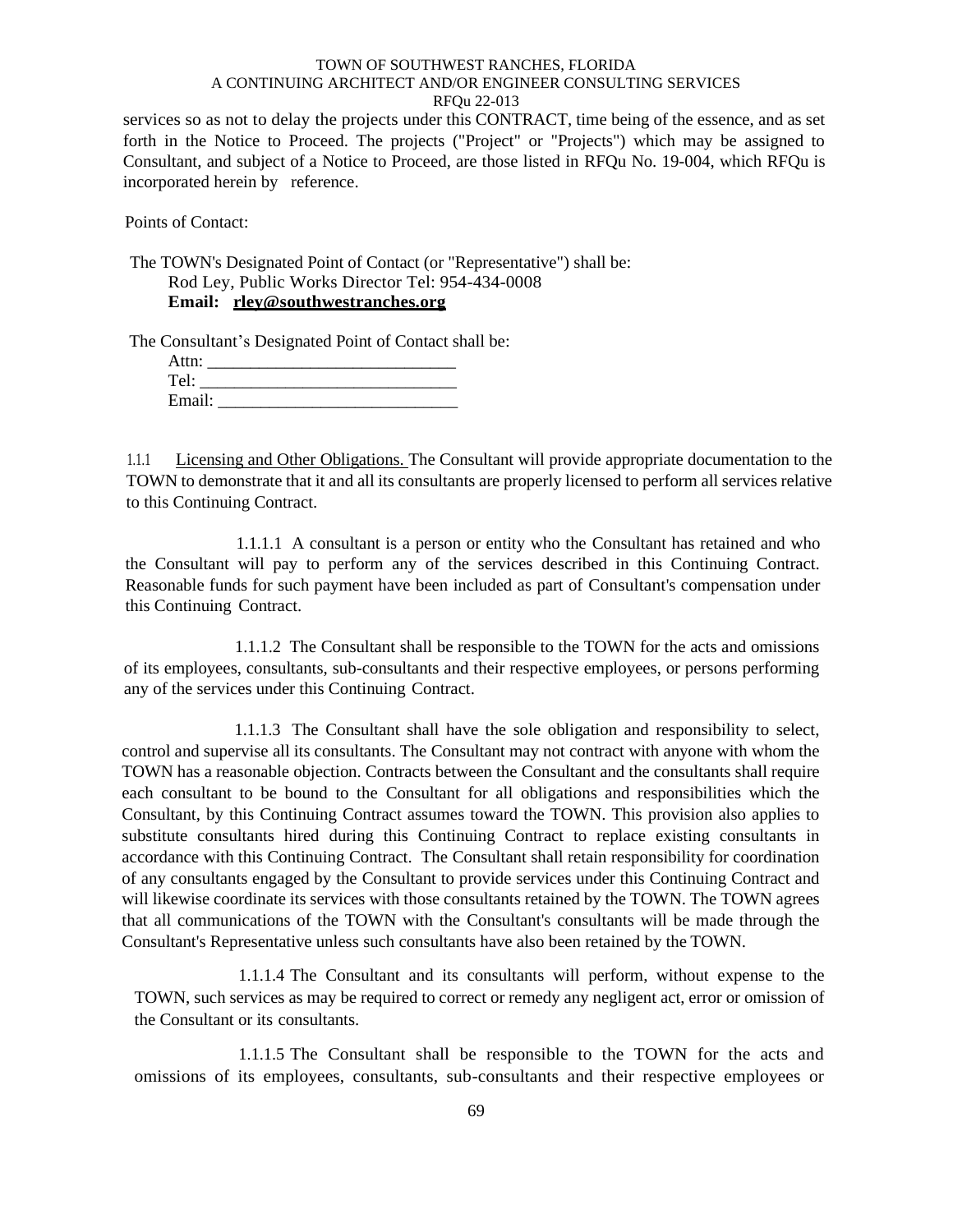persons performing any of the services under this Agreement.

1.1.1.6 The Consultant shall have the sole obligation and responsibility to select, control, payment and supervision of all its consultants.

### **ARTICLE 2 - TOWN-PROVIDED ITEMS**

2.1 The TOWN's list of project requirements shall be provided to the Consultant and shall be utilized by the Consultant to prepare the Project Program.

2.2 The TOWN shall provide Consultant with accurate and complete information. No information derived from the TOWN shall relieve the Consultant from any risk or from fulfilling all terms of the Contract. The Consultant shall be responsible for any additional investigations required to fulfill all the terms of the Contract.

2.3 Service Work Authorization and Notice to Proceed. For all services covered under this Continuing Contract, Consultant shall be required to obtain an approved written Work Authorization and a written "Notice to Proceed" by the Town Administrator or his authorized representative, in advance of providing any such services to the Town. The written Work Authorization shall specify in detail the nature of the services requested, the lump sum or not to exceed cost to the TOWN for same (with actual cost to be fully substantiated by Consultant upon completion), and the time frame for completion. All services performed by Consultant without a written authorization from the TOWN shall be performed at Consultant's sole cost and expense.

### **ARTICLE 3- FEES**

3.1 Subject to the TOWN's issuance of a "Notice to Proceed" and individual written work orders, the TOWN shall pay the Consultant the total compensation for the Project(s), in accordance with the total fee indicated in a Project fee schedule executed by both the TOWN and and which will be developed based upon the approved Rate and Fee Schedule. Consultant's total compensation includes all fees, costs and expenses that may be incurred by the Consultant to complete the design and construction administration of the Project, including, but not limited to, all professional services provided by or through the Consultant, drawings, calculations and other documents, travel expenses and all other costs or expenses, for or related to the Project, as well as the time for performance. A Notice to Proceed shall not be issued by the TOWN until a Project fee schedule has been fully executed. Additionally, Consultant shall not perform any services without individual written work orders which may be required to be provided by the Town Administrator, and in accordance with this Continuing Contract. Hourly rates for Consultant's consultants shall also be in accordance with the Rate and Fee Schedule.

3.2 Payment on account of services rendered, shall be made monthly, based on the percentage of completion of the Project, upon presentation of the Consultant's invoice for same, along with a partial waiver and release from Consultant indicating a release of all claims, including, but not limited to, equitable liens, through the last elate of services rendered and included in the invoice. Should any portion of the invoice be in dispute, other portions, if any, that are not in dispute or not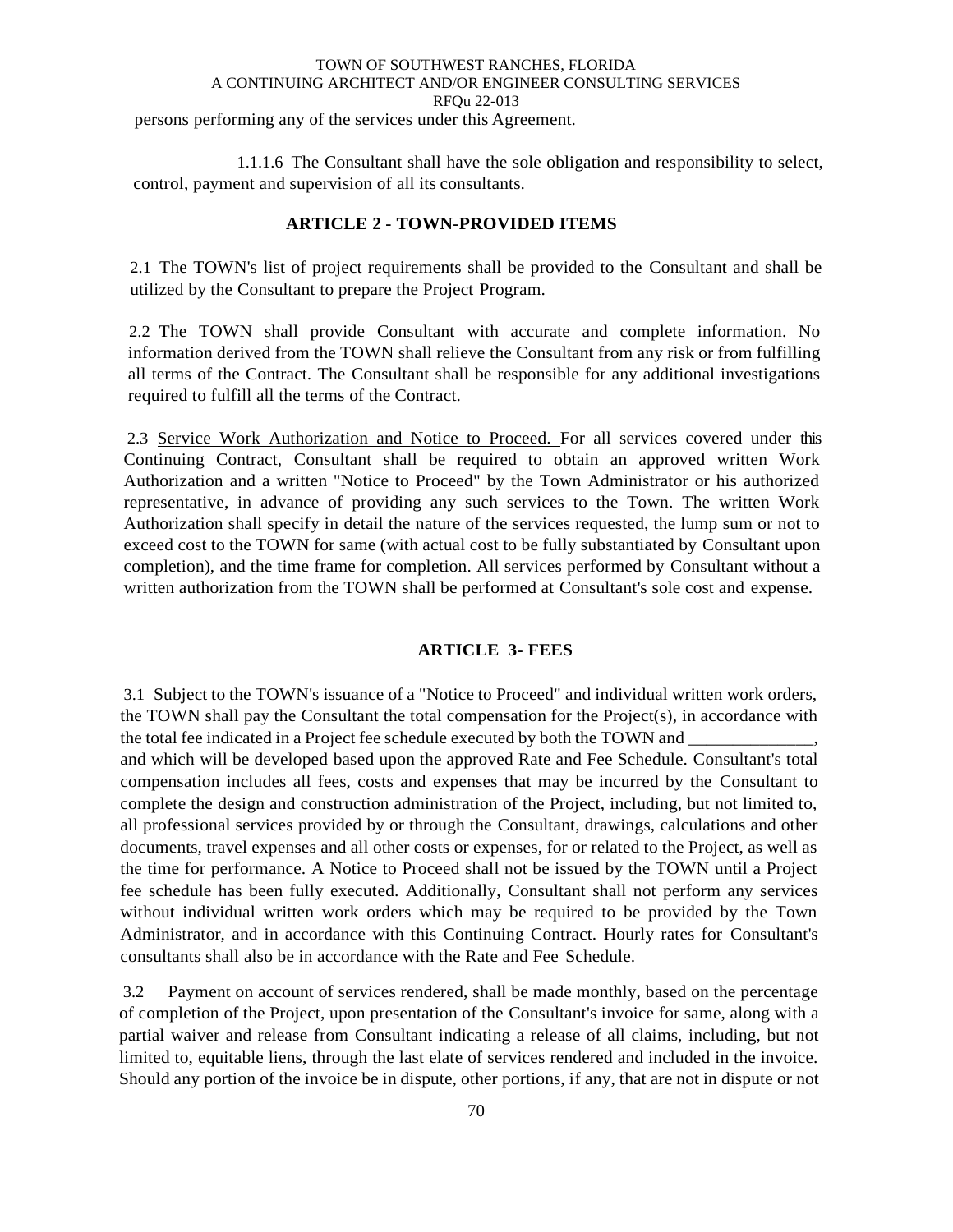deemed, by the TOWN, to be funds likely necessary to be put towards the issue in dispute, shall be paid per the terms of this Continuing Contract. Any billing concerns shall be submitted in writing by the TOWN to the Consultant describing the disputed portion of the invoice in detail for discussion and resolution.

3.3 Payment on account of undisputed amounts of the \_\_\_\_\_\_\_\_\_\_\_\_\_\_\_\_ Total Compensation shall be made within thirty (30) days of invoice date or as otherwise provided by Section 218.73, Florida Statute.

3.4 Payments due to Consultant which remain unpaid for thirty (30) days after the due date provided herein, shall bear interest at the statutory rate provided by Section 218.74, Florida Statute.

3.5 Payment for the Consultant' s services will be made in accordance with the local government Prompt Payment Act, Section 218.73, Florida Statute.

3.6 Purchasing Card (PCARD) Acceptance: The method of payment (check/credit card) is at the Town's sole option. The Town may choose to compensate vendors for goods and/or services via a Town Purchasing Card (PCARD). No other costs or services shall be billed to the Town, and without limiting the generality of the foregoing, vendor shall not impose any service charge or fee, penalty, or other exaction of any kind against payments rendered by the PCARD. Payments made by PCARD shall be accepted on a "same as cash" basis.

#### **ARTICLE 4 - CHANGE ORDERS**

4.1 Definition of Change. Change in the services to be performed by the Consultant, or the Consultant's consultants, may only be accomplished after execution of this Continuing Contract, without invalidating the Continuing Contract, by mutual agreement and execution of a written Change Order. Consultant assumes all risks and responsibilities for performing all services on behalf of the TOWN for the amount determined in accordance with Article 3. The TOWN shall not be liable for any cost increases that may arise during the performance of services. Any adjustments to the services must be by written Change Order issued in accordance with the terms and conditions of this Continuing Contract. To the extent that Consultant proceeds to perform additional services in excess of those services described in an executed Notice to Proceed that has been signed by the Town Administrator without an executed written Change Order issued in accordance with this Continuing Contract, such services shall be at Consultant's own risk at no charge to TOWN.

### **ARTICLE 5 - OWNERSHIP OF DOCUMENTS**

5.1 Drawings, specifications, and other documents, including those in electronic form, prepared by the Consultant and the Consultant's consultants are Instruments of Service. The Consultant and the Consultant's consultants shall be deemed the authors and owners of their respective Instruments of Service and shall retain all common law, statutory and other reserved rights, including copyrights. The TOWN shall have the right to use the Instruments of Service. The TOWN's right of use in accordance with this Paragraph specifically authorizes the TOWN to utilize the Instruments of Service to complete the Project as we11 as to perform alterations, repair and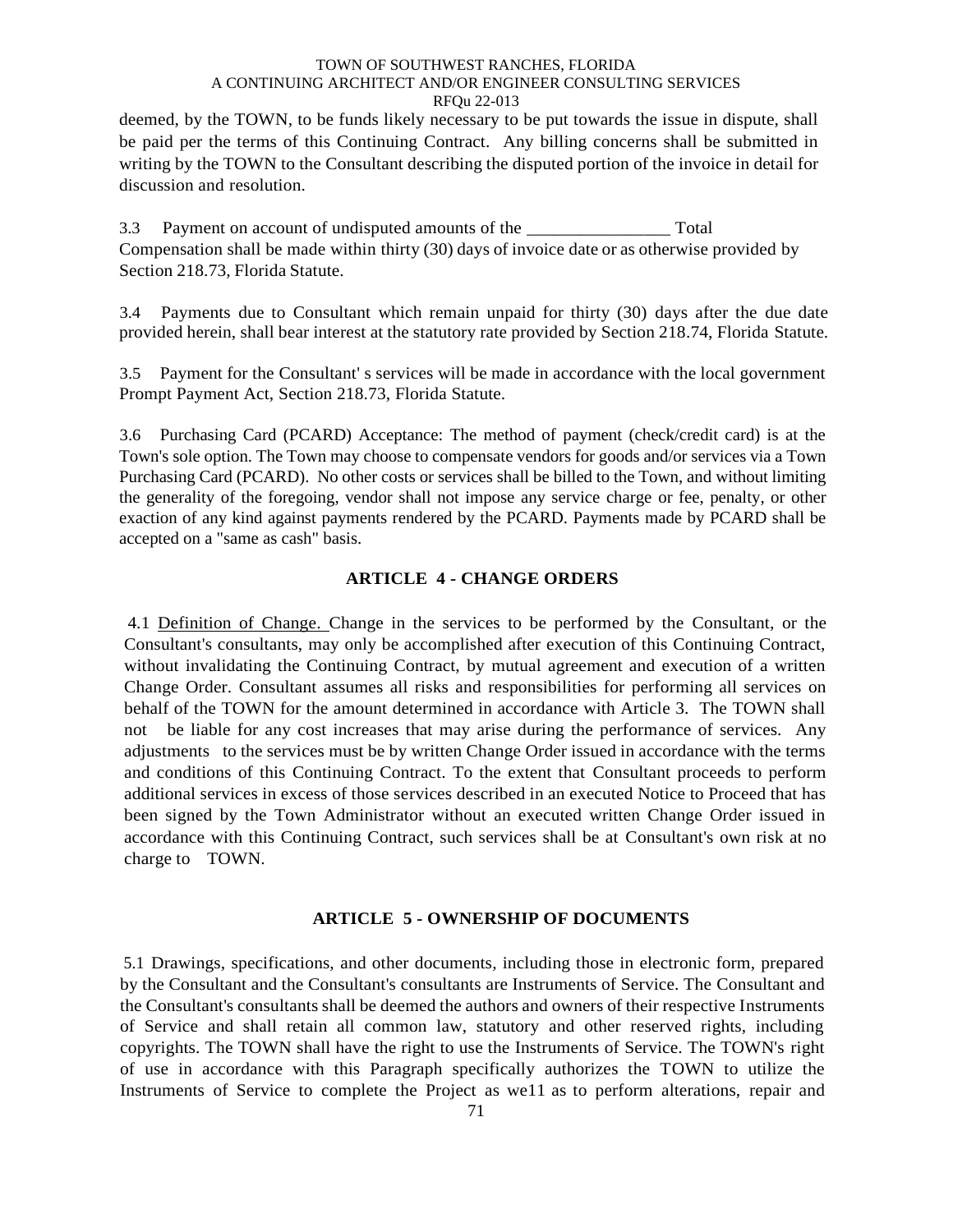additions to the Project. This right of use applies even if this Agreement is terminated. In that event, the TOWN will be entitled to continue to utilize the Instruments of Service and shall have the unrestricted right to use, reproduce and to make derivative works of the Instruments of Service to complete the Project as long as the TOWN has paid Consultant for all fees associated only with the preparation of the Instruments of Service in accordance with this Continuing Contract. Should this Continuing Contract be terminated, Consultant and its consultants will continue to own the copyright to these Instruments of Service in accordance with this Continuing Contract. However, the TOWN will, through an irrevocable, perpetual, royalty-free license, have the exclusive right to use the Instruments of Service, without restriction or limitation, to construct the buildings and improvements relative to this Project as well as repair, maintain or construct future additions to the Project. Upon the TOWN's request, the Consultant and its consultants will furnish to the TOWN, copies, including reproducible copies, electronic data and computer files of the Drawings and Specifications and other Instruments of Service.

5.2 Submission or distribution to meet official regulatory requirements or for other purposes in connection with the Project is not to be construed as publication in derogation of the TOWN's or Consultant's rights.

5.3 Consultant represents and warrants to TOWN that it is the owner of all Instruments of Service prepared by itself and has the sole authority to grant TOWN use provisions of these Instruments of Service in accordance with this Agreement. With respect to Instruments of Service for the Project owned by Consultant's consultants, Consultant, in its agreement with such consultants to provide services for this Project, shall cause such consultants to grant to the TOWN the same use provisions as are included herein.

### **ARTICLE 6 - TERM OF CONTRACT**

6. The continuing contract for professional \_\_\_\_\_\_\_\_\_\_\_\_\_\_\_\_\_\_\_\_\_\_\_services shall have an initial three (3) years term, with three (3), two (2) year extensions. An extension shall be by mutual agreement by both parties. A contract extension may be approved by the Town Administrator.

#### **ARTICLE 7 - TERMINATION**

7.1 Termination by Town for Convenience. This Continuing Contract may be terminated by the Town for convenience upon at least thirty days' written notice to the Consultant. Under such conditions, Consultant will only be entitled to receive compensation for services rendered that are specifically within the services for which the Town Administrator has, in writing, authorized Consultant to proceed and only up through the date that is no later than thirty days after the date written notice for such termination for convenience is issued by the TOWN to Consultant. Consultant will be able to recover for its work performed; actual cost and expenses; and fair and reasonable sums for overhead and profit for work performed. Upon receipt of a notice of termination for convenience by the TOWN, the Consultant will initiate all reasonable steps to mitigate further expenses from accruing. No other compensation and/or damages will be due Consultant from the TOWN pursuant to this Paragraph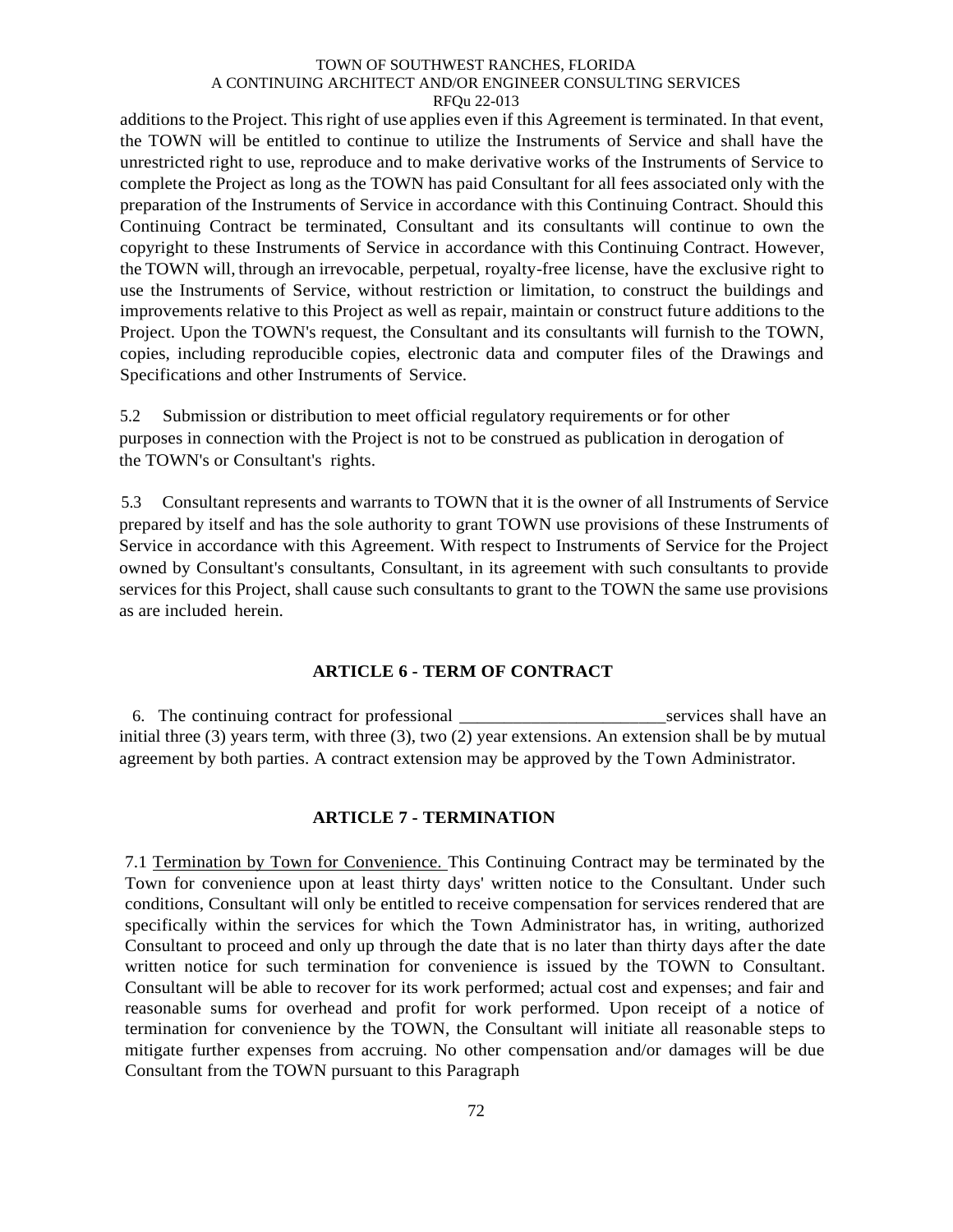7.2 Default by Consultant. In addition to defaults resulting from the Consultant's failure to strictly comply with any term, condition, or agreement set forth herein, the Consultant shall be in default under this Continuing Contract if:

- A. The Consultant ceases to carry the insurance required hereunder or the insurance is cancelled.
- B. A default should occur in the performance of any consultant or contractor employed by the Consultant and not corrected by Consultant or another replacement consultant or contractor employed by Consultant within ten (10) days after notice from the TOWN.
- C. The Consultant fails to maintain all permit-related documents and make such documents available to the TOWN upon reasonable request.
- D. The Consultant fails to timely (30 days) pay any consultant or contractor employed by the Consultant. Notwithstanding the foregoing, Consultant shall have the right to contest disputed invoices in good faith, without being in default of this Continuing Contract, but will bond off or cause to be satisfied of record any liens that may be recorded erroneously in connection therewith within ten  $(10)$  days of the date of recording of such lien.
- E. The Consultant fails to correct any error or material inconsistency in its or its consultants Drawings and Specifications or other Instruments of Service within ten (1 0) days after such error or material inconsistency is reported to the Consultant.
- F. The Consultant fails to perform its obligations under this Continuing Contract in a timely and expeditious manner within ten (10) days after notice from the TOWN.

7.3 TOWN'S Compensation for Default by Consultant. In the event of termination due to the fault of the Consultant under this Continuing Contract, the TOWN shall be compensated for all reasonable costs and expenses including reasonable attorneys' fees and costs incurred in connection with replacing the Consultant hereunder, in reviewing, analyzing, or enforcing the TOWN's rights hereunder or in connection with a replacement and the completion of the Consultant 's services hereunder. This is not intended to limit the TOWN's rights or ability to recover damages in the event of a breach by the Consultant under this Continuing Contract. Additionally, the TOWN shall have the right to use the Consultant 's Drawings, Specifications, and other Instruments of Service in the event of a default by the Consultant, regardless of the payment status for such Instruments of Service.

### **ARTICLE 8 - MISCELLANEOUS PROVISIONS**

8.1 Governing Law, Jurisdiction, Venue and Attorney's Fees. In the event of any action, litigation, or proceedings of any type regarding or relating to performance of this Continuing Contract, the prevailing party shall be entitled to recover its reasonable costs, expert's fees and attorney's fees at all hearing, trial, bankruptcy, and appellate levels. All disputes pursuant to this Continuing Contract shall be first subject to mediation in Broward County with a mutually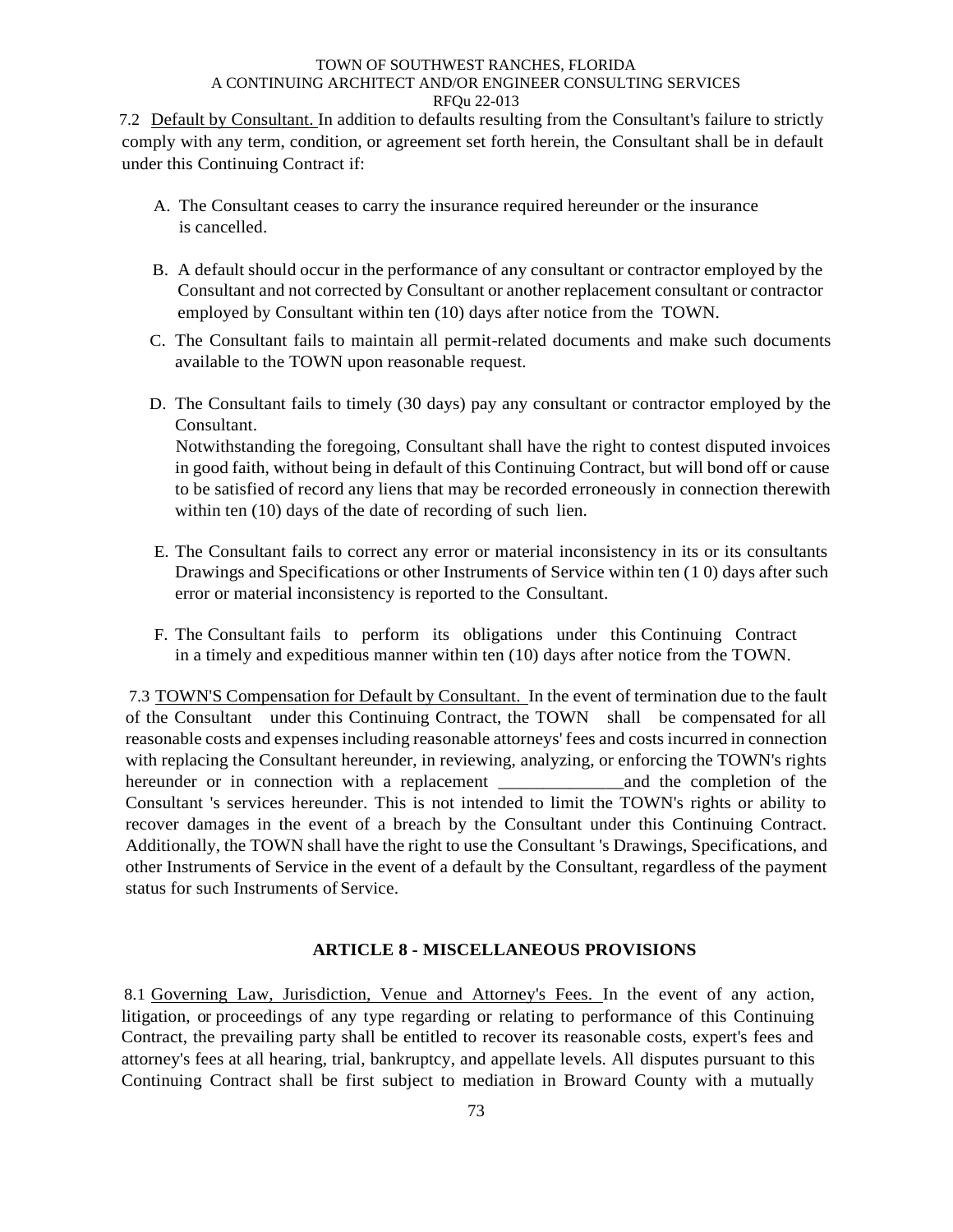agreeable Florida Supreme Court Certified Mediator who is knowledgeable in the rendering of professional \_\_\_\_\_\_\_\_\_\_\_\_\_\_\_\_ services for construction projects similar to the projects under this Continuing Contract. Failing resolution by mediation, any litigation shall be filed in a court of competent jurisdiction and the sole and exclusive venue shall be in Broward County, Florida. This Continuing Contract shall be governed by the laws of the State of Florida. Mediation shall be conducted within sixty (60) days of either Party's written request. The parties shall share, 50/50, the cost of the mediator.

### 8.2 Waiver of Right to Jury Trial

# **BY ENTERING INTO THIS CONTINUING CONTRACT, CONSULTANT AND TOWN HEREBY EXPRESSLY WAIVE ANY RIGHTS EITHER PARTY MAY HAVE TO A TRIAL BY JURY IN ANY CIVIL LITIGATION RELATED TO OR ARISING OUT OF THIS CONTINUING CONTRACT.**

8.3 Insurance Coverages and Minimum Amounts. Consultant shall secure and maintain, at its own expense, and keep in effect during the full period of the Continuing Contract and at least one (1) year beyond its completion a policy or policies of insurance, which must include the following coverages and minimum limits of liability:

8.3.1 Professional Liability Insurance If the Bidder is to provide professional services under this agreement, the Bidder must provide the Town with evidence of Professional Liability insurance including Errors and Omissions with at a minimum of \$1,000,000.00 per occurrence and in the aggregate. "Claims-Made" forms are acceptable for Professional Liability insurance. Coverage shall include all claims arising out of the Consultant's operations or premises, any person directly or indirectly employed by the Consultant, and the Consultant's obligations under indemnification under this contract.

8.3.2 Worker's Compensation and Employer's Liability Insurance for all employees of the Consultant engaged in services under the Contract in accordance with the laws of the State of Florida. Consultant hereby agrees to be responsible for the employment, control and conduct of its employees and for any injury sustained by such employees in the course of their employment.

8.3.3 (Comprehensive) Commercial General Liability Insurance with the following minimum limits of liability:

\$1,000,000.00 Combined Single Limit, Bodily Injury and Property Damage Liability per occurrence. Coverage shall specifically include the following minimum limits not less than those required for Bodily Injury Liability and Property Damage at \$1,000,000.00 Combined Single Limit, Bodily Injury and Property Damage Liability annual aggregate:

- 1. Premises and Operations;
- 2. Independent Contractors;
- 3. Products and Completed Operations;
- 4. Broad Form Property Damage;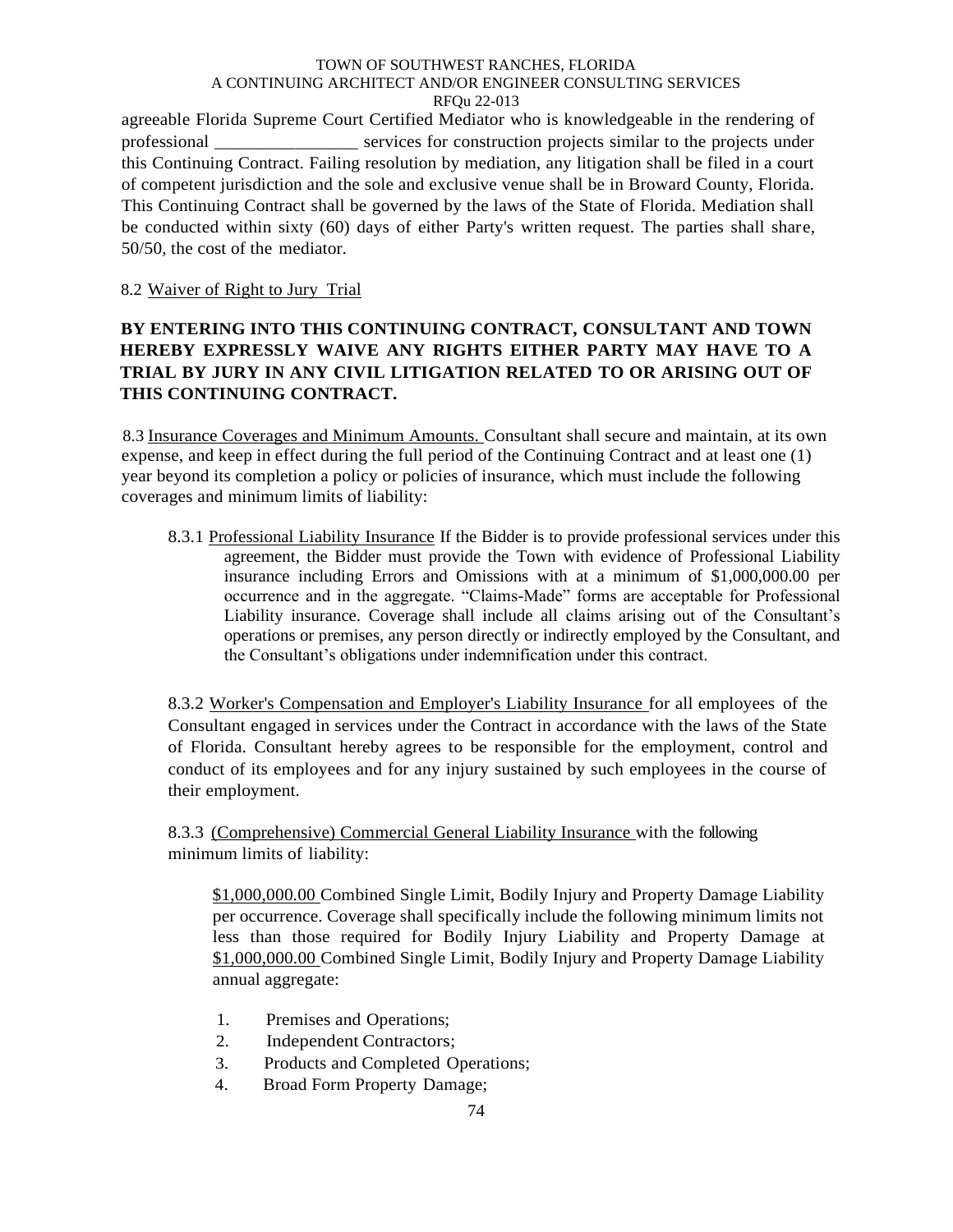- 5. Broad Form Contractual Coverage applicable to the Contract and specifically confirming the indemnification and hold harmless agreement in the Contract;
- 6. Personal Injury Coverage with employment and contractual exclusions removed and deleted, and;
- 7. Explosion, collapse, underground coverage (X-C-U)

8.3.4 Comprehensive Automobile Liability Insurance. for all owned, non-owned and hired automobiles and other vehicles used by Consultant in the performance of services pursuant to this Contract with the following minimum limits of liability: \$1,000,000.00 Combined Single Limit, Bodily Injury and Property Damage Liability per occurrence.

8.3.5 Aggregate Limits. Commercial General Liability shall be \$2,000,000.

**\*All insurance policies shall name and endorse the following as "Additional Named Insureds"**:

TOWN OF SOUTHWEST RANCHES Attn: Andrew D. Berns, Town Administrator. 13400 Griffin Road. Southwest Ranches, FL 33330

### **\*The additional named insured endorsement shall be reflected on the Certificate of Insurance.**

All insurance shall be issued by companies rated "A-" or better per A.M. Best's Key Rating Guide, latest edition and authorized to issue insurance in the State of Florida. It shall be the responsibility of the vendor and insurer to notify the Town Administrator of cancellation, lapse, or material modification of any insurance policies insuring the vendor, which relate to the activities of such vendor and the Town.

### **All notifications shall be in writing and shall be submitted to the Town Administrator within thirty (30) days prior to cancellation of such policies. This requirement shall be reflected on the Certificate of Insurance.**

Proposers are required to submit a list of claims presently outstanding and claims within the past ten (10) years against their liability coverage. This information must be listed on the form provided and signed by the agent of the insurance carrier. If no outstanding claims exist, a statement of this fact must be signed by the agent of the insurance carrier.

Failure to fully and satisfactorily comply with the Town's insurance and bonding requirements set forth herein will authorize the Town Administrator to implement a rescission or cancellation of the Proposal award within thirty (30) days of awarding. The Proposer hereby holds the Town harmless and agrees to indemnify Town and covenants not to file a Bid protest or sue the Town by virtue of such cancellation or rescission.

84 Indemnification. To the fullest extent permitted by Florida Statute, Section 725.08, Consultant shall indemnify, hold harmless the TOWN, its officers, agents and employees, harmless from any and all claims, damages, losses, liabilities and expenses, direct, indirect or consequential arising out of or alleged to have arisen out of or in consequence of the negligence, recklessness or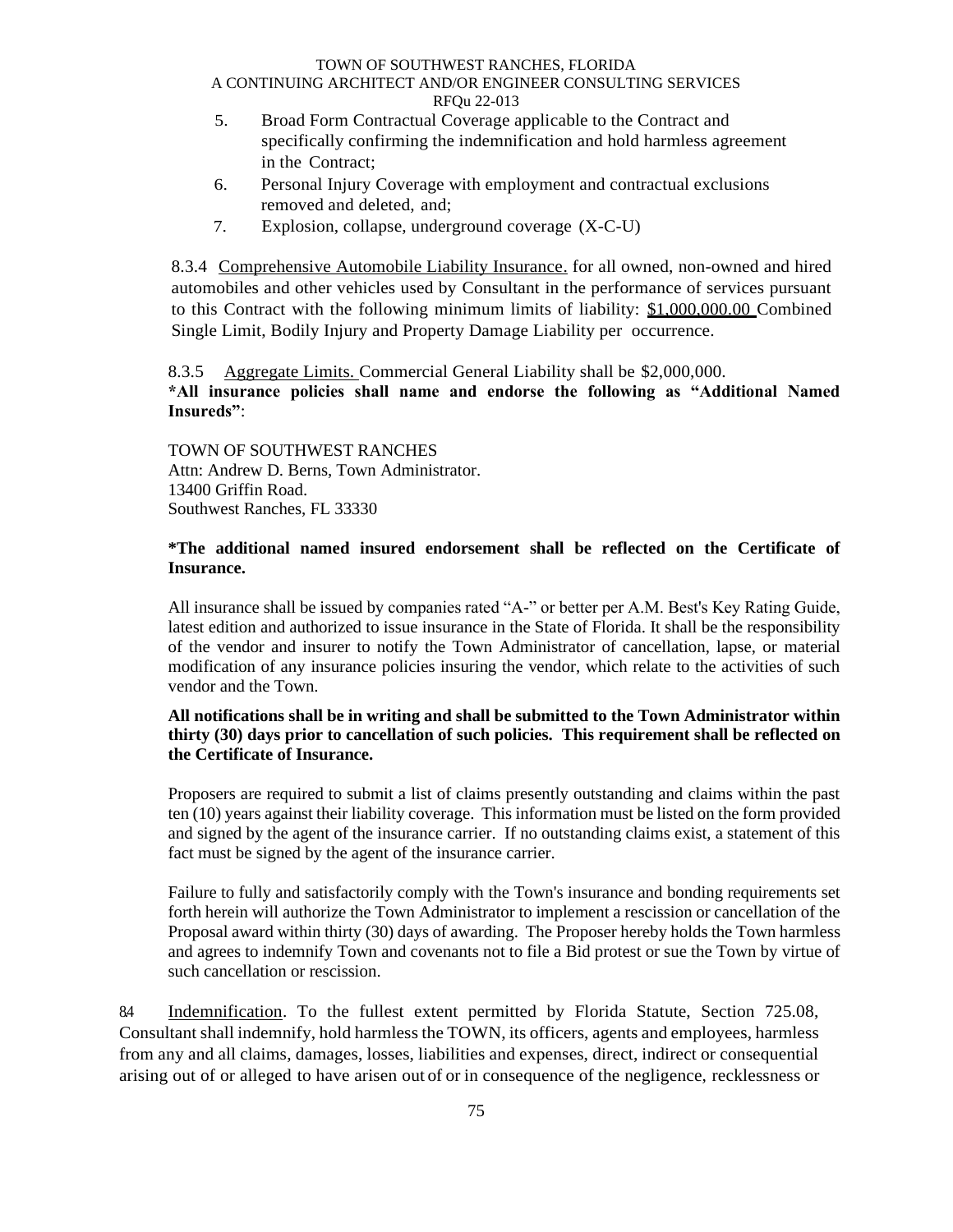intentional wrongful conduct of the Consultant or its subcontractors, agents, officers, employees or independent contractors pursuant to the Continuing Contract, specifically including but not limited to those caused by or arising out of negligent act, omission, or default of the Consultant and/or its subcontractors, agents, or employees in the performance of the operations or services under the Continuing Contract.

#### 8.4.1 Errors and Omissions:

The Consultant to the extent of its failure to perform in accordance with the standard of care set forth in this Agreement, is responsible for the professional quality, technical accuracy, completeness, performance, and coordination of all Work required under this Agreement (including the Work performed by sub-consultants and Sub-contractors), within the specified time and specified cost. The Consultant shall perform the Work utilizing the skill, knowledge and judgment ordinarily possessed and used by a proficient Consultant with respect to the disciplines required for the performance of the Work in the State of Florida. The Consultant is responsible for and represents that the Work conforms to TOWN'S requirements as set forth in this Agreement. The Consultant shall be and remain liable to the TOWN for all damages to the TOWN caused by the Consultant's negligent acts, recklessness, intentionally wrongful conduct or errors or omissions in the performance of the Work. In addition to all other rights and remedies, which the TOWN may have, the Consultant shall, at its expense, re-perform the services to correct any deficiencies, which result from the Consultant's failure to perform in accordance with the above standards. The TOWN shall notify the Consultant in writing of any deficiencies and shall approve the method and timing of the corrections. Neither the TOWN'S inspection, review, approval, or acceptance of, nor payment for, any of the Work required under this Agreement shall be construed to relieve the Consultant or any sub-consultant or subcontractor of its obligations and responsibilities under this Agreement, nor constitute a waiver of any of the TOWN 'S rights under this Agreement or of any cause of action arising out of the performance of this Agreement. The Consultant and its subconsultants and Subcontractors shall be and remain liable to the TOWN in accordance with applicable law for all damages to TOWN caused by any failure of the Consultant or its subconsultants and Subcontractors to comply with the terms and conditions of this Agreement or by the Consultant's or Sub-consultants' or Subcontractors' misconduct, recklessness, unlawful acts, negligent acts, errors, or omissions in the performance of this Agreement. With respect to the performance of Work by sub- consultants and Subcontractors, the Consultant shall, in approving and accepting such Work, ensure the professional quality, completeness, and coordination of subconsultant's and subcontractor's Work.

8.5 Patent and Copyright Indemnification. Consultant agrees to indemnify, defend, save, and hold harmless the TOWN, its officers, agents, and employees, from all claims, damages, losses, liabilities and expenses arising out of any alleged infringement of copyrights, patent rights and/or the unauthorized or unlicensed use of any material, property or other such work in connection with the performance of the Continuing Contract.

86 Successors and Assigns. This Continuing Contract is binding upon the parties hereto, their successors and assigns and replaces, provided, however, neither party shall assign or transfer any interest in this Continuing Contract without the written consent of the other party.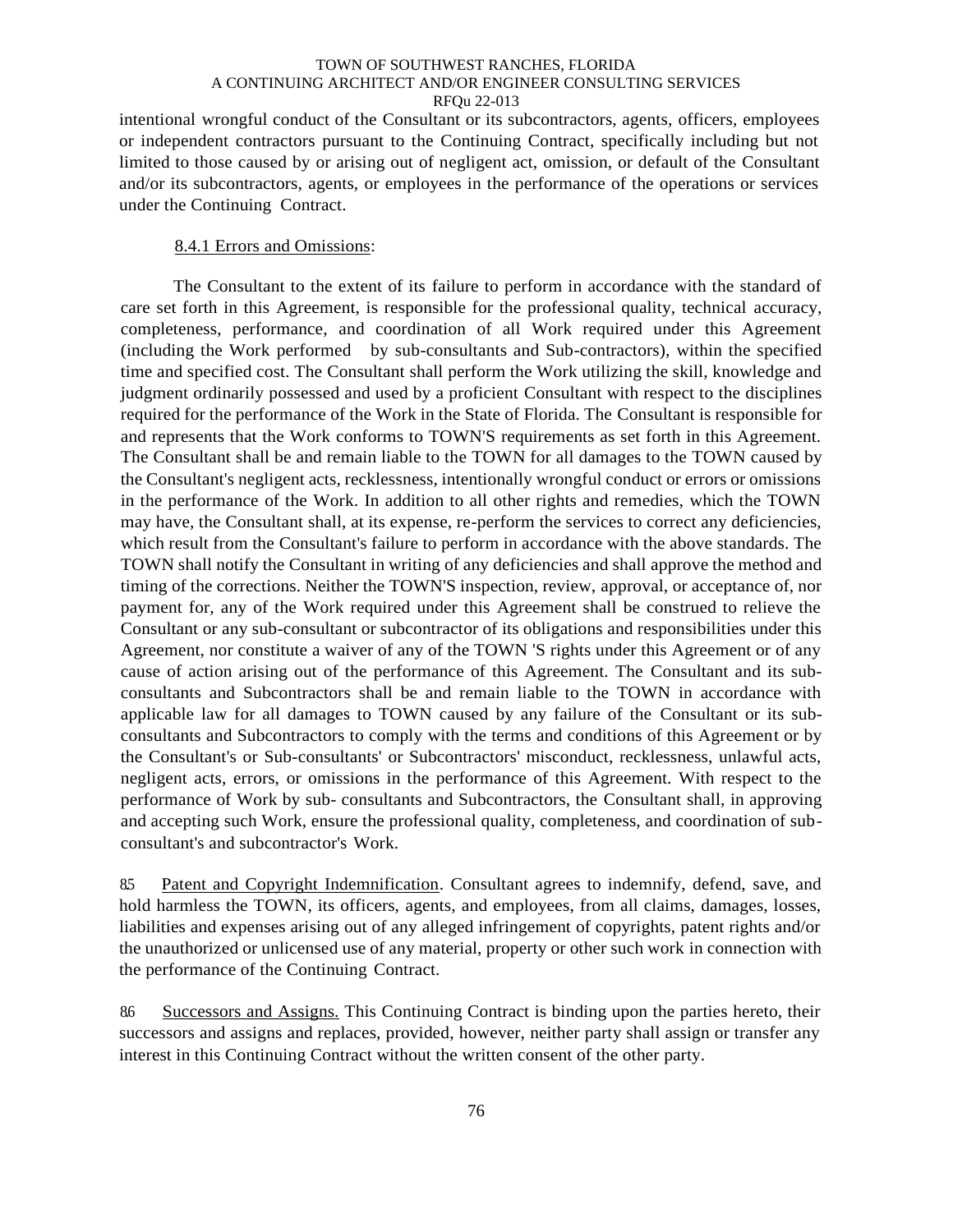8.7 No Damage for Delays by TOWN. Consultant's sole remedy for any (i) delay in the commencement, prosecution, or completion of its services, (ii) hindrance or obstruction in performance of its services, (iii) loss of productivity, or (iv) other similar claims (collectively referred to in this subparagraph as "delays"), whether or not such delays are foreseeable, shall be non-compensable. The. TOWN shall act reasonably in granting extensions of time to the Consultant. All extensions to the time for performance shall be authorized only by written Change Order executed by the TOWN and Consultant. In no event shall the Consultant be entitled to any other compensation or recovery of any damages under or pursuant to this subparagraph in connection with any delay, including, without limitation, consequential damages, lost opportunity costs, impact damages or other similar remuneration.

8.8 Audit and Inspection Rights and Retention of Records by Consultant. The TOWN shall have the right to audit the books, records and accounts of Consultant that are related to this Continuing Contract. Consultant shall keep such books, records, and accounts as may be necessary to record complete and correct entries related to this Continuing Contract. Consultant shall preserve and make available, at reasonable times for examination and audit by TOWN, all financial records, supporting documents, statistical records, and any other documents pertinent to this Continuing Contract for the required retention period of the Florida Public Records Act (Chapter 119, Florida Statute), if applicable, or, if the Florida Public Records Act is not applicable, for a minimum period of three (3) years after termination or expiration of this Continuing Contract, unless Consultant is notified in writing by Town of the need to extend the retention period. Such retention of such records and documents shall be at Consultant's sole expense. If any audit has been initiated and audit findings have not been resolved at the end of the retention period or three (3) years, whichever is longer, the books, records, and accounts shall be retained until resolution of the audit findings. If the Florida Public Records Act is determined by TOWN to be applicable to Consultant's records, Consultant shall comply with all requirements thereof; however, no confidentiality or non-disclosure requirement of either federal or state law shall be violated by Consultant. Any incomplete or incorrect entry in such books, records, and accounts shall be a basis for TOWN's disa11owance and recovery of any payment upon such entry. In addition, Consultant shall respond to the reasonable inquiries of success or \_\_\_\_\_\_\_\_\_\_\_\_\_\_\_\_, if any, and allow successor \_\_\_\_\_\_\_\_\_\_\_\_\_\_\_\_s to receive working papers relating to matters of continuing significance. In addition, Consultant shall provide a complete copy of *all* working papers including electronic files to the TOWN, prior to final payment by the TOWN under this Continuing Contract.

8.9 Performance During Disputes. Notwithstanding anything contained in this Continuing Contract to the contrary, in the event of any dispute noticed in writing between the TOWN and the Consultant, the Consultant and, if applicable, its consultants will continue to provide services on the Projects under this Continuing Contract pursuant to the terms of this Continuing Contract so long as the Consultant receives payment for the matter(s) not in dispute.

8.10 TOWN's Review of Documents. Review and approval of documents or submittals by the TOWN shall be for general design compliance and approval of such submittals shall not relieve the Consultant of any responsibility or liability hereunder.

8.11 Entire Agreement. This Continuing Contract is deemed effective only upon execution by both parties. Additionally, this written Continuing Contract represents the entire and integrated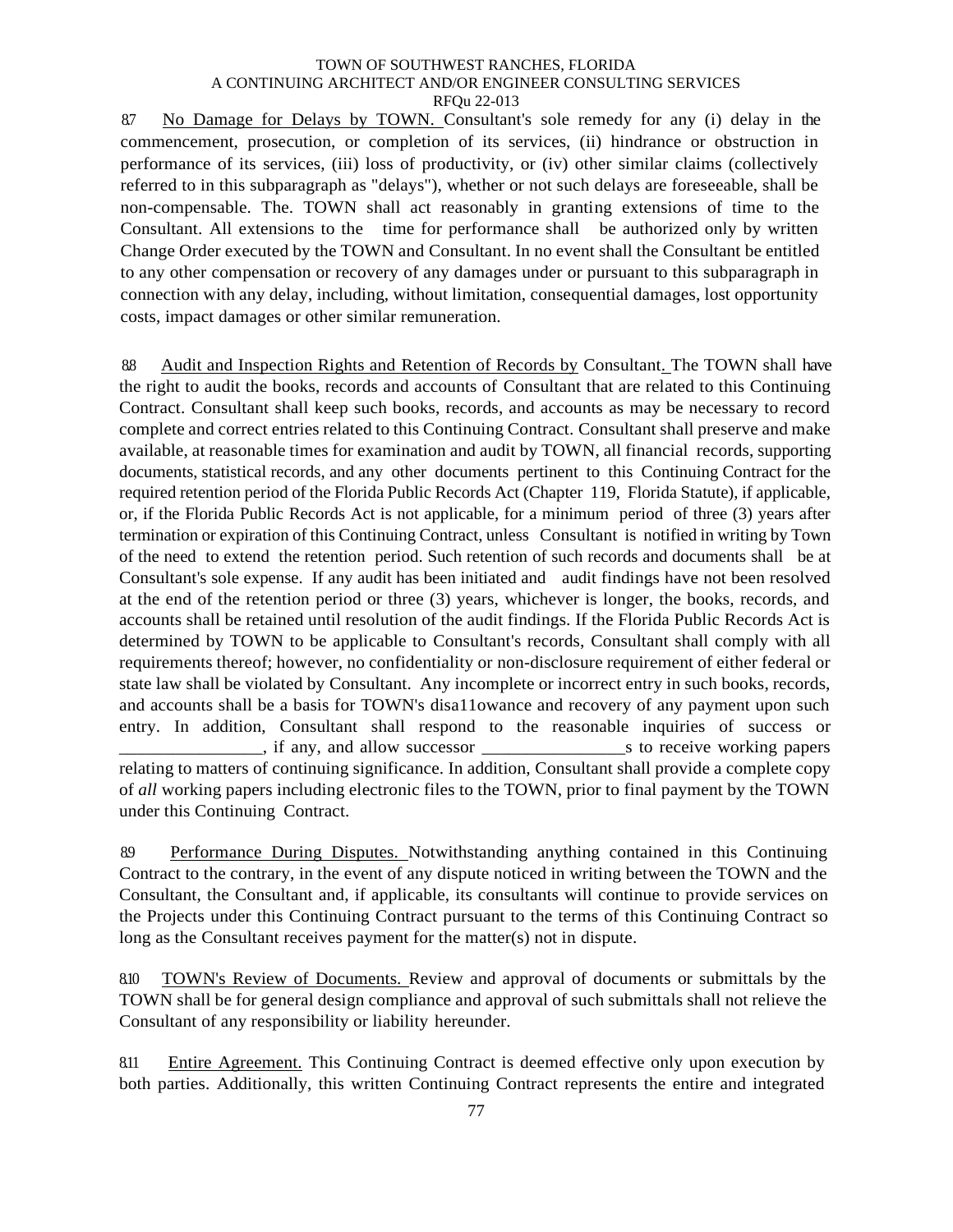agreement between the TOWN and the Consultant and supersedes all prior negotiations or agreements, either written or oral. This Continuing Contract may be amended only if agreed to by both parties, in writing. Pursuant to Florida Statute, Section 287.055, this Continuing Contract shal1 have no time limitation, however, it may be terminated in accordance with Sections 6 and 7 hereof.

8.12 Invalid Provisions. Any term or provision of this Continuing Contract found to be invalid under any applicable Statute or rule of Law shall be deemed omitted, and the remainder of this Continuing Contract shall remain in full force and effect.

8.13 Non-Discrimination. Consultant shall not discriminate against any client, employee, or applicant for employment because of race, gender, age, color, religion, sex, national origin, physical or mental disability, marital status or medical status. Consultant shall take affirmative action to ensure that applicants, subcontractors, independent contractors, and employees are treated without discrimination regarding their race, gender, color, religion, sex, national origin, disability, or medical status. Consultant shall comply with all applicable sections of the Americans with Disabilities Act. Consultant agrees that compliance with this Article constitutes a material condition to this Continuing Contract, and that it is binding upon the Consultant, its successors, transferees, and assignees for the period during which any services are provided. Consultant further assures that all consultants and subcontractors and independent contractors are riot in violation of the terms of this Section of the Continuing Contract.

8.14 Sovereign Immunity. Nothing in this Continuing Contract is intended nor shall it be construed or interpreted to waive or modify the TOWN's Sovereign Immunity defense or any other of the TOWN's immunities and limitations on liability as provided for in Florida law and statutes, as now worded or as may hereafter be amended and all Florida case law interpreting same.

8.15 NO Third-Party Beneficiaries. This Continuing Contract is solely for the benefit of the parties hereto and is not entered into for the benefit of any other person or entity. Nothing in this Continuing Contract shall be deemed or construed to create or confer any benefit, right or cause of action for any third party or entity.

8.16 Funding. The obligation of TOWN for payment to Consultant for services is limited by Florida law to the availability of funds appropriated in a current fiscal period and continuation of any contractual relationship into a subsequent fiscal period is subject to appropriation of funds, unless otherwise authorized by law.

8.17 Manner of Performance. Consultant agrees to perform its services in a professional manner and in accordance with all applicable Local, State, County, and Federal laws, rules, ordinances, regulations, and codes. Consultant agrees that the services provided shall be provided by employees that are educated, trained, experienced, certified, and licensed in all areas encompassed within their designated duties. Consultant agrees to furnish to TOWN any and all documentation, certification, authorization, license, permit, or registration currently required by applicable laws, rules, and regulations. Consultant further certifies that it and its employees will keep all licenses, permits, registrations, authorizations, or certifications required by applicable laws or regulations in full force and effect during the term of this Continuing Contract. Failure of Consultant to comply with this paragraph shall constitute a material breach of this Continuing Contract.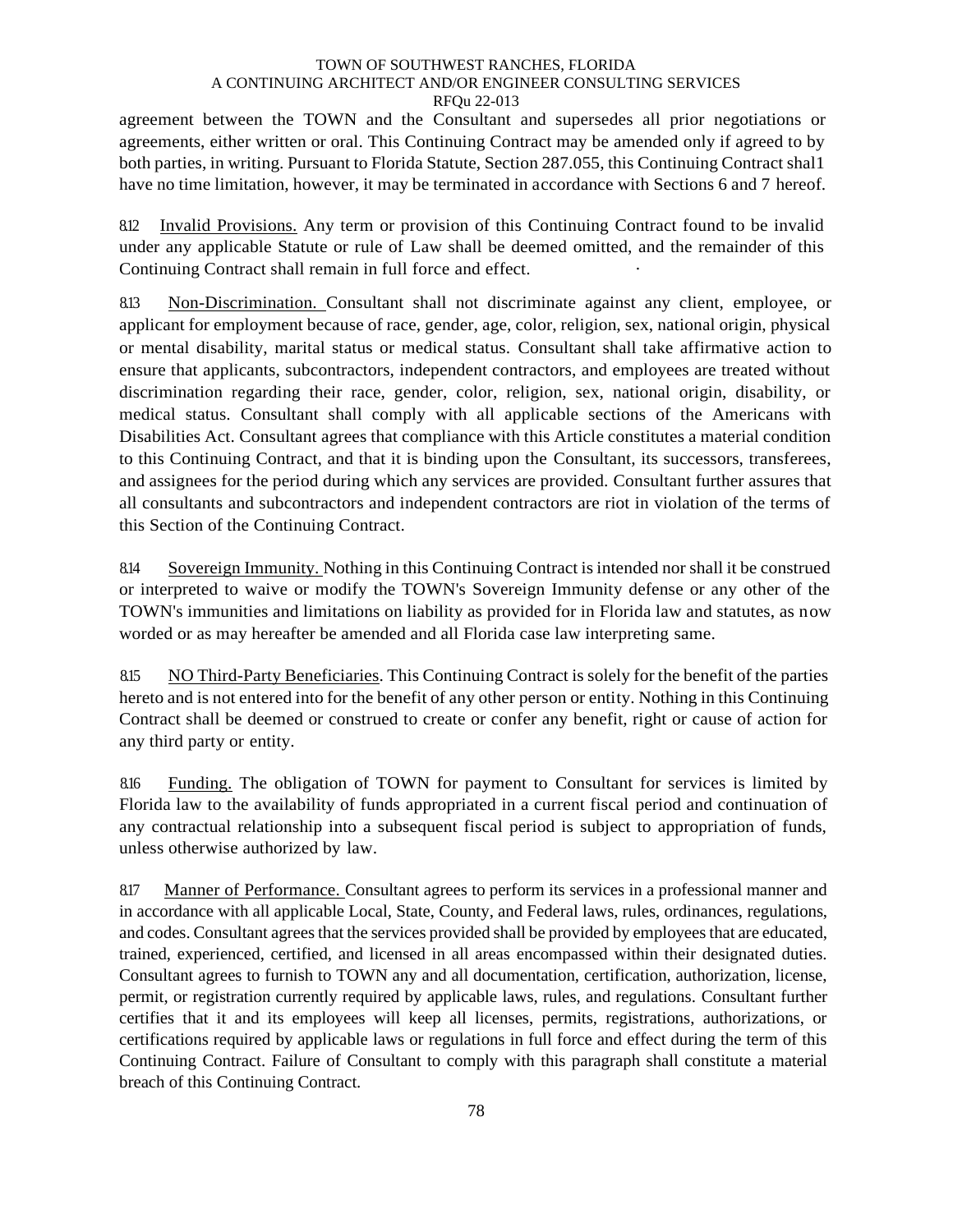8.18 Public Records. The TOWN is subject to Chapter 119, Florida Statutes, the "Public Records Law." No claim of confidentiality or proprietary information in all or any portion of a response will be honored unless a specific exemption from the Public Law exists and is cited in the response. An incorrectly claimed exemption does not disqualify the firm, only the exemption claimed. Firm acknowledges the public shall have access at all reasonable times, to all documents and information pertaining to TOWN's contracts, subject to the provisions of Chapter 119, Florida Statutes, and agrees to allow access by the TOWN and the public to all documents subject to disclosures under applicable law.

Consultant agrees to maintain public records in Consultant's possession or control in connections with Consultant's performance under this agreement and to provide the public with access to public records in accordance with the record maintenance, production and codes requirement set forth in Chapter 119, Florida Statutes, or as otherwise required by law. Consultant shall ensure that public records that are exempt or confidential from public records disclosure requirements are not disclosed except as authorized by law. Consultant's failure or refusal to comply with the provisions of this section shall result in the immediate termination of this agreement by TOWN.

8.19 Public Entity Crimes. In accordance with the Public Entity Crimes Act, Section 287.133, Florida Statute, a person or affiliate who has been placed on the convicted vendor list maintained by the State of Florida Department of General Services following a conviction for a public entity crime may not submit a proposal on a contract with TOWN, may not be awarded or perform services as an architect, engineer, contractor, supplier, or subcontractor, under a contract with TOWN, and may not conduct business with TOWN for a period of **thirty six (36) months** from the date of being placed on the convicted vendor list. Violation of this section by Consultant shall result in TOWN's immediate termination of this Continuing Contract.

8.20 Changes and Modification of Continuing Contract. TOWN and Consultant may request changes that would increase, decrease, or otherwise modify the scope of services to be provided under this Continuing Contract. Such changes only become part of this Continuing Contract and increase, decrease or otherwise modify the services under this Continuing Contract if evidenced by a written Change Order executed by TOWN and Consultant, with the same formality and of equal dignity associated with the original execution of the Continuing Contract.

821 No Waiver of Rights. Neither the TOWN's review, approval or payment for any of the services required under this Continuing Contract shall be construed to operate as a waiver of any of TOWN's rights under this Continuing Contract or of any causes of action arising out Consultant's performance of the services under this Continuing Contract, and Consultant shall be and remain liable to the TOWN for all damages to the TOWN caused by the Consultant's negligent or improper performance of any of the services furnished under this Continuing Contract, irrespective of the TOWN's review, approval or payment for any of the services under this Continuing Contract. The rights and remedies of the TOWN provided for under this Continuing Contract are in addition to all other rights and remedies provided *to* TOWN by law.

822 Gender. Wherever the context shall so require, all words herein in the masculine gender shall be deemed to include the feminine, and all words herein in the feminine gender shall be deemed to include the masculine. All singular words shall include the plural, and all plural words shall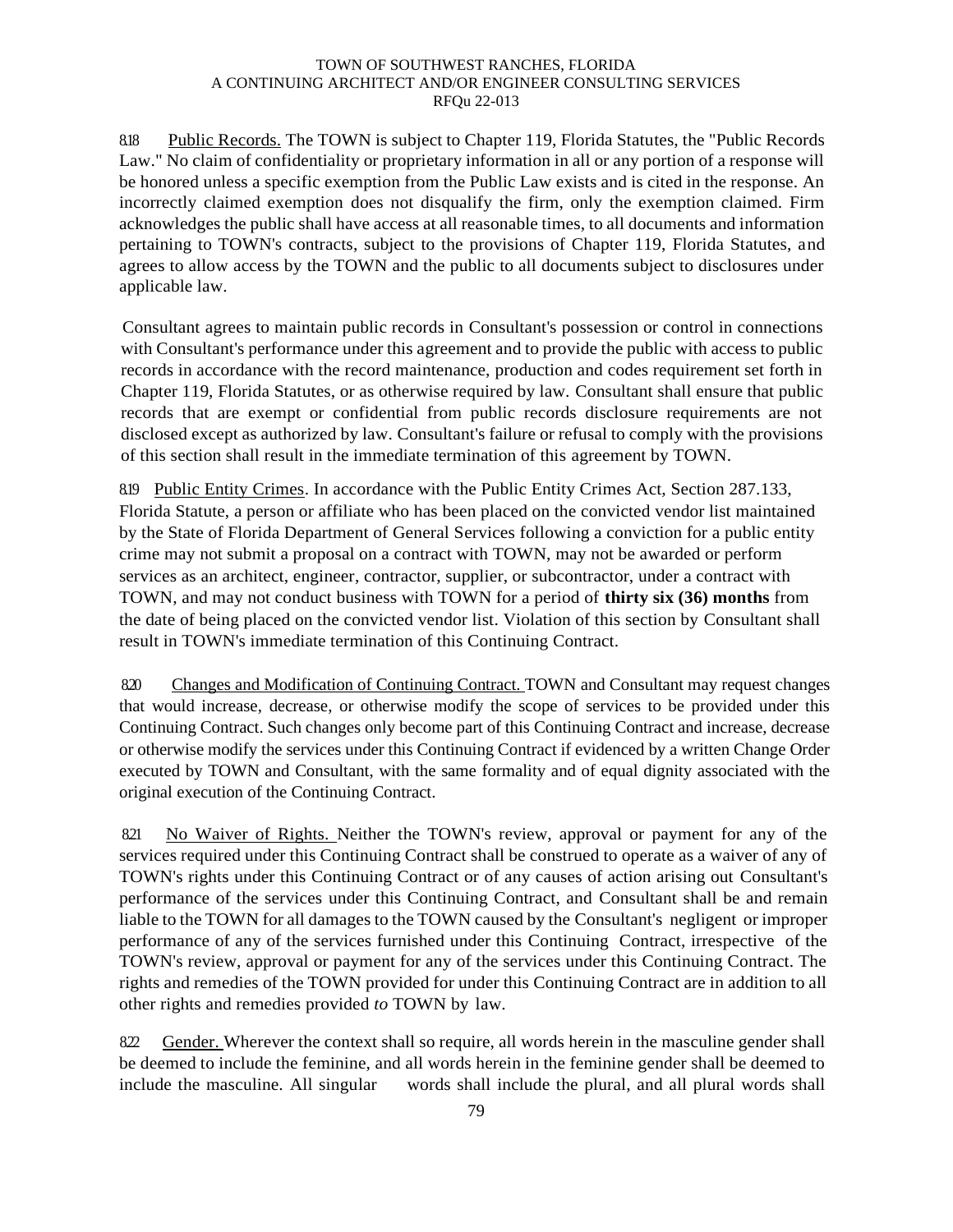include the singular.

823 Time is of the Essence. Time is of the essence for all of Consultant's obligations under this Continuing Contract.

8.24 Days. The terms "days" as referenced in this Continuing Contract shall mean consecutive calendar days, unless specifically stated to be "workdays."

825 Notice. Notices shall be given by Certified Mail (RRR), recognized overnight delivery service with tracking receipt, or hand delivery or courier with signed receipt. Notices shall be given to the following addresses:

> **AS TO TOWN:** Andrew D. Berns, Town Administrator Town of Southwest Ranches 13400 Griffin Road Southwest Ranches, FL 33330

### **With a copy to the Town Attorney:**

Keith M. Poliakoff, Esq. Government Law Group, PLLC 200 South Andrews Avenue Suite 601 Fort Lauderdale, Florida 33301

**AS TO CONSULTANT:** \_\_\_\_\_\_\_\_\_\_\_\_\_\_\_\_\_\_\_\_

\_\_\_\_\_\_\_\_\_\_\_\_\_\_\_\_\_\_\_\_ \_\_\_\_\_\_\_\_\_\_\_\_\_\_\_\_\_\_\_\_

\_\_\_\_\_\_\_\_\_\_

8.26 Independent Contractor. Consultant is an independent contractor of TOWN under this Continuing Contract. In providing services, neither Consultant nor its agents shall act as officers, employees, or agents of the TOWN. Personnel policies, tax responsibilities, social security and health insurance, employee benefits, purchasing policies and other similar administrative procedures applicable to the services rendered under this Continuing Contract shall be exclusively and solely those of Consultant. This Continuing Contract shall not constitute or make the TOWN and Consultant a partnership or joint venture.

827 Conflicts. Neither Consultant nor its employees shall have or hold any continuing or frequently, recurring employment or contractual relationship that is substantially antagonistic or incompatible with \_\_\_\_\_\_\_\_\_\_\_\_\_\_\_\_ loyal and conscientious exercise of judgment related to its performance under this Continuing Contract.

A. Consultant agrees that none of its officers or employees shall, during the term of this Continuing Contract, serve as an expert witness against TOWN in any legal or administrative proceeding in which he or she is not a party, unless compelled by court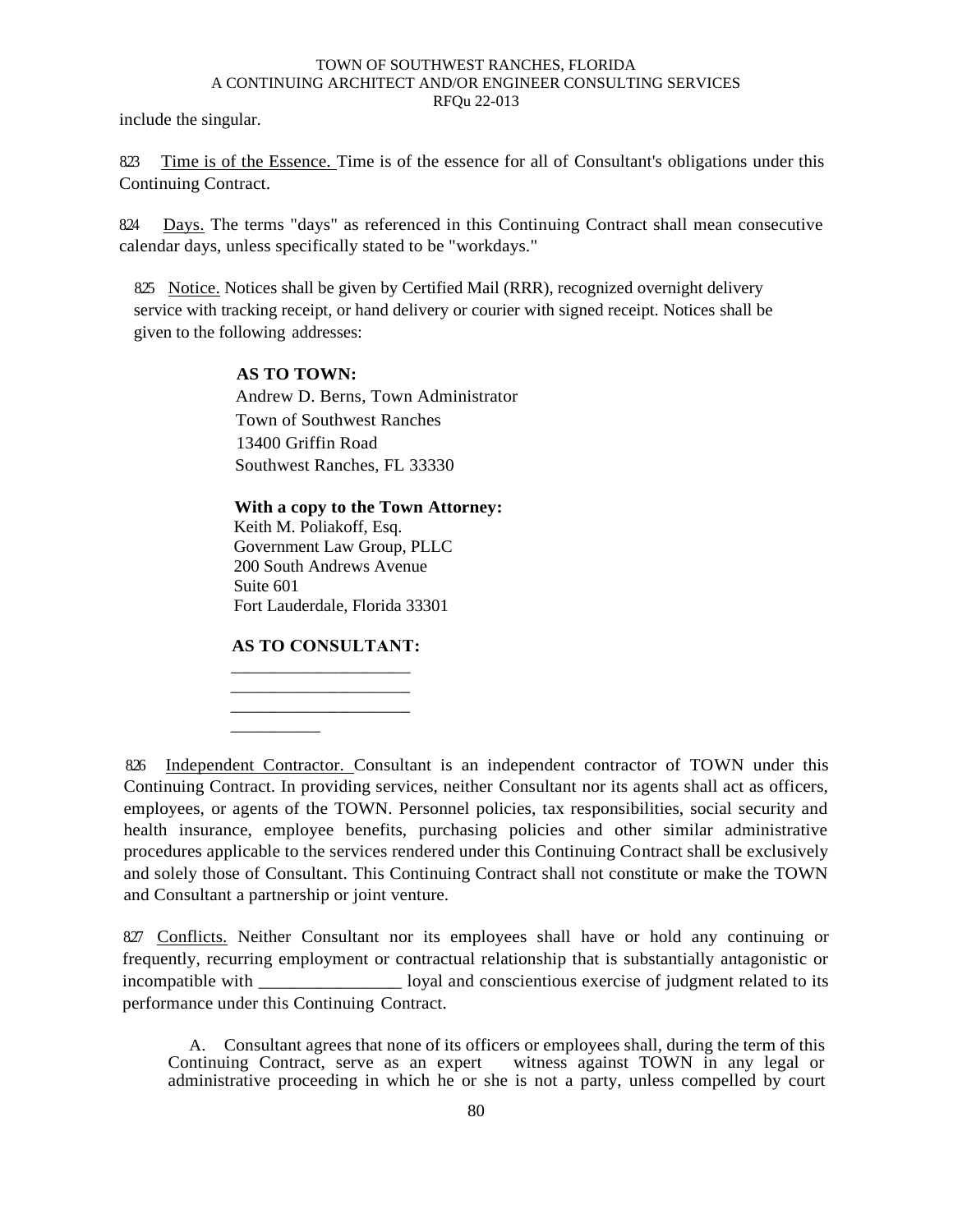process. Further, Consultant agrees that such persons shall not give sworn testimony or issue a report or writing, as an expression of

his or her expert opinion, which is adverse or prejudicial to the interests of TOWN in connection with any such pending or threatened legal or administrative proceeding. The limitations of this section shall not preclude Consultant or any other persons from representing themselves in any action or in any administrative or legal proceeding.

B. In the event Consultant is permitted to utilize consultants or subcontractors to perform any services required by this Continuing Contract, Consultant agrees to prohibit such consultants or subcontractors, by written contract, from having any conflicts within the meaning of this Section.

828 Contingency Fee. Consultant warrants that it has not employed or retained any company or person, other than a bona fide employee working solely for Consultant, to solicit or secure this Continuing Contract and that it has not paid or agreed to pay any person, company, corporation, individual or firm, other than a bona fide employee working solely for Consultant, any fee, commission, percentage, gift, or other consideration contingent upon or resulting from the award or making of this Continuing Contract. For a breach or violation of this provision, TOWN shall have the right to terminate this Continuing Contract without liability and, at its discretion, to deduct from the Continuing Contract price or otherwise recover, the full amount of such fee, commission, percentage, gift or consideration.

829 Materiality and Waiver of Breach. TOWN and Consultant agree that each requirement, duty, and obligation set forth herein is substantial and important to the formation of this Continuing Contract and, therefore, is a material term hereof. TOWN's failure to enforce any provision of this Continuing Contract shall not be deemed a waiver of such provision or modification of this Continuing Contract. A waiver of any breach of a provision of this Continuing Contract shall not be deemed a waiver of any subsequent breach and shall not be construed to be a modification of the terms of this Continuing Contract.

8.30 Joint Preparation. The TOWN and Consultant both acknowledge that they have sought and received whatever competent advice and legal counsel as was necessary for them to form a full and complete understanding of all rights and obligations herein and that the preparation of this Continuing Contract has been their joint effort. The language agreed to herein express their mutual intent and the resulting document shall not, solely as a matter of judicial construction, be construed more severely against one of the parties than the other.

831 Drug-Free Workplace. Consultant shall maintain a drug-free workplace.

832 Headings. Headings are for convenience of reference only and shall not be considered in any interpretation of this Continuing Contract.

833 Binding Authority. Each person 'Signing this Continuing Contract on behalf of either party individually warrants that he or she has full legal power to execute this Continuing Contract on behalf of the party for whom he or she is signing, and to bind and obligate such party with respect to all provisions contained in this Continuing Contract.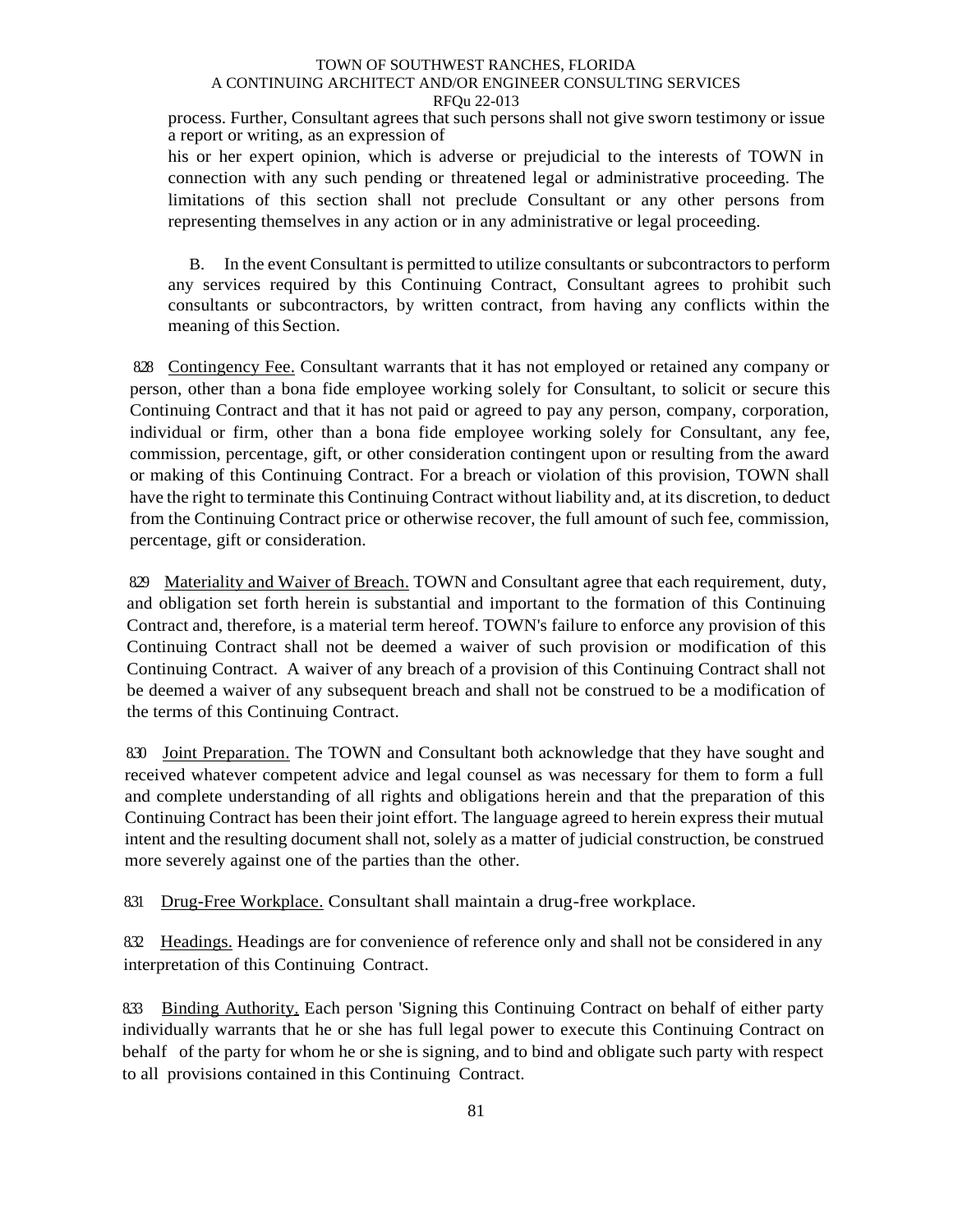8.34 Truth-in-Negotiation Certificate. Signature of this Continuing Contract by Consultant shall act as the execution of a truth-in-negotiation certificate stating that wage rates and other factual unit costs supporting the compensation of this Continuing Contract are accurate, complete, and current at the time of contracting.

### 8.35 Contract Provisions for Non-Federal Entity Contracts Under Federal Awards

(A) Contracts for more than the simplified acquisition threshold, which is the inflation adjusted amount determined by the Civilian Agency Acquisition Council and the Defense Acquisition Regulations Council (Councils) as authorized by 41 U.S.C.1908, must address administrative, contractual, or legal remedies in instances where contractors violate or breach contract terms, and provide for such sanctions and penalties as appropriate.

(B) All contracts in excess of \$10,000 must address termination for cause and for convenience by the non-Federal entity including the manner by which it will be effected and the basis for settlement.

(C) Equal Employment Opportunity. Except as otherwise provided under 41 CFR Part 60, all contracts that meet the definition of "federally assisted construction contract" in 41 CFR Part 60-1.3 must include the equal opportunity clause provided under41 CFR 60-1.4(b), in accordance with Executive Order 11246, "Equal Employment Opportunity" (30 FR 12319, 12935, 3 CFR Part, 1964-1965 Comp., p. 339), as amended by Executive Order 11375, "Amending Executive Order 11246 Relating to Equal Employment Opportunity," and implementing regulations at 41 CFR part 60, "Office of Federal Contract Compliance Programs, Equal Employment Opportunity, Department of Labor."

(D) Davis-Bacon Act, as amended (40 U.S.C. 3141-3148). When required by Federal program legislation, all prime construction contracts in excess of \$2,000 awarded by non-Federal entities must include a provision for compliance with the Davis-Bacon Act (40 U.S.C. 3141-3144, and 3146-3148) as supplemented by Department of Labor regulations (29 CFR Part 5, "Labor Standards Provisions Applicable to Contracts Covering Federally Financed and Assisted Construction"). In accordance with the statute, contractors must be required to pay wages to laborers and mechanics at a rate not less than the prevailing wages specified in a wage determination made by the Secretary of Labor. In addition, contractors must be required to pay wages not less than once a week. The non-Federal entity must place a copy of the current prevailing waged determination issued by the Department of Labor in each solicitation. The decision to award a contract or subcontract must be conditioned upon the acceptance of the wage determination. The non-Federal entity must report all suspected or reported violations to the Federal awarding agency. The contracts must also include a provision for compliance with the Copeland "Anti-Kickback" Act (40 U.S.C. 3145), as supplemented by Department of Labor regulations (29 CFR Part 3, "Contractors and Subcontractors on Public Building or Public Work Financed in Whole or in Part by Loans or Grants from the United States"). The Act provides that each contractor or subrecipient must be prohibited from inducing, by any means, any person employed in the construction, completion, or repair of public work, to give up any part of the compensation to which he or she is otherwise entitled. The non-Federal entity must report all suspected or reported violations to the Federal awarding agency.

(E) Contract Work Hours and Safety Standards Act (40 U.S.C. 3701-3708). Where applicable,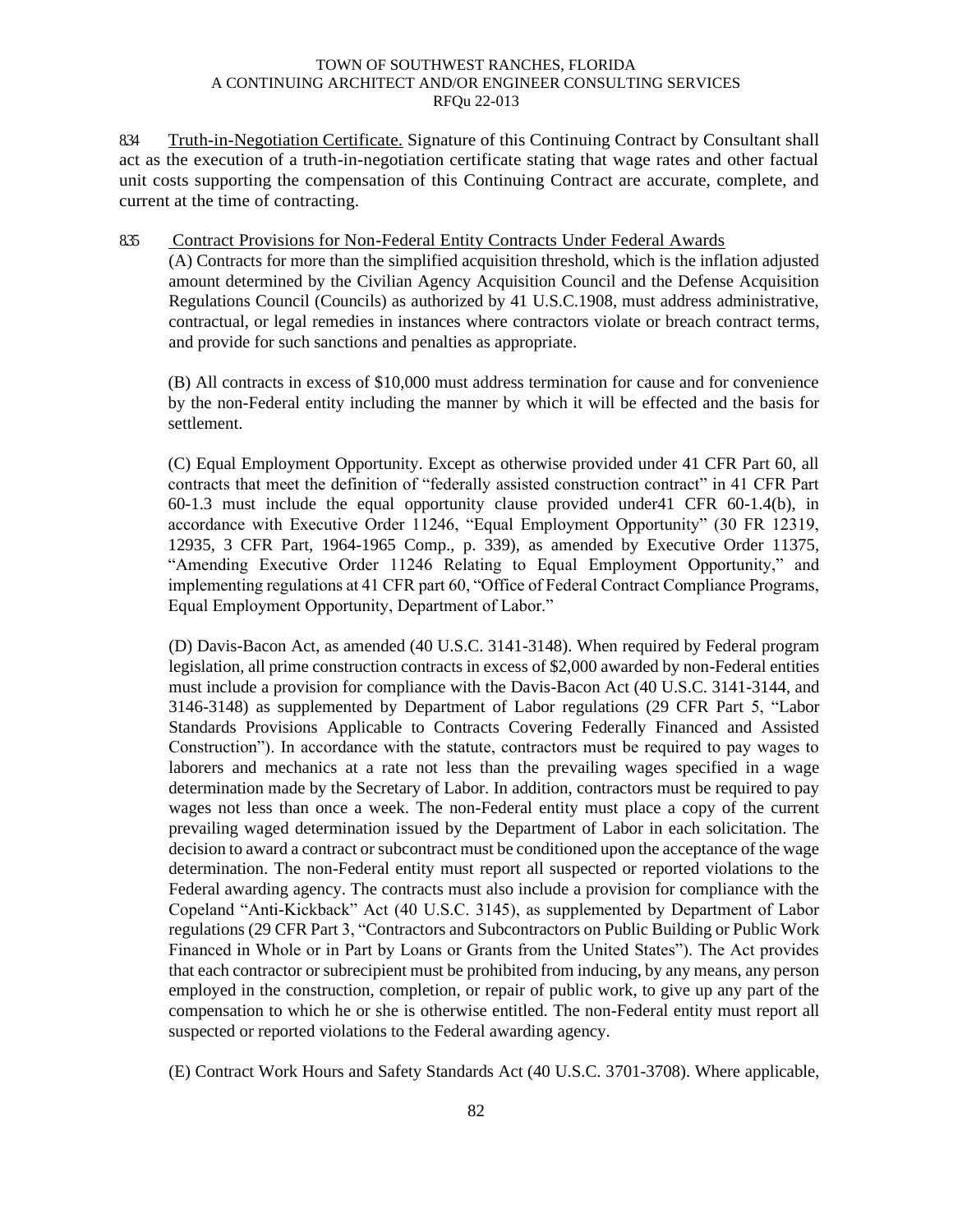all contracts awarded by the non-Federal entity in excess of \$100,000 that involve the employment of mechanics or laborers must include a provision for compliance with 40 U.S.C. 3702 and 3704, as supplemented by Department of Labor regulations (29 CFR Part 5). Under 40U.S.C. 3702 of the Act, each contractor must be required to compute the wages of every mechanic and laborer on the basis of a standard work week of 40 hours. Work in excess of the standard work week is permissible provided that the worker is compensated at a rate of not less than one and a half times the basic rate of pay for all hours worked in excess of 40 hours in the work week. The requirements of 40 U.S.C. 3704 are applicable to construction work and provide that no laborer or mechanic must be required to work in surroundings or under working conditions which are unsanitary, hazardous or dangerous. These requirements do not apply to the purchases of supplies or materials or articles ordinarily available on the open market, or contracts for transportation or transmission of intelligence.

(F) Rights to Inventions Made Under a Contract or Agreement. If the Federal award meets the definition of "funding agreement" under 37 CFR § 401.2 (a) and the recipient or subrecipient wishes to enter into a contract with a small business firm or nonprofit organization regarding the substitution of parties, assignment or performance of experimental, developmental, or research work under that "funding agreement," the recipient or subrecipient must comply with the requirements of 37 CFR Part 401, "Rights to Inventions Made by Nonprofit Organizations and Small Business Firms Under Government Grants, Contracts and Cooperative Agreements," and any implementing regulations issued by the awarding agency.

(G) Clean Air Act (42 U.S.C. 7401-7671q.) and the Federal Water Pollution Control Act (33 U.S.C. 1251-1387), as amended -Contracts and subgrants of amounts in excess of \$150,000 must contain a provision that requires the non-Federal award to agree to comply with all applicable standards, orders or regulations issued pursuant to the Clean Air Act (42 U.S.C. 7401- 7671q) and the Federal Water Pollution Control Act as amended (33 U.S.C. 1251-1387). Violations must be reported to the Federal awarding agency and the Regional Office of the Environmental Protection Agency (EPA).

(H) Debarment and Suspension (Executive Orders 12549 and 12689) - A contract award (see 2 CFR 180.220) must not be made to parties listed on the governmentwide exclusions in the System for Award Management (SAM), in accordance with the OMB guidelines at 2 CFR 180 that implement Executive Orders 12549 (3 CFR part 1986 Comp., p. 189) and 12689 (3 CFR part 1989 Comp., p. 235), "Debarment and Suspension." SAM Exclusions contains the names of parties debarred, suspended, or otherwise excluded by agencies, as well as parties declared ineligible under statutory or regulatory authority other than Executive Order 12549.

(I) Byrd Anti-Lobbying Amendment (31 U.S.C. 1352) - Contractors that apply or bid for an award exceeding \$100,000 must file the required certification. Each tier certifies to the tier above that it will not and has not used Federal appropriated funds to pay any person or organization for influencing or attempting to influence an officer or employee of any agency, a member of Congress, officer or employee of Congress, or an employee of a member of Congress in connection with obtaining any Federal contract, grant or any other award covered by 31 U.S.C. 1352. Each tier must also disclose any lobbying with non-Federal funds that takes place in connection with obtaining any Federal award. Such disclosures are forwarded from tier to tier up to the non-Federal award.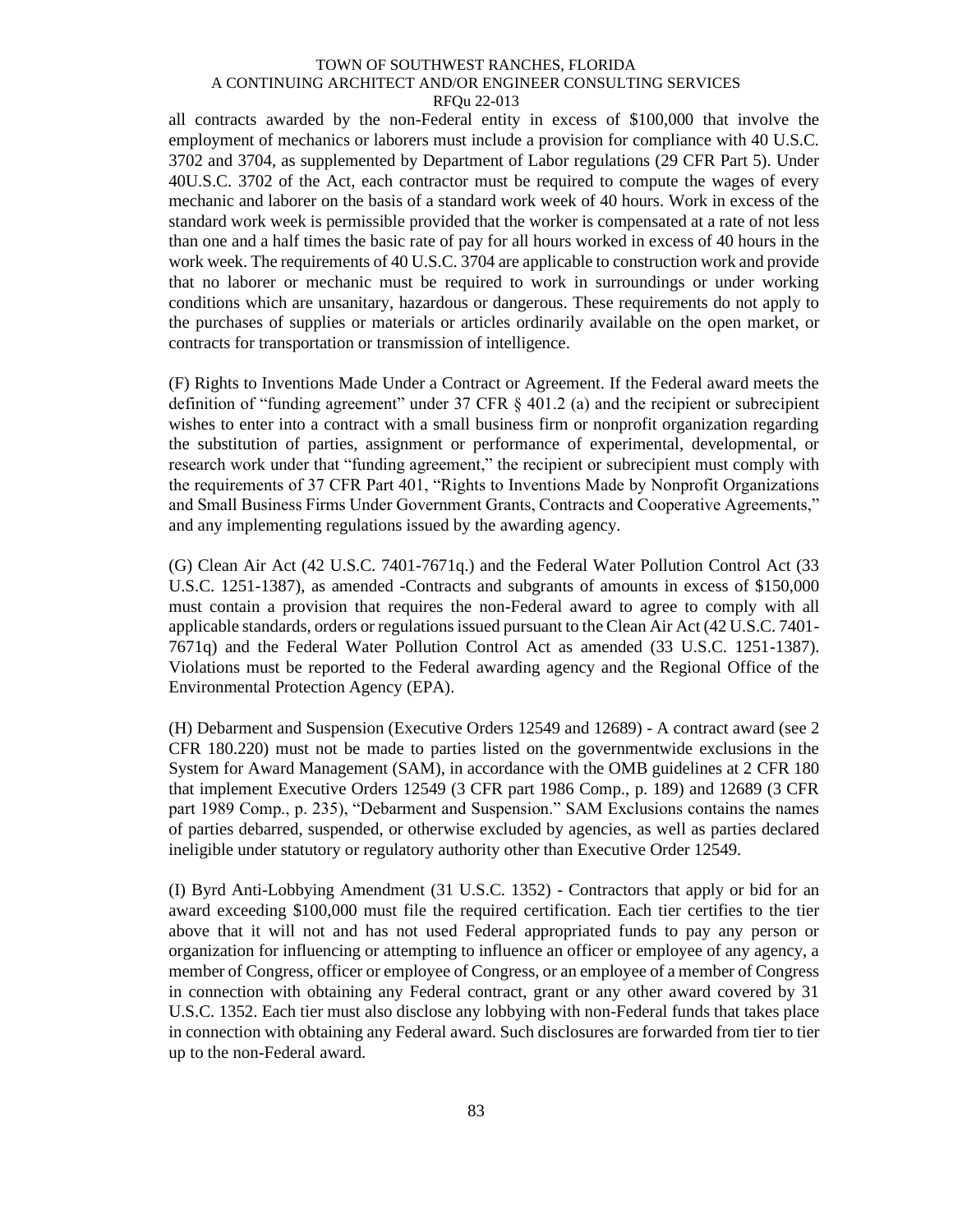(J) A Non-Federal entity that is a state agency or agency of a political subdivision of a state and its contractors must comply with section 6002 of the Solid Waste Disposal Act, as amended by the Resource Conservation and Recovery Act. The requirements of Section 6002 include procuring only items designated in guidelines of the Environmental Protection Agency (EPA) at 40 CFR part 247 that contain the highest percentage of recovered materials practicable, consistent with maintaining a satisfactory level of competition, where the purchase price of the item exceeds \$10,000 or the value of the quantity acquired during the preceding fiscal year exceeded \$10,000; procuring solid waste management services in a manner that maximizes energy and resource recovery; and establishing an affirmative procurement program for procurement of recovered materials identified in the EPA guidelines

(K) As appropriate and to the extent consistent with law, the non-Federal entity should, to the greatest extent practicable under a Federal award, provide a preference for the purchase, acquisition, or use of goods, products, or materials produced in the United States (including but not limited to iron, aluminum, steel, cement, and other manufactured products). The requirements of this section must be included in all subawards including all contracts and purchase orders for work or products under this award.

For purposes of this section:

- I. "Produced in the United States" means, for iron and steel products, that all manufacturing processes, from the initial melting stage through the application of coatings, occurred in the United States.
- II. "Manufactured products" means items and construction materials composed in whole or in part of non-ferrous metals such as aluminum; plastics and polymerbased products such as polyvinyl chloride pipe; aggregates such as concrete; glass, including optical fiber; and lumber.

**[Signatures on next page]**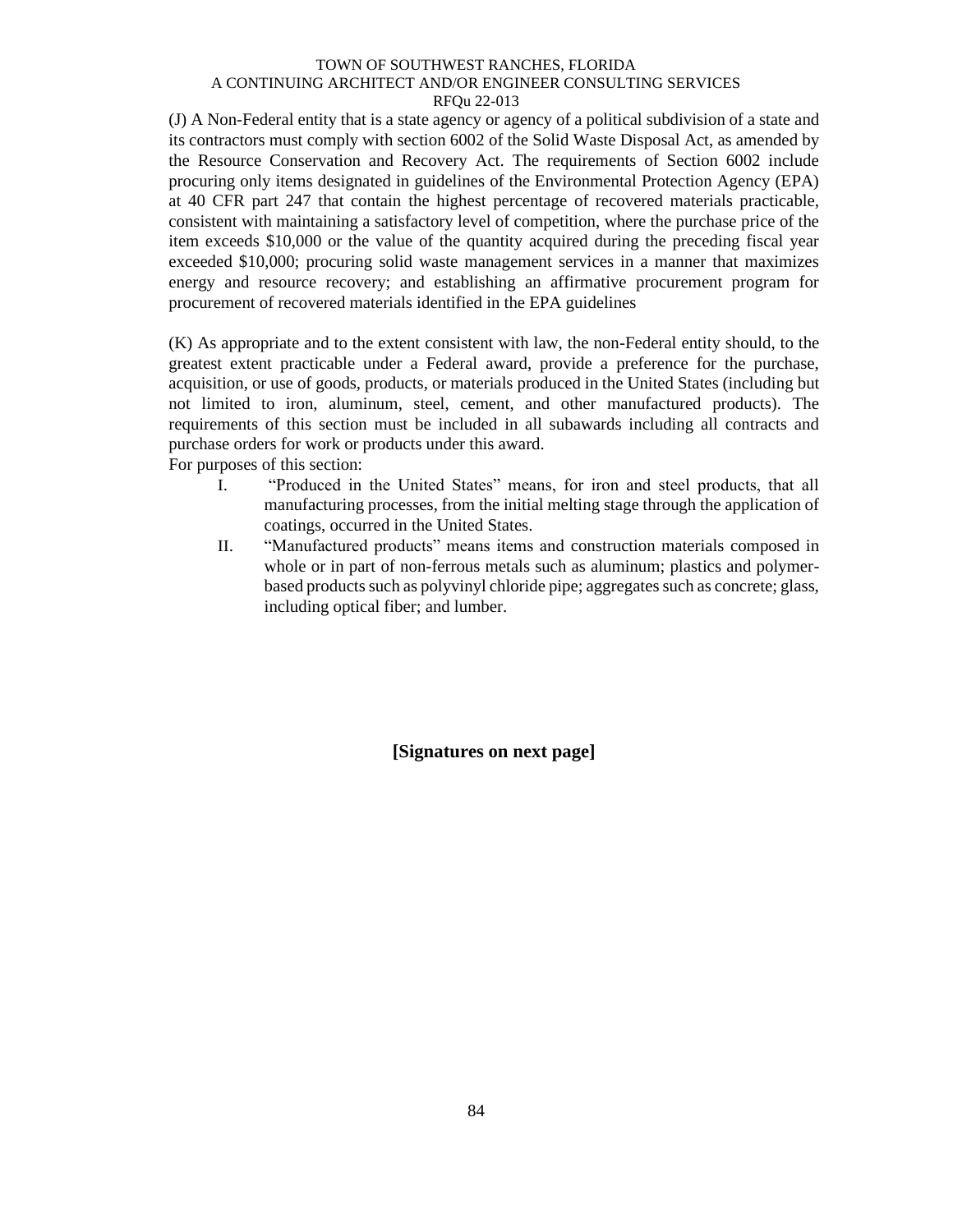**IN WITNESS WHEREOF**, the parties have made and executed this Agreement on the respective dates under each signature: \_\_\_\_\_\_\_\_\_\_\_\_\_\_\_\_\_\_\_\_\_, and the TOWN OF SOUTHWEST RANCHES, signing by and through its Mayor duly authorized to execute same by Council action on the \_\_\_ day of \_\_\_\_\_\_\_\_\_\_\_\_ 2022.

| <b>WITNESSES:</b>                                                                                                    | <b>CONTRACTOR:</b>                                               |
|----------------------------------------------------------------------------------------------------------------------|------------------------------------------------------------------|
| <u> 1989 - Johann John Stone, markin film yn y brenin y brenin y brenin y brenin y brenin y brenin y brenin y br</u> | (title)<br>$\frac{1}{2}$ day of $\frac{201}{2}$                  |
|                                                                                                                      | <b>TOWN OF SOUTHWEST RANCHES</b>                                 |
|                                                                                                                      | Steve Breitkreuz, Mayor                                          |
|                                                                                                                      | $\frac{1}{201}$ day of $\frac{201}{201}$                         |
|                                                                                                                      | $\mathbf{B} \mathbf{y}$ :<br>Andrew D. Berns, Town Administrator |
|                                                                                                                      | $\frac{1}{201}$ day of $\frac{201}{201}$                         |

**ATTEST:**

\_\_\_\_\_\_\_\_\_\_\_\_\_\_\_\_\_\_\_\_\_\_\_\_\_\_\_\_\_\_\_ Russell Muñiz, Assistant Town Administrator/Town Clerk

### **APPROVED AS TO FORM AND CORRECTNESS:**

\_\_\_\_\_\_\_\_\_\_\_\_\_\_\_\_\_\_\_\_\_\_\_\_\_\_\_\_ Keith M. Poliakoff, Town Attorney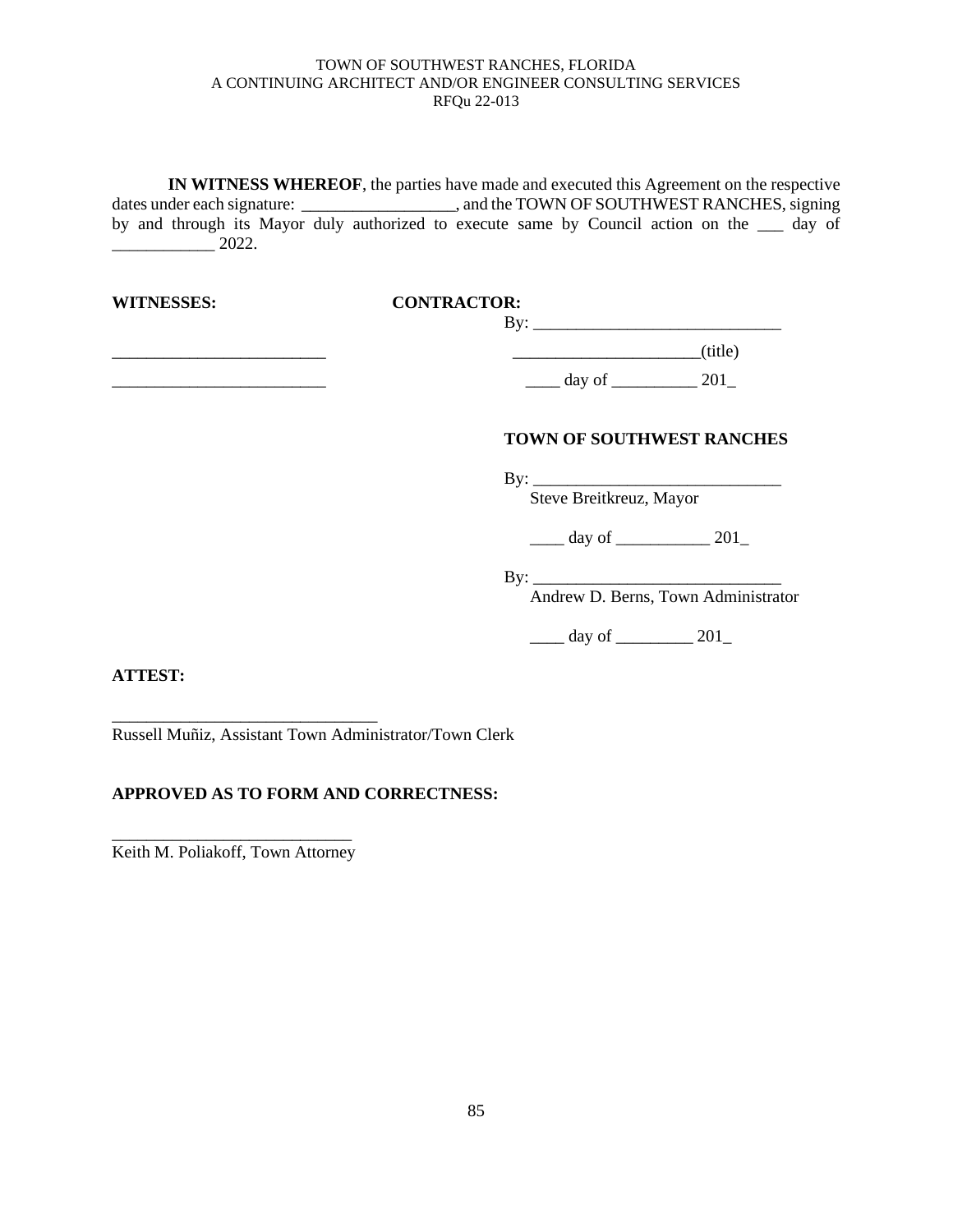### **EXHIBIT B GENERAL CIVIL ENGINEERING SERVICES TO BE CONSIDERED**

# **Discipline: General Civil Engineering**

- ◻ **Yes, my firm would like to be considered for services within the above referenced discipline. If yes, please provide the below information.**
- ◻ **No, my firm would not like to be considered for services within the above referenced discipline**

### **Please provide the following information in the chart format identified below.**

*The below information should only contain information about the firm, not for any outside consultant or subconsultants the firm works with***.**

| Services to be considered for | List of previous Similar Projects (if applicable) |
|-------------------------------|---------------------------------------------------|
|                               |                                                   |
|                               |                                                   |
|                               |                                                   |
| <b>Other</b> (please list)    |                                                   |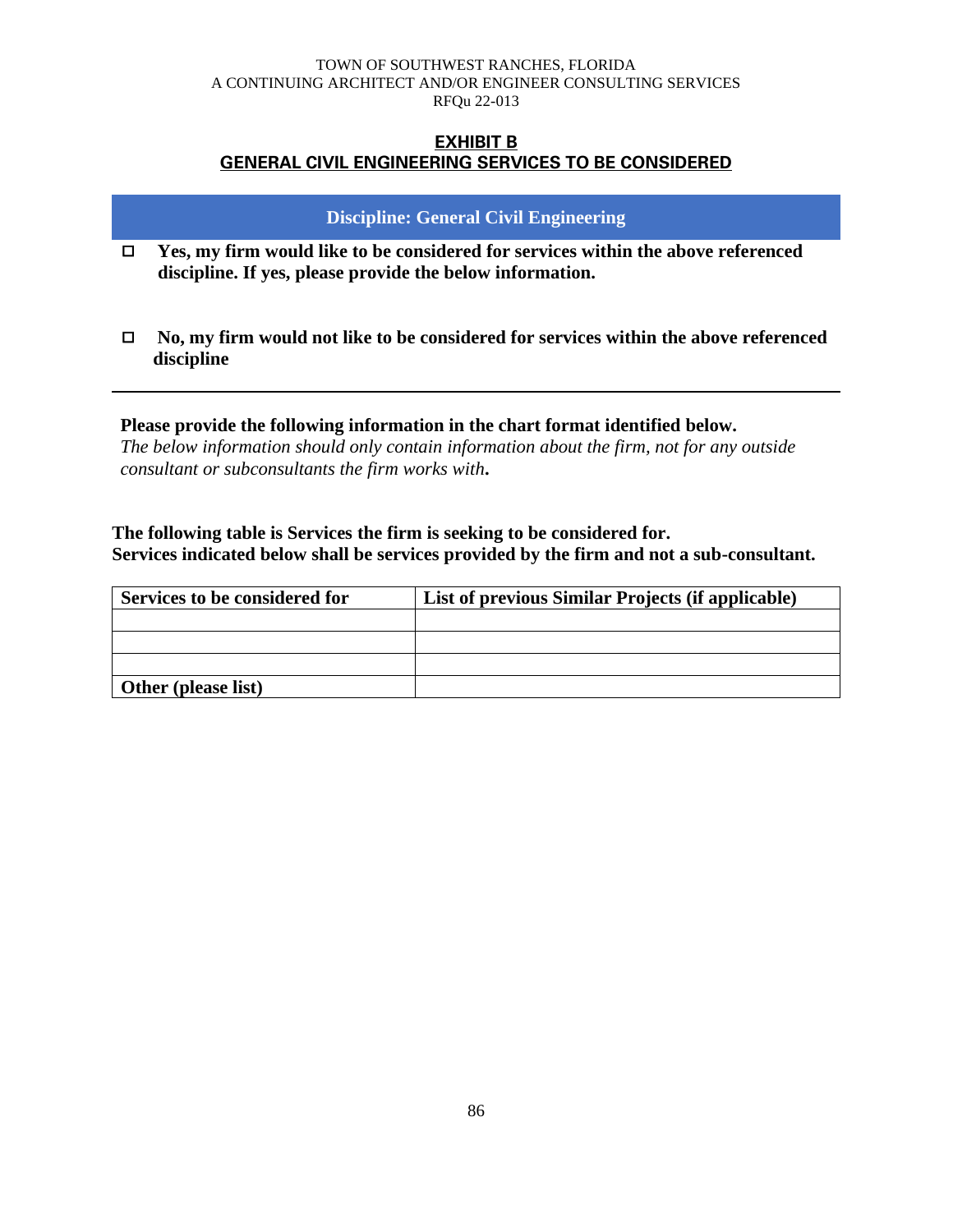### TOWN OF SOUTHWEST RANCHES, FLORIDA A CONTINUING ARCHITECT AND/OR ENGINEER CONSULTING SERVICES RFQu 22-013 **EXHIBIT B TRAFFIC ENGINEERING SERVICES TO BE CONSIDERED**

# **Discipline: Traffic Engineering**

- ◻ **Yes, my firm would like to be considered for services within the above referenced discipline. If yes, please provide the below information.**
- ◻ **No, my firm would not like to be considered for services within the above referenced discipline**

### **Please provide the following information in the chart format identified below.** *The below information should only contain information about the firm, not for any outside*

*consultant or subconsultants the firm works with***.**

| Services to be considered for | List of previous Similar Projects (if applicable) |
|-------------------------------|---------------------------------------------------|
|                               |                                                   |
|                               |                                                   |
|                               |                                                   |
| <b>Other</b> (please list)    |                                                   |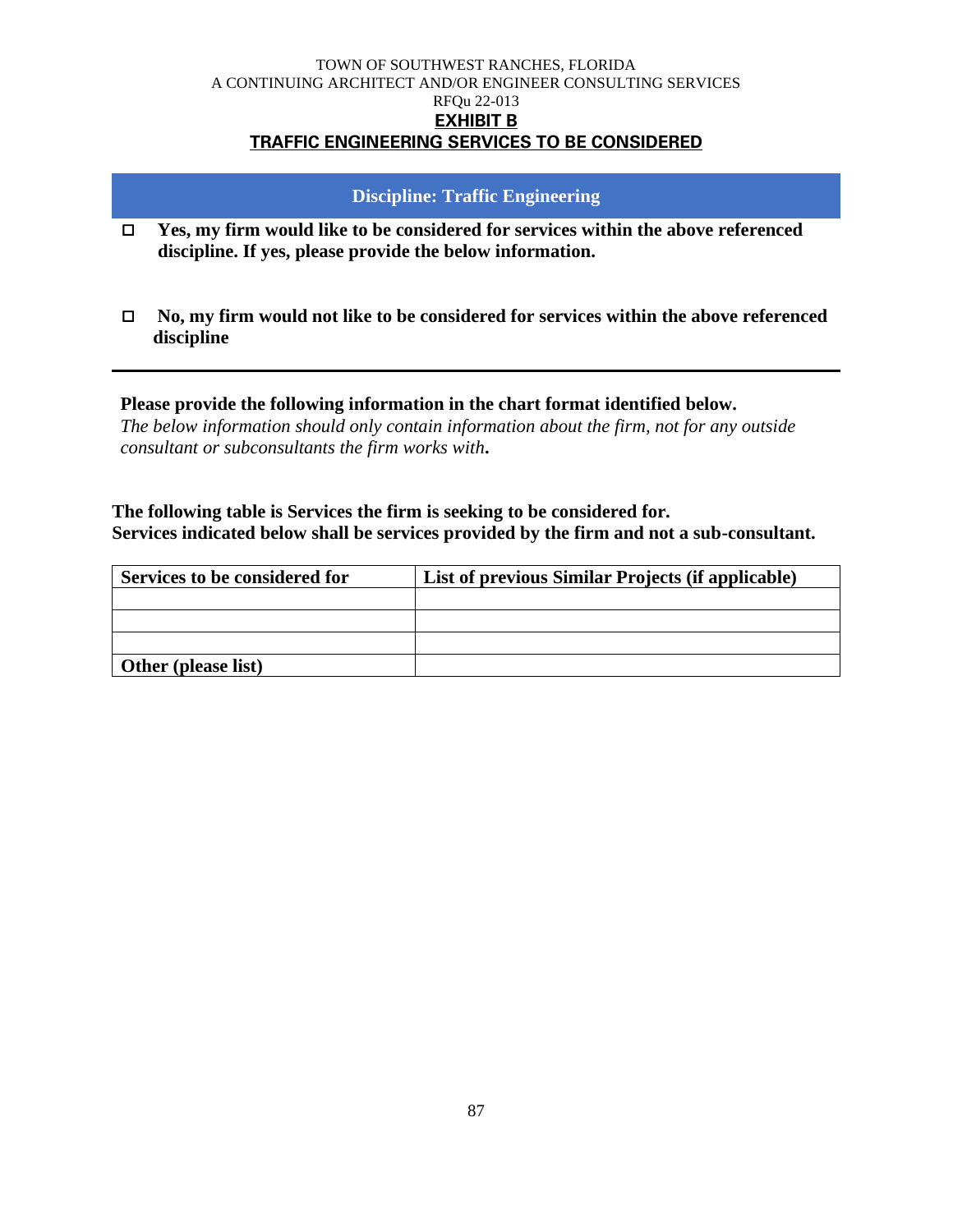### **EXHIBIT B GEOTECHNICAL ENGINEERING SERVICES TO BE CONSIDERED**

## **Discipline: Geotechnical Engineering**

- ◻ **Yes, my firm would like to be considered for services within the above referenced discipline. If yes, please provide the below information.**
- ◻ **No, my firm would not like to be considered for services within the above referenced discipline**

### **Please provide the following information in the chart format identified below.**

*The below information should only contain information about the firm, not for any outside consultant or subconsultants the firm works with***.**

| Services to be considered for | List of previous Similar Projects (if applicable) |
|-------------------------------|---------------------------------------------------|
|                               |                                                   |
|                               |                                                   |
|                               |                                                   |
| <b>Other</b> (please list)    |                                                   |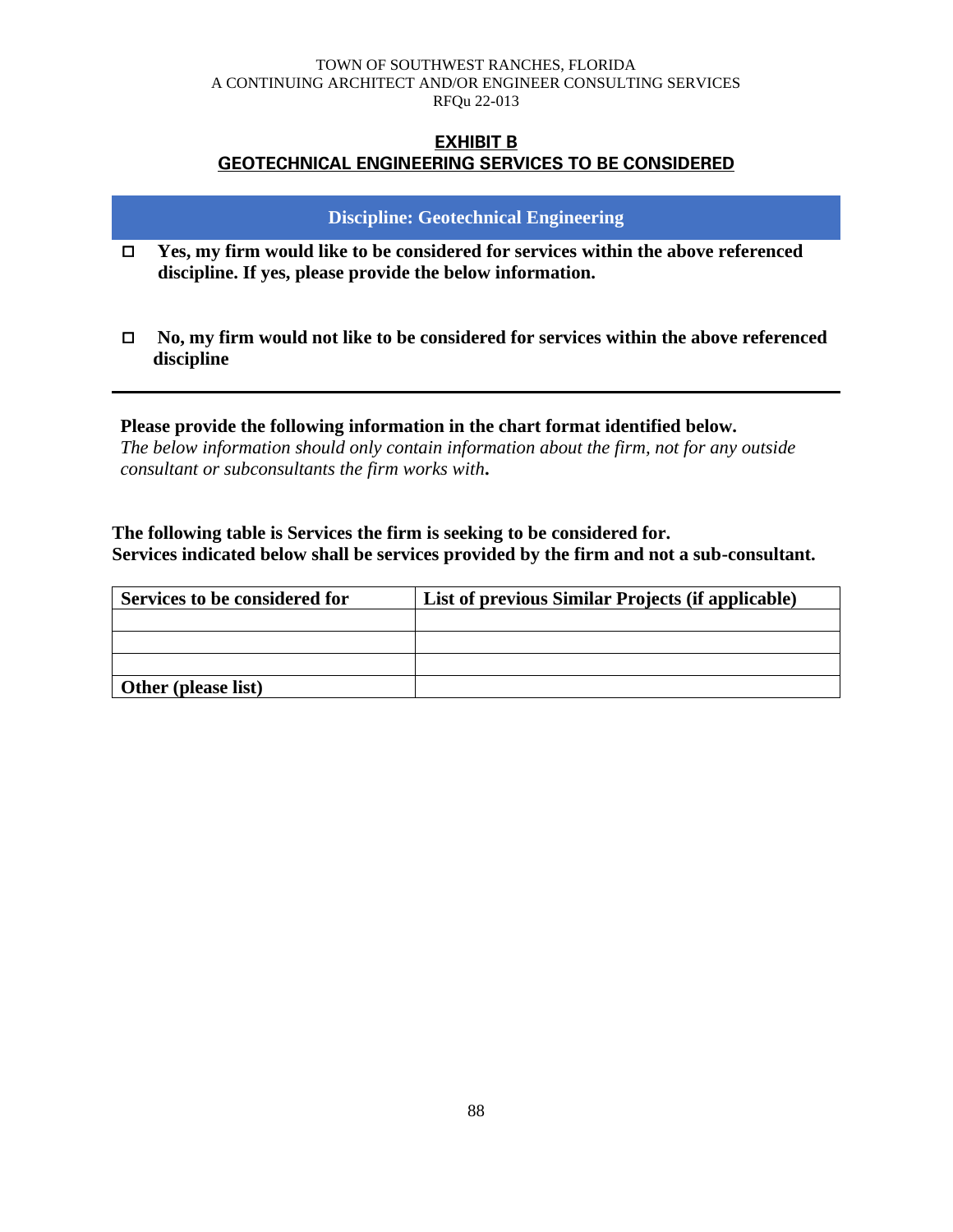### **EXHIBIT B LAND SURVEYING SERVICES TO BE CONSIDERED**

# **Discipline: Land Surveying**

- ◻ **Yes, my firm would like to be considered for services within the above referenced discipline. If yes, please provide the below information.**
- ◻ **No, my firm would not like to be considered for services within the above referenced discipline**

### **Please provide the following information in the chart format identified below.**

*The below information should only contain information about the firm, not for any outside consultant or subconsultants the firm works with***.**

| Services to be considered for | List of previous Similar Projects (if applicable) |
|-------------------------------|---------------------------------------------------|
|                               |                                                   |
|                               |                                                   |
|                               |                                                   |
| <b>Other</b> (please list)    |                                                   |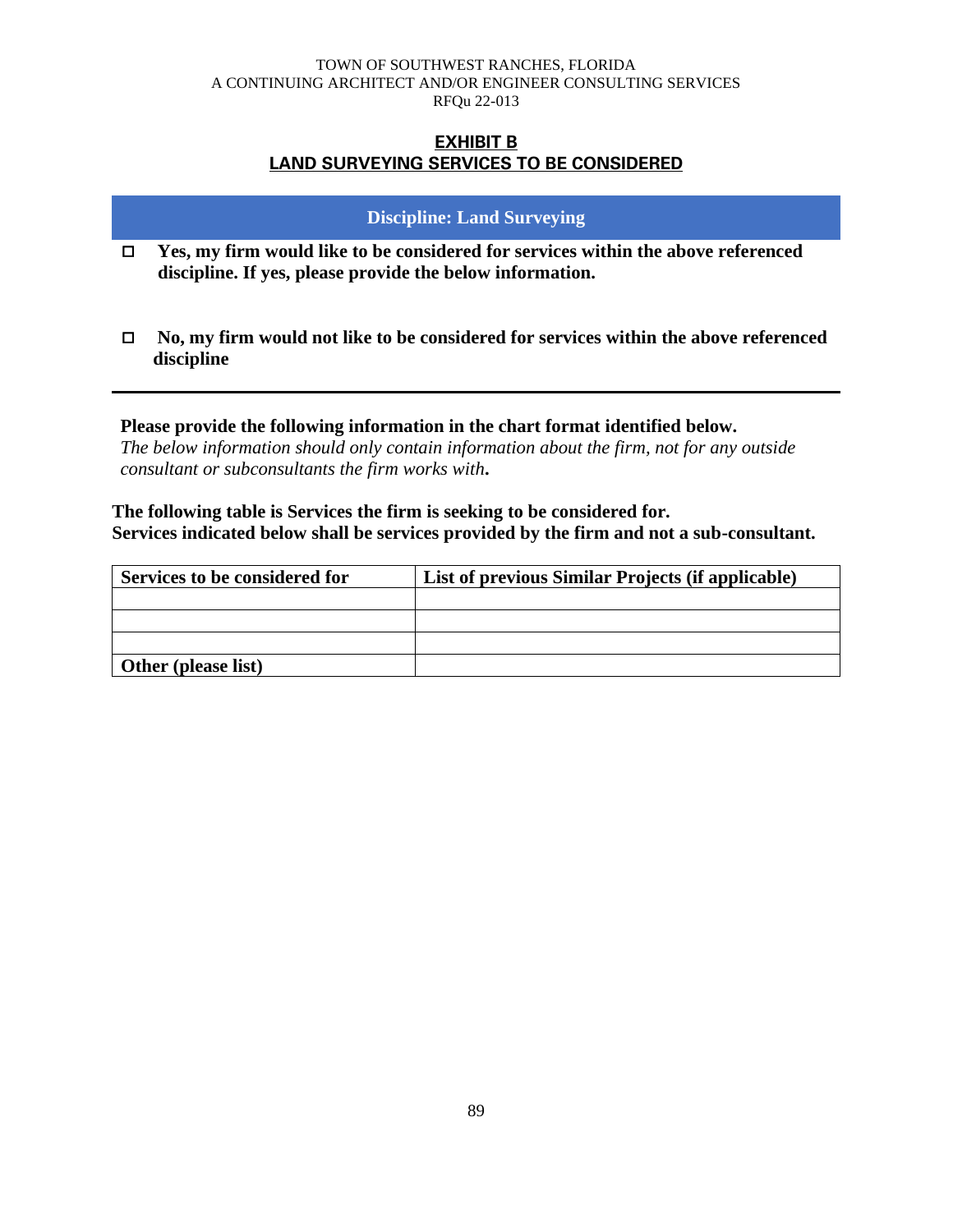### **EXHIBIT B WATER TREATMNT & WELL FIELD ENGINEERING SVCS TO BE CONSIDERED**

# **Discipline: Water treatment and Well Field Engineering**

- ◻ **Yes, my firm would like to be considered for services within the above referenced discipline. If yes, please provide the below information.**
- ◻ **No, my firm would not like to be considered for services within the above referenced discipline**

### **Please provide the following information in the chart format identified below.**

*The below information should only contain information about the firm, not for any outside consultant or subconsultants the firm works with***.**

| Services to be considered for | List of previous Similar Projects (if applicable) |
|-------------------------------|---------------------------------------------------|
|                               |                                                   |
|                               |                                                   |
|                               |                                                   |
| <b>Other</b> (please list)    |                                                   |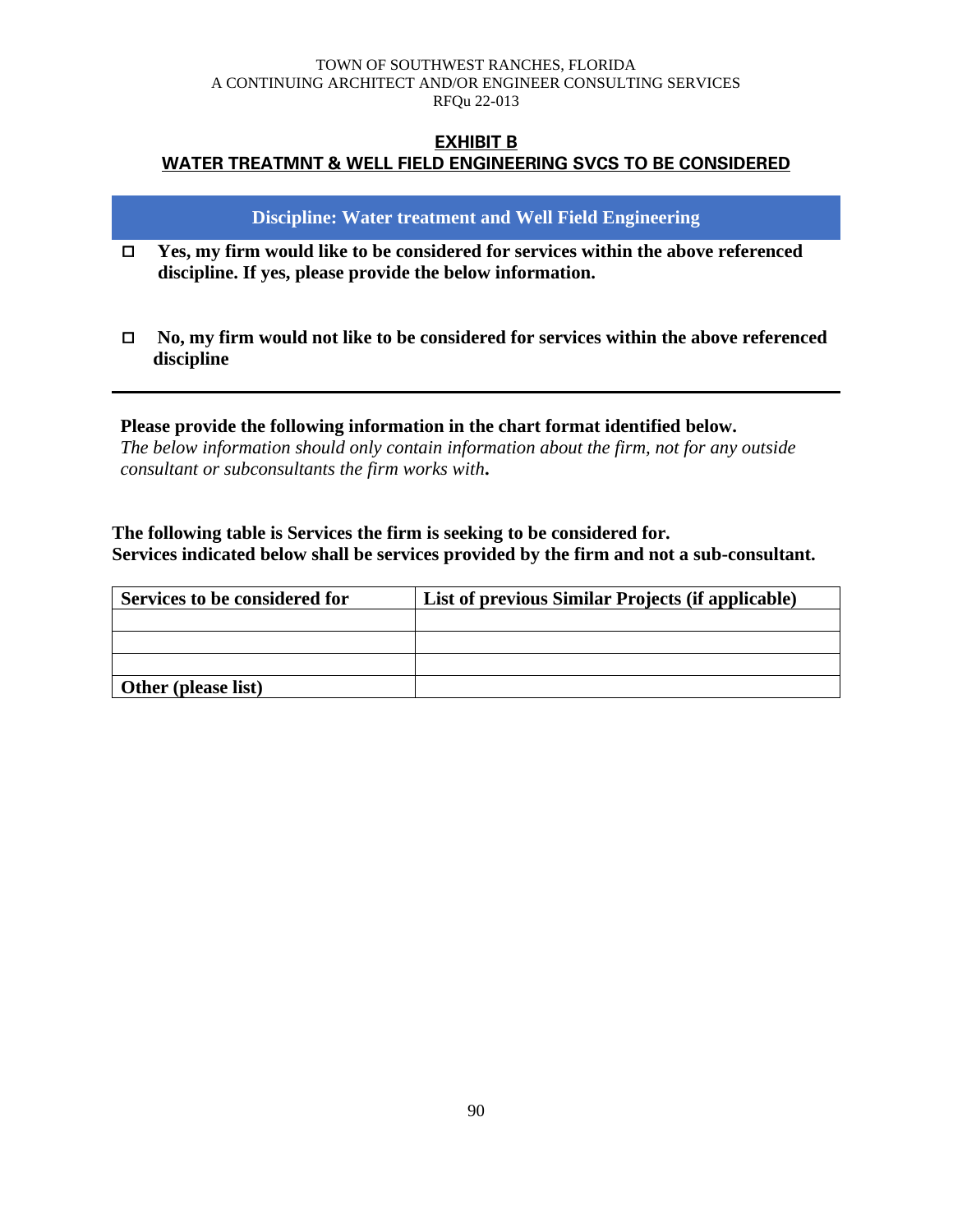### **EXHIBIT B GENERAL ENVIRONMENTAL ENGINEERING SERVICES TO BE CONSIDERED**

## **Discipline: General Environmental Engineering Services**

- ◻ **Yes, my firm would like to be considered for services within the above referenced discipline. If yes, please provide the below information.**
- ◻ **No, my firm would not like to be considered for services within the above referenced discipline**

### **Please provide the following information in the chart format identified below.**

*The below information should only contain information about the firm, not for any outside consultant or subconsultants the firm works with***.**

| Services to be considered for | List of previous Similar Projects (if applicable) |
|-------------------------------|---------------------------------------------------|
|                               |                                                   |
|                               |                                                   |
|                               |                                                   |
| <b>Other</b> (please list)    |                                                   |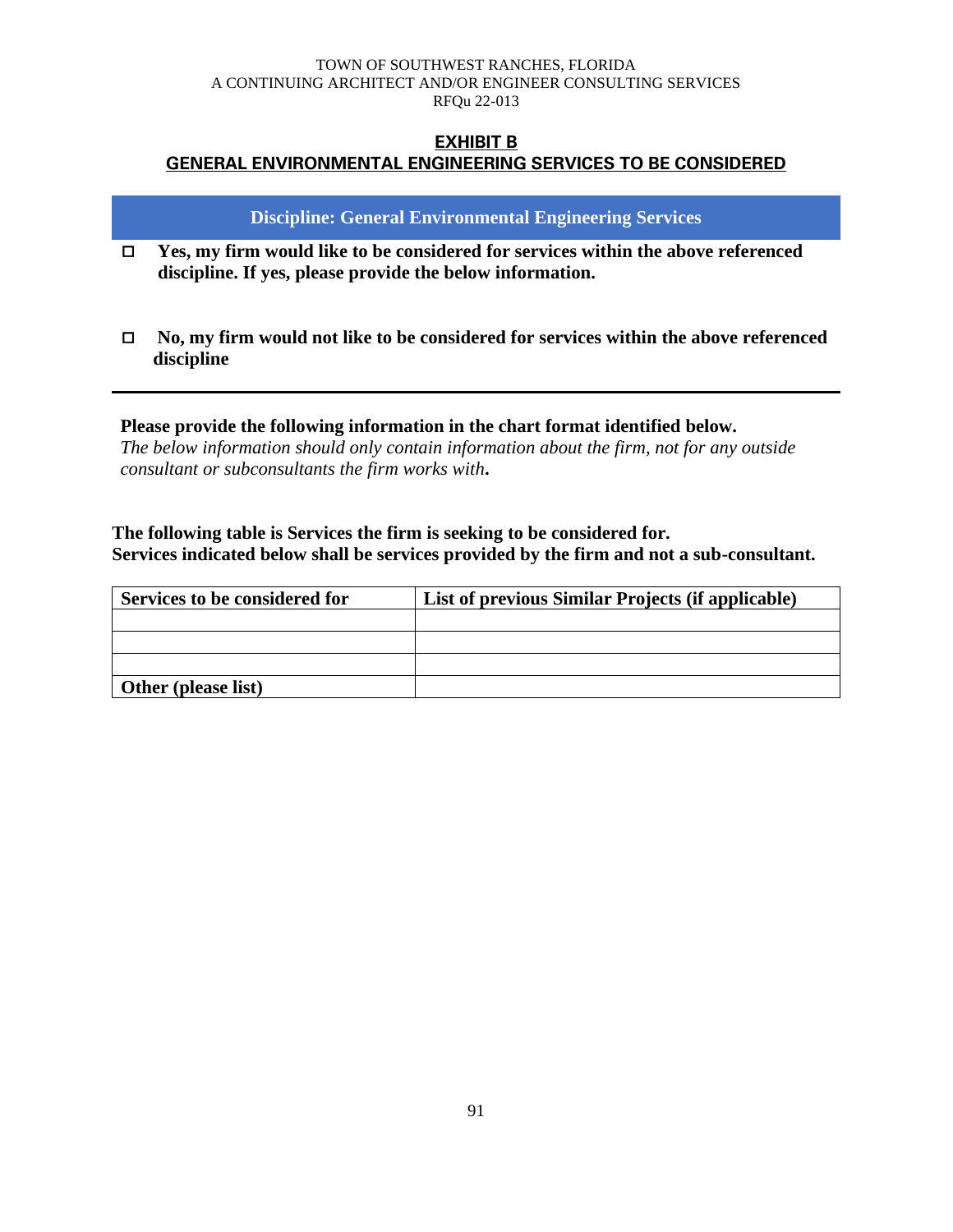### **EXHIBIT B ARCHITECTURAL SERVICES TO BE CONSIDERED**

# **Discipline: Architectural**

- ◻ **Yes, my firm would like to be considered for services within the above referenced discipline. If yes, please provide the below information.**
- ◻ **No, my firm would not like to be considered for services within the above referenced discipline**

### **Please provide the following information in the chart format identified below.**

*The below information should only contain information about the firm, not for any outside consultant or subconsultants the firm works with***.**

| Services to be considered for | List of previous Similar Projects (if applicable) |
|-------------------------------|---------------------------------------------------|
|                               |                                                   |
|                               |                                                   |
|                               |                                                   |
| <b>Other</b> (please list)    |                                                   |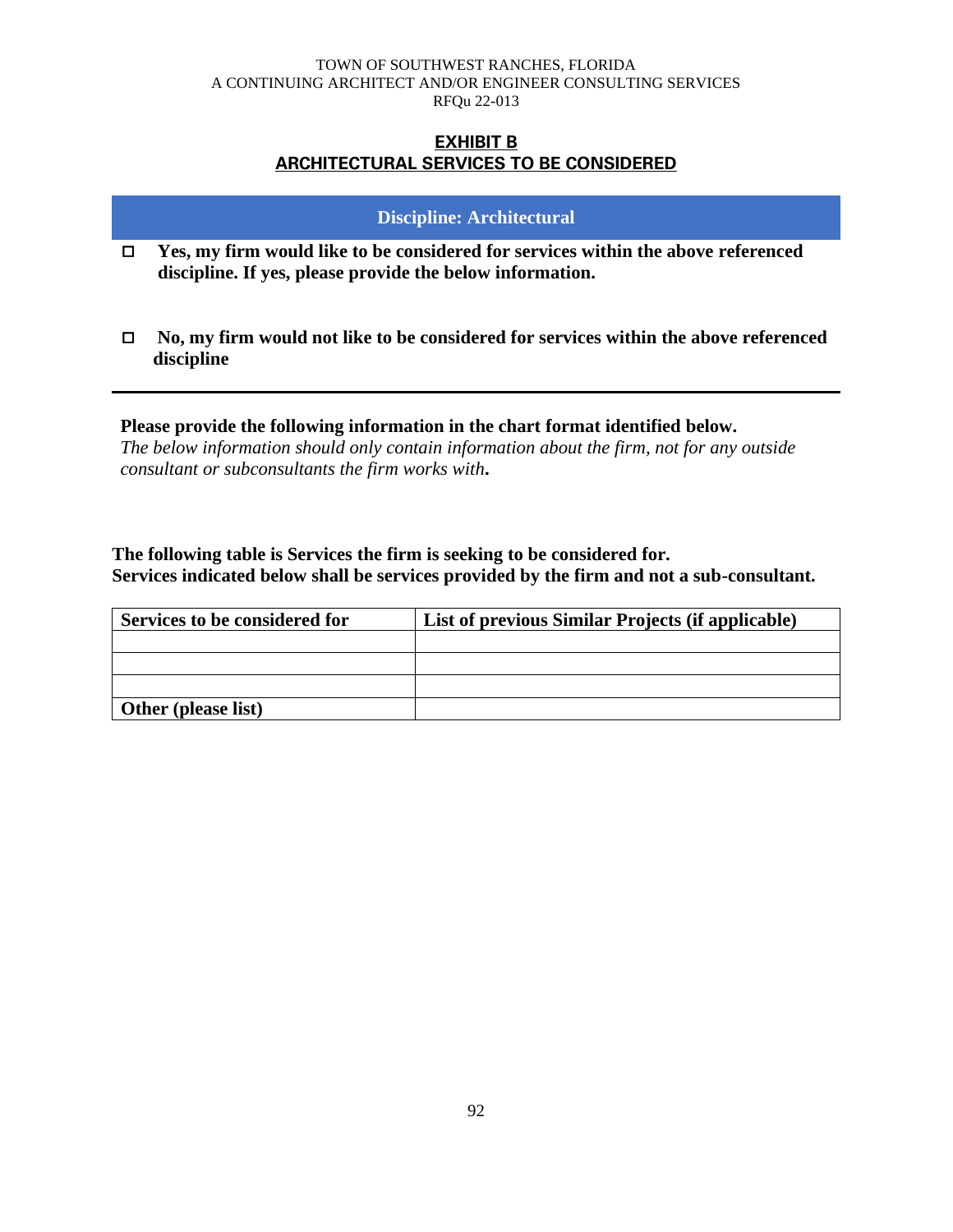### **EXHIBIT B LANDSCAPE ARCHITECTURAL SERVICES TO BE CONSIDERED**

### **Discipline: Landscape Architectural**

- ◻ **Yes, my firm would like to be considered for services within the above referenced discipline. If yes, please provide the below information.**
- ◻ **No, my firm would not like to be considered for services within the above referenced discipline**

# **Please provide the following information in the chart format identified below.**

*The below information should only contain information about the firm, not for any outside consultant or subconsultants the firm works with***.**

| Services to be considered for | List of previous Similar Projects (if applicable) |
|-------------------------------|---------------------------------------------------|
|                               |                                                   |
|                               |                                                   |
|                               |                                                   |
| Other (please list)           |                                                   |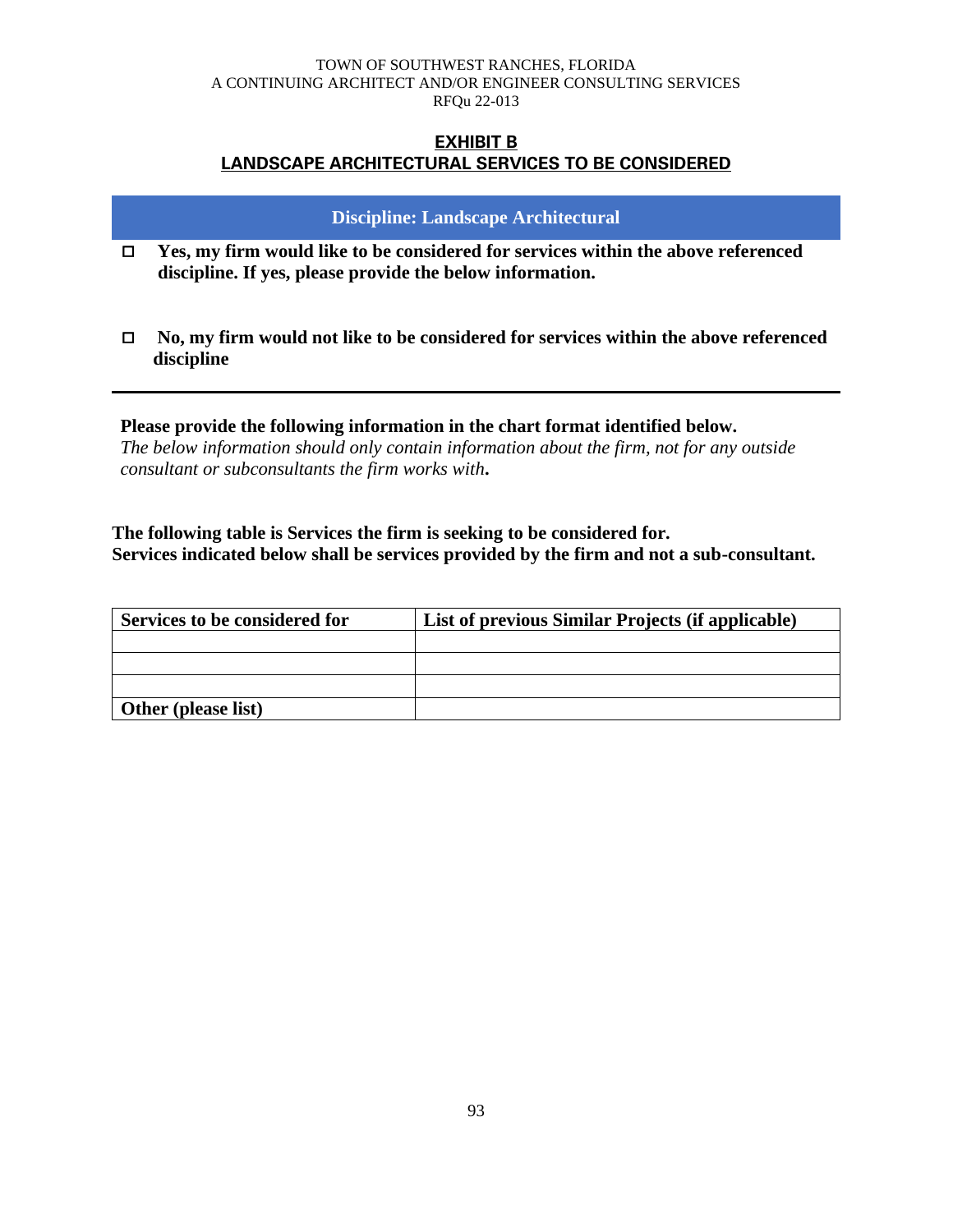### **EXHIBIT B STRUCTURAL ENGINEERING SERVICES TO BE CONSIDERED**

# **Discipline: Structural Engineering**

- ◻ **Yes, my firm would like to be considered for services within the above referenced discipline. If yes, please provide the below information.**
- ◻ **No, my firm would not like to be considered for services within the above referenced discipline**

# **Please provide the following information in the chart format identified below.**

*The below information should only contain information about the firm, not for any outside consultant or subconsultants the firm works with***.**

| Services to be considered for | List of previous Similar Projects (if applicable) |
|-------------------------------|---------------------------------------------------|
|                               |                                                   |
|                               |                                                   |
|                               |                                                   |
| Other (please list)           |                                                   |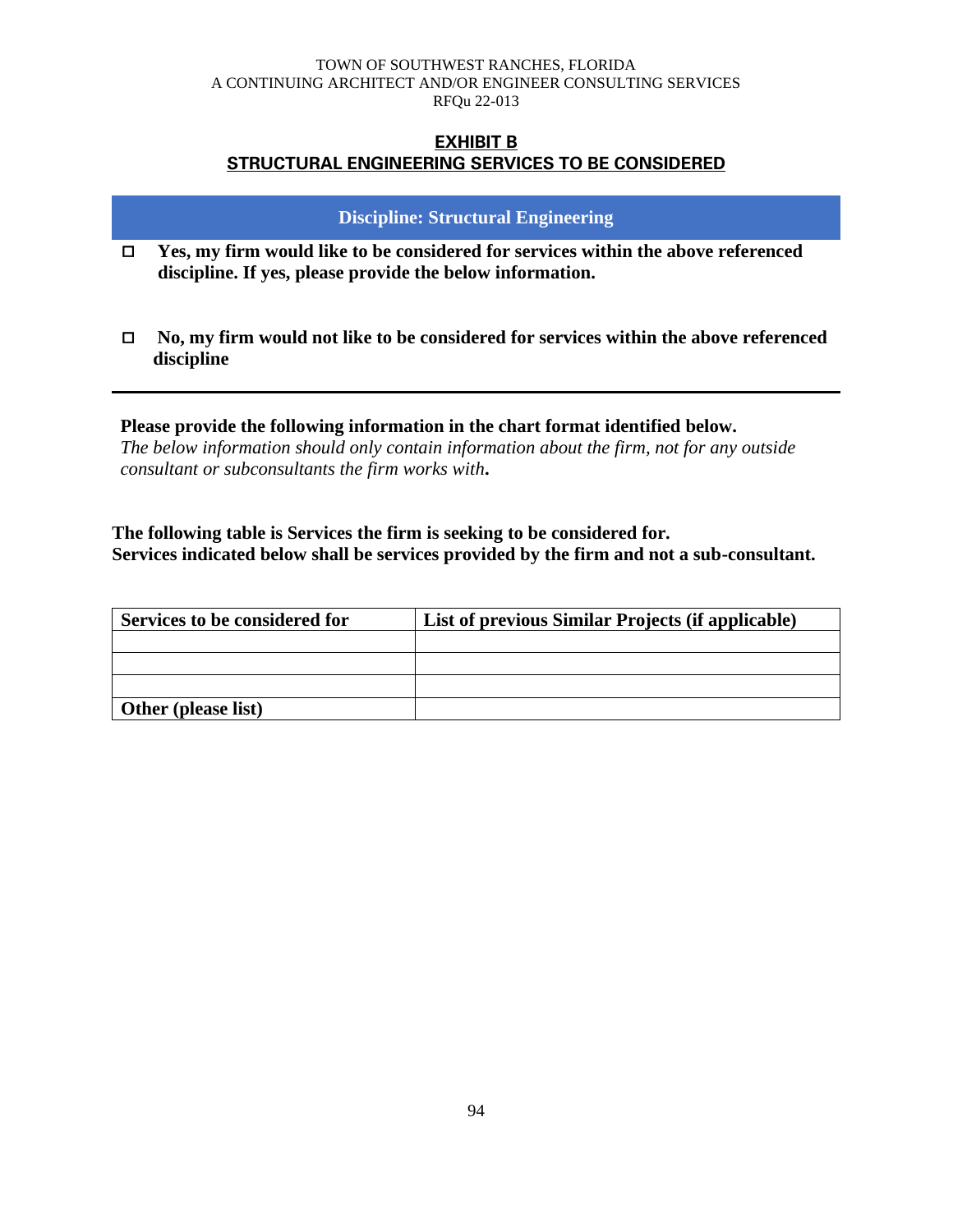### **EXHIBIT B ELECTRICAL ENGINEERING SERVICES TO BE CONSIDERED**

## **Discipline: Electrical Engineering**

- ◻ **Yes, my firm would like to be considered for services within the above referenced discipline. If yes, please provide the below information.**
- ◻ **No, my firm would not like to be considered for services within the above referenced discipline**

# **Please provide the following information in the chart format identified below.**

*The below information should only contain information about the firm, not for any outside consultant or subconsultants the firm works with***.**

| Services to be considered for | List of previous Similar Projects (if applicable) |
|-------------------------------|---------------------------------------------------|
|                               |                                                   |
|                               |                                                   |
|                               |                                                   |
| <b>Other</b> (please list)    |                                                   |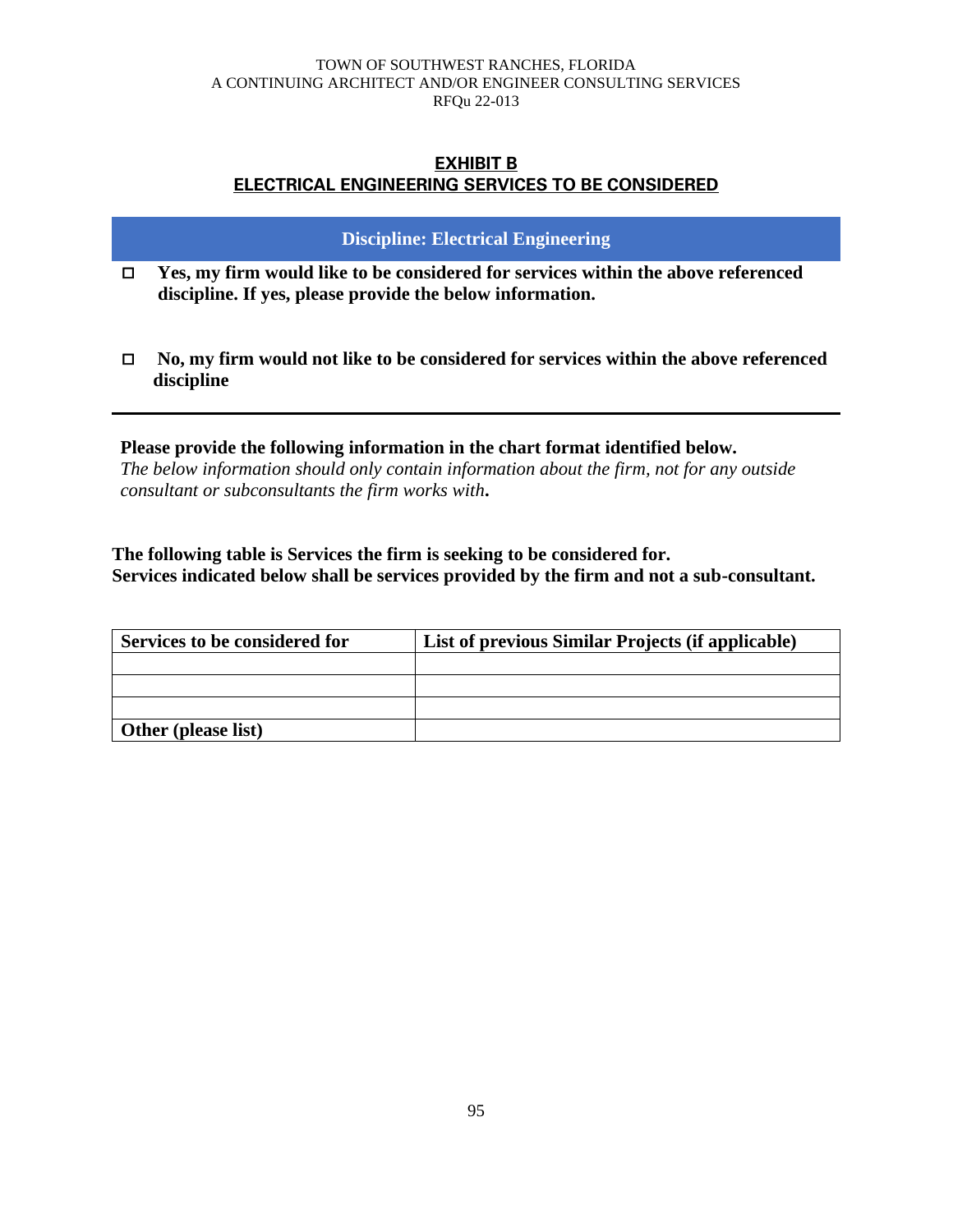### **EXHIBIT B MECHANICAL ENGINEERING SERVICES TO BE CONSIDERED**

# **Discipline: Mechanical Engineering**

- ◻ **Yes, my firm would like to be considered for services within the above referenced discipline. If yes, please provide the below information.**
- ◻ **No, my firm would not like to be considered for services within the above referenced discipline**

# **Please provide the following information in the chart format identified below.**

*The below information should only contain information about the firm, not for any outside consultant or subconsultants the firm works with***.**

| Services to be considered for | List of previous Similar Projects (if applicable) |
|-------------------------------|---------------------------------------------------|
|                               |                                                   |
|                               |                                                   |
|                               |                                                   |
| Other (please list)           |                                                   |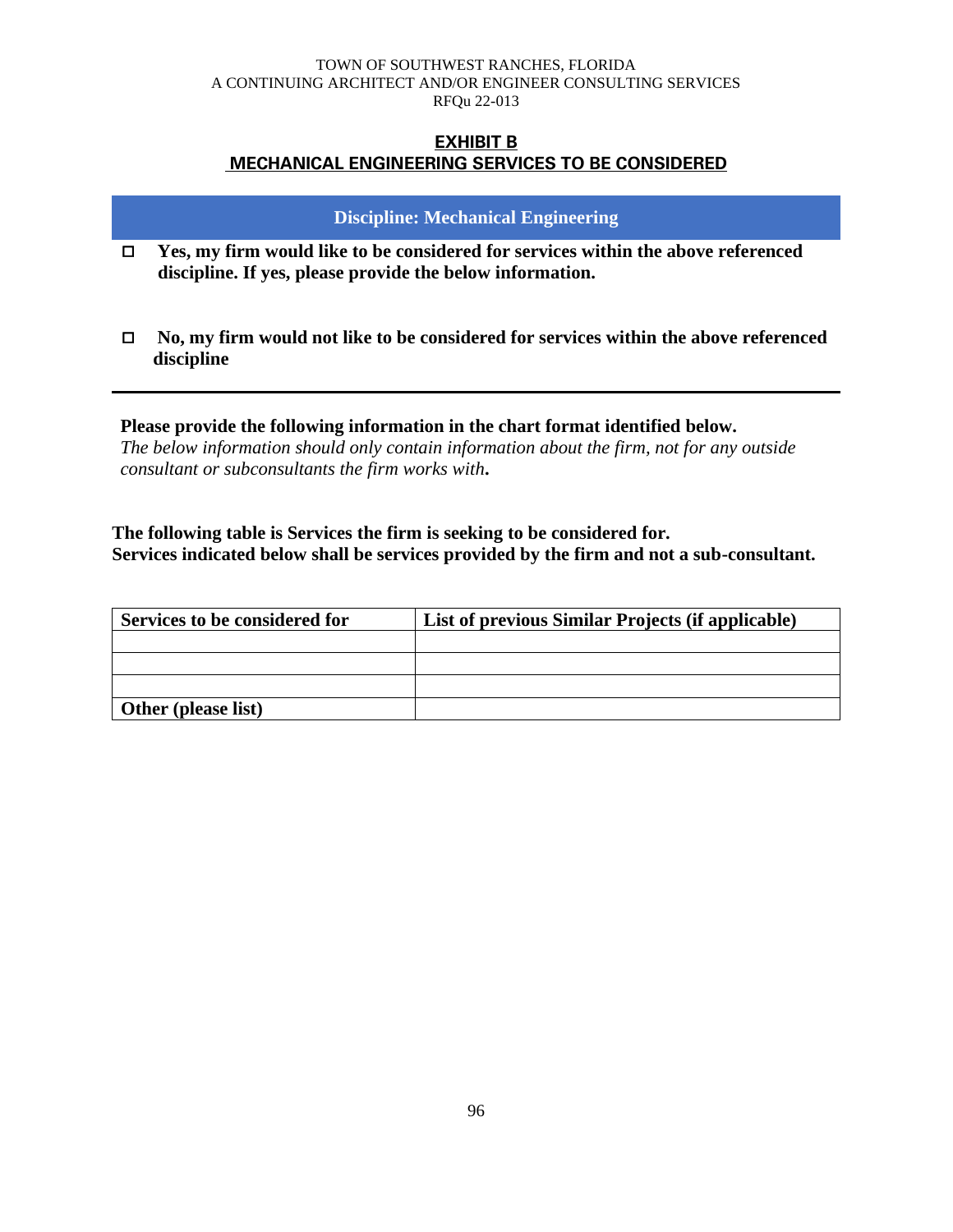## **EXHIBIT B OTHER SERVICES TO BE CONSIDERED**

## **Discipline: Other Services**

- ◻ **Yes, my firm would like to be considered for services within the above referenced discipline. If yes, please provide the below information.**
- ◻ **No, my firm would not like to be considered for services within the above referenced discipline**

### **Please provide the following information in the chart format identified below.**

*The below information should only contain information about the firm, not for any outside consultant or subconsultants the firm works with***.**

| Services to be considered for | List of previous Similar Projects (if applicable) |
|-------------------------------|---------------------------------------------------|
|                               |                                                   |
|                               |                                                   |
|                               |                                                   |
| <b>Other</b> (please list)    |                                                   |